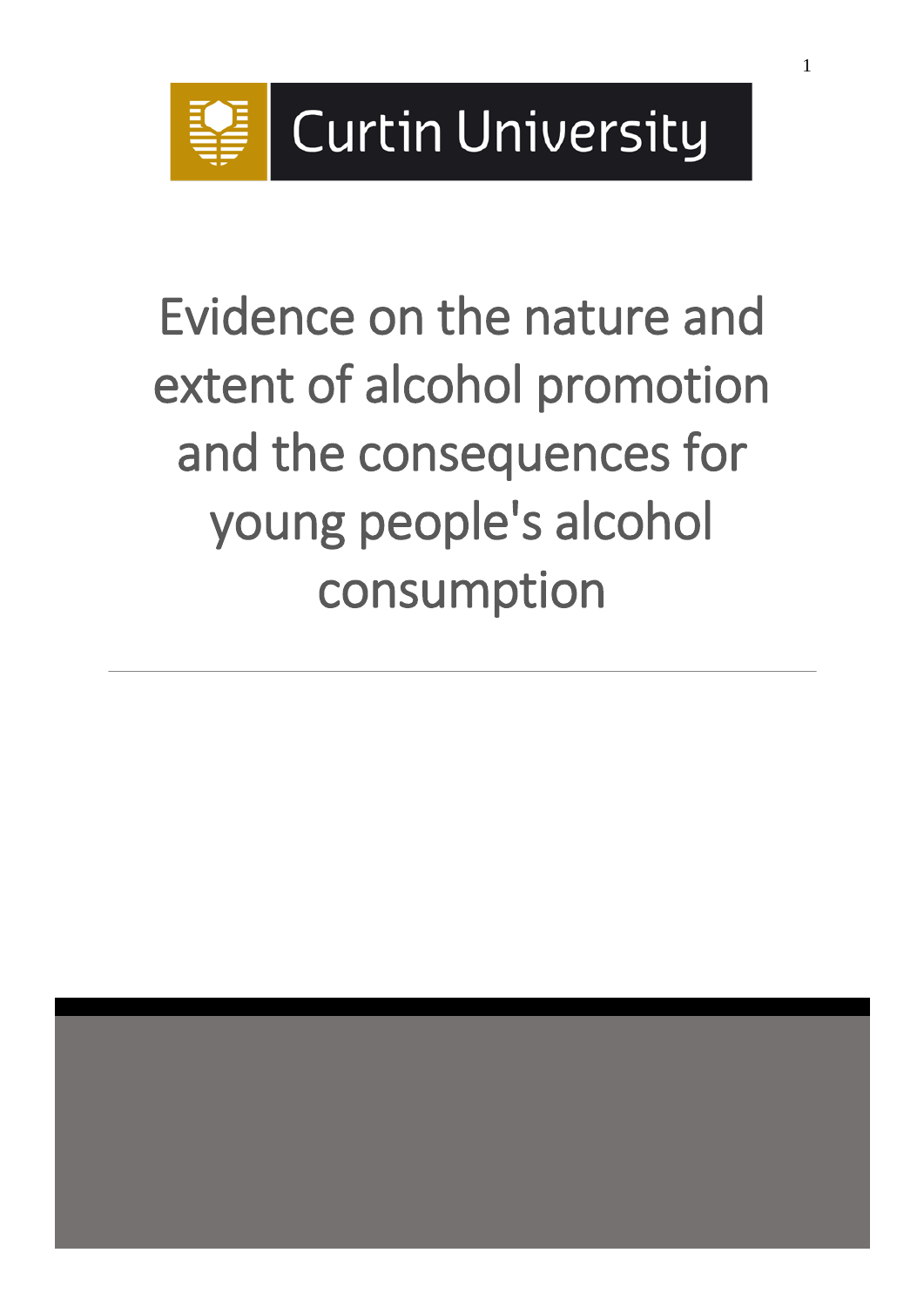**Acknowledgements:** Thanks are extended to Sophie Cronin and Caitlin Worrall for their assistance in preparing the report. Thank you also to Hannah Pierce for providing data inputs.

**Suggested citation:** Rossen, I., Pettigrew, S., Jongenelis, M., Stafford, J., Wakefield, M., and Chikritzhs, T. (2017). *Evidence on the nature and extent of alcohol promotion and the consequences for young people's alcohol consumption*. Report prepared for the Mental Health Commission by the WA Cancer Prevention Research Unit, Curtin University School of Psychology and Speech Pathology, Perth, Western Australia.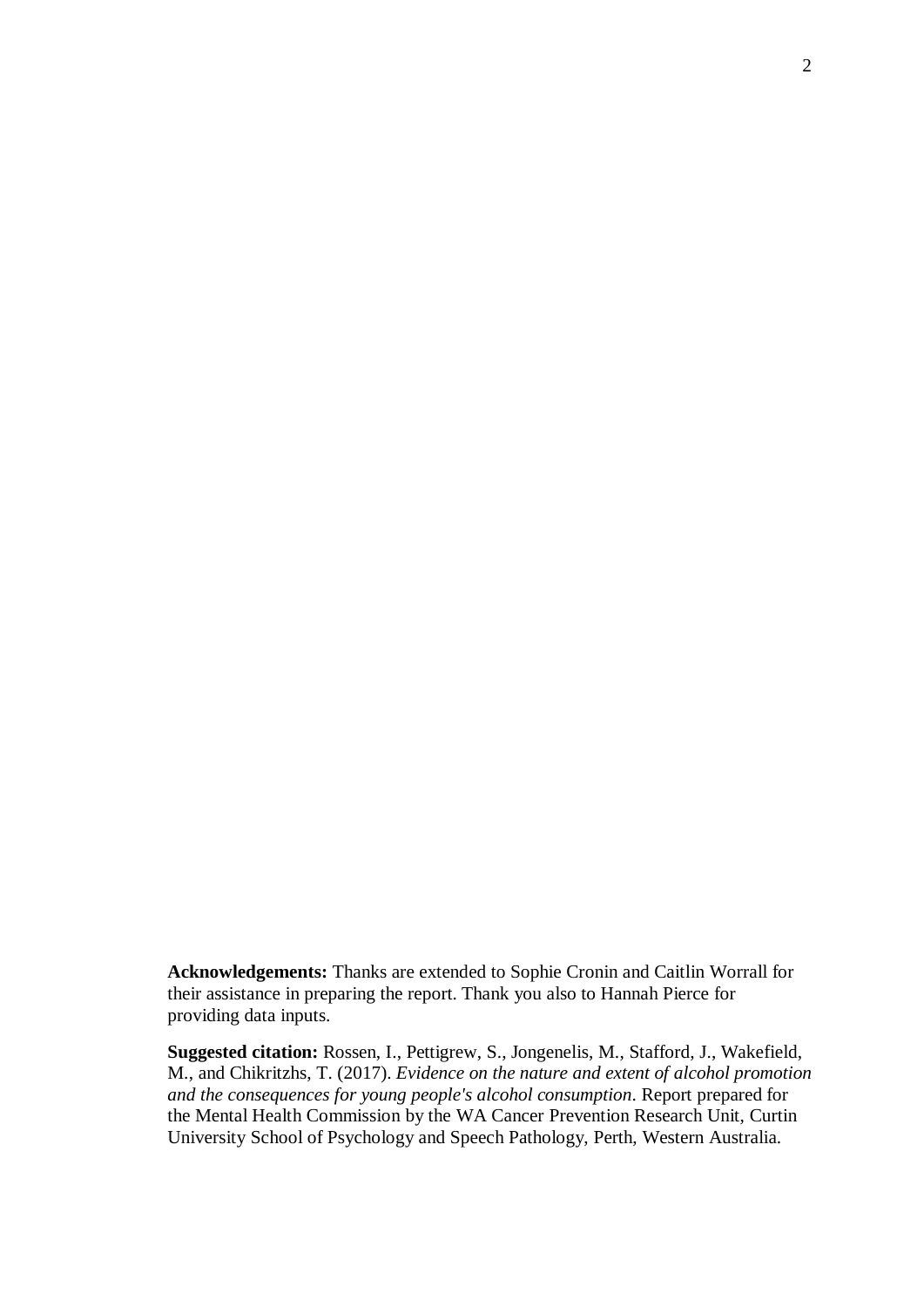# Table of Contents

| 1                  |                                                                                 |  |  |
|--------------------|---------------------------------------------------------------------------------|--|--|
| $\frac{1}{9}$<br>2 |                                                                                 |  |  |
| 3                  |                                                                                 |  |  |
|                    | 3.1                                                                             |  |  |
|                    | The state of play in alcohol promotion: a changing media environment  14<br>3.2 |  |  |
|                    | 3.3<br>3.4<br>3.4.1                                                             |  |  |
|                    |                                                                                 |  |  |
| 4                  |                                                                                 |  |  |
|                    | 4.1                                                                             |  |  |
|                    | 4.2                                                                             |  |  |
|                    | 4.3                                                                             |  |  |
|                    | 4.4                                                                             |  |  |
| 5                  |                                                                                 |  |  |
|                    | 5.1<br>Introduction 1, 29                                                       |  |  |
|                    | 5.2                                                                             |  |  |
|                    | 5.3<br>5.3.1                                                                    |  |  |
|                    | 5.4                                                                             |  |  |
|                    | 5.5<br>5.5.1<br>5.5.2                                                           |  |  |
|                    | 5.6                                                                             |  |  |
|                    | 5.7                                                                             |  |  |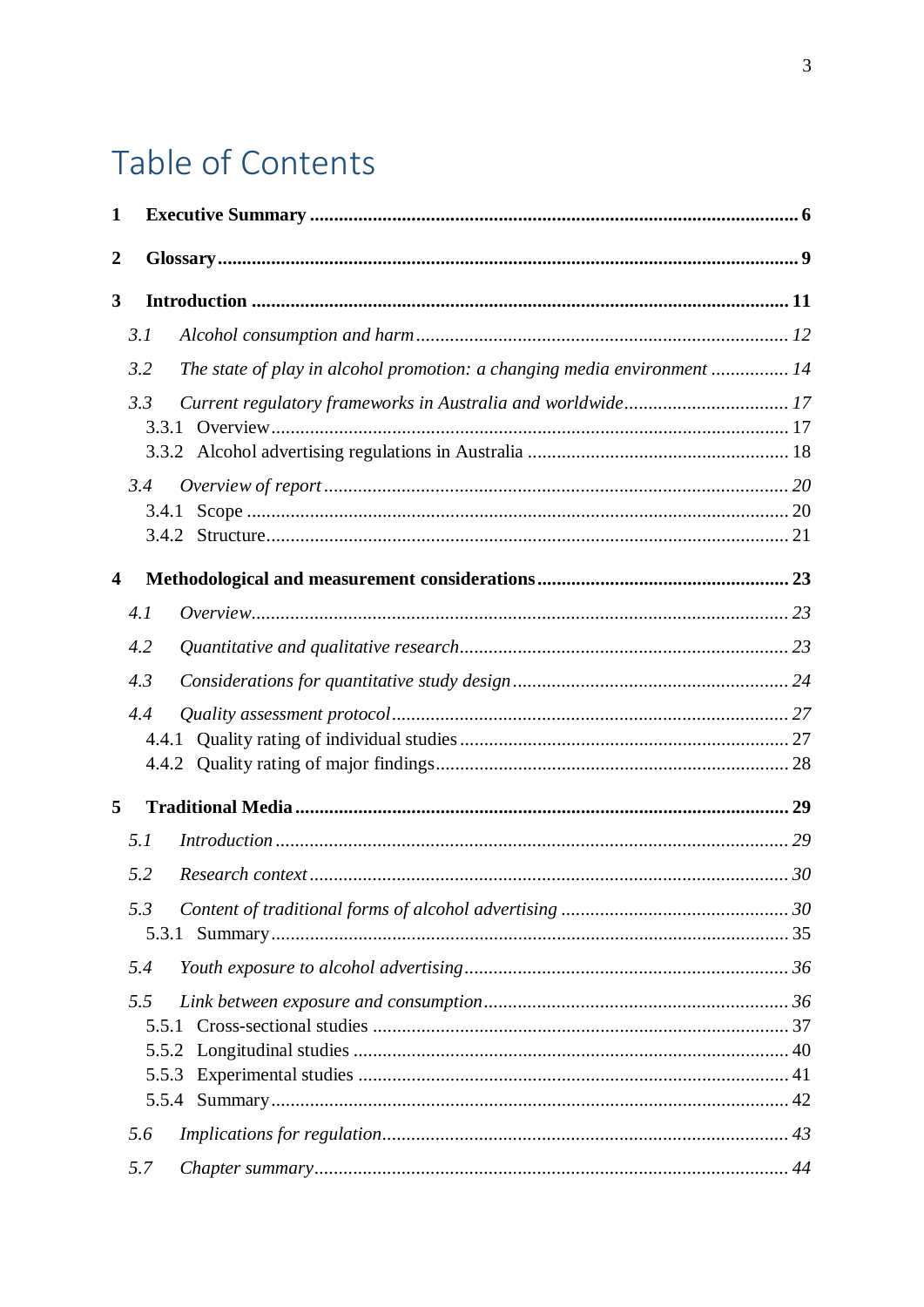| 6 |                |                                                                                   |  |
|---|----------------|-----------------------------------------------------------------------------------|--|
|   | 6.1            |                                                                                   |  |
|   | 6.2            |                                                                                   |  |
|   | 6.3            |                                                                                   |  |
|   |                |                                                                                   |  |
|   | 6.4            |                                                                                   |  |
|   |                |                                                                                   |  |
|   |                | 6.4.2 Youth exposure to alcohol advertising during televised sporting events54    |  |
|   | 6.5            | Link between exposure to sponsorship and alcohol-related beliefs, intentions, and |  |
|   |                |                                                                                   |  |
|   |                |                                                                                   |  |
|   | 6.6            |                                                                                   |  |
|   | 6.7            |                                                                                   |  |
| 7 |                |                                                                                   |  |
|   | 7.1            |                                                                                   |  |
|   | 7.2            |                                                                                   |  |
|   |                |                                                                                   |  |
|   |                |                                                                                   |  |
|   | 7.2.3<br>7.2.4 |                                                                                   |  |
|   |                |                                                                                   |  |
|   | 7.3            |                                                                                   |  |
|   |                |                                                                                   |  |
|   |                |                                                                                   |  |
|   | 7.4            |                                                                                   |  |
|   |                |                                                                                   |  |
|   | 7.5            |                                                                                   |  |
|   | 7.6            |                                                                                   |  |
|   | 7.7            |                                                                                   |  |
| 8 |                |                                                                                   |  |
|   | 8.1            |                                                                                   |  |
|   | 8.2            |                                                                                   |  |
|   | 8.3            |                                                                                   |  |
|   | 8.4            |                                                                                   |  |
|   |                |                                                                                   |  |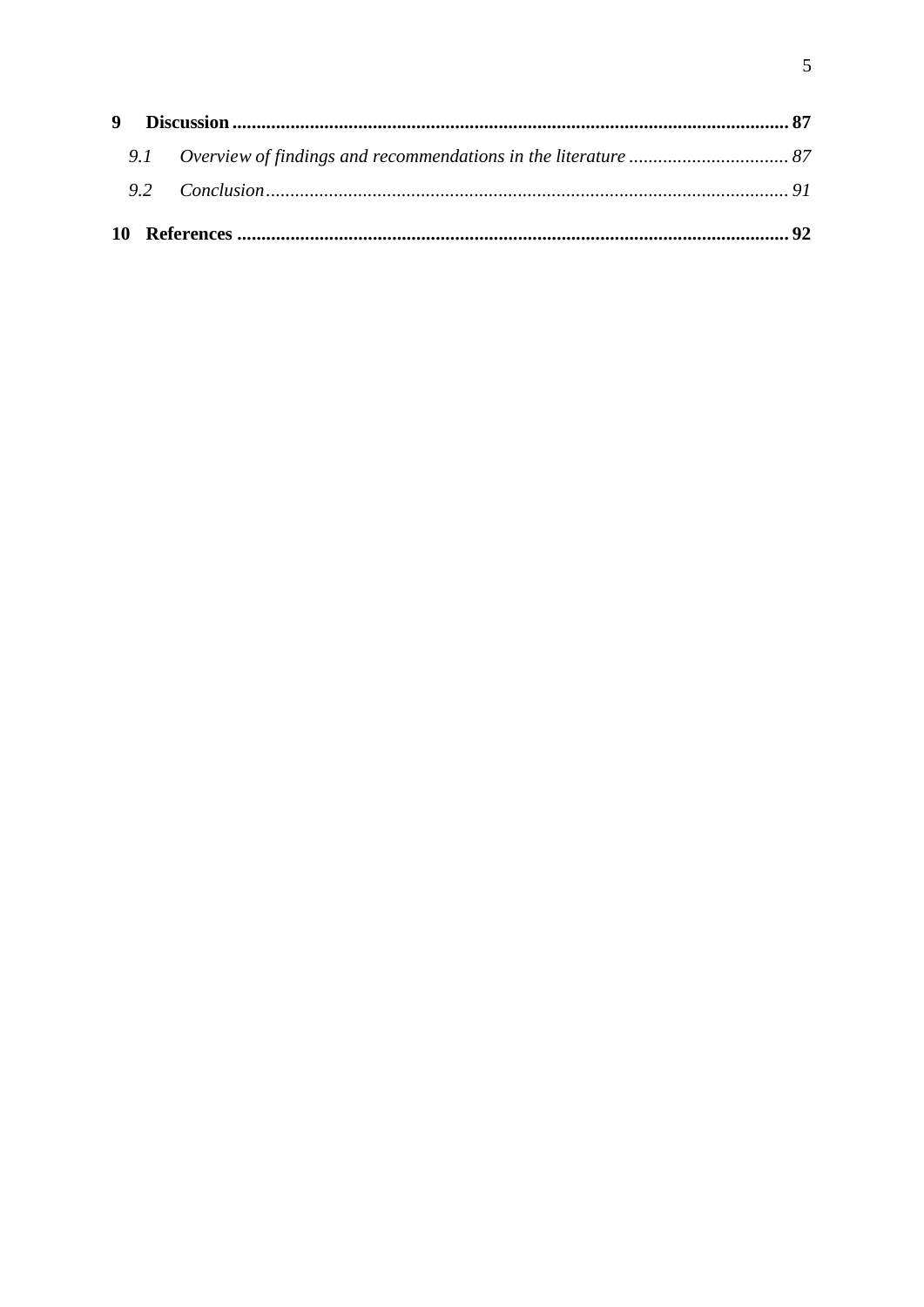# <span id="page-5-0"></span>1 Executive Summary

Alcohol consumption is a leading contributor to the global burden of disease and death. Given the harms attributable to alcohol, there is a need to examine the factors that contribute to its consumption. One known influence is alcohol promotion. The alcohol industry is a multinational entity that devotes substantial resources to the promotion of alcohol. There is evidence to suggest that these efforts have become increasingly sophisticated and widespread in recent years. As well as traditional forms of media such as television and magazines, alcohol is promoted through less explicit means such as sports sponsorship and alcoholbranded merchandise. Alcohol is also increasingly promoted via newer forms of media, such as social media platforms. This report provides an overview of the nature, extent, and impact of alcohol promotion, with a specific focus on the influence of alcohol promotion on young people. Major findings are as follows:

- Studies show that young people are exposed to a large and growing amount of alcohol advertising on traditional media and have high levels of awareness of this advertising. Analyses of alcohol advertising via traditional media channels show a high rate of advertising code violation. These code violations occur disproportionately in media with high youth exposure. Internal marketing documents show that some alcohol marketers seek to include content in advertising that targets youth, promotes excessive consumption of alcohol, and links alcohol with social success, while attempting to stay within the letter of advertising codes.
- Sports sponsorship by the alcohol industry occurs at both the community and professional level. Sponsorship practices by alcohol companies mean there are numerous visual references to alcohol during televised sports events. Research suggests that alcohol promotion practices at live sporting events serve to normalise the association between sports and alcohol consumption.
- A loophole in current regulations allows alcohol advertising to be aired in children's popular television viewing times during sports programming. This means Australian children and adolescents are exposed to a substantial amount of alcohol advertising on television.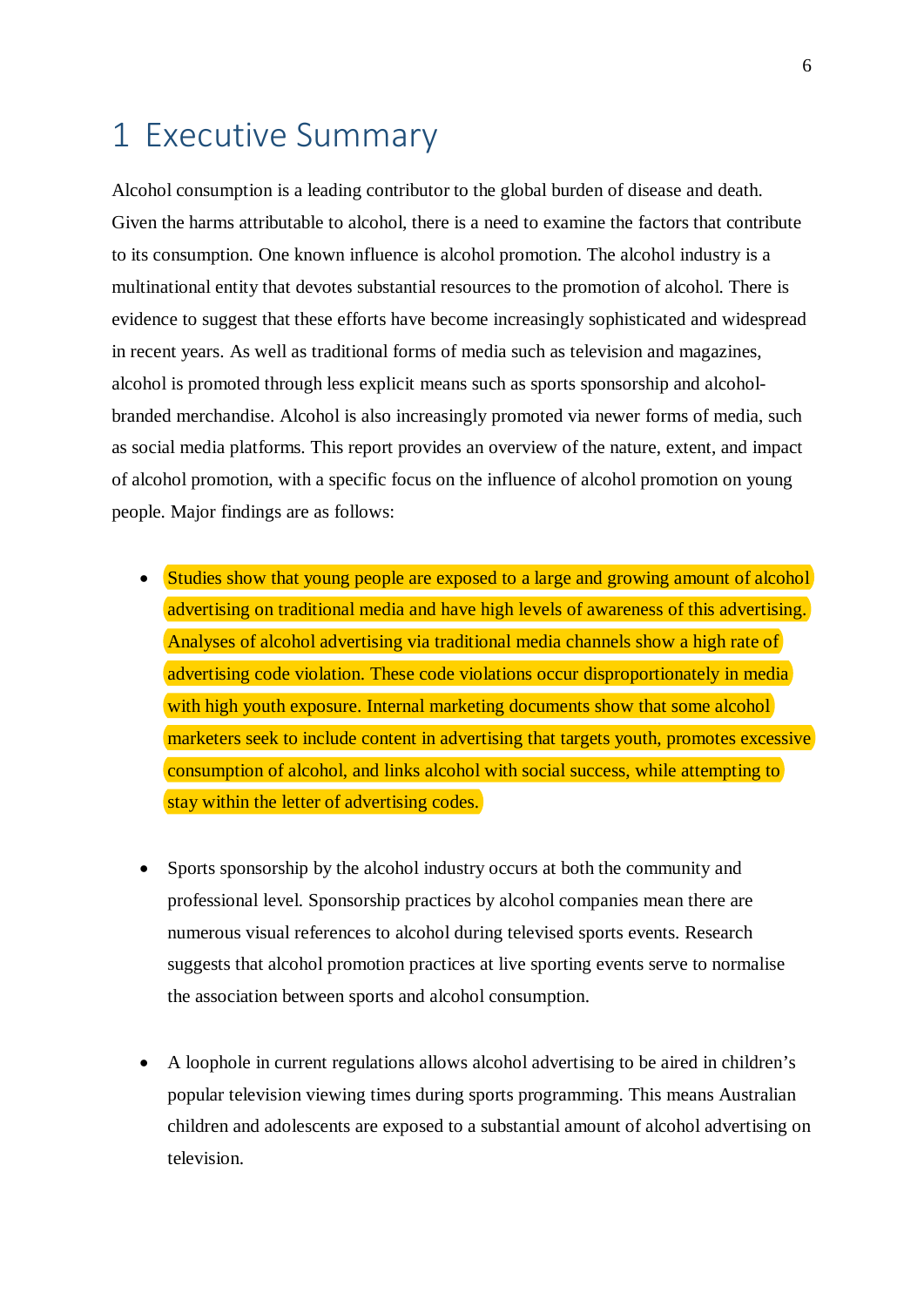- The advent of digital media marks a new frontier in the promotion of alcohol. Research has documented an increasingly sophisticated range of techniques used in online alcohol promotion to integrate alcohol into the everyday lives of young people. These techniques include prompting interaction with alcohol-related content among users, co-opting the cultural practices of youth, using social media to leverage alcohol-sponsored events, and strategically timing posts to engage with users at popular drinking times. There are limited controls in place to prevent underage youth from accessing alcohol-related content on social networking sites, and as a result young people (both adolescents and young adults) are likely exposed to a high volume of alcohol-related promotional activities through digital media.
- Alcohol promotion has clear effects on young people's alcohol-related beliefs and behaviours. There is strong and consistent evidence showing that alcohol promotion through traditional media channels leads to earlier initiation of drinking and increased likelihood that those who already drink will drink more and in ways that put them at increased risk of harm.
- A growing body of research demonstrates the influence of alcohol-related sports sponsorship and alcohol promotion via digital media on alcohol-related beliefs and behaviours. Research suggests that alcohol sponsorship of sporting events leads to greater alcohol consumption and implicit brand familiarity and liking among young people. Alcohol sponsorship of athletes has been associated with higher likelihood of hazardous drinking in these athletes. A link has been found between active engagement with alcohol-related content on digital media (not passive exposure) and greater alcohol consumption. The need for more longitudinal research in these areas has been noted, but the trends mirror those found for the traditional advertising media that have been the focus of most previous research (i.e., television, radio, and print).
- Other forms of alcohol promotion also impact on youth intake levels. Point of sale promotions increase the amount of alcohol young people buy on a single occasion and ownership of alcohol-branded merchandise is a strong predictor of greater alcohol consumption among young people.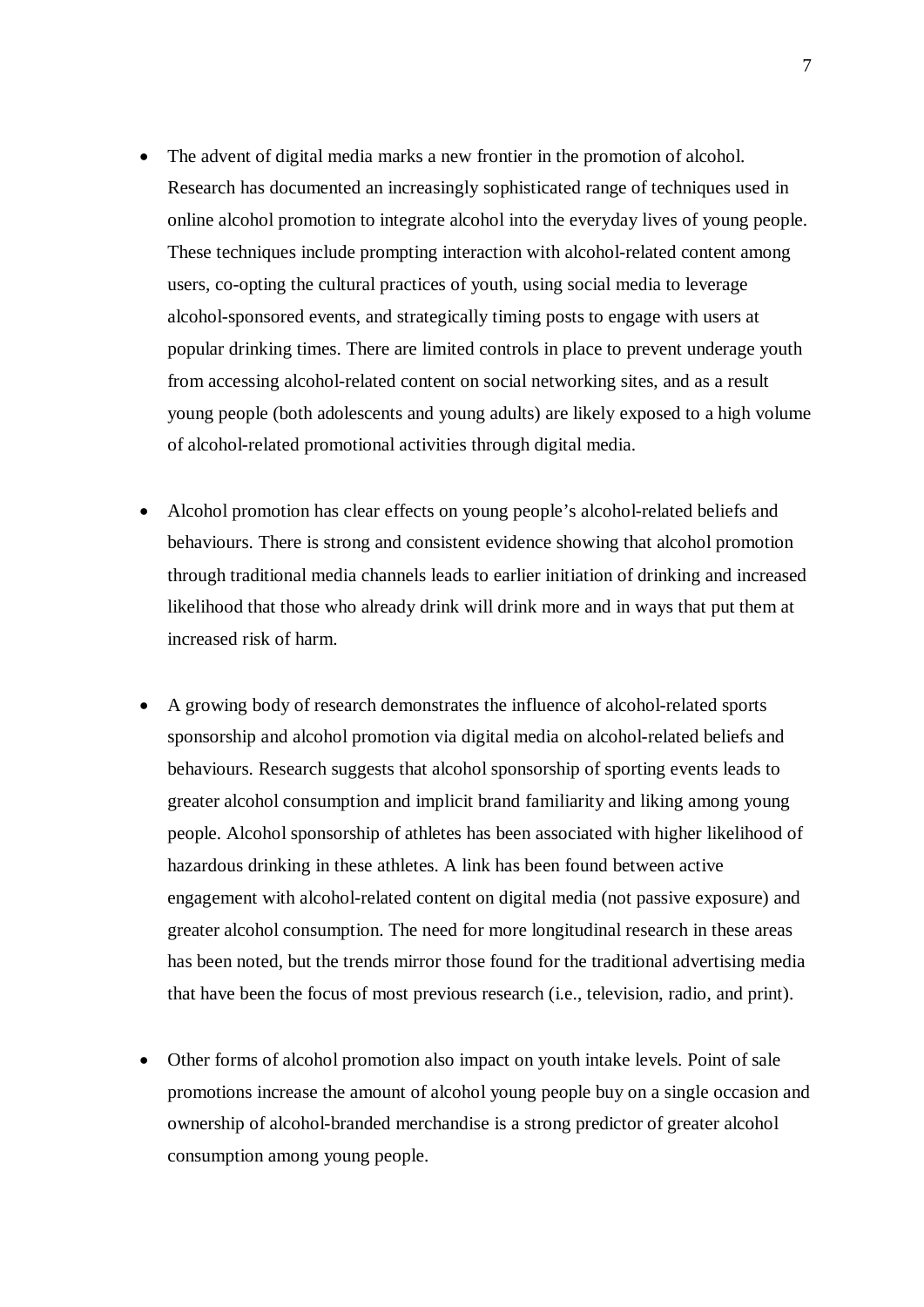- Researchers are increasingly noting that corporate social responsibility practices by the alcohol industry can serve to protect commercial interests and divert attention from regulatory approaches known to effectively reduce alcohol consumption.
- Analysis of alcohol industry magazines shows that some alcohol marketers are engaging in novel and sophisticated above- and below-the-line promotional strategies designed to appeal to young people.
- Research consistently shows that industry-driven advertising codes in Australia and abroad are ineffective, as evidenced by a high number of violations of both the letter and spirit of those codes. Many authors argue that advertising codes should be independent of the alcohol and advertising industries and instead be government regulated. It has also been proposed that the scope of alcohol advertising codes should be expanded to relate to all forms of alcohol promotion and to include provisions about the volume and placement of promotion, not just the content. Alternatively, it has been suggested that codes could specify permitted forms of promotion rather than attempting to address all non-permitted promotional activities.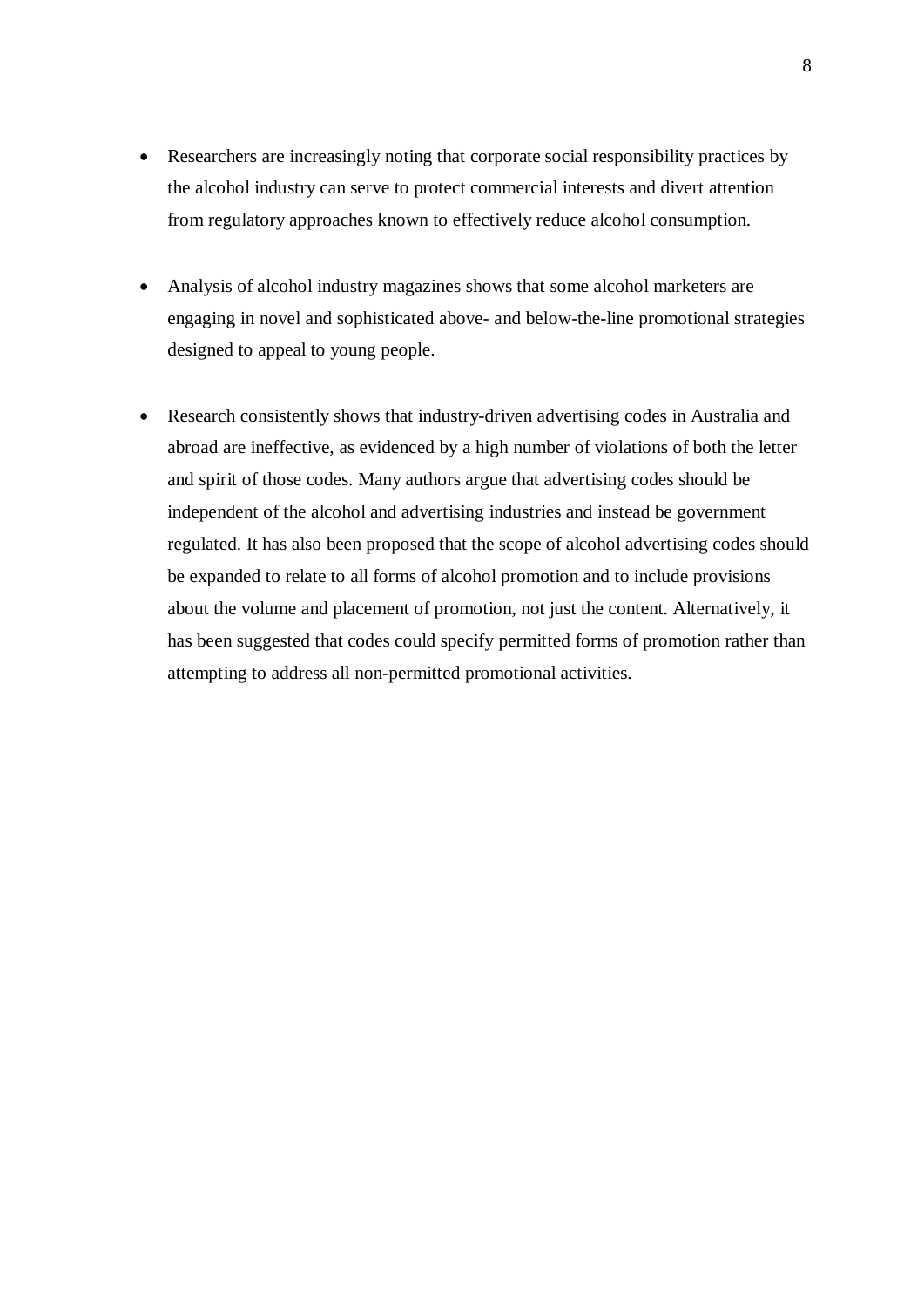# <span id="page-8-0"></span>2 Glossary

| Above-the-line advertising        | A form of advertising that is broadcast through mass media<br>and is characterised by explicit and evident advertising<br>campaigns.                                             |
|-----------------------------------|----------------------------------------------------------------------------------------------------------------------------------------------------------------------------------|
| Ad-spend                          | The amount of money spent on advertising a product or<br>activity, usually expressed per year.                                                                                   |
| <b>Advertising</b>                | A media communication pertaining to a good or service that<br>is designed to inform or influence the receiver.                                                                   |
| <b>Below-the-line advertising</b> | Forms of advertising that employ subtle and often<br>unconventional methods to advertise a product (e.g.,<br>sponsorship or branded merchandise).                                |
| <b>Confounding variable</b>       | A factor that may influence the relationship between two<br>variables.                                                                                                           |
| <b>Convenience sample</b>         | People included in a study who are conveniently available to<br>the researcher.                                                                                                  |
| Co-regulation                     | Where industry creates and administers its own regulatory<br>arrangements with legislative support provided by<br>government for the enforcement of the arrangements.            |
| <b>Cross-sectional study</b>      | A quantitative study design where all data are collected at<br>one point in time.                                                                                                |
| <b>Dot-com websites</b>           | Unidirectional websites that facilitate passive viewing of<br>information, normally controlled by an administrator.                                                              |
| <b>Digital advertising</b>        | Promotion that relies on electronic devices such as<br>computers and smartphones to reach potential consumers.                                                                   |
| <b>Experimental study</b>         | Quantitative study design where participants are allocated to<br>different treatment conditions and then the effects of these<br>conditions on particular outcomes are compared. |
| Longitudinal (cohort) study       | Quantitative study design where data are collected at two or<br>more points in time to determine causality between<br>variables.                                                 |
| <b>Marketing</b>                  | The action or business of developing, pricing, promoting,<br>and selling goods or services.                                                                                      |
| <b>Point-of-sale promotions</b>   | All efforts to increase sales of a given product that occur at<br>the point of sale.                                                                                             |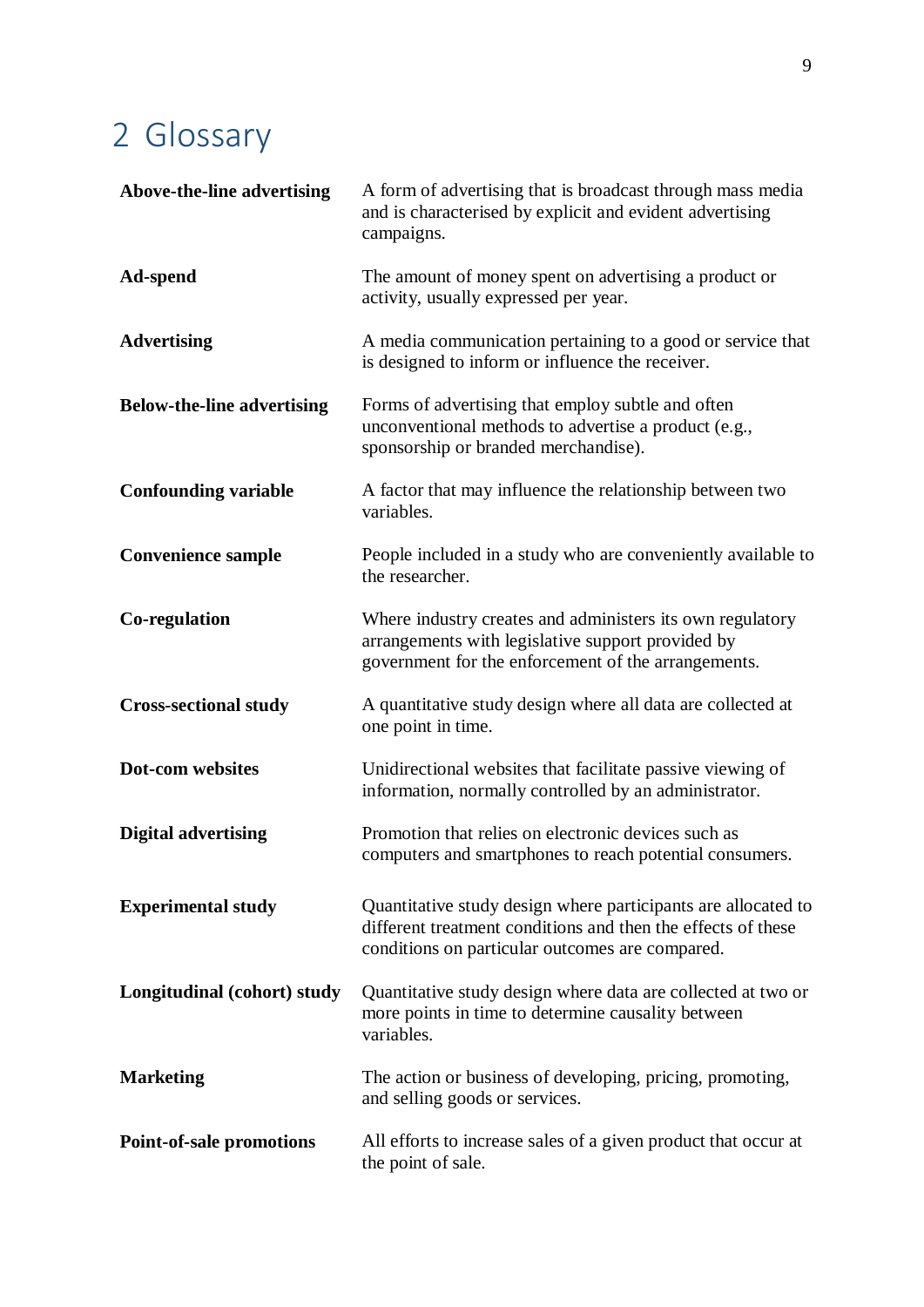| Pourage rights                          | A type of sponsorship agreement whereby a brand of alcohol<br>is the only alcohol brand sold at an event.                                                                                                                                                                                    |  |
|-----------------------------------------|----------------------------------------------------------------------------------------------------------------------------------------------------------------------------------------------------------------------------------------------------------------------------------------------|--|
| <b>Print media</b>                      | Media in the form of print, such as newspapers and<br>magazines.                                                                                                                                                                                                                             |  |
| <b>Promotion</b>                        | All activities that communicate messages about a product,<br>brand, or service that are designed to generate sales and<br>increase brand loyalty.                                                                                                                                            |  |
| <b>Qualitative research</b><br>methods  | A research approach that aims to study the meanings people<br>attribute to social phenomena by using rich and detailed data<br>gathered from interviews, focus groups, etc.                                                                                                                  |  |
| <b>Quantitative research</b><br>methods | A research approach that aims for objective measurement by<br>collecting data in numerical form and using statistical<br>analysis techniques.                                                                                                                                                |  |
| <b>Representative sample</b>            | A sample of research participants with characteristics<br>representative of the broader population.                                                                                                                                                                                          |  |
| <b>Self-regulation</b>                  | A form of regulation whereby rules and codes of conduct are<br>designed and enforced solely by industry.                                                                                                                                                                                     |  |
| Social media                            | Digital platforms that allow for the creating and sharing of<br>digital content through online social networks (e.g.,<br>Facebook).                                                                                                                                                          |  |
| <b>Systematic review</b>                | A type of review that systematically searches for,<br>synthesises, and evaluates a number of primary research<br>papers on a particular topic.                                                                                                                                               |  |
| <b>Traditional media</b>                | Types of mass media that originated before the creation of<br>digital media, including television, print, and outdoor.                                                                                                                                                                       |  |
| <b>Watershed (broadcasting)</b>         | A point in time (usually 8/9pm) from which content only<br>appropriate for adults can be broadcast.                                                                                                                                                                                          |  |
| <b>Web 2.0</b>                          | The second wave of the Internet that employs platforms<br>enabling user-generated content and collaboration, rather<br>than stable web-pages designed by an administrator.                                                                                                                   |  |
| <b>Young people</b>                     | An umbrella term typically referring to children,<br>adolescents, and young adults. Due to the differing<br>definitions given to each of these sub-categories of young<br>people across studies, the specific age ranges included in<br>any given study are specified throughout the report. |  |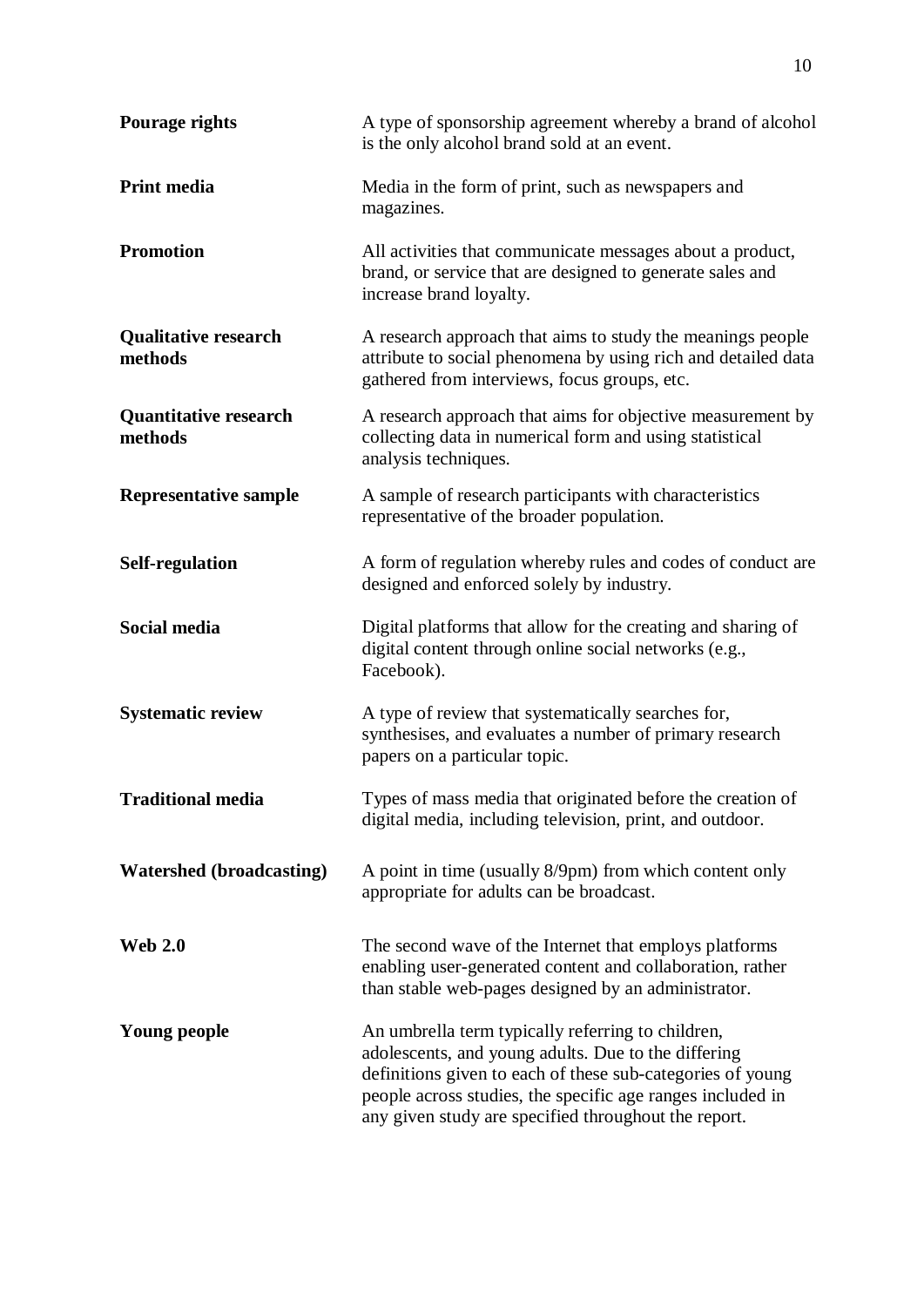# <span id="page-10-0"></span>3 Introduction

Alcohol consumption is a ubiquitous and widely accepted part of Australian life. It is commonly consumed at social occasions, during recreational activities, and at cultural ceremonies (Lloyd, Matthews, Livingston, Jayasekara, & Smith, 2013; Roche et al., 2009). In 2014-2015, over 80% of the adult population in Australia reported consuming alcohol in the past year (Australian Bureau of Statistics, 2015). Drinking in large quantities is seen as a rite of passage to adulthood (Berends, Jones, & Andrews, 2016; Pettigrew, Biagioni, & Jongenelis, 2016), and this is reflected in the large increase in alcohol consumption with attainment of the legal age to purchase alcohol (Australian Institute of Health and Welfare, 2014). Furthermore, the production and consumption of alcohol are major contributors to the Australian economy (Richardson, 2012). However, alcohol is "no ordinary commodity" (Babor, 2010, p. 769), and a large body of evidence now demonstrates that alcohol consumption imposes a significant health and social burden on Australian society (Australian Institute of Health and Welfare, 2016).

Given the significant harms attributable to alcohol consumption, there has been growing debate on the extent to which it is appropriate for alcohol companies to promote their products to the public (Australian Medical Association, 2012; Australian National Preventive Health Agency, 2014; Babor, 2016; Casswell, 2012; de Bruijn, 2014; Gordon, 2011a). At the centre of this debate are concerns over the potential impact of promotional activities on young people, particularly the capacity for alcohol promotion to increase the amount of alcohol that young people consume (Australian Medical Association, 2012; Hastings & Sheron, 2011, 2013).

As with all complex social behaviours, there are many factors that contribute to alcohol consumption, such as personality traits and peer drinking patterns (Brooks-Russell, Simons-Morton, Haynie, Farhat, & Wang, 2014; Dick et al., 2013; Stautz & Cooper, 2013). While these are undoubtedly important contributors, there is now a robust body of evidence showing that alcohol promotion independently contributes to alcohol consumption, over and above other factors (Anderson, de Bruijn, Angus, Gordon, & Hastings, 2009; Jernigan, Noel, Landon, Thornton, & Lobstein, 2016; McClure, Stoolmiller, Tanski, Engels, & Sargent, 2013; L. Smith & Foxcroft, 2009). The focus of the current report is on the nature, extent, and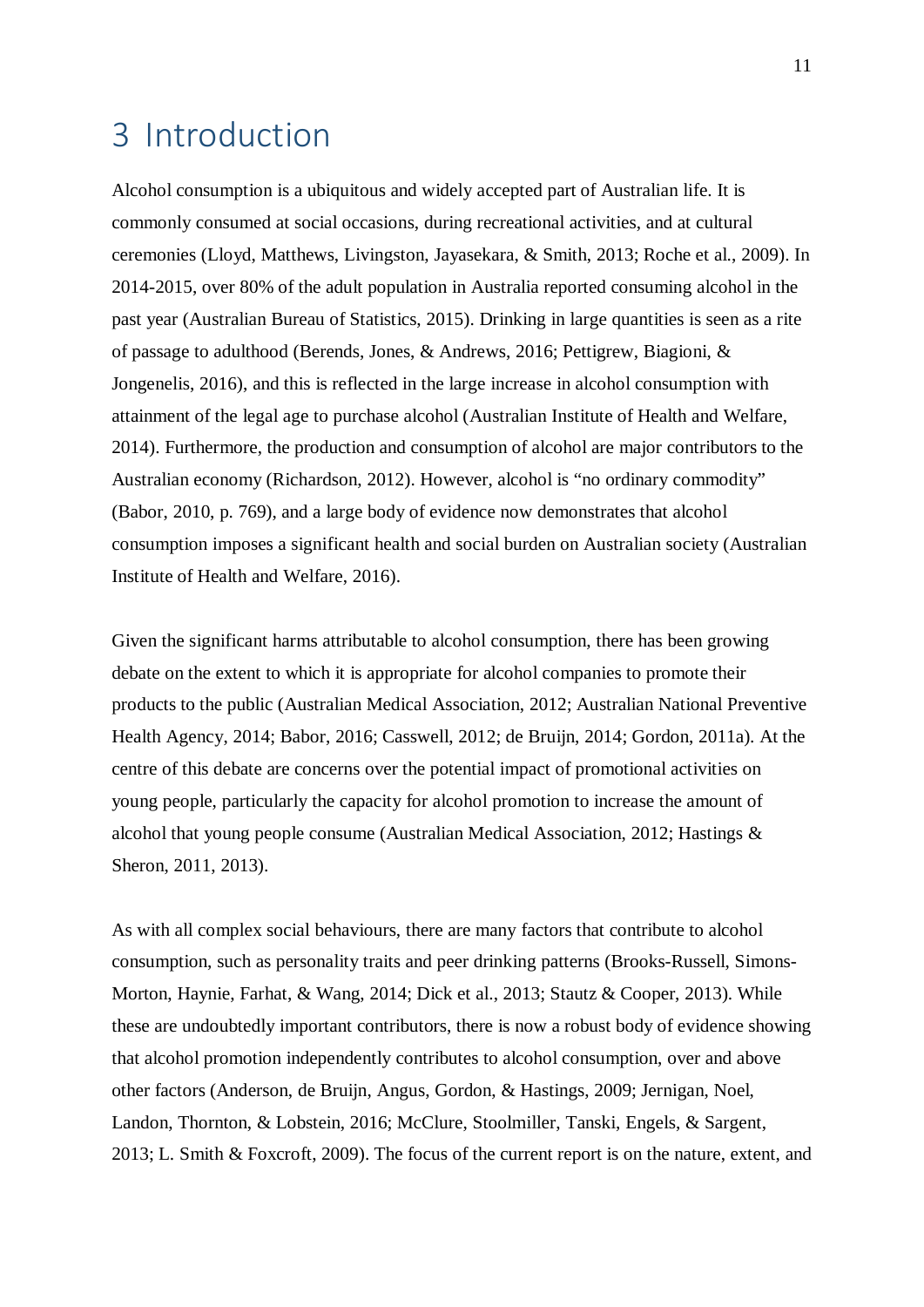influence of promotional activities carried out by the alcohol industry. Specifically, this report reviews the evidence relating to the tactics employed by alcohol marketers, the frequency and volume of these activities, and the extent to which they influence alcoholrelated beliefs and behaviours. Reflecting their greater vulnerability, the report has a specific focus on the extent to which these promotional practices reach and influence young people. Attention is also given to the effectiveness of regulatory approaches applied to alcohol promotion in Australia and around the world.

This introductory chapter provides an overview of alcohol consumption patterns and associated harm, the current state of alcohol promotion, and relevant regulations that apply to alcohol promotion in Australia and globally. The chapter concludes with an overview of the structure and scope of the literature review.

## <span id="page-11-0"></span>3.1 Alcohol consumption and harm

There are multiple well-documented short- and long-term risks associated with alcohol consumption. The most recent World Health Organization report on alcohol and health indicated that alcohol consumption accounted for approximately 6% of all deaths and 139 million disability-adjusted life years worldwide in 2012, making it a leading contributor to the global burden of death and disease (World Health Organization, 2014). Alcohol consumption is understood to contribute to more than 200 acute and chronic health problems, most commonly alcohol dependence, liver cirrhosis, cancers, and injuries (World Health Organization, 2014). Each day in Australia, alcohol leads to the death of approximately 15 people and the hospitalisation of 430, accruing to 5,554 deaths and 157,132 hospitalisations per year (Gao, Ogeil, & Lloyd, 2014).

In 2009, the National Health and Medical Research Council (NHMRC) reviewed the evidence relating to the harms resulting from alcohol consumption and consequently revised the national drinking guidelines to assist Australians to minimise their alcohol-related risk (NHMRC, 2009). The NHMRC report distinguished between two different types of risk that derive from distinct drinking volumes and patterns: (1) the cumulative lifetime risk of alcohol-related injury or disease associated with long-term drinking, leading to conditions such as liver cirrhosis and cancer and (2) the immediate increase in risk of injury from excessive drinking on a single occasion resulting from occurrences such as alcohol poisoning,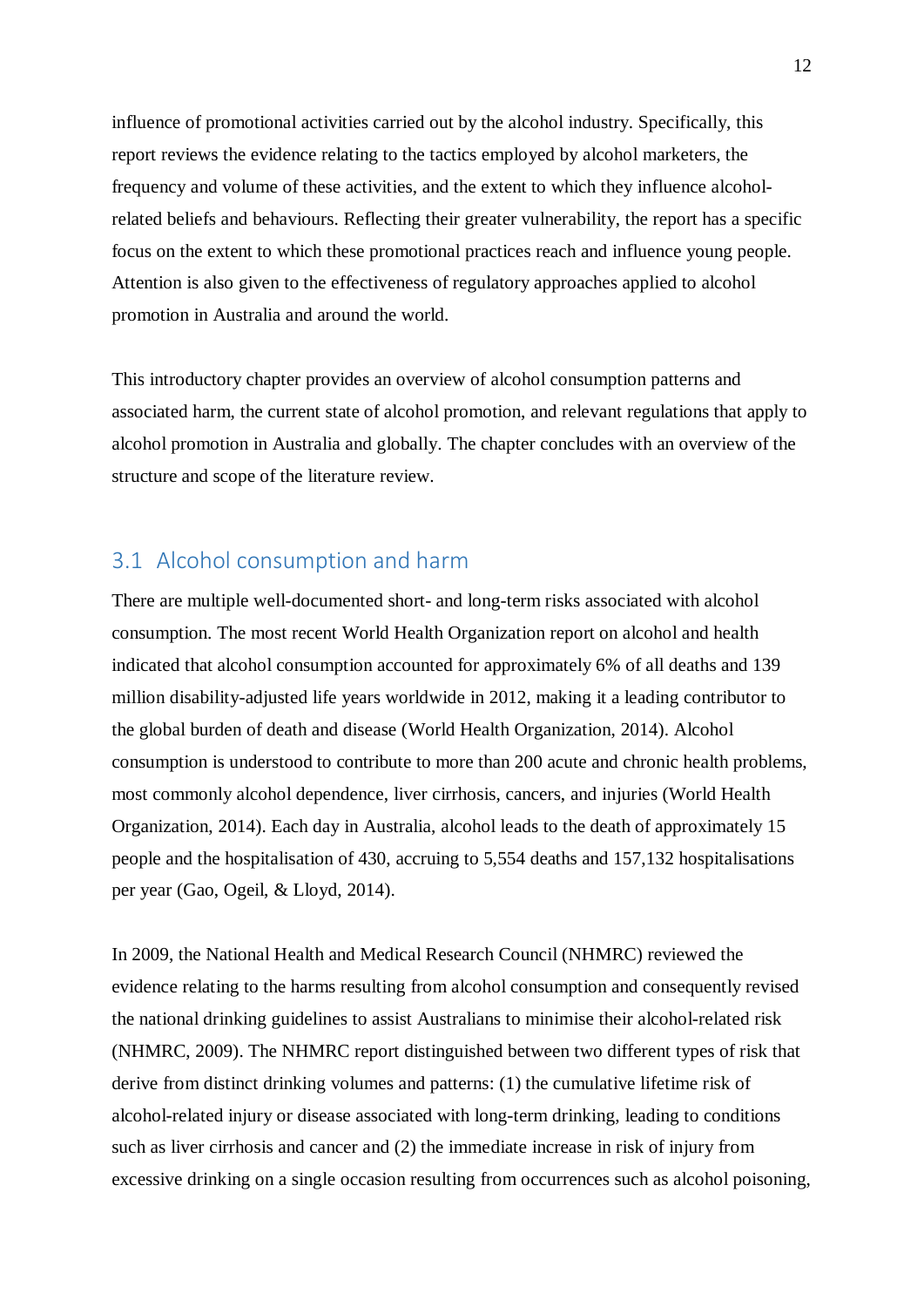violence, and traffic accidents. The guidelines relating to these two types of risk are as follows (NHMRC, 2009, pp. 2-3):

(1) For healthy men and women, drinking no more than two standard drinks on any day reduces the lifetime risk of harm from alcohol-related disease or injury.

(2) For healthy men and women, drinking no more than four standard drinks on a single occasion reduces the risk of alcohol-related injury arising from that occasion.

The most recent available data on alcohol consumption patterns among Australians show that during 2014-2015 a significant proportion of the Australian population aged 18 years and over drank at levels that exceeded the two NHMRC guidelines noted above (Australian Bureau of Statistics, 2015). Seventeen percent of Australians consumed more than an average of two standard drinks per day, with men more likely to exceed this long-term risk guideline than women (26% of men vs 9% of women). Furthermore, 44% of Australians exceeded the short-term risk guideline by consuming more than four standard drinks on a single occasion at least once in the past year, with this drinking pattern also being especially prevalent among men (57% vs 32% of women) (Australian Bureau of Statistics, 2015). While these data show that men are more likely than women to drink at risky levels, long-term trends demonstrate that the amount of alcohol consumed by women has increased over time (Slade et al., 2016). This is particularly troubling given research indicating that, all else being equal, women are more susceptible to some of the cumulative long-term harms associated with drinking, such as cancers, gastrointestinal diseases, and cardiovascular diseases (World Health Organization, 2014). Young adults (age 18-24 years) are another group of particular concern given that they exceed the single occasion risk guideline at a higher rate than all other age-groups. In 2014- 2015, 69% of young adult males and 60% of young adult females consumed more than four standard drinks on a single occasion at least once in the past year (Australian Bureau of Statistics, 2015).

Underage alcohol consumption also presents a considerable public health challenge. Among adolescents and children, alcohol use is associated with a range of physical, psychological, and social harms (Hingson & White, 2014). For example, alcohol consumption can contribute to depression, suicide, interpersonal violence, academic problems, risky sexual behaviour, and reckless driving (Jefferis, Power, & Manor, 2005). Furthermore, early initiation of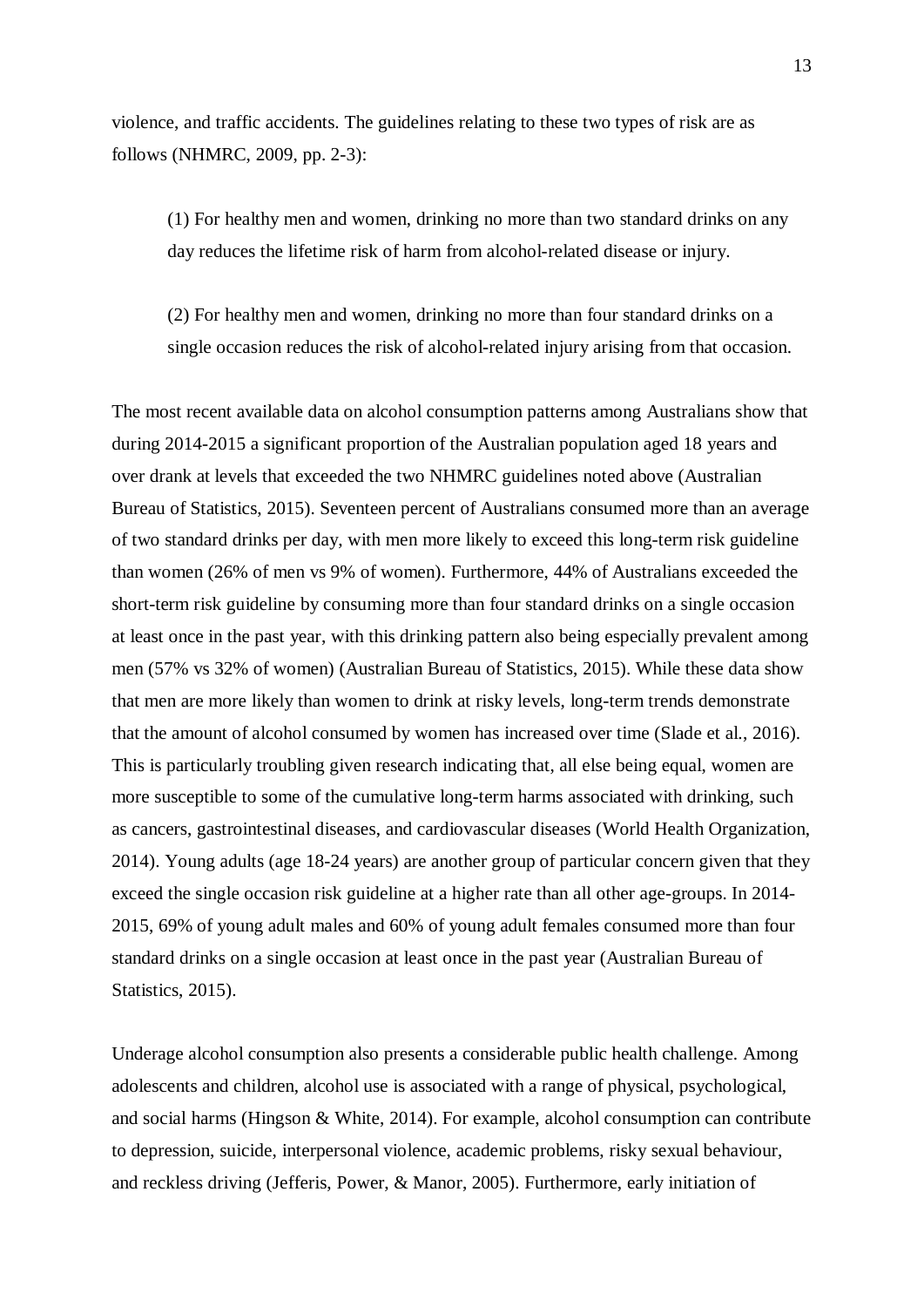alcohol use has adverse effects on brain development and mental health and predicts a higher likelihood of harmful patterns of drinking in later adulthood (Hingson, Heeren, & Winter, 2006; Liang & Chikritzhs, 2012). As such, the 2009 NHMRC guidelines state that for people under the age of 18, not consuming alcohol is the safest option (NHMRC, 2009). However, in 2014 approximately 70% of Australian students between the ages of 12 and 17 years had tried alcohol at least once, with 44% reporting that they had consumed alcohol in the past year, 24% in the past month, and 14% in the past week (Government of Western Australia, 2014). Of those students who had consumed alcohol in the past week, one-third did so at levels associated with heightened risk of single occasion harm. However, longer-term trends are favourable, with the number of young people abstaining from alcohol increasing from 10% in 1999 to 32% in 2014 (Government of Western Australia, 2014).

# <span id="page-13-0"></span>3.2 The state of play in alcohol promotion: a changing media environment

Alcohol is one of the most heavily promoted products in the world (Jernigan, 2009). Increasingly, a small number of large, multinational companies are dominating the alcohol market. For example, a recent merger of the world's two largest beer companies - AB InBev and SABMiller – has led to one-third of the total amount of beer sold worldwide being produced by this joint company (Collin, Hill, & Smith, 2015). Mergers such as this mean that alcohol companies have enormous resources at their disposal to devote to promoting their products. This is reflected in alcohol promotion becoming increasingly sophisticated, multifaceted, and widespread, posing ever-greater challenges for regulators.

To frame the following discussion of alcohol promotion trends, the various terms used to denote relevant activity are defined in this report as follows. Marketing in its broadest sense can be defined as "the activity, set of institutions, and processes for creating, communicating, delivering, and exchanging offerings that have value for customers, clients, partners, and society at large" (Gundlach & Wilkie, 2009, p. 260). Marketing encompasses a number of activities, often referred to as the 'marketing mix' (Borden, 1964). One dominant framework identifies the "four P's" of marketing, which are product, price, placement, and promotion (McCarthy, 1960; Yudelson, 1999). Marketers aim to design each of these facets to maximise sales, which often involves targeting each of the marketing mix elements to specific groups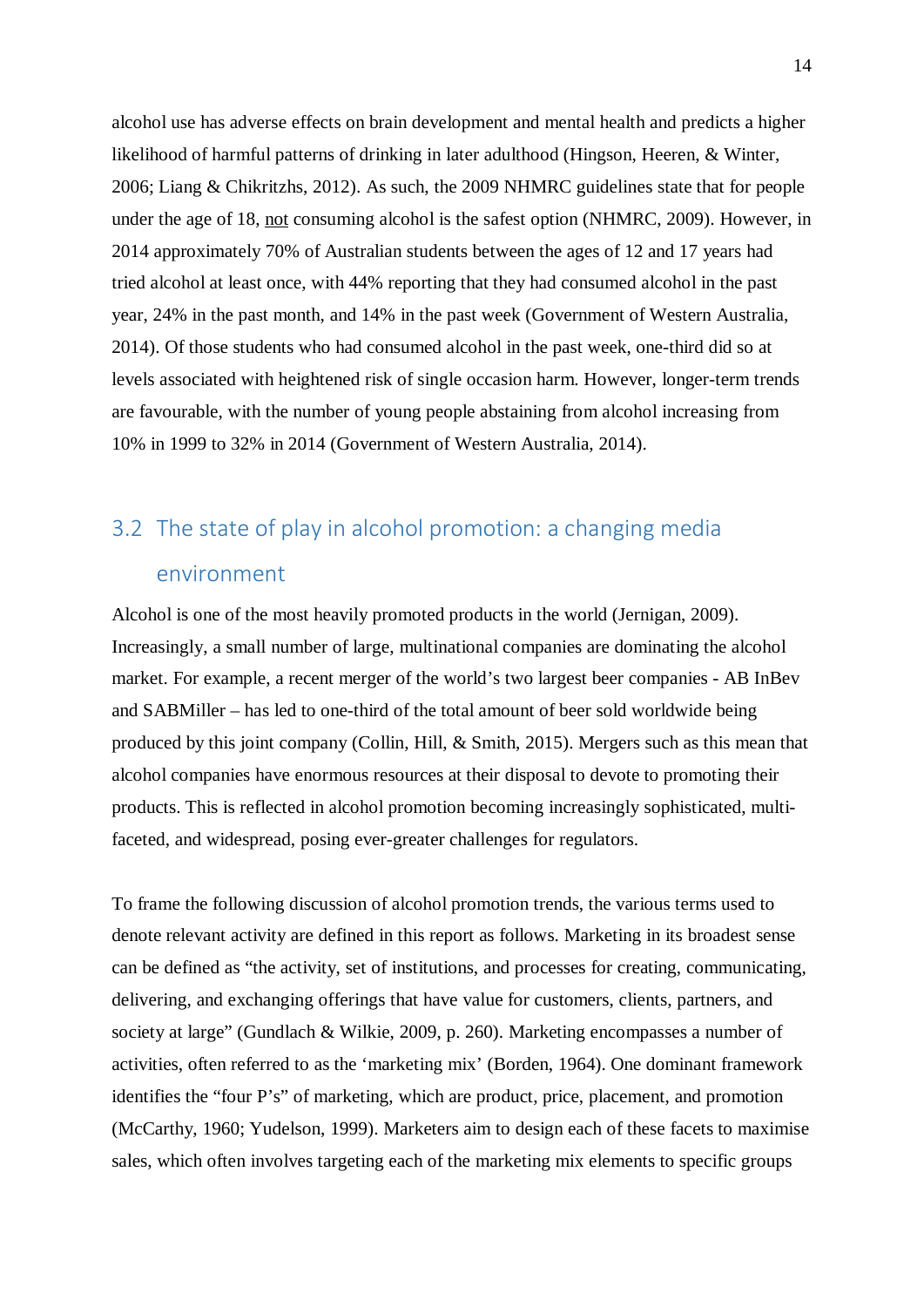within the population, a practice known as 'market segmentation'. For example, the product itself, which includes product design, branding, and packaging, can be developed to appeal to a given target market (i.e., men vs women or younger people vs older people). Price, which refers to the amount a customer pays for a product, is key to attracting specific target markets and can include price promotion incentives such as discounts. Place refers to where the product is distributed, the availability of the product, and retail placement strategies such as front-of-store positioning. Finally, promotion encompasses communication activities that are designed to inform customers about the product, build brand loyalty, and stimulate purchase intentions. These communications can occur across a range of different media channels and involve considerations of frequency, timing, and persuasive content to reach a given target audience (McCarthy, 1960; Tellis, 2006). Alcohol promotion as a specific form of alcohol marketing is the primary focus of this report.

In the past, alcohol promotion was predominantly carried out through mass media channels such as television, print, and radio (White et al., 2015). Promotional activities through these channels are often referred to as being 'above the line' because they typically employ explicit advertising campaigns and are broadcast to a mass audience. More recently, alcohol companies have been promoting their products using a much broader range of platforms and methods, many of which are classified as 'below the line' promotional activities. These involve less explicit and recognisable forms of promotion and include sponsorships, alcoholbranded merchandise, smartphone applications (apps), online competitions, and social media pages (Australian Medical Association, 2012; Hastings & Sheron, 2013). The evolution of new media in recent years has fundamentally changed the landscape of alcohol promotion by introducing platforms that are increasingly interactive, targeted, mobile, and adaptable in real-time (Carah, 2014; Purves, Stead, & Eadie, 2014).

Publicly available data on the prevalence of alcohol promotion in Australia and elsewhere are difficult to obtain. However, the limited data available give some indication of current trends. White and colleagues (2015) tracked advertising expenditure ('ad-spend') in Australia across traditional channels from 1997 to 2011 and online from 2008 to 2011. Their results showed that total alcohol advertising expenditure peaked in 2007 and then declined until 2011. However, the authors noted that there were no data available on the amount spent on belowthe-line advertising activities such as sponsorship, so funds being diverted to these areas may account for the observed decline in ad-spend. The overall decline is also likely to be partly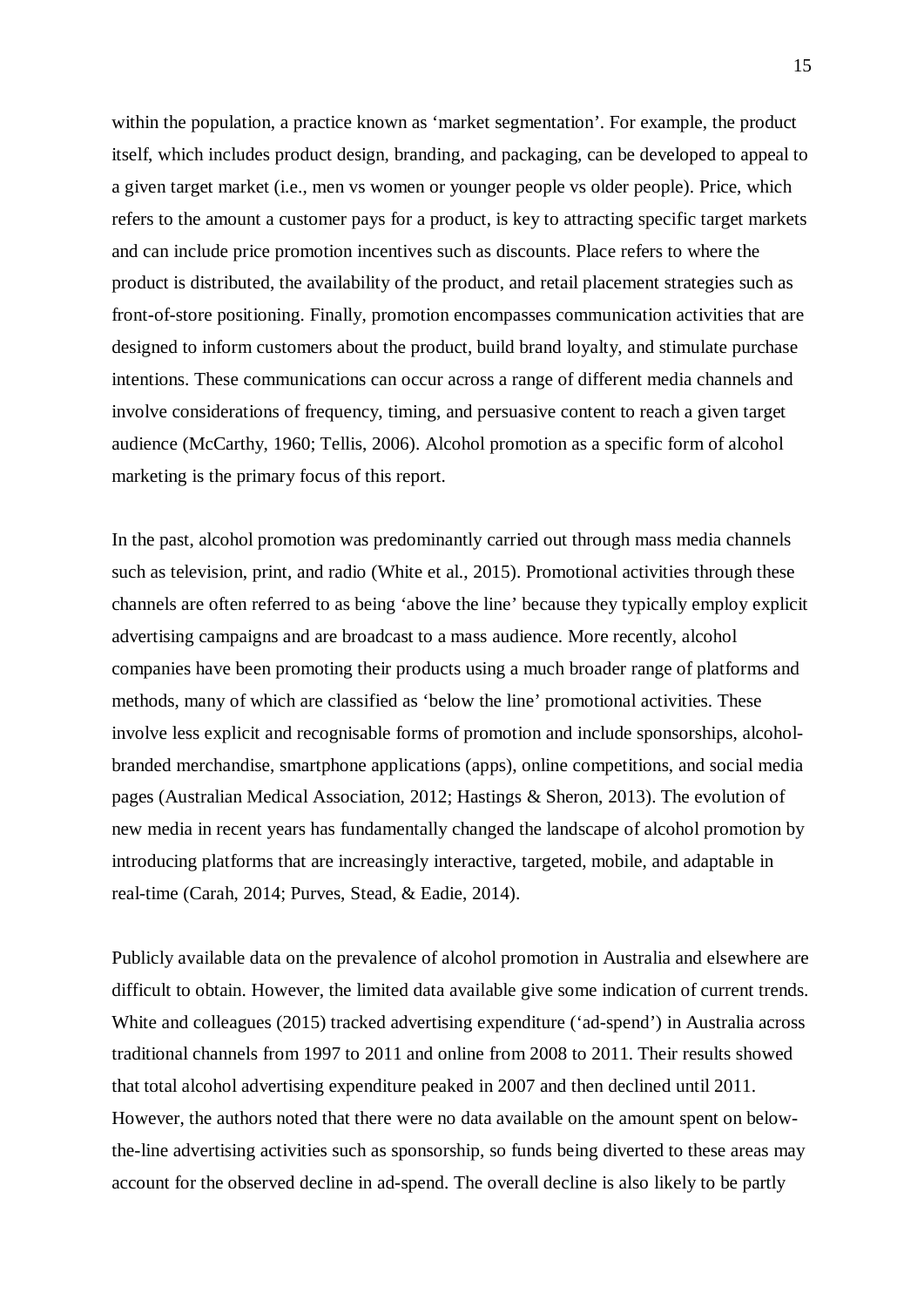explained by an increasing investment in advertising via digital media, which is a cheaper advertising medium than more traditional channels (Jernigan & Rushman, 2014). There were also some notable shifts in expenditure for various traditional advertising channels. In 1997, television accounted for the largest share of ad-spend (50%), decreasing substantially by the end of the 14-year period (19%). By comparison, the proportion of advertising dollars spent on outdoor advertising and newspapers increased, with newspapers accounting for the highest proportion of ad-spend in 2011 (40% - up from 28%). Notably, alcohol retailer promotion budgets significantly increased over time, which is likely due to the two leading supermarket chains in Australia (Coles and Woolworths) increasing their share of the off-licence alcohol market since the late 1990s (White et al., 2015).

More recently, a news report based on Standard Media Index figures indicated that abovethe-line alcohol advertising expenditure in Australia dropped 16% from \$130.4 million in 2011 to \$109.5 million in 2015 (Bennet, 2016). However, despite the overall decline, the amount spent on outdoor advertising increased (e.g., a 29% increase from the first half of 2015 to the first half of 2016). There is also indirect evidence that expenditure on digital advertising is growing rapidly. The number of bookings at digital media agencies by alcohol companies increased by 69% between the first half of 2015 and the first half of 2016 (Bennet, 2016).

Overall, a significant amount of money is spent each year on alcohol promotion. While it appears that there has been a decline in above-the-line promotion in recent years, this may reflect a shift away from traditional methods of advertising to newer channels that are not captured by ad-spend data. In addition, even if ad-spend data were available for all types of media, the cost effectiveness of newer media channels means that they are difficult to compare with traditional media channels. It is increasingly recognised that a relatively low spend on digital media does not necessarily mean low impact or exposure because of the potential for content to be freely disseminated through social networks by users (Jernigan & Rushman, 2014).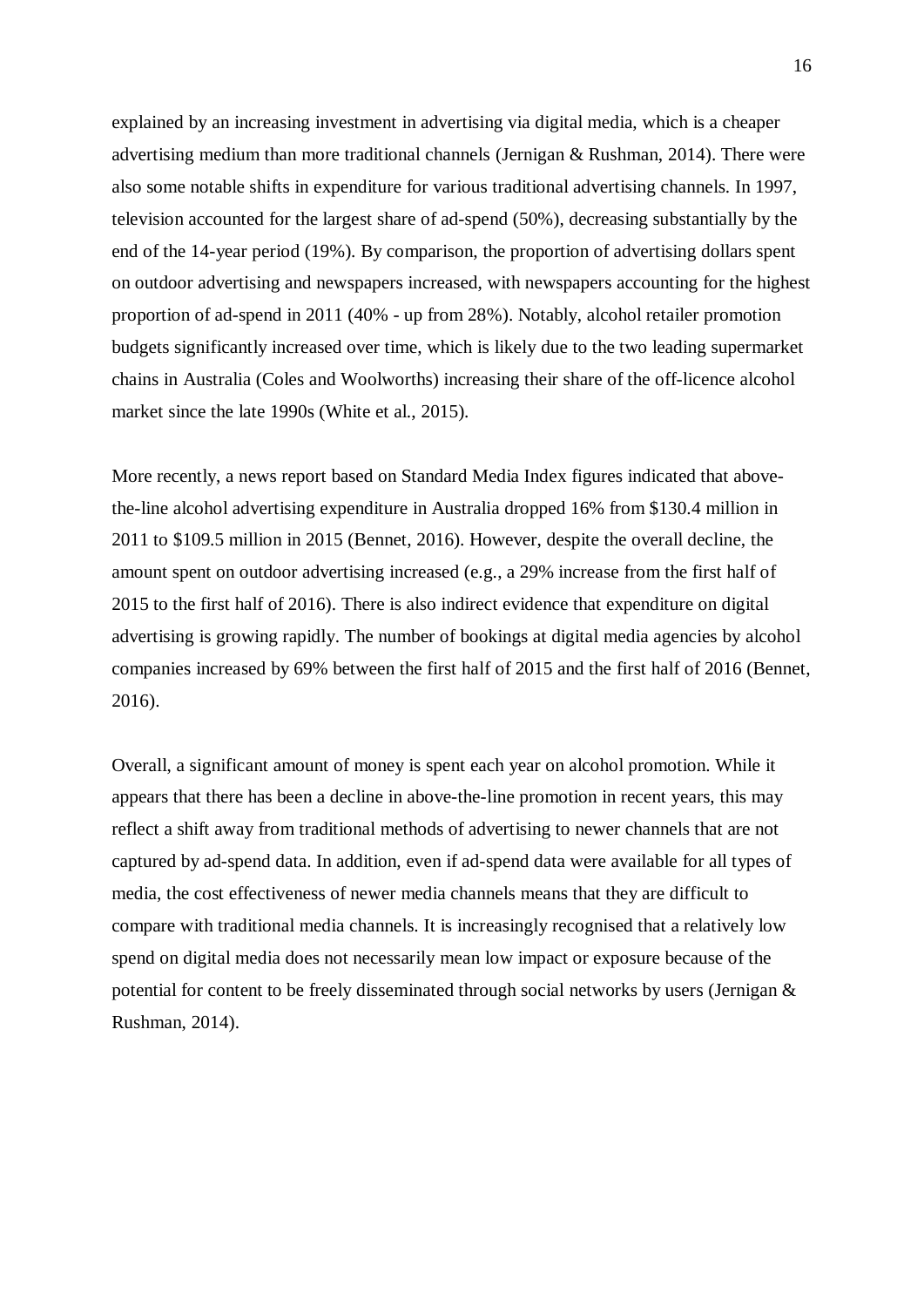# <span id="page-16-0"></span>3.3 Current regulatory frameworks in Australia and worldwide

#### <span id="page-16-1"></span>3.3.1 Overview

There are three types of regulation that can apply to alcohol promotion (Australian Government, 2013):

- (1) Self-regulation, whereby the alcohol and advertising industries formulate the rules and codes of conduct for advertising and are responsible for the enforcement of these rules;
- (2) Co-regulation, whereby the alcohol/advertising industries devise and manage their own guidelines, but some or all of the guidelines are enforced by government; and
- (3) Government-mandated regulation, whereby the rules are enforced by legislation.

Self-regulatory and co-regulatory approaches have been repeatedly demonstrated to have significant limitations that are discussed in depth throughout this report. However, despite these limitations, many Western nations rely on either self-regulation or co-regulation of both the placement and content of alcohol promotion (Australian National Preventive Health Agency, 2014; Noel & Babor, 2016). Placement guidelines sometimes specify that alcohol advertising should not be permitted on media where the proportion of exposed underage individuals is higher than a given percentage of the total audience (typically 15-30%) (Noel, Babor, & Robaina, 2016). However, placement guidelines are often piecemeal or very limited. More commonly, regulations focus on the content of advertising, especially in terms of content that: (i) has obvious or evident appeal to youth, (ii) links alcohol with social success, (iii) is presented in combination with risky activities (such as driving motor vehicles), or (iv) encourages excessive or irresponsible consumption of alcohol (Noel, Babor, & Robaina, 2016).

Some European governments have imposed legislated regulation on the content and placement of alcohol advertising. For example, television advertising for spirits is banned in Austria, Belgium, Finland, France, Germany, and Ireland (Nelson, 2010). An example of more restrictive advertising legislation is France's 'Loi Évin'. This legislation imposes a complete ban on alcohol-related sponsorship and advertisements on television and in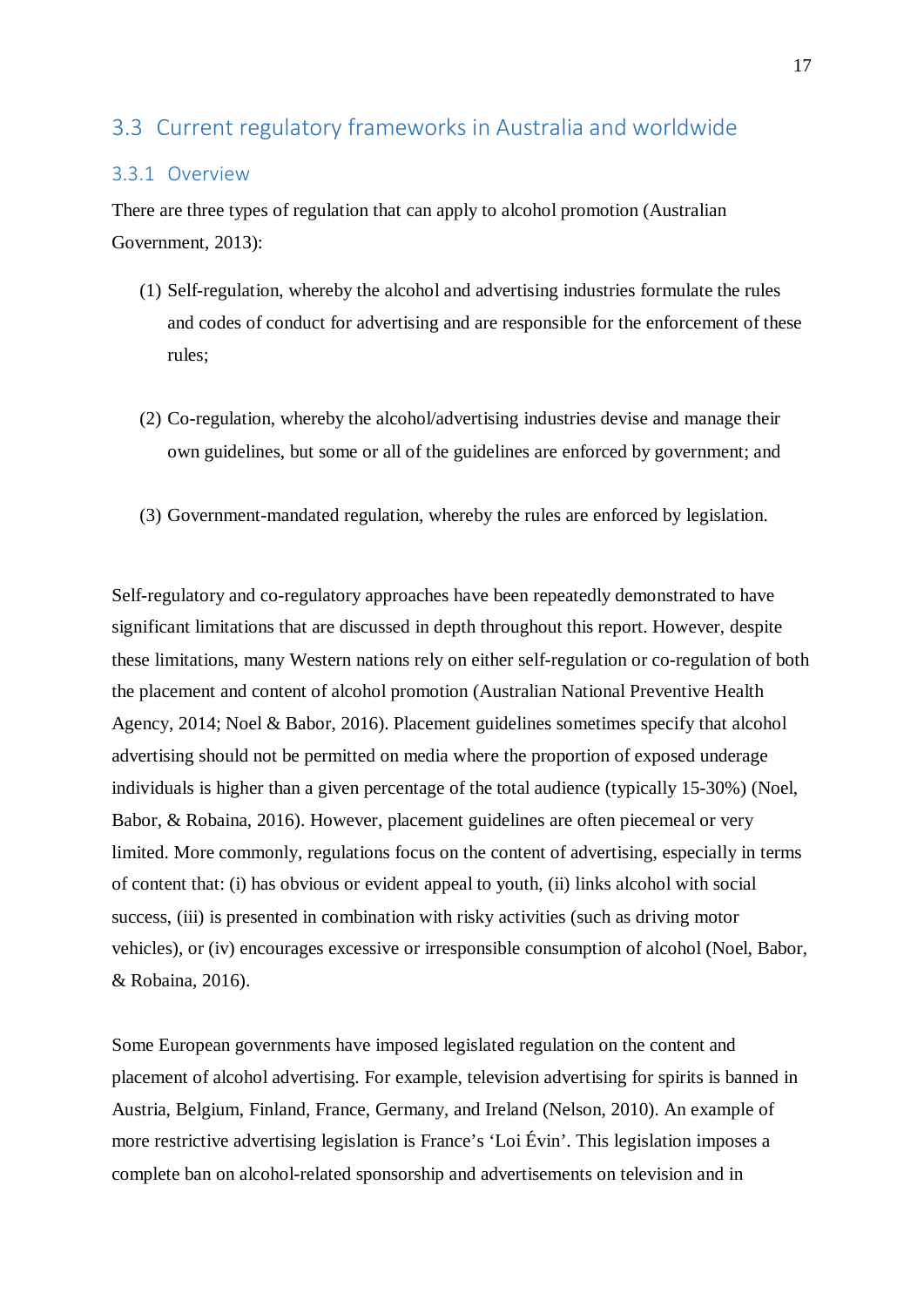cinemas. Alcohol advertising is allowed on some radio (prohibited between 5pm and midnight), on billboards, in print media for adults, and at certain events such as wine fairs. The law is designed such that alcohol advertisements can only contain information about factual features of the product, such as its alcohol content or place of production, and a health warning must be included. The Loi Évin includes substantial financial sanctions for breaches of the law (Gallopel-Morvan, Spilka, Mutatayi, Rigaud, & Lecas, 2016).

Many Western nations, including the US and the UK, have alcohol advertising codes that are similar to those operating in Australia, which are outlined below (Australian National Preventive Health Agency, 2014). Because of this, studies into the effectiveness of regulatory approaches from these countries cited throughout this review often provide data that are relevant to the Australian context. However, countries where alcohol advertising is more regulated (e.g., France) serve as a useful point of comparison to Australia and hence are also referred to where relevant.

#### <span id="page-17-0"></span>3.3.2 Alcohol advertising regulations in Australia

This section of the report outlines some of the major alcohol advertising regulations in Australia, with a specific focus on the regulations that are most relevant to the current literature review. For a more comprehensive summary of the regulations that apply to alcohol advertising in Australia, see the Australian National Preventive Health Agency's report *Alcohol Advertising: The Effectiveness of Current Regulatory Codes in Addressing Community Concern* (Australian National Preventive Health Agency, 2014).

Alcohol advertising *content* in Australia is primarily regulated by the alcohol-industry funded and operated Alcohol Beverages Advertising Code (ABAC) Scheme. Participation by alcohol companies is voluntary. As of 2015, the operators of the ABAC Scheme were all industry representatives, and the management committee consisted of several industry members and one government representative. The Scheme uses a complaints-based system to assess whether advertisements are in violation of the Code. Complaints are submitted by members of the public and then reviewed by an adjudication panel against the Code. Members of the adjudication panel cannot be current or recent employees of the alcohol industry, and the panel includes someone with a public health background. The only sanctions are request for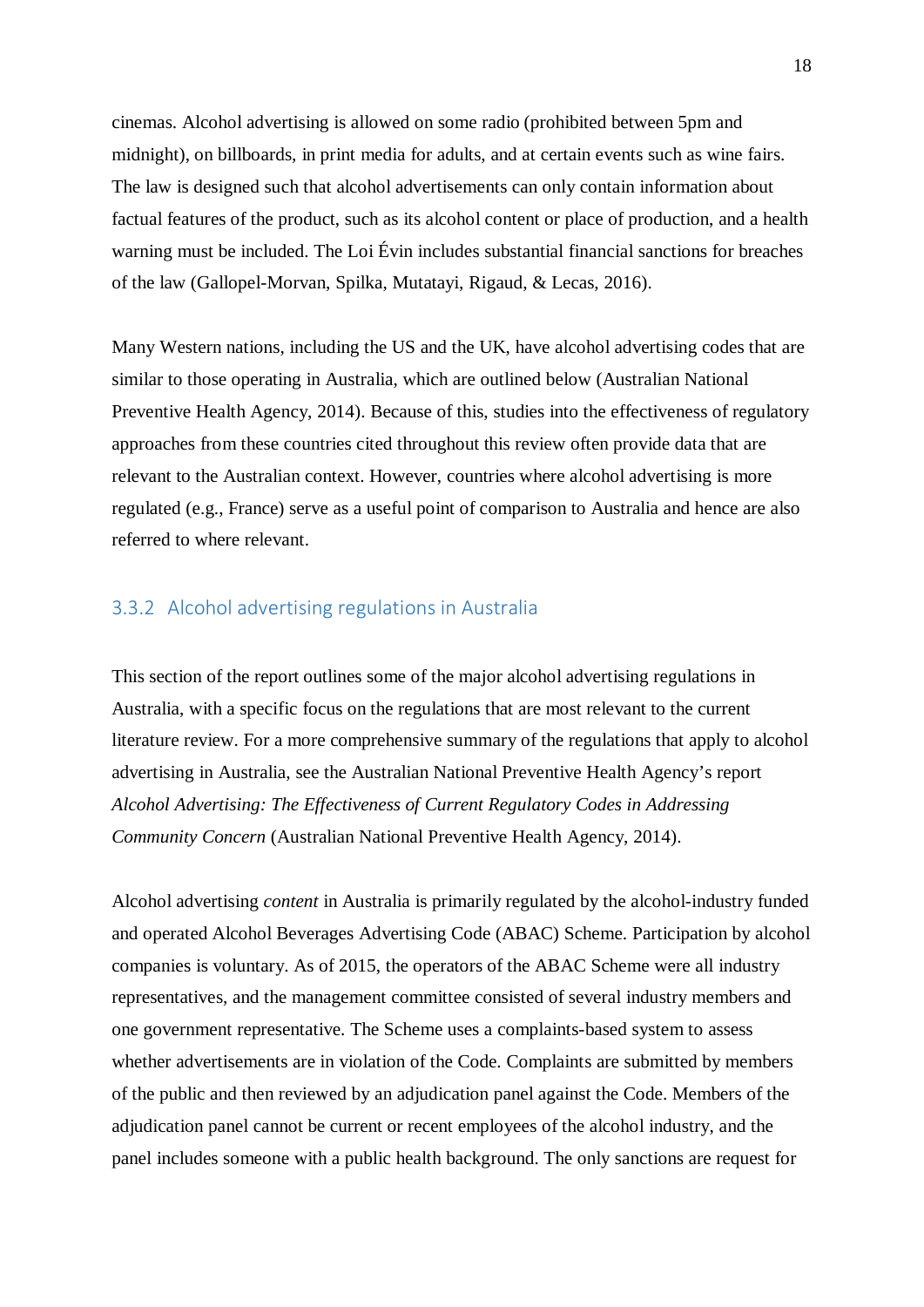withdrawal of the advertisements from circulation or modification of the problematic advertisement. The ABAC Scheme offers an optional pre-vetting service for member organisations (http://www.abac.org.au). A limitation of the ABAC is that it does not cover promotional activities associated with sponsorship.

According to the ABAC, alcohol advertising must not:

- Encourage excessive alcohol consumption or abuse of alcohol or irresponsible or offensive behaviour associated with alcohol use;
- Encourage consumption that is in excess of the NHMRC Australian Guidelines;
- Challenge or dare people to consume alcohol;
- Promote a beverage on the basis of its strength or intoxicating effect;
- Have a strong or evident appeal to minors or depict a person who is a minor or an adult under 25 years of age;
- Suggest that the consumption of alcohol can contribute to a change in mood or environment, or that the consumption of alcohol can contribute to personal, business, social, sporting, sexual, or other success; and
- Depict alcohol consumption before or during an activity that requires a high degree of attention such as the operation of machinery or vehicles.

There are several alcohol advertising regulations relating to the *placement* of alcohol advertising that are relevant to this report. The Australian Communications and Media Authority (ACMA), a government body, has responsibility for the Children's Television Standards (CTS) that prohibit alcohol advertising on television during children's popular viewing times. Alcohol advertising on television is limited to weekends and public holidays between 8:30pm and 5:00am and on weekdays from midday to 3:00pm and 8:30pm to 5:00am. However, there is a major loophole in this rule as set out in the Commercial Television Industry Code of Practice (CTICP), which sits alongside the CTS. Currently, alcohol advertising is allowed during sports programming at any time of the day if shown on weekends or public holidays (Australian Communications and Media Authority, 2009) . This code of practice is considered co-regulatory because it was developed by an industry body but then registered with the ACMA. It should also be noted that the above regulations only refer to commercial free-to-air television. The codes governing subscription television do not restrict the placement of alcohol advertising (Australian Subscription Television and Radio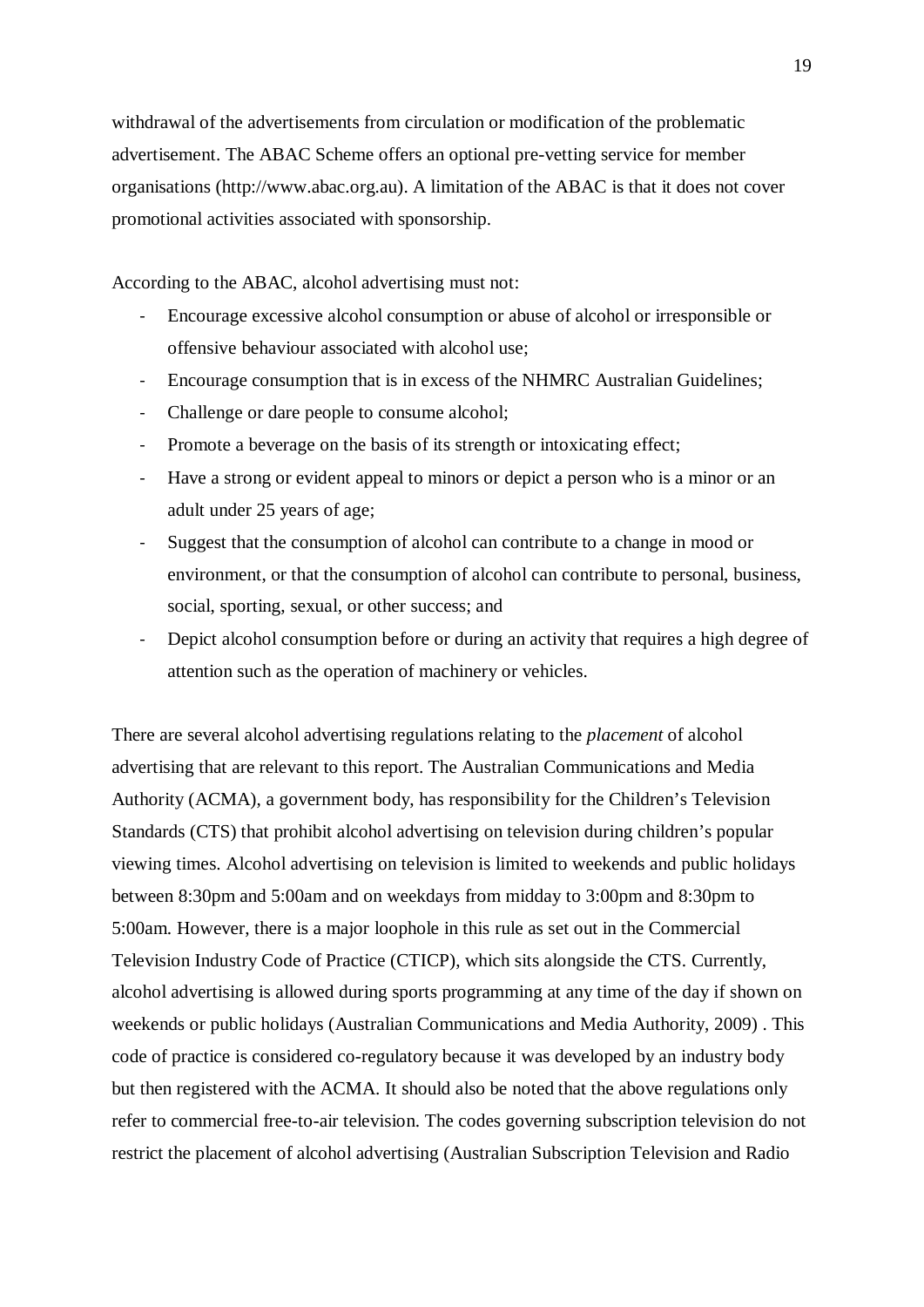Association, 2013). Finally, the Outdoor Media Association, an industry body, administers a self-regulatory guideline relevant to the placement of alcohol advertising that recommends that fixed outdoor alcohol advertisements should not appear within a 150m sightline of a school gate.

Given the documented ineffectiveness of existing alcohol advertising regulations in Australia, and the ABAC Scheme in particular (Australian Medical Association, 2012; Australian National Preventive Health Agency, 2014), in 2012 a group of independent professionals created an alternative organisation called the Alcohol Advertising Review Board (AARB: [http://www.alcoholadreview.com.au\)](http://www.alcoholadreview.com.au/). The AARB seeks to draw attention to the need for effective regulation of alcohol promotion in Australia. It addresses some of the identified shortcomings of the ABAC by including provisions that cover the content and placement of all forms of alcohol promotion (Pettigrew, Johnson, & Daube, 2013). The AARB code defines 'young people' as those under the age of 25 years, consistent with the evidence of the impact of alcohol on the developing brain and the recommendation of the National Preventative Health Taskforce to "phase out alcohol promotions from times and placements that have high exposure to young people aged up to 25 years" (National Preventative Health Taskforce, 2009, p. 251). The AARB code is applied by a complaint review panel of diverse professionals who are independent of the alcohol industry and have an understanding of public health (AARB website: www.alcoholadreview.com/about).

# <span id="page-19-0"></span>3.4 Overview of report

#### <span id="page-19-1"></span>3.4.1 Scope

This report draws primarily on peer-reviewed empirical papers relating to alcohol promotion. The search period was limited to January 2011 to October 2016, although relevant seminal papers prior to 2011 are drawn upon on occasion to provide context for more recent findings. Government and NGO position papers were used to identify relevant empirical papers and inform thinking, especially around regulatory issues. Literature reviews and meta-analyses were included when they provided a useful summary of the literature. Occasionally, peerreviewed opinion or commentary pieces were included to provide perspectives on various aspects of the extant research or regulation.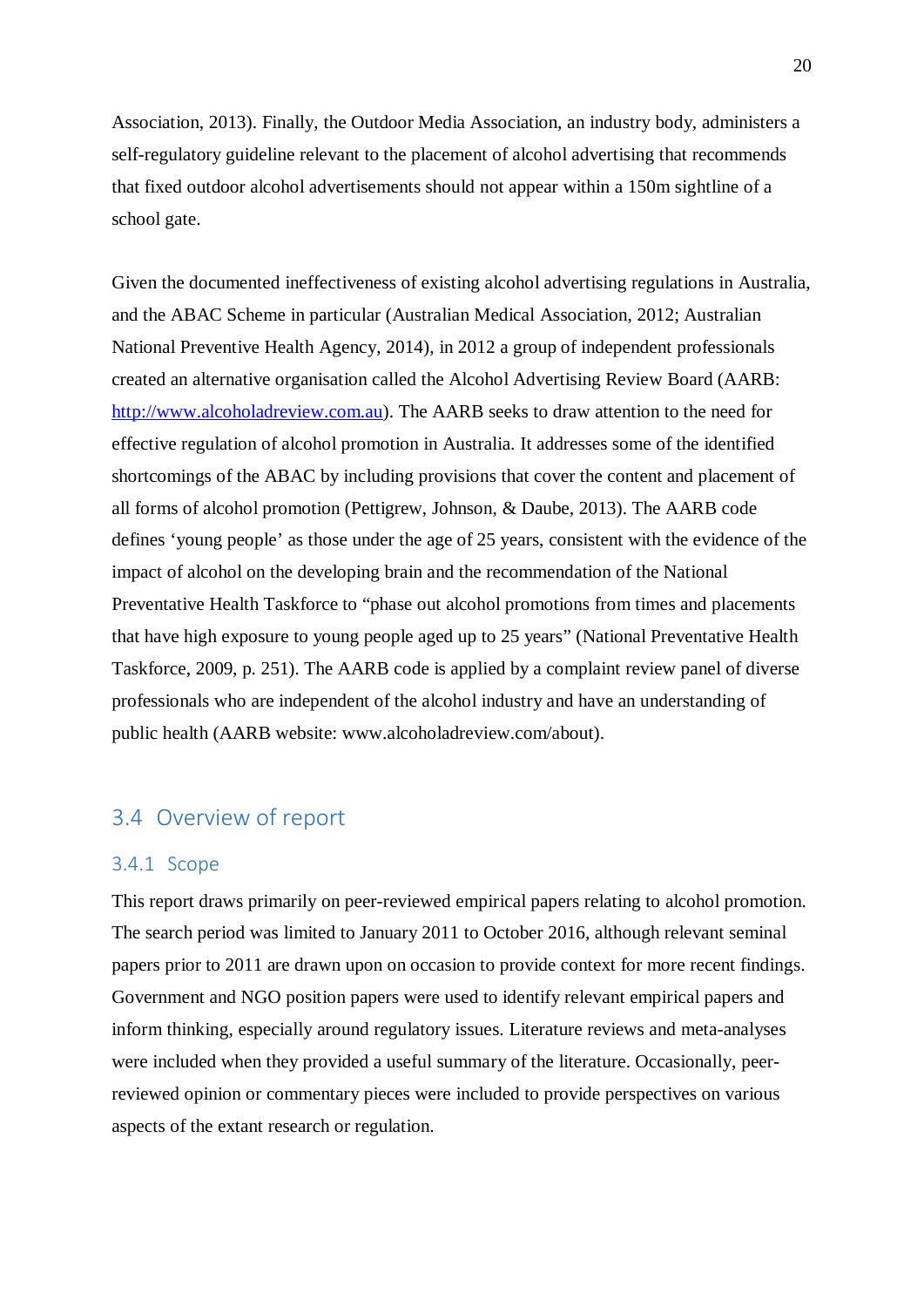An initial examination of the literature found that the majority of studies conducted over the nominated period pertain to children (below 12 years of age), adolescents (12-17 years), or young adults (18-30 years). Throughout the literature there is variability in the definition of adolescents and young adults, complicating direct comparisons of study outcomes. The sample for each of the reviewed studies is therefore clearly noted in this report to overcome this definitional ambiguity. In some instances there is no relevant human sample, such as in studies that involve content analyses of alcohol advertisements.

A range of electronic databases was searched including Pubmed, PsycInfo, Medline, and Google Scholar to access relevant studies. The following key words were used to identify relevant literature: alcohol OR drinking, and marketing OR promotion OR sponsorship OR advertising. The reference sections of key review papers were also inspected to identify any relevant papers not returned by the above search. Furthermore, eminent scholars in the alcohol marketing field were consulted to request advance copies of works in press.

#### <span id="page-20-0"></span>3.4.2 Structure

The next chapter (Chapter 4) presents an overview of important methodological considerations relevant to the empirical studies reported in the following chapters. The first of the review chapters (Chapter 5) focuses on traditional media, which is where much research effort has been devoted historically. Chapter 6 reviews studies pertaining to sports sponsorship and Chapter 7 examines the numerous studies on alcohol promotion via digital media that have been published since 2011. Chapter 8 reviews other methods of promotion that do not fall under the previous categories (e.g., merchandising, point-of-sale promotions, and corporate social responsibility). The report concludes with an overview of the major research findings and a summary of the most common policy recommendations made in the literature (Chapter 9).

The report is structured such that within each review chapter, four major questions are addressed:

- 1) What are alcohol marketers doing?
- 2) How much of it are they doing?
- 3) What are the apparent impacts of these activities?
- 4) What are the implications for effective regulation?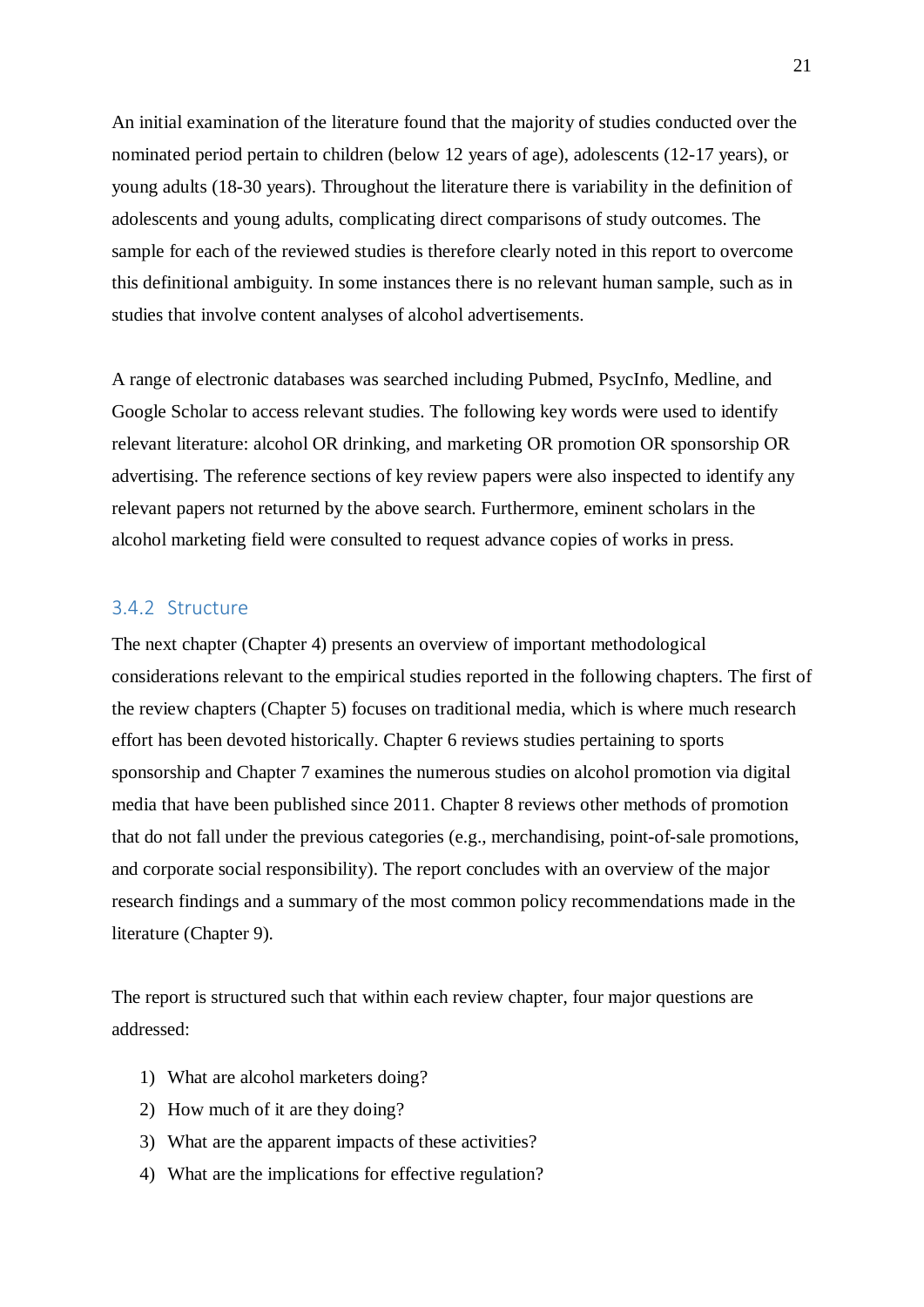Thus, for each review chapter, all papers relating to the strategies employed by alcohol marketers are reviewed first. Next, research relating to the frequency and volume of alcohol promotion and resulting advertising exposure is reviewed, followed by a review of studies pertaining to the link between exposure to promotion and alcohol-related beliefs and behaviours. Conclusion sections in each chapter provide a summary of policy recommendations identified in the literature.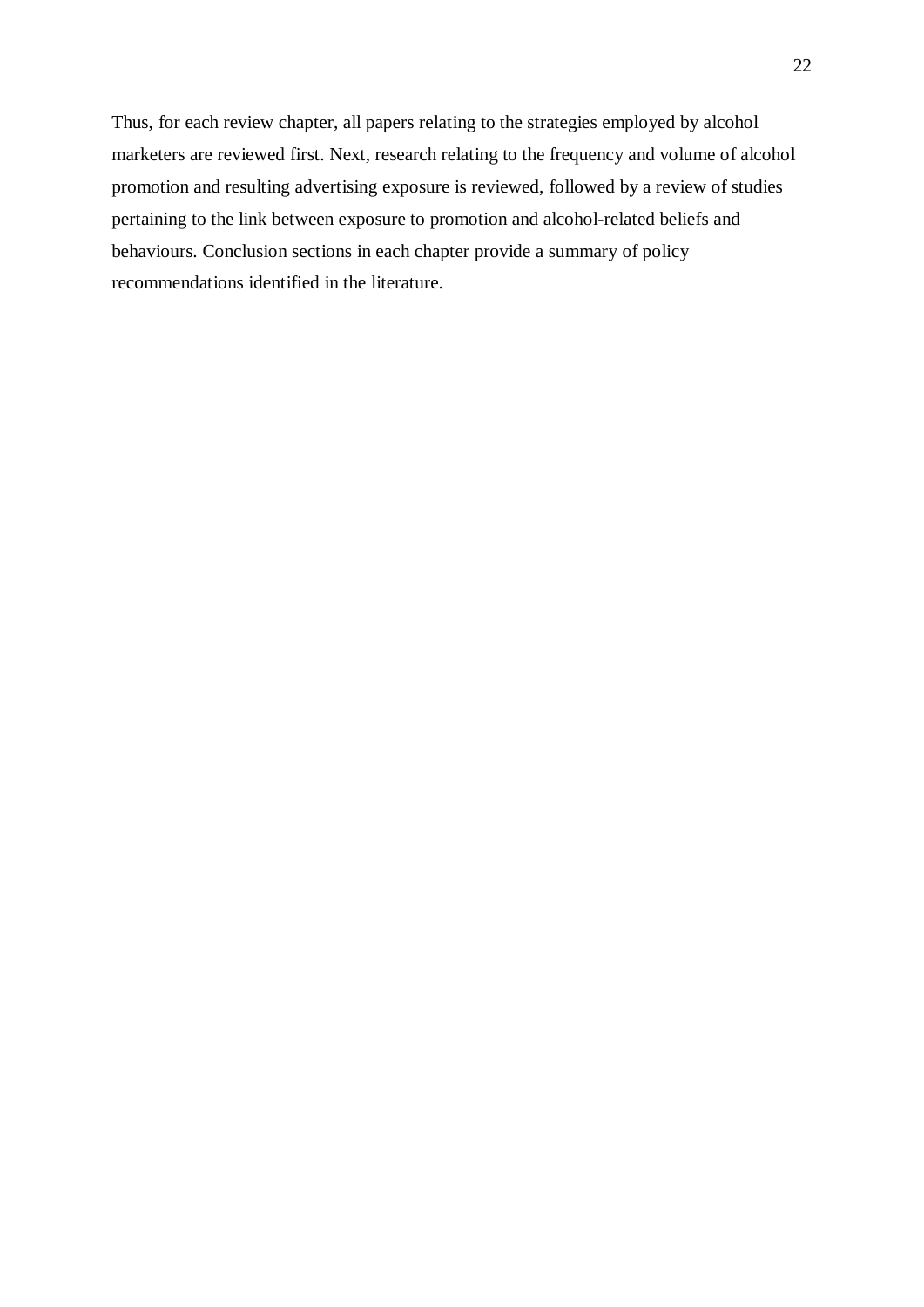# <span id="page-22-0"></span>4 Methodological and measurement considerations

### <span id="page-22-1"></span>4.1 Overview

This chapter provides a summary of the methodological and measurement issues that should be taken into account while reading this report. First, the primary differences between qualitative and quantitative research are summarised. The next section focuses on some of the major considerations relevant to quantitative research in recognition of this methodological approach accounting for the majority of studies on the effects of alcohol promotion to date and the tendency for quantitative studies to be the source of most debate between the alcohol industry and public health researchers. Finally, the methodology of a systematic quality assessment applied in this report is described.

## <span id="page-22-2"></span>4.2 Quantitative and qualitative research

There are two major research approaches employed in the social sciences. These are referred to as quantitative research and qualitative research. These approaches have distinct methodologies and theoretical assumptions. It is important to keep in mind the strengths and weaknesses of these approaches when reviewing the existing literature on alcohol promotion.

Quantitative research involves the systematic collection of data in numerical form and the analysis of data via statistical techniques. This approach is underpinned by the assumption of 'realism' - that there is a knowable truth that can be uncovered (Teddlie & Tashakkori, 2009; Yilmaz, 2013). The goal of quantitative research is to reduce bias such that the research findings can be generalised from a sample of people to a broader population. This is achieved by using valid and reliable measurement tools, attempting to control for (hold equal) the effect of variables that may also influence the variable of interest (confounds), and using samples that are representative of the population of interest. Quantitative researchers strive to be neutral during the research process (Teddlie & Tashakkori, 2009; Yilmaz, 2013).

By comparison, qualitative research sets out to examine how social experiences are formed and given meaning. Common qualitative methods include case studies, life stories,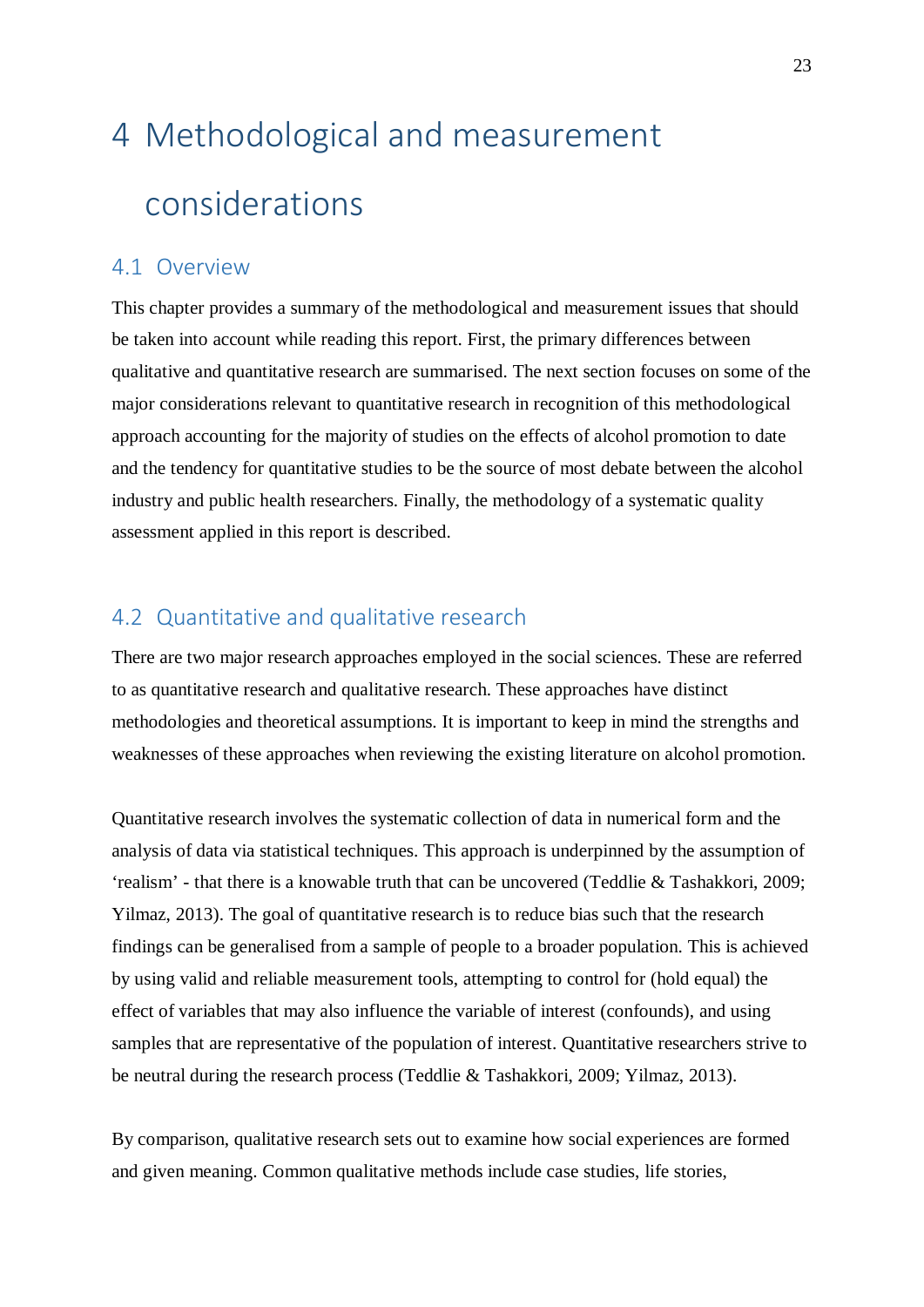interviews, focus groups, and observations (J. Ritchie, Lewis, Nicholls, & Ormston, 2013). Qualitative research is based on a view of knowledge as something that is dynamic and socially constructed. Therefore, the data of interest tend to be the meaning people attribute to social phenomena or the implicit meanings in cultural texts, which may differ depending on the context (J. Ritchie et al., 2013). That is, an idea may be widely accepted in one setting, but may not reflect a reality in another setting, yet both interpretations are viewed as equally valid and useful. Qualitative research tends to acknowledge the unavoidable influence of the researcher in the research process, rather than striving for objective observation (J. Ritchie et al., 2013; Yilmaz, 2013).

Studies using these two different approaches can be difficult to compare because they employ distinct methodologies and are based on competing assumptions about the nature of knowledge. While many argue that quantitative research is a stronger form of evidence because it can be generalised to the broader population, critics of this form of research contend that it fails to capture a nuanced understanding of individuals' personal and lived experiences (J. Ritchie et al., 2013; Yilmaz, 2013). Others see qualitative and quantitative research as complementary approaches that answer distinct research questions (Borland, 2001; Teddlie & Tashakkori, 2009). For example, in alcohol research qualitative studies are frequently used to understand the strategies employed by alcohol marketers to promote their products (Lobstein, Landon, Thornton, & Jernigan, 2016). This approach is useful because researchers are able to apply a critical lens to examine the subtext of what is being communicated in promotional messages and gain an in-depth understanding of people's perceptions of these messages. By comparison, quantitative research allows for the statistical examination of relationships between variables, and can provide concise and parsimonious summaries of patterns of behaviour. As such, quantitative studies have been used to determine whether there is a relationship between exposure to alcohol promotion and alcohol consumption behaviours (Jernigan et al., 2016).

# <span id="page-23-0"></span>4.3 Considerations for quantitative study design

This section provides a summary of some of the major methodologies and measurement approaches employed in quantitative studies that investigate the link between exposure to alcohol promotion and drinking behaviours.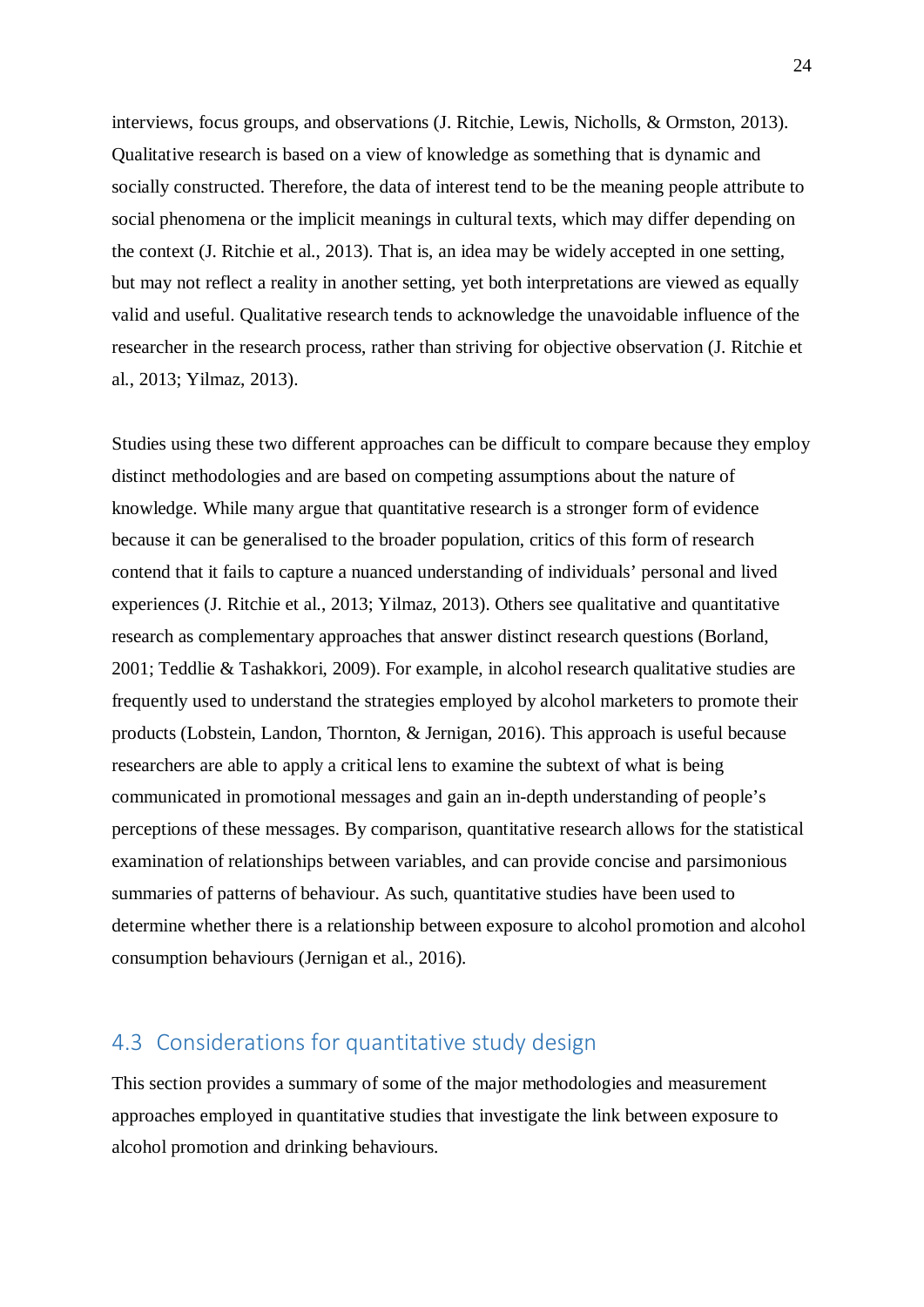The alcohol industry has argued that there is no evidence to suggest a link between alcohol promotion and increased alcohol consumption (e.g., Diageo Australia, 2012; for a discussion see Savell, Fooks, & Gilmore, 2016). This claim tends to be based solely on results from **econometric studies** that measure the total amount spent on alcohol promotion in a given population and the rate of alcohol consumption within that same population (Gallet, 2007; Hastings, Anderson, Cooke, & Gordon, 2005; Saffer & Dave, 2006). Such studies usually find a very small or no link between advertising expenditure and population-level consumption (Gallet, 2007; Hastings et al., 2005; Saffer & Dave, 2006). However, this approach has some major methodological limitations. First, the expenditure data often exclude below-the-line advertising, thereby significantly underestimating the extent of such promotional activities. Second, analyses employing advertising expenditure data are based on the assumption that the amount spent on advertising is directly related to the degree of influence. However, this is not necessarily the case (Australian Medical Association, 2012). Finally, the comparisons between ad-spend and consumption are done at the aggregate level and can therefore mask the effects of advertising on specific sub-groups such as young people (Australian Medical Association, 2012).

Given the limitations of econometric studies, many public health researchers employ **consumer studies** that investigate the link between individuals' exposure to promotion and their alcohol consumption. Three primary research designs are employed that provide varying degrees of certainty about this relationship. **Cross-sectional studies** take a snapshot of levels of advertising exposure and alcohol consumption at one point in time (Anderson et al., 2009; L. Smith & Foxcroft, 2009). While these studies are useful to ascertain whether there is a correlation between advertising and alcohol consumption, they cannot establish causality (Anderson et al., 2009). **Longitudinal studies** capture data at two or more points in time and then examine the association between initial exposure to alcohol advertising and later alcohol consumption. This methodology allows researchers to assess advertising exposure prior to alcohol consumption and determine the direction of any observed correlation between advertising and alcohol consumption (i.e., whether those who are exposed to more alcohol advertising consume more alcohol). As such, longitudinal studies are currently considered the gold standard of evidence in this research area (Australian Medical Association, 2012; L. Smith & Foxcroft, 2009).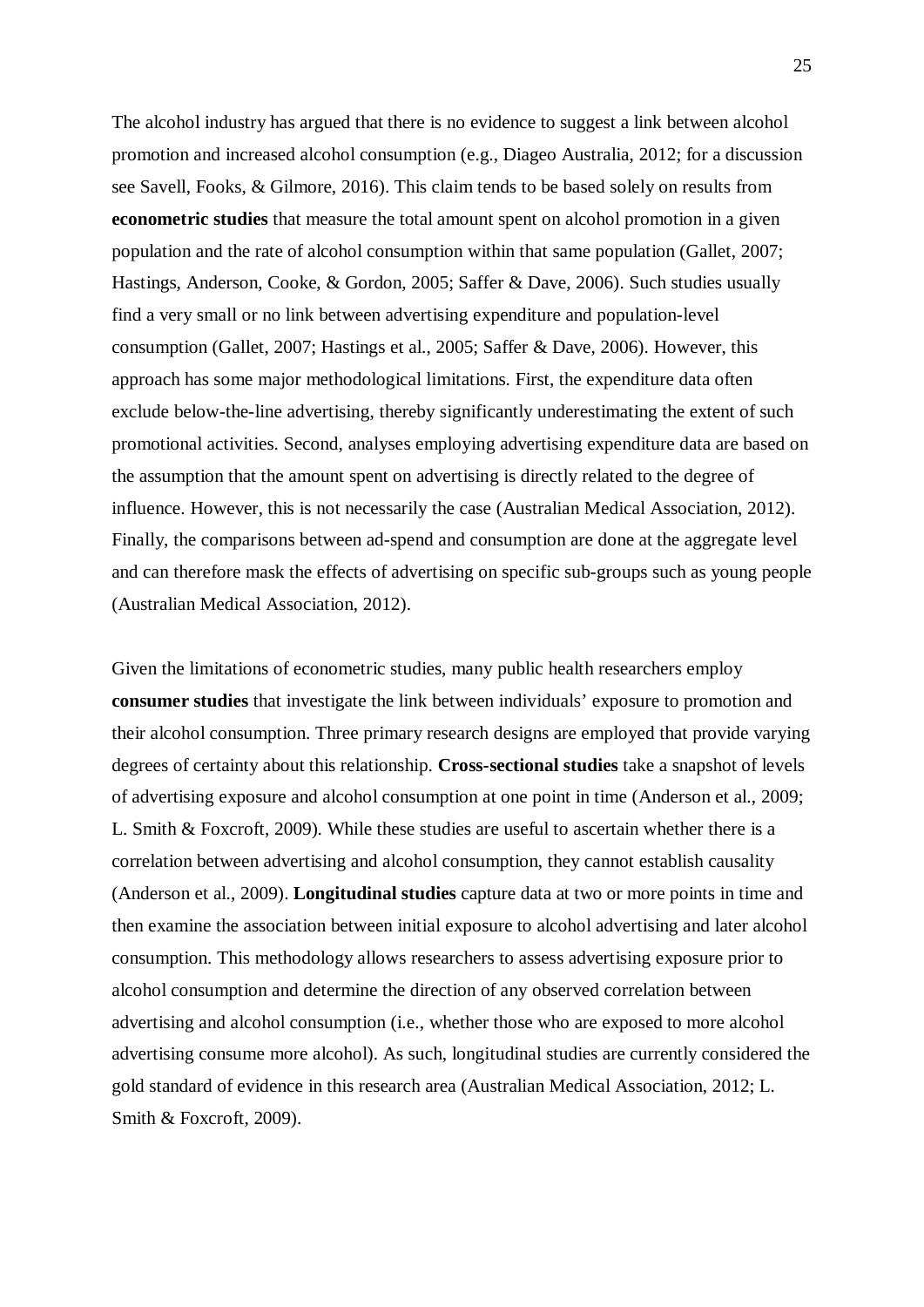**Experimental studies** also allow researchers to infer causality. In alcohol advertising studies using this approach, participants are typically randomly allocated to view or not view alcohol advertising, and then measures of subsequent drinking behaviour are taken. Experimental studies have certain strengths. First, because participants are randomly allocated to conditions, the potential for confounding effects is minimised. Second, it is possible to gain an objective measure of consumption by assessing the amount of alcohol consumed in one sitting. However, there are also some limitations to this approach. Because experimental studies use highly controlled environments, they can lack real world validity due to their inability to capture the dynamic and cumulative nature of the advertising environment to which people are exposed on a daily basis (Stautz, Brown, King, Shemilt, & Marteau, 2016). Furthermore, because ethical considerations often discourage researchers from exposing youth to alcohol advertising, experimental studies most often include those above the legal alcohol-purchase age.

Jernigan et al. (2016) reviewed different ways of measuring exposure to alcohol advertising. They found the most common approach to be simple self-report (i.e., "How often do you view alcohol advertising and through which channels?"). Limitations of this approach were described as including (i) underestimation of exposure by failing to account for promotional activities that are processed below the level of awareness and (ii) biases resulting from those who are more interested in alcohol potentially paying more attention to alcohol advertising and therefore reporting a greater exposure (Jernigan et al., 2016). A more objective measure is to obtain self-reported exposure to specific media content, such as television shows, and then calculate the number and type of alcohol advertisements displayed throughout the given media to gain an estimation of exposure. Another more indirect way of measuring exposure is to examine receptivity to or recall of alcohol advertising. This method includes measures such as assessing whether participants are able to recognise specific alcohol advertising content or exhibit allegiance to a favourite brand (Jernigan et al., 2016).

There are also several different ways of measuring alcohol-related beliefs and behaviour. The weakest measures are thought to be alcohol-related attitudes, beliefs, or behavioural intentions, whereas reports of past alcohol consumption tend to be viewed as a stronger measure of behaviour (Bloomfield, Hope, & Kraus, 2013; Jernigan et al., 2016). However, even when using these stronger measures, self-report is still subject to the limitations of recall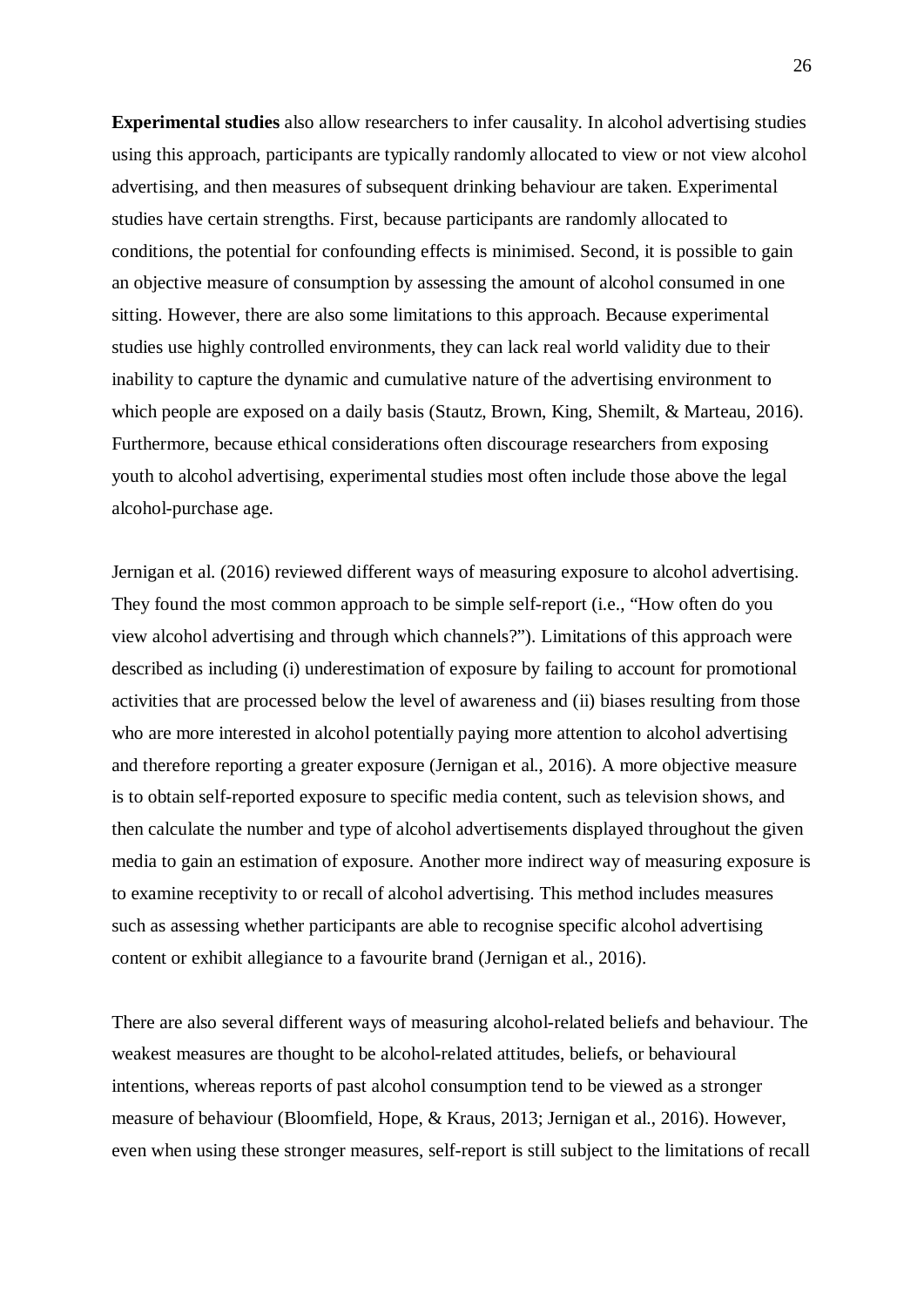bias and socially-desirable responding (i.e., participants may report the level of alcohol consumption they perceive to be socially acceptable) (Davis, Thake, & Vilhena, 2010).

In sum, numerous methodologies and measurement approaches are employed in the current literature, each with distinct strengths and weakness. However, as is the case when conducting any scientific research, there is no perfect method and the studies reported here have used a range of conventional methods, many of which are considered to be high quality. The following research summaries should be reviewed with these strengths and limitations in mind.

### <span id="page-26-0"></span>4.4 Quality assessment protocol

A systematic quality assessment was conducted to evaluate the quality of each of the studies included in this review and the overall quality of the evidence-base for each major finding. This information is summarised in a table at the end of each chapter. Below is an overview of the quality assessment protocol applied to both the individual studies and the primary findings identified in the literature.

#### <span id="page-26-1"></span>4.4.1 Quality rating of individual studies

Each study was reviewed according to criteria that were relevant to the specific study design. To achieve this, the studies were classed into one of the following categories:

- **(i) Content**: studies that systematically examine the content of alcohol promotion activities.
- **(ii) Exposure**: studies that systematically examine the extent of exposure to alcohol promotion activities.
- **(iii) Audit:** studies that count the number of instances of a given variable of interest (such as the number of alcohol advertisements or Facebook pages).
- **(iv) Review**: studies that review previous research (including critical, systematic, and narrative reviews).
- **(v) Quantitative**: studies employing quantitative methods that do not fall into the above categories.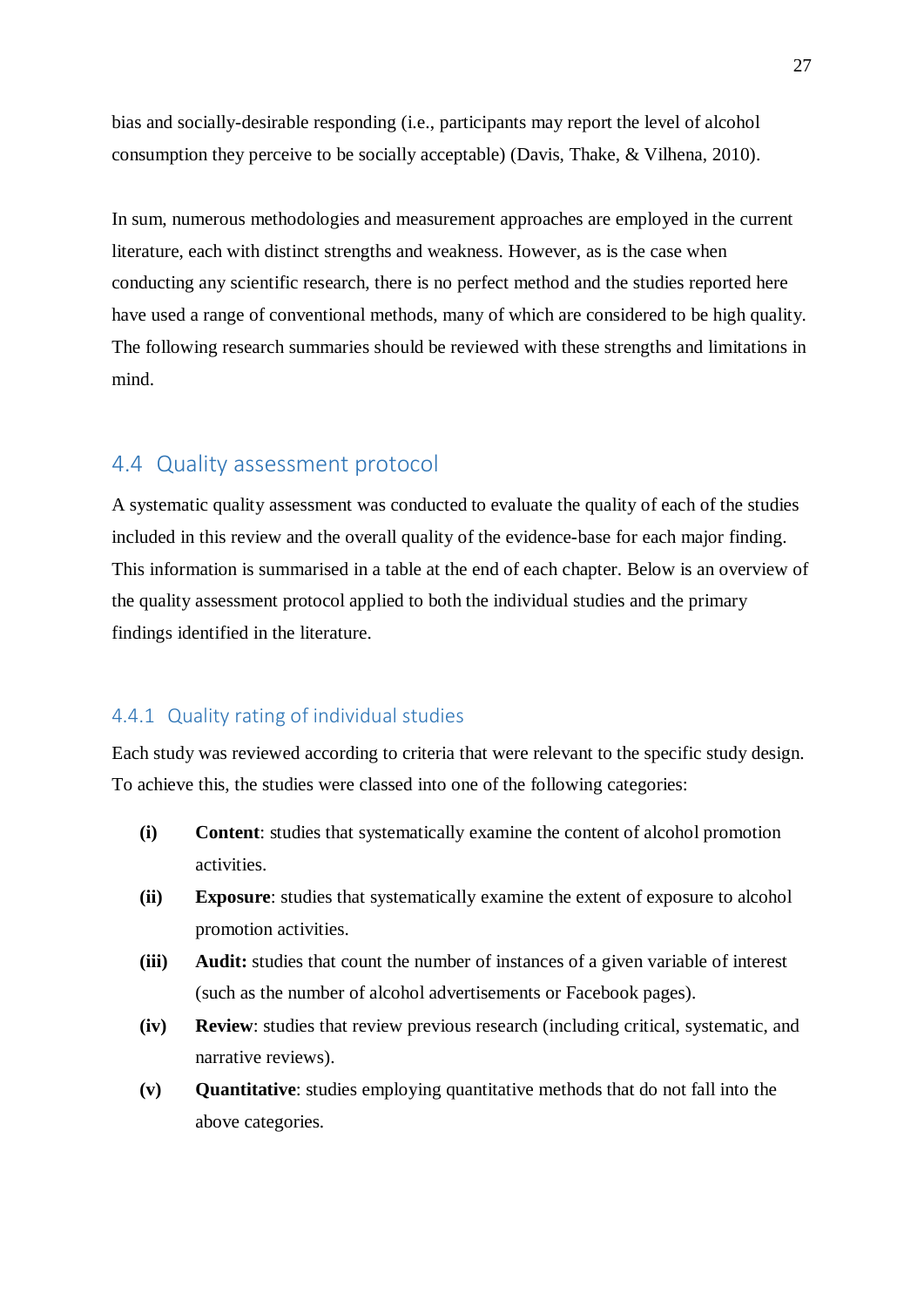**(vi) Qualitative**: studies employing qualitative methods that do not fall into the above categories.

Each study was scored on a scale from one to three for each criterion relevant to the methodology employed. A total quality score out of a possible three points was then computed by averaging the criteria ratings. For the quantitative studies, a double weighting was given for the criterion relating to whether the study could infer causality. This is a particularly important quality marker for this type of study design.

#### <span id="page-27-0"></span>4.4.2 Quality rating of major findings

The quality assessment process for the major findings identified across studies involved evaluating the following elements:

- **(i) Strength of the body of evidence**: This was computed by averaging the quality rating assigned to each individual paper.
- **(ii) Size of the body of evidence**: This typically refers to the size of the body of evidence in the five year period ranging from 2011-2016, although important review papers published outside of this period were also included in these analyses where relevant. Size was categorised as small (one to five studies), medium (six to ten studies), and large (more than 10 studies).

#### **(iii) Sample composition, assessed according to:**

- a. Number of countries categorised as one (tested in one country), some (two to five countries), and many (six or more countries).
- b. Study conducted (or not) in Australia
- c. Age range included in the sample
- **(iv) Consistency:** The consensus between studies was classed as consistent (a range of studies showed identical or similar results), inconsistent (the results of one or more study/studies were in direct conflict with the findings of another study/studies conducted in a similar context under similar conditions), or mixed (studies based on a range of different designs or methods, applied in a number of different contexts, produced results that contrasted with those of one or more other studies).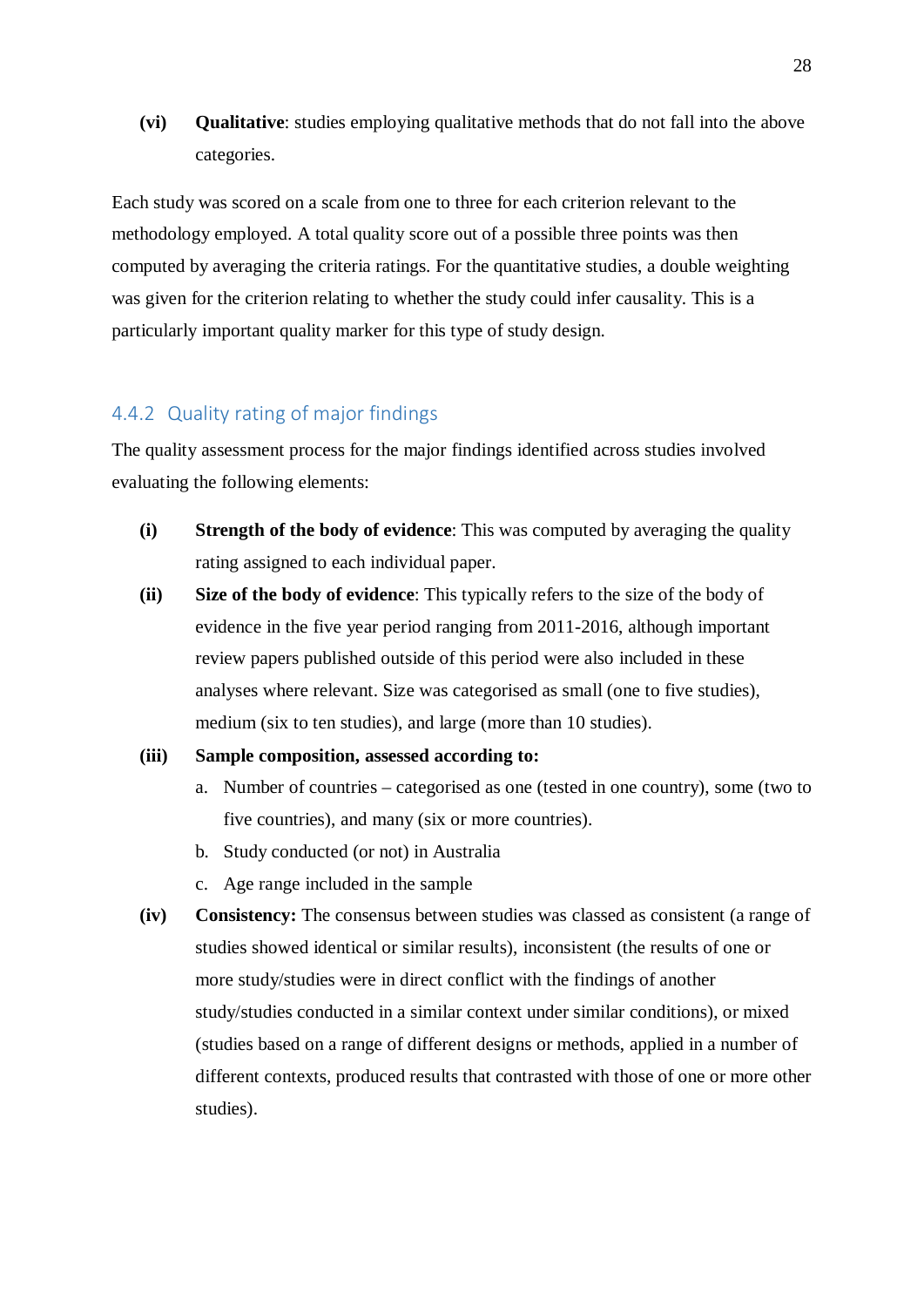# <span id="page-28-0"></span>5 Traditional Media

#### **Summary of major findings:**

- Alcohol advertising via traditional media commonly violates both the spirit and the letter of advertising codes.
- Alcohol advertisements that violate industry codes are disproportionately concentrated in media with high youth exposure.
- Youth exposure to alcohol advertising on traditional media has increased over time.
- Exposure to alcohol advertising through traditional forms of media leads to earlier initiation of alcohol consumption and greater likelihood of harmful alcohol consumption among young people.
- Common regulatory recommendations include ensuring that advertising codes are unambiguous, incorporate meaningful sanctions for code violations, and cover not only the content but also the volume and placement of alcohol advertising.

# <span id="page-28-1"></span>5.1 Introduction

There are many different ways that alcohol marketers promote the purchase and use of their products. Traditionally, alcohol has been promoted through a mix of television, print, outdoor, and radio advertisements (Jernigan, 2009; White et al., 2015). Alcohol promotion through these traditional media channels tends to be the most noticeable and overt form of promotion, typically employing discrete and identifiable advertising campaigns (Australian Medical Association, 2012). Although the amount spent by alcohol marketers on traditional media channels has declined in recent years (White et al., 2015), it still accounts for a significant proportion of total promotion budgets and traditional channels remain a dominant form of alcohol advertising exposure among youth (Faulkner, Azar, & White, 2016). This chapter reviews evidence pertaining to the extent to which youth are exposed to alcohol advertising on traditional channels and examines alcohol marketers' promotional activities via these channels, with a particular focus on whether the advertising violates Australian and international advertising codes. The final area of investigation is whether exposure to alcohol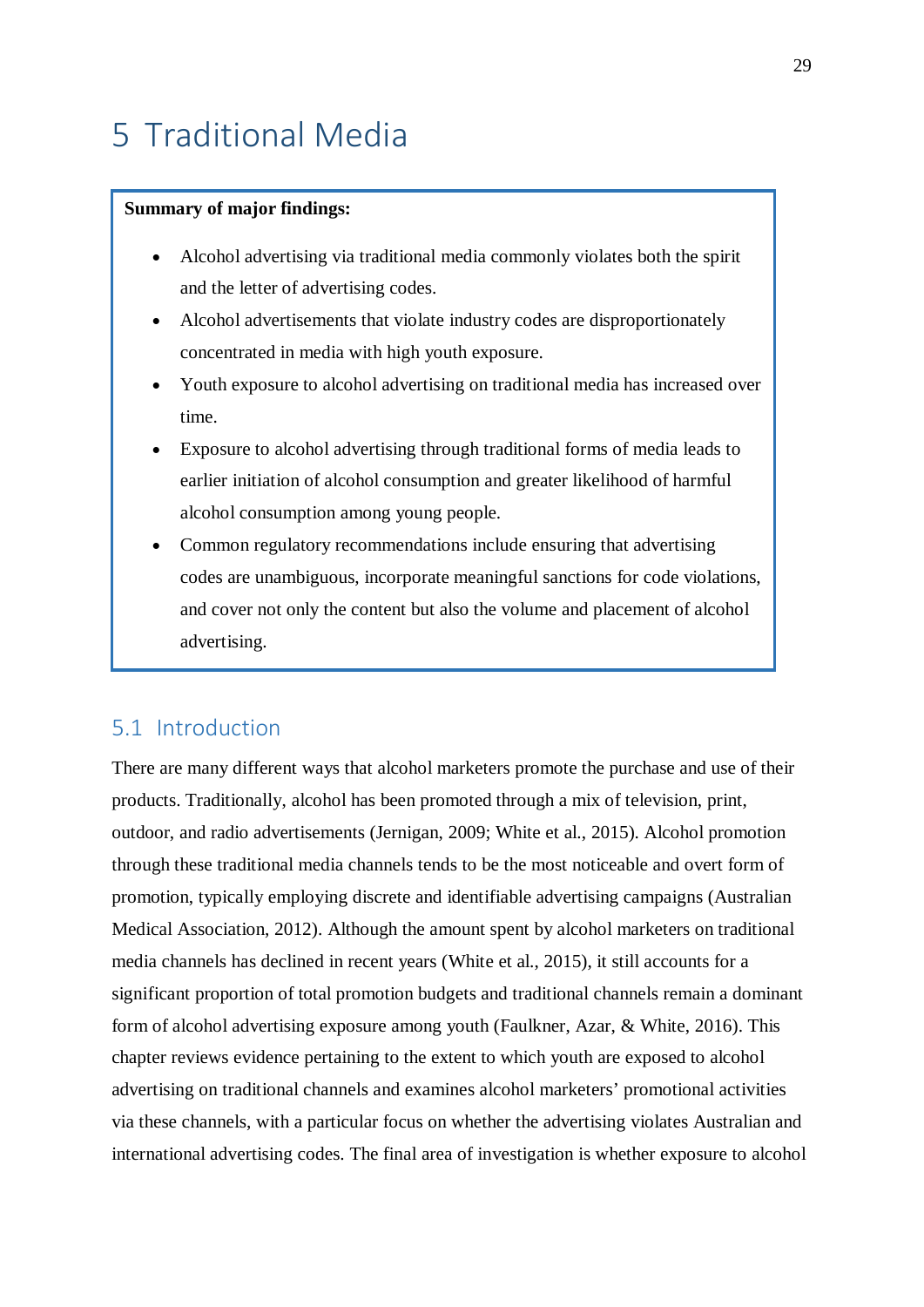advertising via traditional forms of media leads to greater and more problematic alcohol consumption among youth.

# <span id="page-29-0"></span>5.2 Research context

Most of the research to date examining the nature, extent, and impact of alcohol promotion has focused on traditional media channels, reflecting the longer presence of these forms of media. Because of this, studies conducted since 2011 represent only a small proportion of the relevant research in each of these areas. Therefore, in each section below, relevant seminal papers and systematic reviews of evidence prior to 2011 are also included to more accurately represent the evidence base.

### <span id="page-29-1"></span>5.3 Content of traditional forms of alcohol advertising

There is a considerable amount of work examining the content of alcohol advertising. A recent systematic review documented peer-reviewed and non-peer reviewed studies that have examined the content of alcohol advertising (Noel, Babor, & Robaina, 2016). This review found that two major methodologies have been typically employed in these studies: (i) evaluating advertisements against a given advertising code to determine the rate of code violation and (ii) thematic analysis of alcohol advertisements. Of the 19 studies that assessed the content of alcohol promotion against an advertising code, 15 studies concluded that selfregulation of advertising was not effective. The most common violations of guidelines related to content with appeal to youth and content associating alcohol with social or sexual success. The review also found that the thematic elements in advertising were relatively consistent over time, especially those relating to physical success, health, humour, relaxation, and the depiction of young, attractive celebrities. A more recent development identified was the use of cartoons, particularly in television advertisements. This was noted to be particularly concerning given the clear appeal to children of this form of advertising (Noel et al., 2016).

Noel et al.'s review profiles a strong and consistent body of evidence demonstrating that alcohol advertising contains a significant amount of content that violates advertising guidelines and includes thematic content that is appealing to children and adolescents. Below, the individual studies included in Noel et al.'s historical review that were published since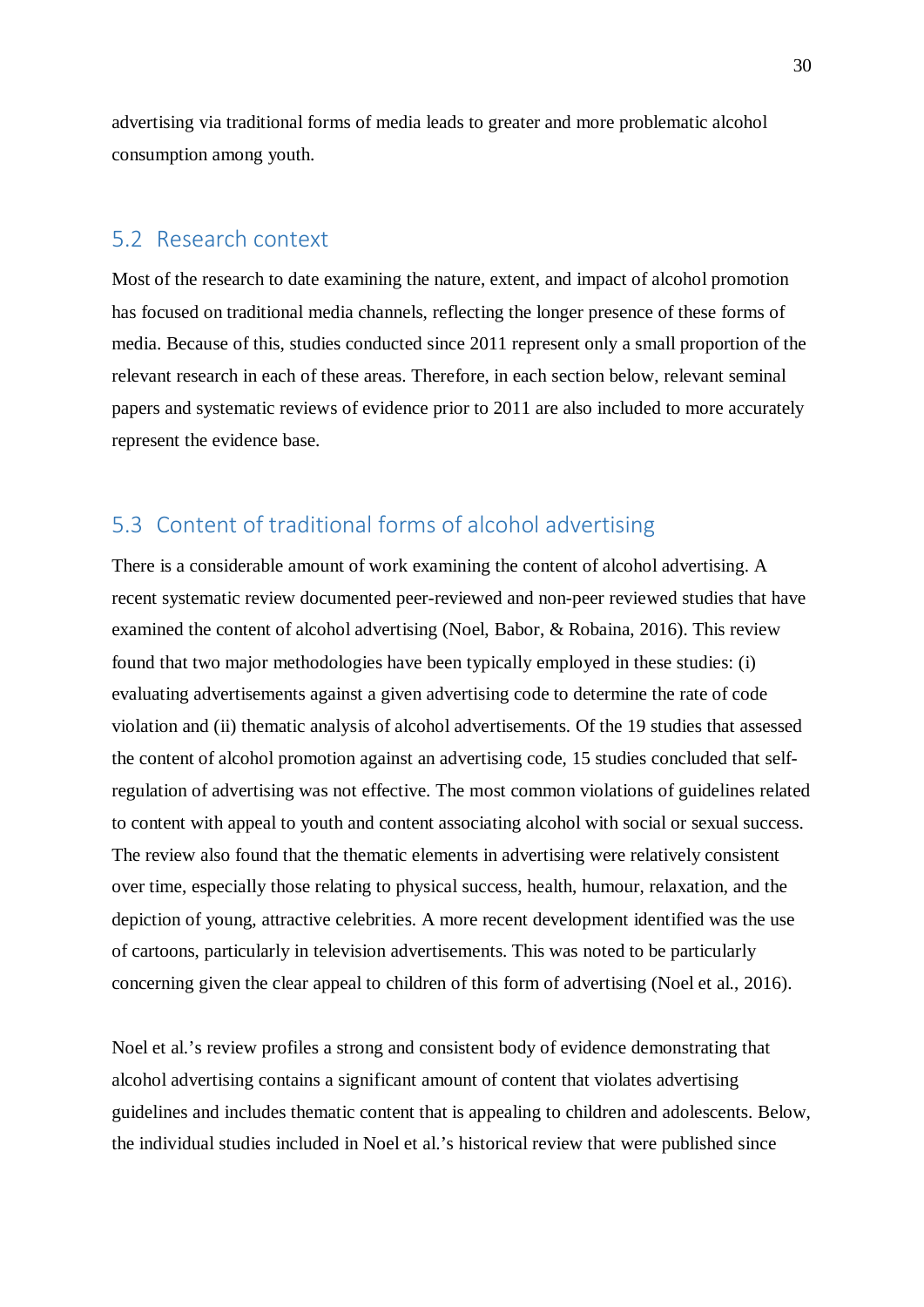2011 are individually described to gain deeper insight into the most recent developments in this area.

Seven recent studies were identified that examined the content of advertisements disseminated via traditional forms of media. Most of these studies used content analysis to identify dominant themes in alcohol advertising and to determine whether these themes were in violation of the alcohol advertising codes for the given country (Morgenstern et al., 2015; Pettigrew et al., 2012; Rhoades & Jernigan, 2013; Searle, Alston, & French, 2014; Siegel, DeJong, et al., 2016; K. C. Smith, Cukier, & Jernigan, 2014; Vendrame et al., 2015). Two of these studies also assessed the extent to which young people were likely to have been exposed to the advertising (Pettigrew et al., 2012; Rhoades & Jernigan, 2013). An additional study was identified that undertook a thematic analysis of alcohol companies' internal marketing documents (Hastings et al., 2010b). These studies are described below according to the type of media examined.

In terms of television advertising, two relevant studies were identified. In Pettigrew and colleagues' (2012) study, advertising data for a two-month period from all major Australian cities was accessed and coded according to the product that was being promoted, the time slot that the advertisement was placed in, and the themes that were employed. Around half of the 2,810 alcohol advertisements documented in the larger data set appeared during children's popular viewing times, even though these times accounted for only 39% of all possible viewing hours. Major themes identified were humour, mateship/friendship, and value for money. The authors argued that such themes may socialise young people to view alcohol as inherently linked to fun and friendship. Furthermore, it was noted that the advertisements emphasising value for money may suggest that alcohol is a commodity that should be purchased in bulk, which could be interpreted as contravening the spirit of the Australian ABAC code that stipulates that excessive consumption of alcohol should not be encouraged.

Similarly, Morgenstern and colleagues (2015) classified the content of all television alcohol advertising in the US for the top 20 beer and spirit brands over a two year period (2009- 2011). Alcohol advertisements were classified according to content, airing time, and channel placement. A major aim of the study was to systematically assess the prevalence of the relatively new theme in alcohol advertising of 'partying', which had been tentatively uncovered in a past content analysis of alcohol advertising (Daykin et al., 2009). Morgenstern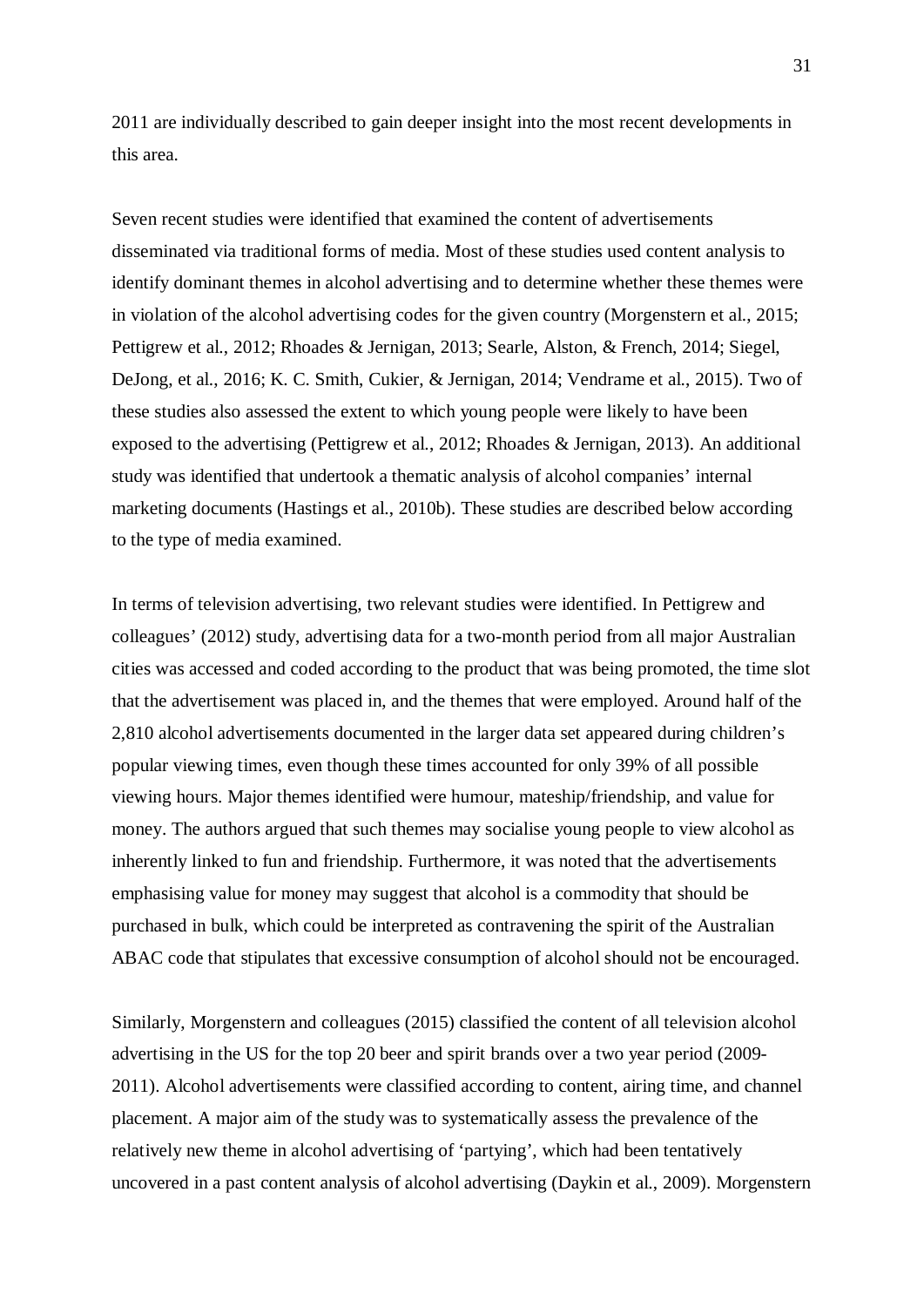et al.'s (2015) analyses revealed five content themes of 'partying', 'quality', 'sports', 'manly', and 'relax'. Partying was the dominant theme, accounting for 42% of all advertising, and was most likely to be employed in advertisements promoting alcopops, flavoured spirits, and liqueur, all of which are drinks that are commonly consumed by young people, and young women in particular (Huckle, Sweetsur, Moyes, & Casswell, 2008). This study is an important development because it is the first to systematically demonstrate the high frequency use of a party theme, which the authors note is likely to be especially attractive to adolescents and young adults (Morgenstern et al., 2015).

Two studies examined the content of alcohol advertising in magazines (Rhoades & Jernigan, 2013; K. C. Smith et al., 2014). Rhoades and Jernigan (2013) conducted a content analysis of alcohol advertising in 11 youth-oriented magazines over a five-year period (2003-2007) in the US. They coded the content for depiction of injury, overconsumption, addiction, sexism, sexual activity, and risky activities such as driving. More than one-quarter of the 1,345 alcohol advertising occurrences contained content pertaining to risk, sexism, or sexual activity. Occurrences of addiction and risk themes were significantly more likely in those advertisements relating to brands with the highest youth-to-adult viewership ratios. Similarly, Smith et al. (2014) conducted a systematic content analysis of all beer, spirit, and alcopop magazine advertisements in the US between 2008 and 2010 and examined them for violation of both the US federal advertising regulations and the US industry guidelines. On the whole, the advertisements were found to be compliant with the advertising regulations, with only 23 advertisements noncompliant with federal regulations and 38 deemed to be in violation of the self-regulatory codes out of a total of 1,795 advertisements. However, despite high advertising code compliance rates, the authors argued that many of the advertisements contained content that portrayed positive alcohol norms and presented product attributes in a potentially problematic way. For example, many advertisements were assessed as aligning alcohol with social success and some as promoting unhealthy and irresponsible consumption of alcohol.

There is a clear discrepancy in the above two studies, with the first finding a high rate of advertising code violation and the second a low rate. This may be because the studies employed different coding frameworks and different samples of magazines over different time periods. Additionally, this discrepancy may have arisen because in the study conducted by Smith et al. (2014), emphasis was placed on determining advertisements to be in violation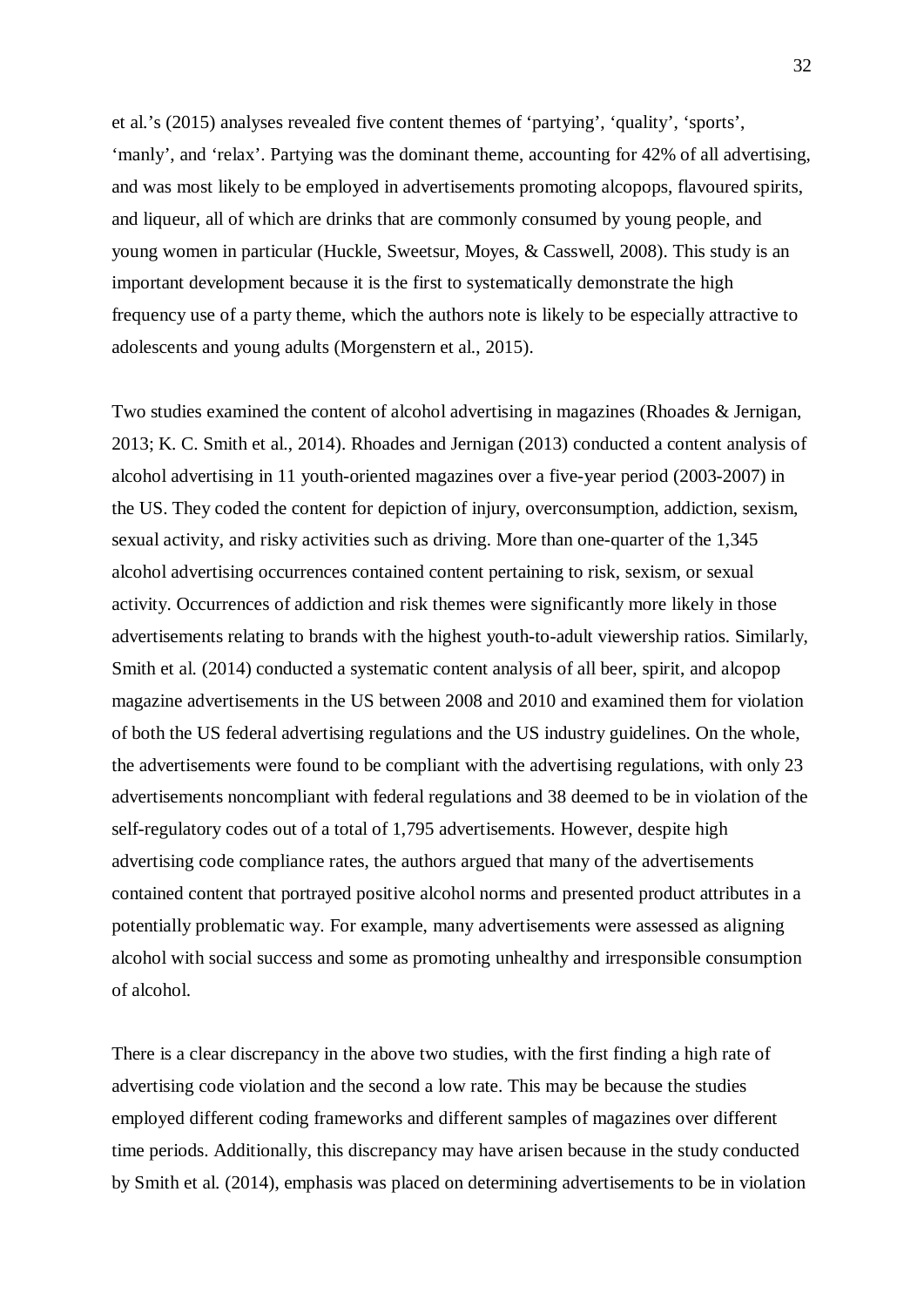of advertising codes only when the breach was overt and obvious, which may have differed from the criteria used in the study conducted by Rhoades and Jernigan (2013). Further studies in the context of the US may be required to explain this inconsistency in findings.

Other studies have examined community member and expert perceptions of whether alcohol advertising violates the self-regulatory advertising codes of the given country. Searle, Alston, and French (2014) assessed the extent to which a sample of 373 UK adults perceived television alcohol advertising to be in compliance with self-regulatory codes applying to advertising in the UK. Community members viewed and evaluated one of seven alcohol advertisements that had aired in the previous month on the two top commercial television channels in the UK. Seventy five percent of the participants rated the advertisements as being in violation of at least one section of the codes. The sections of the codes pertaining to linking alcohol with social success and implying that alcohol consumption causes a change in mood, physical condition, and/or behaviour were the most commonly violated across all advertisements, with each perceived to be breached by approximately half of the participants.

In a similar vein, Vendrame and colleagues (2015) examined whether adolescents and health and policy experts perceived the five most popular Brazilian beer advertisements to be in violation of self-regulatory alcohol advertising codes. The study also investigated whether there was a difference between adolescents and experts in their judgements of code violations. All of the advertisements were perceived to violate at least one of the sections of the advertising codes, and in aggregate the advertisements contained perceived violations in 11 of the 17 listed sections of the code. While overall expert and adolescent ratings were similar, there was a significant difference between young people and expert raters whereby experts identified more violations of the section of the codes relating to the encouragement of excessive alcohol consumption. Another study conducted by Siegel, DeJong, and colleagues (2016) analysed whether advertisements for alcohol brands known to be popular among young people are perceived by young people to be especially appealing. Advertisements were sampled by selecting those produced by the top 10 and bottom 10 brands consumed by youth in the US. The advertisements for popular youth alcohol brands were rated by young people as (i) having greater physical and social appeal, (ii) having greater appeal to underage youth, (iii) being more effective, and (iv) being more likable compared to brands that are unpopular among youth (Siegel, DeJong, et al., 2016). While the above studies examining community perceptions of alcohol advertisements are potentially less biased than ratings made by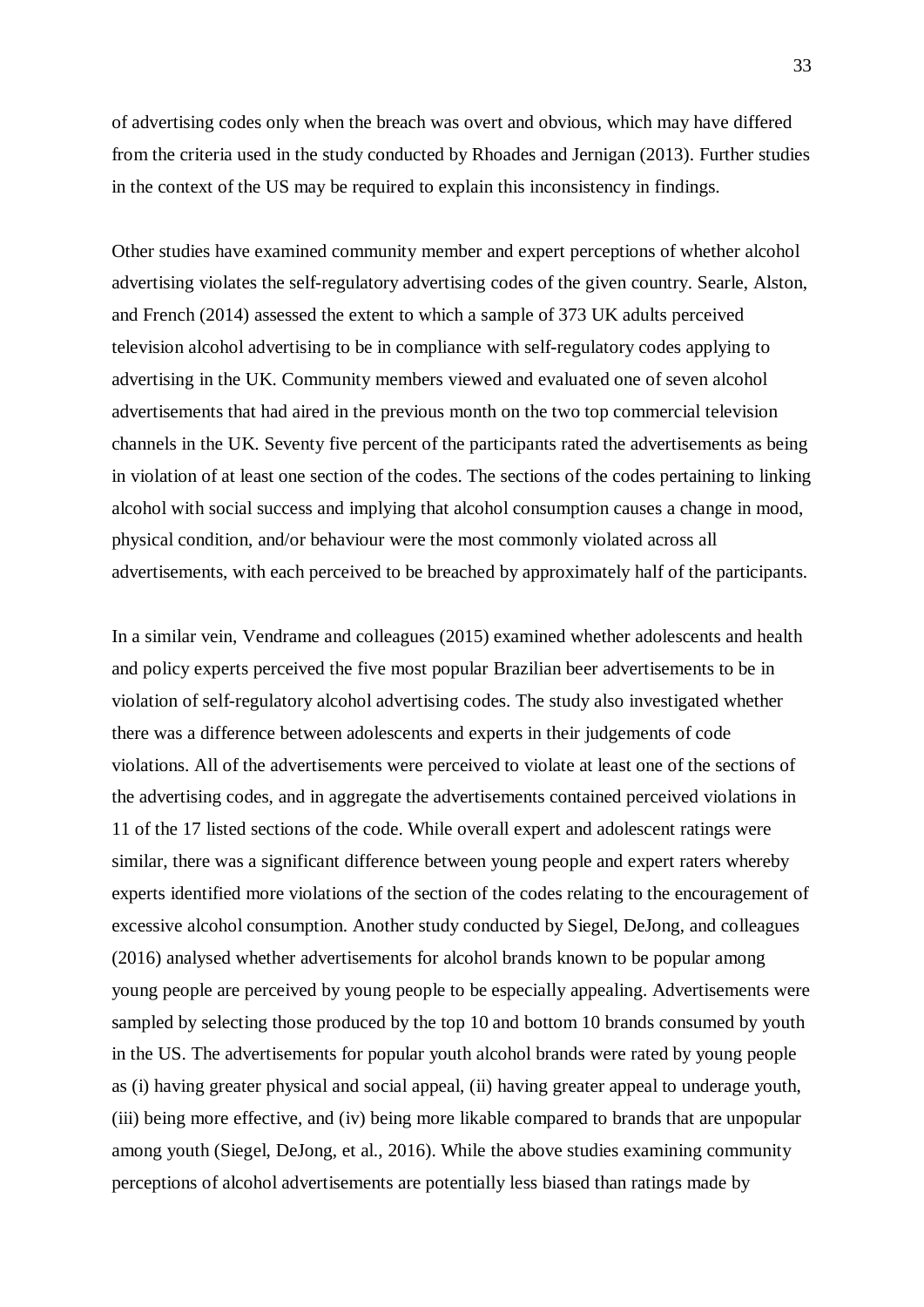researchers, the pools of advertisements that were selected in these studies were small and the findings may therefore not be generalisable to the broader body of alcohol advertisements or other geographical contexts.

The evidence presented thus far provides an indication of the themes alcohol marketers employ to promote their products. The high rate of code violation in the included studies shows that these themes often do not comply with voluntary advertising codes. Internal marketing documents secured by the UK House of Commons inquiry into alcohol suggest that for at least some marketers this may be intentional (Hastings et al., 2010b). These documents, drawn from four alcohol producers, indicate that some of the marketers aim to incorporate restricted themes in a way that does not explicitly violate the UK self-regulatory codes. For example, one briefing document for WKD vodka stated that the "communications challenge" is to portray themes without ever explicitly flouting the rules - "…this means we can't rely on the staple ideas around getting pissed and shagging and need to be more creative and inventive with ideas" (Hastings et al., 2010, p. 48). There were many examples in the sourced campaign briefs and strategy documents where the alcohol marketers sought to incorporate content relating to targeting minors, promoting excessive consumption of alcohol, and linking alcohol with social success. Many documents referred to the need to recruit new drinkers to the brands (i.e., the "up and coming generation" p. 12) and to build brand loyalty with young people (e.g., Smirnoff Ice aimed to become "the most respected youth brand" p. 1). While the goal of recruiting young drinkers mostly referred to those above the legal drinking age, the boundaries were blurred on a number of occasions. For example, market data on 15 and 16 year olds were employed to guide campaign design in one case, and some products were specifically referred to as appealing to children (e.g., Lambrini was mentioned as a "kids' drink" p. 1).

There were also many documented instances of attempts by marketers to link alcohol brands with social success. For example, products were described as "social glue" (p. 24) and marketers for one brand sought to "own sociability" in order to "dominate the booze market" (Hastings et al., 2010, p. 24). Furthermore, there were many examples of statements in the documents discussing how to stimulate greater consumption of alcohol. For example, shots were described as a way to "crank up the evening" and to "accelerate the process of getting drunk" (p. 17). In reference to an easy-drinking wine designed for young women, the marketer stated "They'll drink bucket loads of the stuff and still manage to last the duration"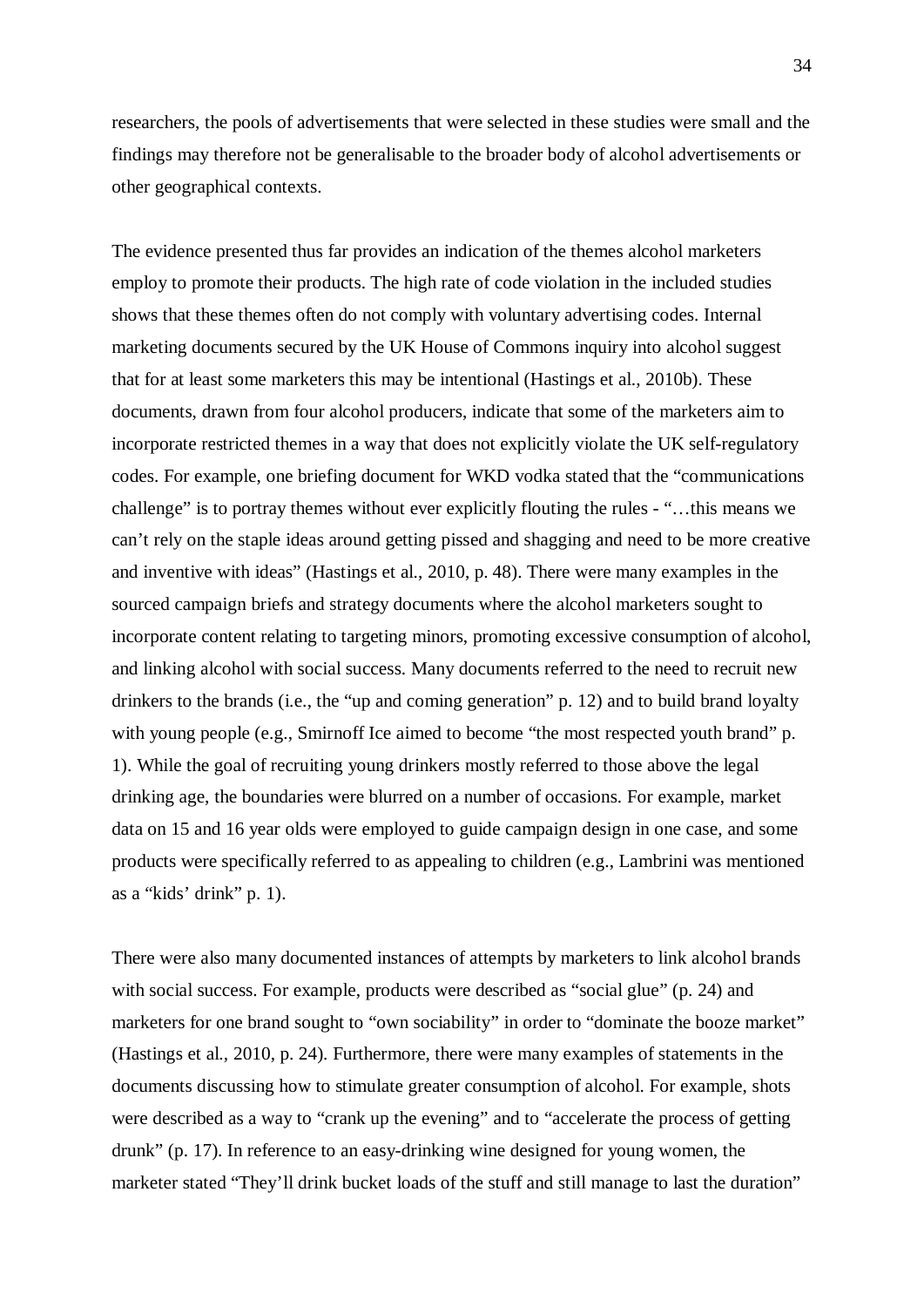(p. 17). Given this evidence, the authors suggest that self-regulatory advertising codes may actually work against the goal of reducing prohibited themes by spurring greater creativity in alcohol advertising (Hastings et al., 2010b). It has therefore been suggested that regulations should be constructed to be unambiguous and set clear parameters for what can be included in alcohol advertising, which may reduce the tendency for alcohol marketers to avoid prohibited themes by creatively using alternative approaches that may be at least equally harmful (Noel, Babor, & Robaina, 2016).

#### <span id="page-34-0"></span>5.3.1 Summary

The majority of recent studies addressing alcohol promotion strategies used in traditional media sought to identify the themes commonly employed in alcohol advertising and assess whether these were in violation of industry codes. Some also measured the extent of youth exposure to such advertising. There was a high rate of alcohol advertising code violation in most studies as determined by systematic content analyses and as perceived by expert and youth community members. Only one study found a low rate of advertising code violation in the US, but in this instance it was argued that many of the advertisements could be viewed as containing problematic content despite falling within the letter of the codes. There was also some indirect evidence of youth targeting. For example, the partying theme was used most commonly in television advertisements to promote drinks known to be heavily consumed by young people. There was a high proportion of alcohol advertisements concentrated in children's popular viewing times on Australian television and problematic content occurred disproportionately among US magazines with high youth exposure. These findings are supported by an extensive body of evidence prior to 2011 demonstrating that there is a high rate of content guideline violation in traditional media (Noel, Babor, & Robaina, 2016). Evidence secured in the UK from internal marketing documents of alcohol companies suggests alcohol marketers may aim to stay within the letter of advertising codes while still incorporating content pertaining to targeting minors, promoting excessive consumption of alcohol, and linking alcohol with social success. While these documents are from the UK, the global nature of the alcohol industry suggests that such strategies are also likely to be employed in other countries.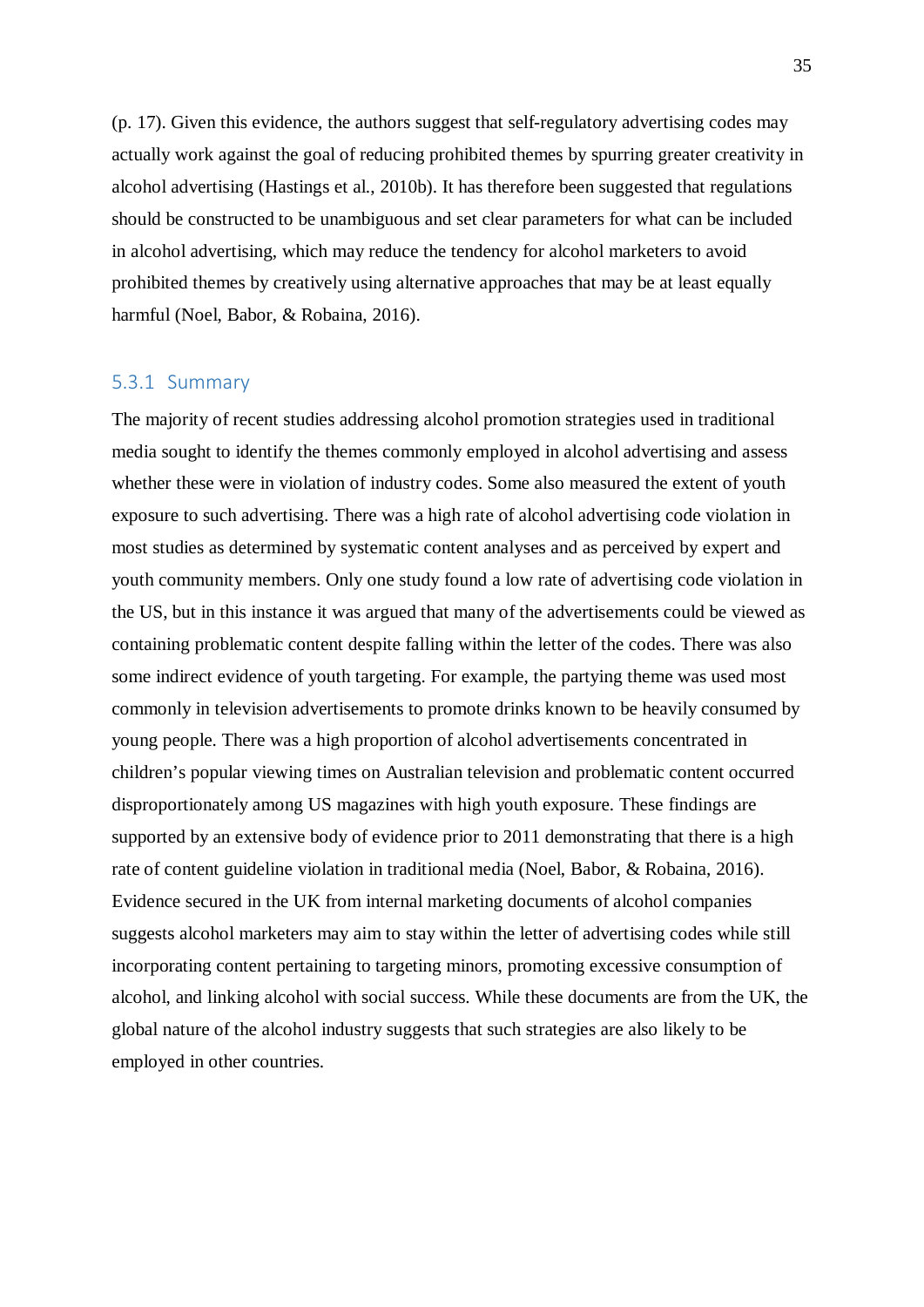# <span id="page-35-0"></span>5.4 Youth exposure to alcohol advertising

A recent review, referred to in section 5.3, also systematically examined all English-language studies documenting youth exposure to alcohol advertising to date (Noel, Babor, & Robaina, 2016). In total, 57 peer-reviewed and non-peer reviewed articles using samples from 18 different countries were identified that assessed the extent of youth exposure to alcohol advertising. The studies consistently showed a high level of youth exposure to and awareness of alcohol advertising on several media channels including television, radio, print, digital, and outdoor. In many cases, children and adolescents were disproportionately exposed to alcohol advertising compared to those in older age brackets. There was also evidence to suggest that youth exposure to alcohol advertising has increased over time.

One new study measuring alcohol advertising exposure not captured by the above review was identified (Collins et al., 2016). This study set out to comprehensively examine youth exposure to alcohol advertising in the US using a data collection method called 'ecological momentary assessment'. Middle school students (aged 11-14 years) carried hand-held devices for two weeks and documented their exposure to all types of alcohol promotion through traditional media, sponsorship, digital media, product placement, and point-of-sale promotions. The results showed that youth were exposed to an average of three alcohol advertisements per day, with African-Americans and girls reporting higher levels of exposure. Outdoor advertising accounted for the largest source of exposure (38%), followed by television advertising (26%). The authors reasoned that the high exposure to outdoor advertising may be due to the specific location in southern California, which was a densely populated urban area, and may not necessarily generalise to other countries with different urban density and transport patterns. Therefore, further studies in this vein should be conducted in other cultural contexts to determine if outdoor advertising is the dominant form of advertising to which young people are exposed.

# <span id="page-35-1"></span>5.5 Link between exposure and consumption

Given that youth may be exposed to a large amount of alcohol promotion that violates the spirit and letter of alcohol advertising codes, it is important to examine the potential impact of this exposure on drinking behaviour. Below, the body of recent research examining the link between exposure to alcohol promotion and youth alcohol consumption is reviewed.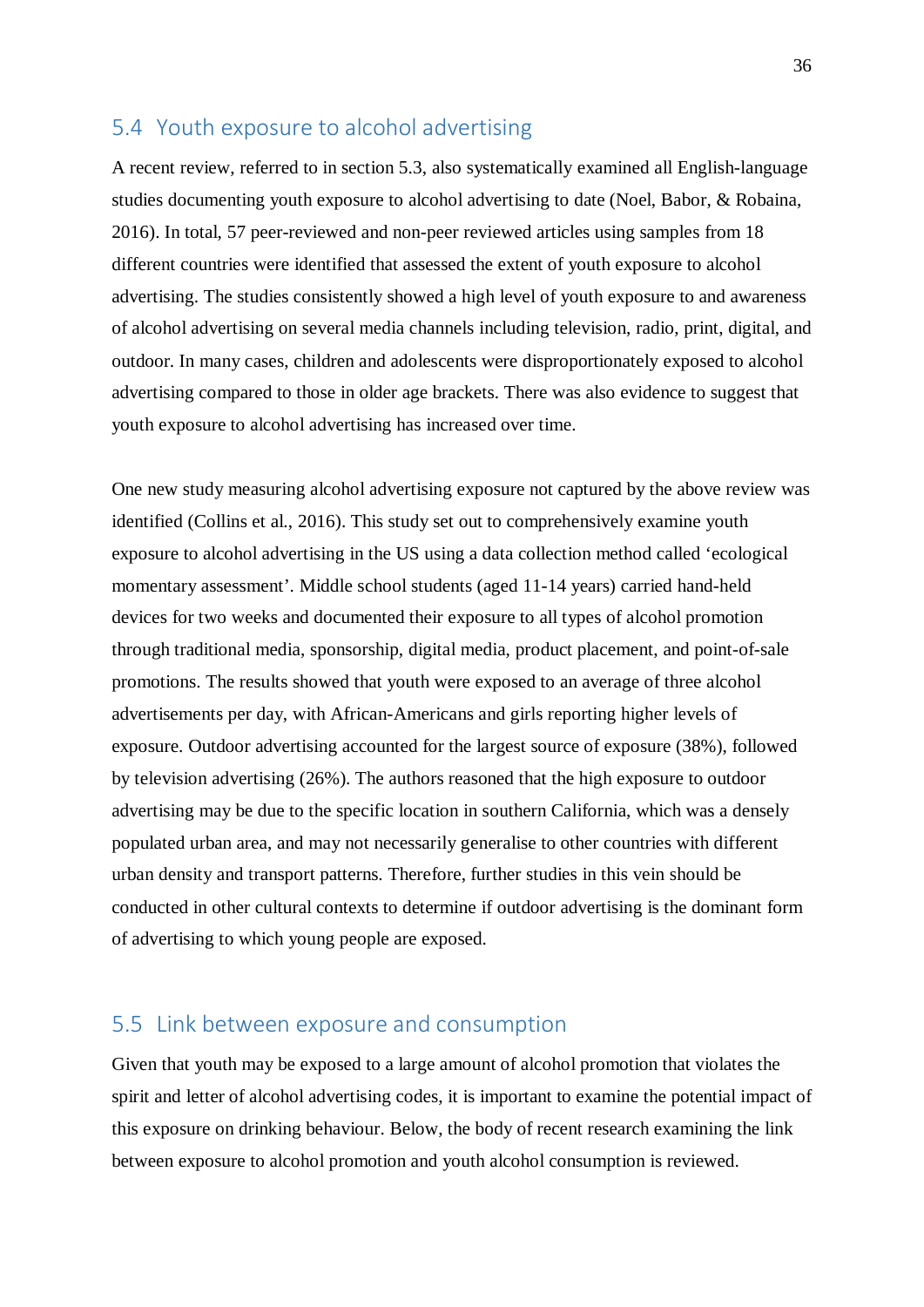Increasingly, studies that examine youth exposure to alcohol promotion through traditional media also measure exposure to more emergent forms of promotion such as those involving digital media. Unless the study only examined exposure to non-traditional media, it is included in the following analysis.

#### 5.5.1 Cross-sectional studies

Seven studies were identified that used cross-sectional methods to examine the link between alcohol promotion and alcohol consumption among young people. Traditionally, studies in this area have been conducted at the product-category level and measured either self-reported exposure to all types of alcohol advertising or exposure to advertising by specific alcohol type (e.g., beer, wine). There is now a leading research group in the US called Alcohol Brand Research Among Underage Drinkers (ABRAND) that has conducted a considerable amount of work examining the link between *brand-specific* advertising exposure and alcohol consumption (for a summary of their work to date see Roberts et al., 2016). The rationale for this work is that because alcohol advertising and consumption occur at the level of the brand, it is important to assess brand-level data. Without this specificity, effects of advertising on consumption may be underestimated or masked completely (Roberts et al., 2016). For ease of interpretation of these two strains of research, studies are reviewed below according to whether they are conducted at the product-category or brand-specific level.

#### 5.5.1.1 Category-level studies

Four studies since 2011 were identified that examined the link between alcohol consumption and alcohol promotion at the product-category level. Three of these studies were crosssectional in design (Faulkner et al., 2016; Jones & Magee, 2011; McClure et al., 2013) and the fourth employed ecological momentary assessment (this study used the same data collected by Collins et al. (2016) described in Section 5.4) (Martino et al., 2016).

The three cross-sectional studies examined whether alcohol advertising across a range of different media types is associated with youth alcohol consumption. Jones and Magee (2011) examined exposure to advertising across eight different media channels among 1,113 Australian 12-17 year olds. Self-reported exposure to alcohol advertising through magazines, bottle-shops, pubs/bars, and promotional materials was found to be significantly associated with early alcohol initiation. In addition, exposure to alcohol advertising in pubs/bars was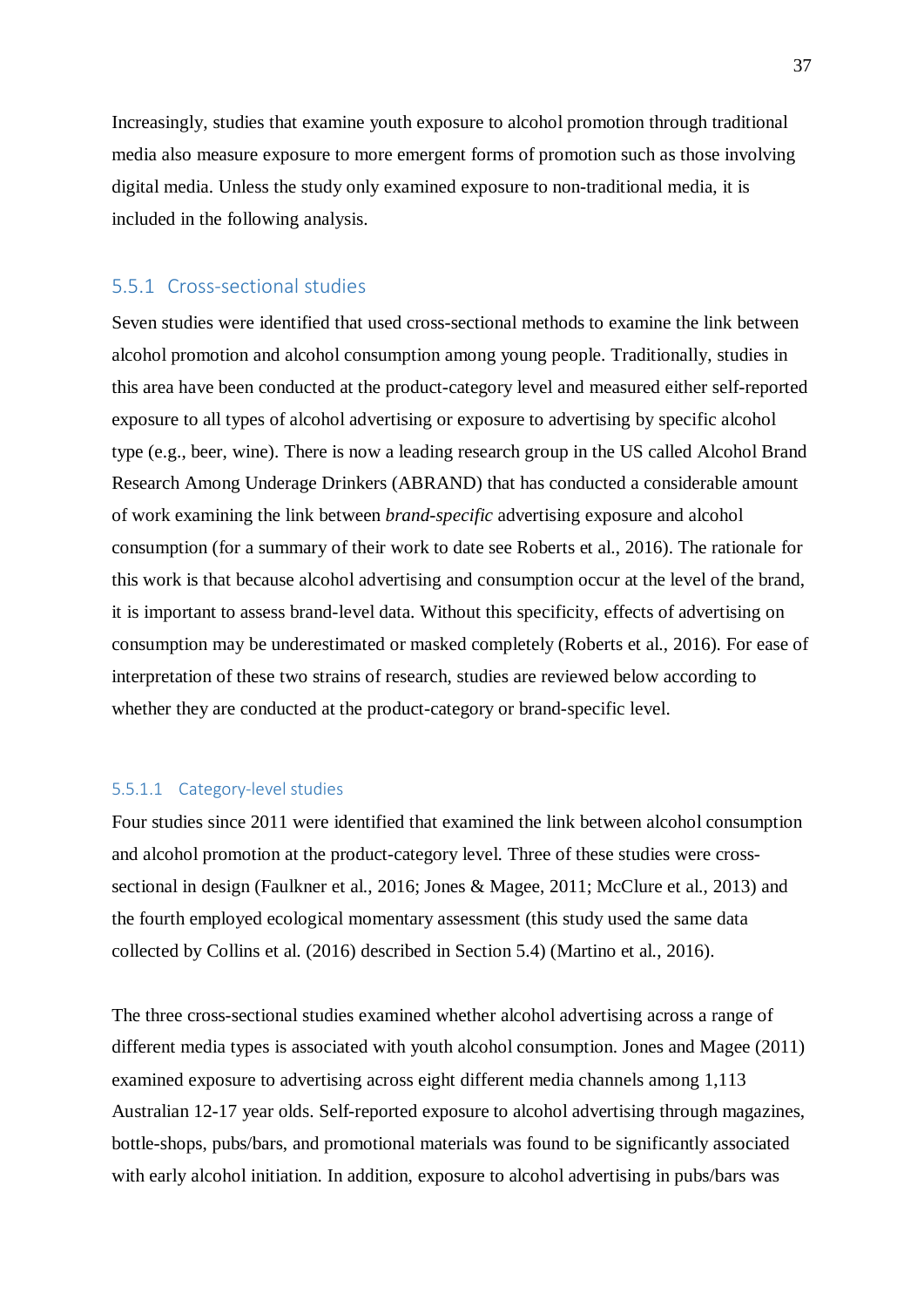associated with regular consumption in the previous 12 months and exposure to magazine, Internet, and pub/bar advertising was associated with consumption in the past four weeks. Similarly, Faulkner and colleagues (2016) examined 4,413 Australian school students' (aged 12-17 years) self-reported exposure to alcohol advertising over a comprehensive range of media channels including television, radio, billboards, magazines, newspapers, sporting events, and the Internet. They also asked participants whether they were aware of any sports teams/players sponsored by alcohol companies and whether they currently or have ever owned any alcohol-branded merchandise. A high percentage of students reported at least weekly exposure to various types of alcohol advertising, with television/radio (58%) representing the most commonly mentioned sources of exposure. All else being equal, exposure to advertising via billboards/newspapers/magazines and ownership of at least one alcohol-branded item were significantly associated with both consuming alcohol in the past month and consuming alcohol at risky levels.

Finally, in a cross-sectional survey conducted by McClure and colleagues (2013) in the US, 1,734 participants aged 15 to 20 years were asked to report the amount of time spent watching television, amount of time spent on the Internet, favourite alcohol advertisement, ownership of alcohol-branded merchandise, and exposure to alcohol brands in movies. The researchers sought to examine possible mediators of the relationship between exposure to alcohol promotion and alcohol consumption. Self-identifying as a drinker (i.e., expressing agreement with statements such as "drinking is part of who I am") and identifying a favourite alcohol brand partially explained the significant relationship between two of the types of exposure to promotion (alcohol-branded merchandise ownership and movies) and increased likelihood of binge drinking (McClure et al., 2013).

Taking a different approach, Martino and colleagues (2016) employed ecological momentary assessment to measure real-time youth exposure to alcohol advertising in the US. A total of 558 middle school students (aged 11-15 years) carried a hand-held device for a two-week period and logged all exposure to alcohol advertising across all channels. Students were also randomly prompted at various points in time to answer questions about their alcohol beliefs. This methodology allowed for a more accurate estimate of exposure and the estimation of real-time influence of advertising on alcohol beliefs. At times of alcohol exposure compared to non-exposure, alcohol use was perceived by youth to be more normative and a typical person their age who consumes alcohol was perceived more favourably. There are potential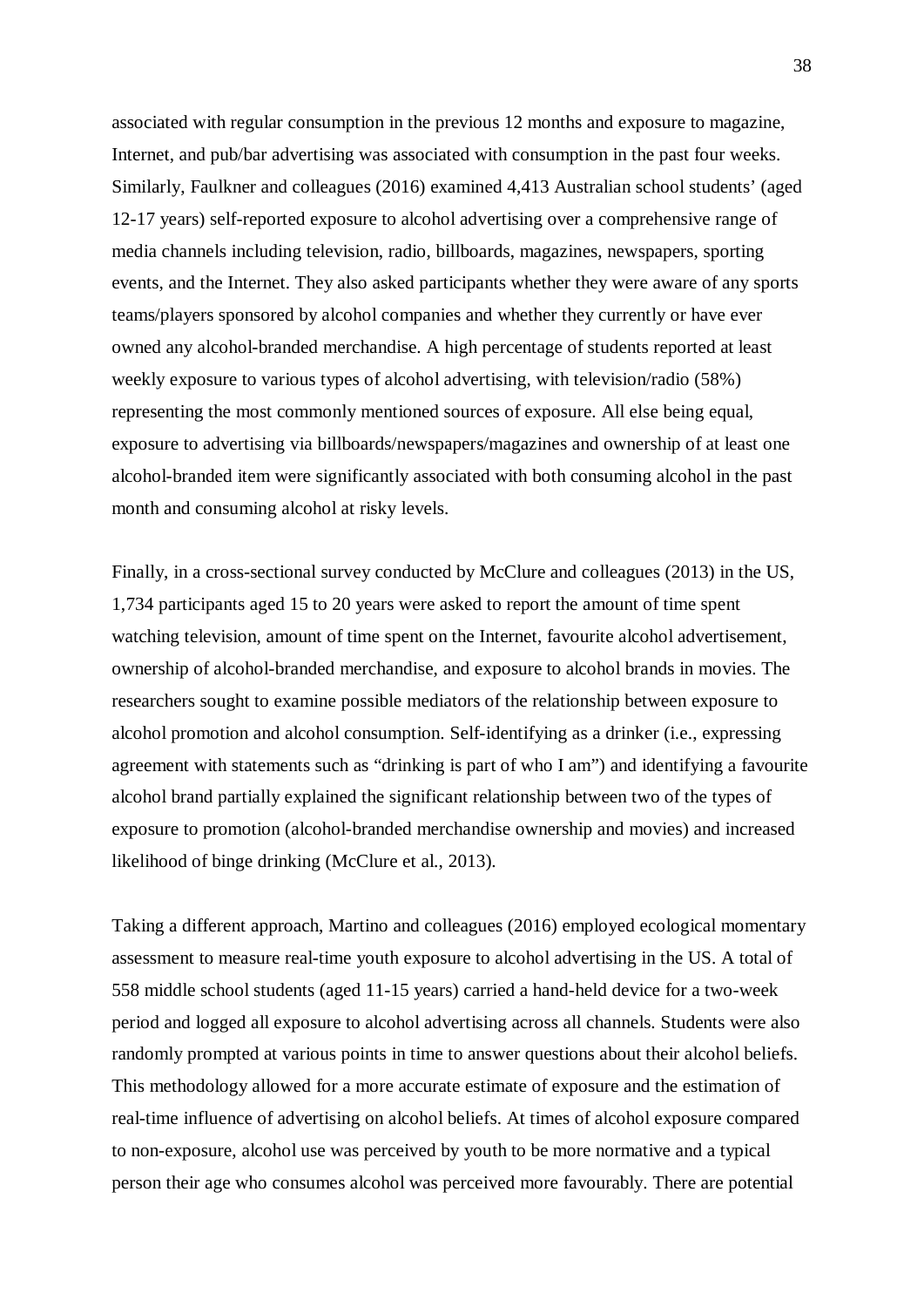drawbacks to this methodology that are acknowledged by the authors. For example, the very act of carrying the device may have increased vigilance to alcohol advertising and may have encouraged deeper processing of the promoted messages. Furthermore, the study did not measure actual behaviour, only alcohol-related beliefs. Nonetheless, this study represents an important alternative to cross-sectional surveys because of the potential to reduce self-report bias, and it is notable that the findings are similar to those using other data collection methods.

#### 5.5.1.2 Brand-specific studies

There were two studies that examined the link between brand-specific exposure to advertising on television and alcohol consumption among youth. Ross, Maple, and colleagues (2014) conducted an online survey of youth aged 13-20 years to assess which of a list of 20 television shows popular among youth they had viewed in the past 30 days. This allowed the authors to calculate the likely exposure to advertising that occurred during those shows. There was a positive association between estimated exposure to alcohol brand advertising and the number of drinks consumed in the past 30 days. At low levels of exposure there was a strong relationship between exposure and brand-specific consumption, with diminishing effects as the level of exposure increased. Ross and colleagues (2015) used the same methodology to examine exposure data aggregated at the population level. Brands that were advertised on the 20 television shows popular among youth were consumed by youth at a rate four times that of brands not advertised on the shows. This relationship held over and above the influence of the amount spent on advertising and the brands' market shares. Once again, there was a strong relationship between advertising and consumption at lower levels of exposure, with the relationship plateauing at higher levels of exposure.

A further two studies investigated brand-specific advertising in both magazines and on television. Ross, Ostroff, and colleagues (2014) assessed the relationship between brandspecific alcohol advertising in magazines and youth alcohol consumption. Alcohol advertisements in 124 nationally distributed magazines and readership data for male and female audiences aged 12-20 years were accessed. The brands identified in prior survey data as being most commonly consumed by young people had the highest levels of advertising in magazines with the highest levels of readership among 18-20 year olds. Siegel and colleagues (2016) examined the relationship between alcohol consumption and exposure to advertising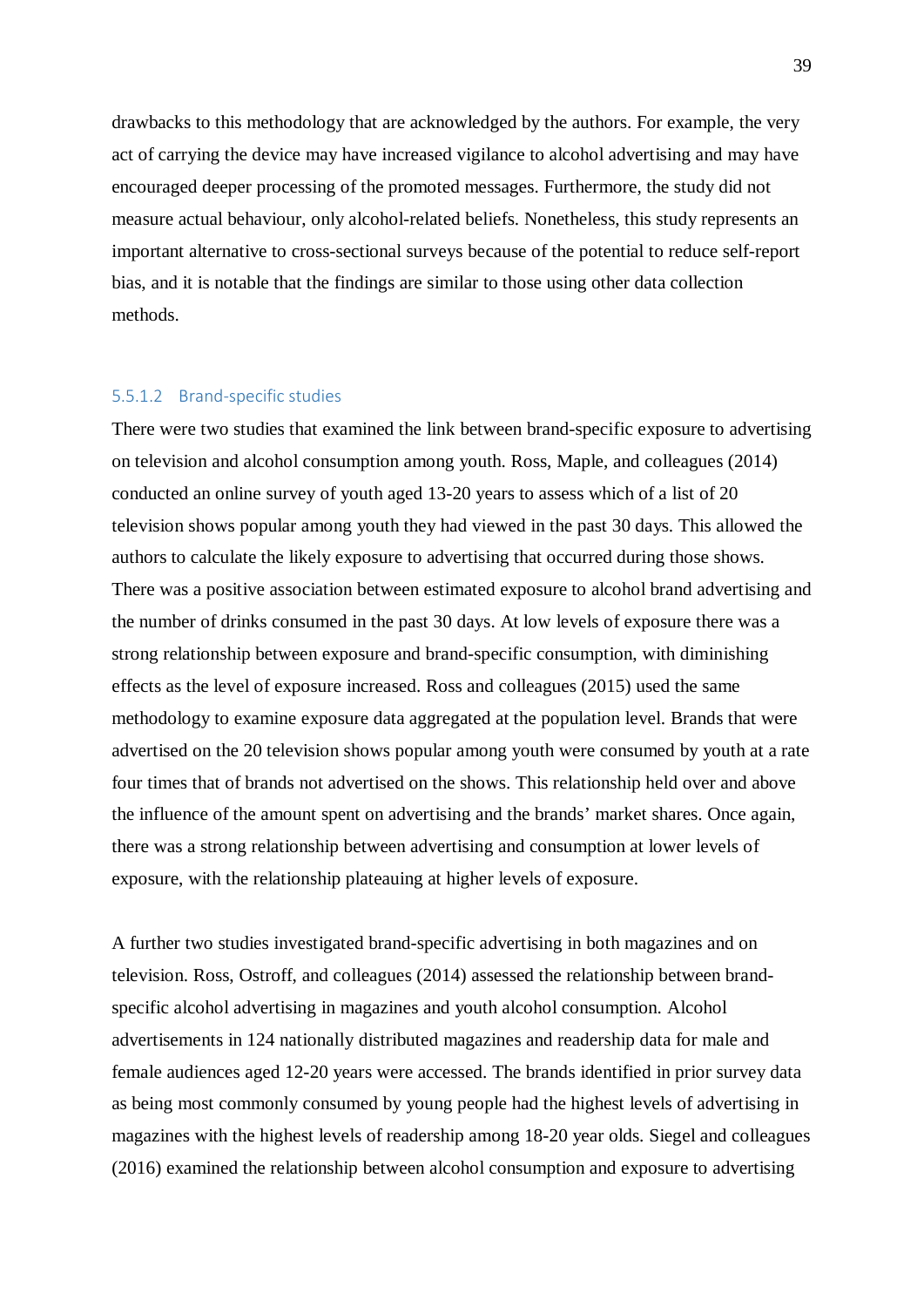for specific alcohol brands on television and in magazines. They found that underage youth were over five times more likely to consume brands that were advertised on national television and 36% more likely to consume brands that were advertised in national magazines compared to brands that were not advertised in these media.

#### 5.5.2 Longitudinal studies

Over the past 15 years there have been multiple longitudinal studies examining the link between exposure to alcohol advertising and alcohol consumption, which have in turn been subjected to systematic reviews. Due the strength of this methodological approach, papers prior to 2011 are included in this section to better represent the robustness of the existing evidence base. Two systematic reviews published in 2009 examined the link between advertising exposure and alcohol consumption (Anderson et al., 2009; L. Smith & Foxcroft, 2009). Both reviews employed strict criteria for study selection and concluded that there is high quality evidence showing a link between exposure to advertising and alcohol consumption. Smith and Foxcroft's (2009) review covered seven longitudinal studies across multiple countries with a total of 13,000 young people aged 10 to 26 years. The studies measured youth exposure to alcohol promotion via traditional media channels (e.g., broadcast and print media) and also below-the-line methods of promotion (e.g., in-store promotions and portrayal of alcohol in movies, music videos, and television programmes). All seven studies demonstrated significant effects of alcohol promotion on youth alcohol consumption. Specifically, exposure to alcohol promotion led to earlier alcohol initiation and higher levels of alcohol consumption.

Anderson et al. (2009) reviewed 13 longitudinal studies that measured exposure to alcohol promotion across a total of 38,000 children, adolescents, and young adults aged 10 to 26 years (this review included the seven studies covered in Smith and Foxcroft's review above). Exposure was measured through estimates of the volume of media and advertising exposure in a given geographical location, ownership of branded merchandise, self-reported recalled exposure to advertising, and receptivity to advertising. Twelve of the 13 studies found a link between adolescent exposure to alcohol promotion and both the earlier onset of drinking and increased alcohol consumption. The thirteenth study did not measure behaviour, but found a link between exposure and intention to drink.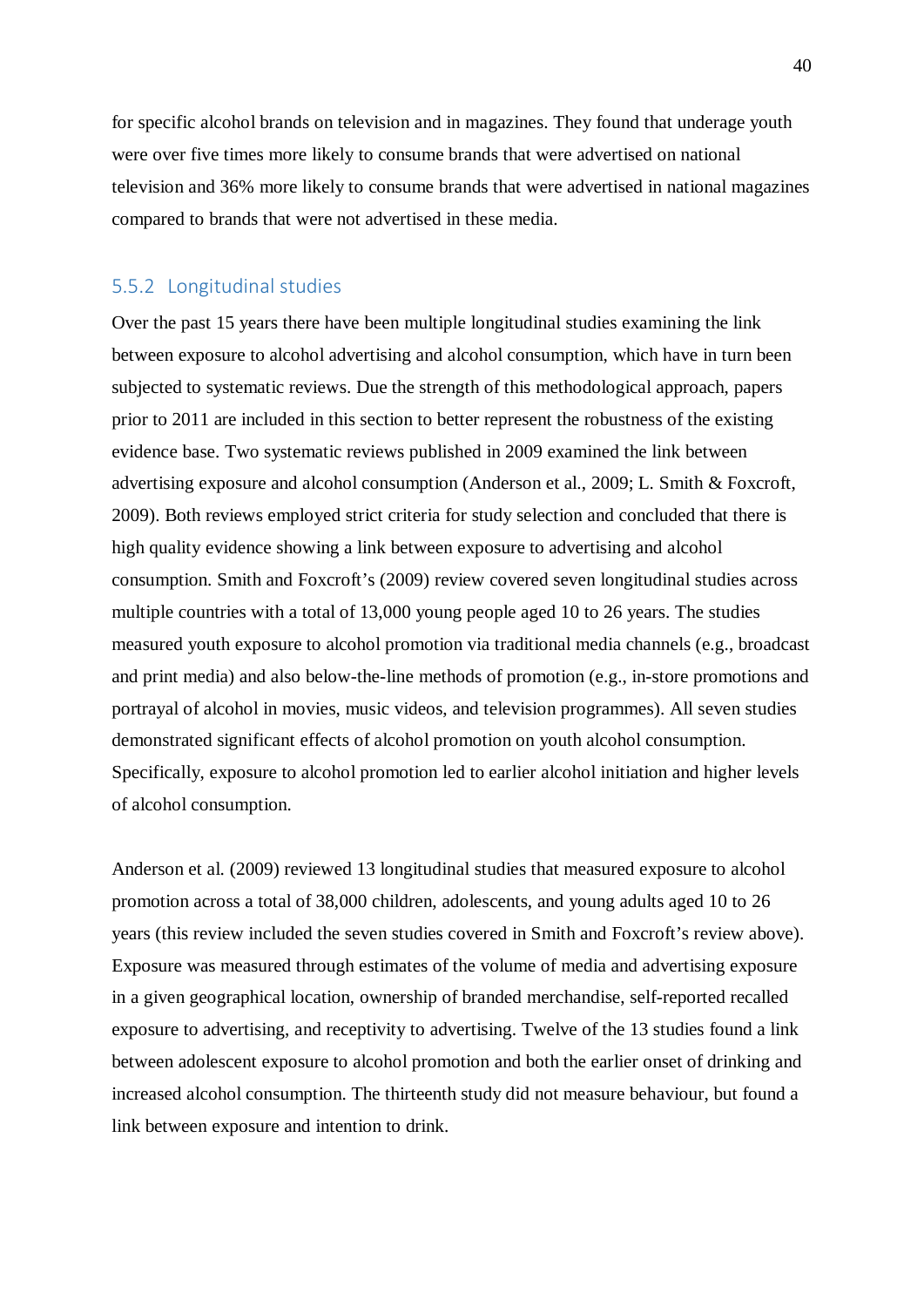Since these two major reviews were published, there have been several further longitudinal studies that similarly examined the link between initial exposure to alcohol advertising and subsequent alcohol consumption. Jernigan et al. (2016) performed a systematic review of relevant papers published in English-language journals since 2009. The review reported on 12 studies that used nine distinct cohorts involving 35,129 participants aged 10 to 23 years from Europe, Asia, and North America. All 12 studies supported the findings of the two earlier reviews. That is, higher levels of advertising exposure and/or receptivity at baseline were associated with greater likelihood of early initiation, alcohol consumption, and problematic usage at a later point in time. Several of the studies found significant associations between alcohol advertising exposure at baseline and subsequent initiation of alcohol use. In other studies there was a clear relationship between alcohol advertising receptivity and subsequent binge drinking and/or hazardous drinking at follow-up. The effect sizes across the studies were small to moderate.

One additional longitudinal study was identified that was published after Jernigan et al.'s (2016) review. Among a sample of US youth aged 15 to 23 years, exposure to alcohol advertising containing the partying theme identified in Morgenstern et al.'s (2015) content analysis (described in Section 5.3) was a significant predictor of later alcohol consumption among youth after accounting for the influence of exposure to other themes (Morgenstern, Li, Li, & Sargent, 2016).

### 5.5.3 Experimental studies

A recent systematic review and meta-analysis evaluated experimental studies examining the link between exposure to alcohol advertising and alcohol consumption (Stautz et al., 2016). The authors did not place a date limitation on the search. The returned studies dated from the 1980s to 2015. Analysis of seven studies indicated that viewing alcohol advertisements led to an increase in immediate alcohol consumption compared to viewing non-alcohol advertisements. This translated to an increase of approximately 1.57 alcohol units per day for males and 0.99 units for females (Stautz et al., 2016, study 1). A second analysis of six studies pertaining to product placement found that viewing alcohol portrayals on television and in films did not increase alcohol consumption (Stautz et al., 2016, study 2). However, the authors noted that due to underpowered analyses and unclear risk of bias in some of the included studies, confidence in these results was relatively low. As such, they recommended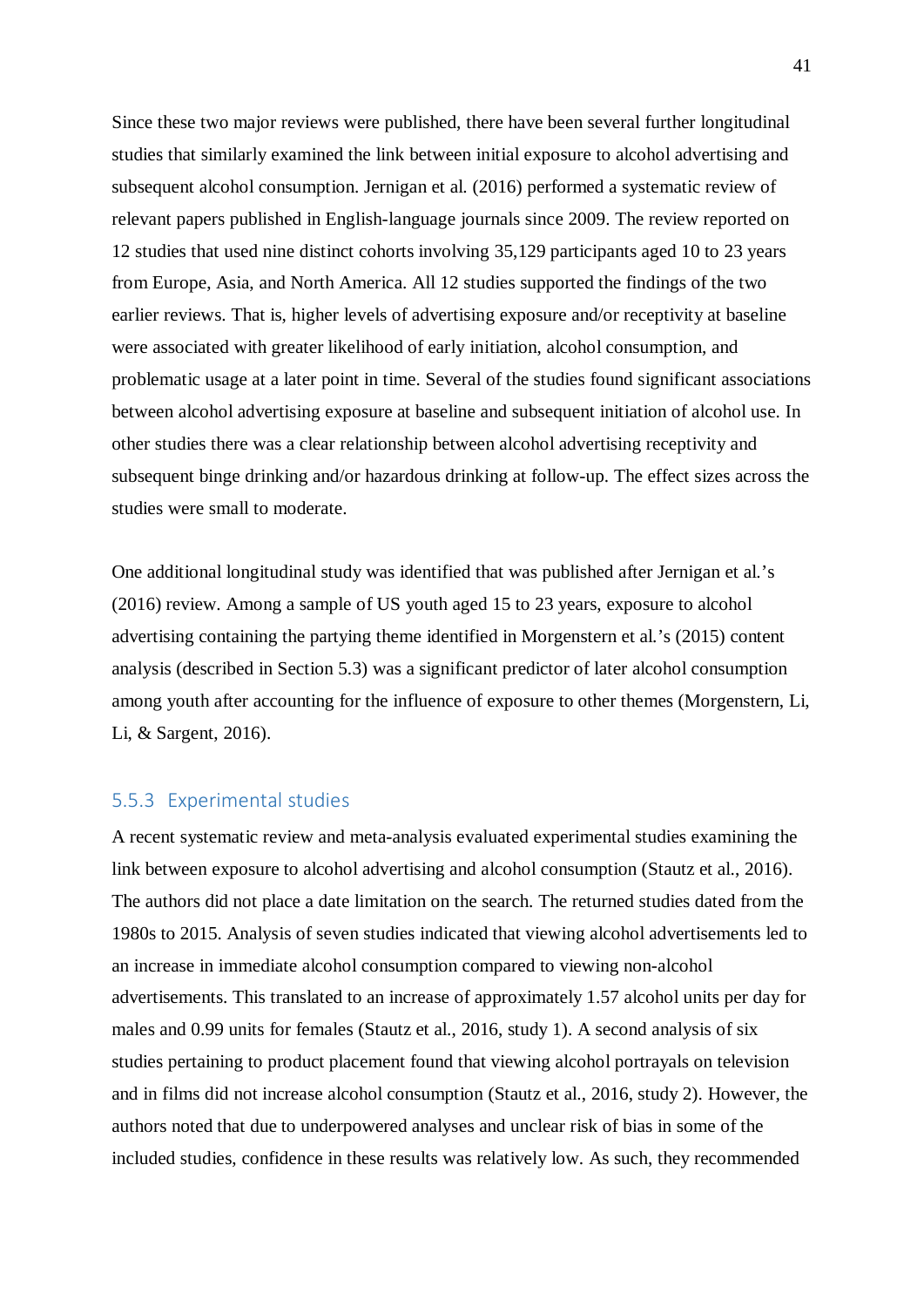that further work be conducted and integrated into future meta-analyses to examine if there is an effect of alcohol product placement in films and television on alcohol consumption.

#### 5.5.4 Summary

Recent research provides strong and converging evidence that alcohol promotion affects the initiation of drinking, the amount of alcohol consumed, and the likelihood of engaging in problematic drinking among a range of different youth age-brackets and across many different socio-cultural contexts. These results are stable when controlling for a broad set of potentially confounding variables. These findings are consistent with the body of work published prior to 2011 (Anderson et al., 2009; L. Smith & Foxcroft, 2009). It is acknowledged that the studies reported here have various limitations, particularly in terms of the considerable variation in the measurement approaches employed, which makes metaanalyses of the findings difficult. However, given the heterogeneous samples and differing research methodologies employed in the above studies, the consistency in findings attests to the robust nature of the effects observed.

A recent development to emerge over the past five years is the study of the link between brand-specific advertising and consumption of the particular alcohol brands being promoted. To briefly summarise, this body of research demonstrates that the brands to which youth are most often exposed in magazines and television advertising correspond with the brands they most commonly report consuming. While the nature of the causal relationship is not clear and it is possible that alcohol marketers are simply responding to youth preferences, the link between the amount of brand-specific advertising to which youth are exposed and the amount of those brands of alcohol they consume suggests that it is the advertising that is affecting consumption rather than the other way around.

There seems to be some inconsistency in the nature of the relationship between exposure and consumption between studies conducted at brand- and product-category levels. Productcategory studies often find a direct relationship between advertising exposure and consumption whereby consumption increases in a linear fashion as exposure increases. By comparison, studies using brand-specific data also find effects of advertising on consumption, but they diminish at higher levels of exposure. More research is needed to determine the reasons for this discrepancy in findings. Furthermore, currently all brand-specific data are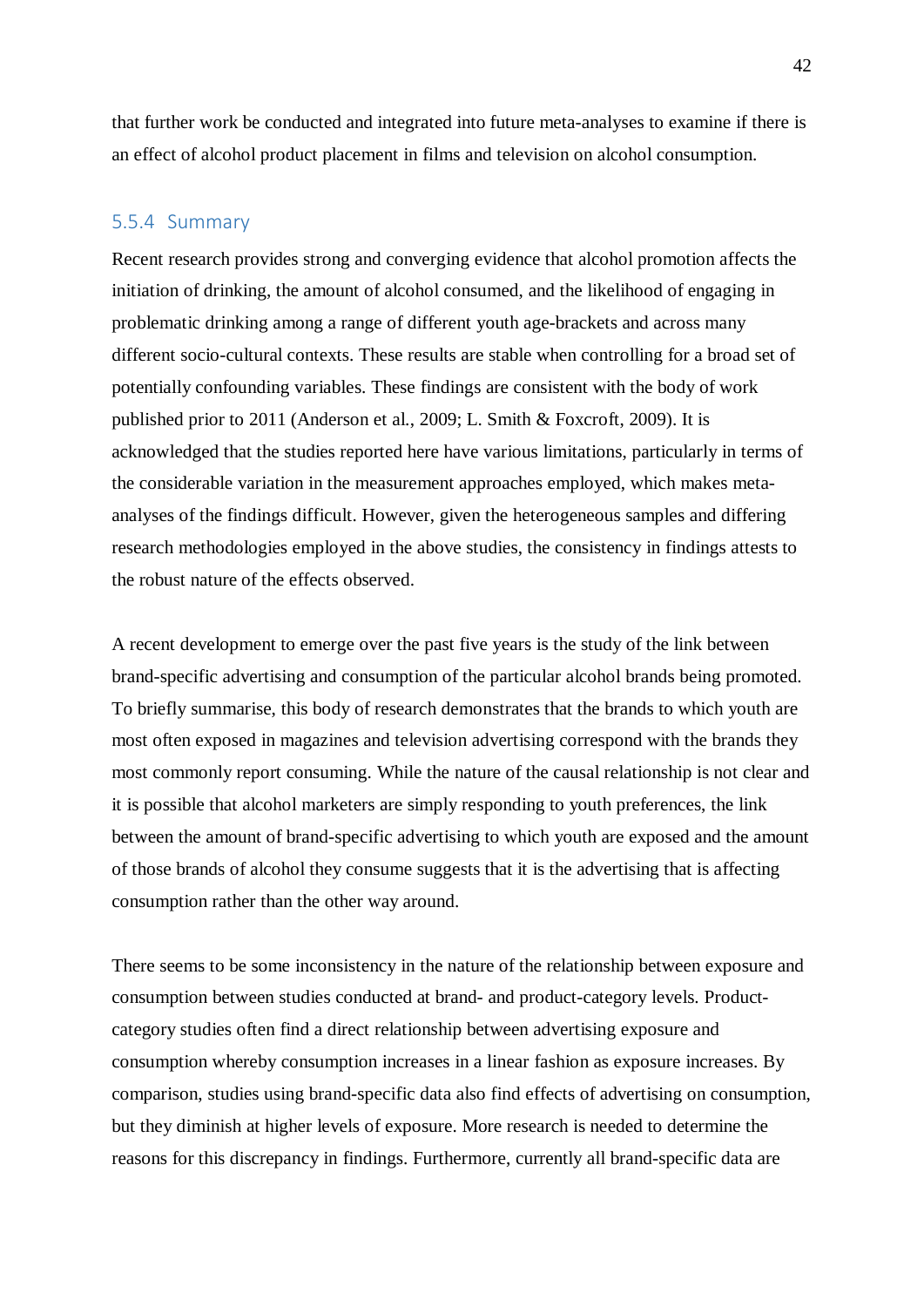cross-sectional in nature and generated in the US. There is thus a need for further brandspecific research that uses longitudinal and experimental designs in other socio-cultural settings.

# 5.6 Implications for regulation

The alcohol industry maintains that (i) the purpose of advertising in a highly saturated market is to increase brand loyalty rather than increase the volume of consumption and (ii) advertising does not have a significant effect on the amount of alcohol consumed by youth (e.g., Diageo Australia, 2012). However, this chapter outlines the robust evidence base demonstrating that exposure to alcohol promotion contributes to the earlier initiation of alcohol consumption, increased alcohol consumption, and the likelihood of youth engaging in problematic drinking. Many researchers have argued that the strong evidence base warrants immediate action to introduce mandatory regulations (Bosque-Prous et al., 2014; Lobstein et al., 2016; Noel, Babor, & Robaina, 2016; Stautz et al., 2016; Weaver, Wright, Dietze, & Lim, 2016). In addition, in a recent commentary it was argued that in the absence of such action to date, research attention should now be focused on investigating the possible barriers impeding the translation of this evidence base into meaningful policy action to reduce overall levels of alcohol advertising (O'Brien & Carr, 2016).

Based on research results to date, many researchers have called into question the effectiveness and legitimacy of using self-regulatory codes to govern alcohol advertising. High rates of advertising code violations in alcohol advertisements on traditional media have been found across many different countries, indicating that industry self-regulation is not operating effectively. It is postulated that this is likely due to the inability to enforce regulations or impose sanctions on those who breach the codes (Australian Medical Association, 2012; Noel & Babor, 2016). Therefore, it has been argued that advertising codes should be supported by meaningful, government-mandated sanctions (Noel & Babor, 2016). Furthermore, the scope of the codes in many countries does not address the volume or placement of advertising. This is problematic given the cumulative effects of advertising, the high level of youth exposure to alcohol advertising, and evidence showing that content known to appeal to young people can be disproportionately concentrated in media with higher youth exposure. As such, it is argued that advertising codes should contain provisions relating to the volume and placement of alcohol advertising, as well as the content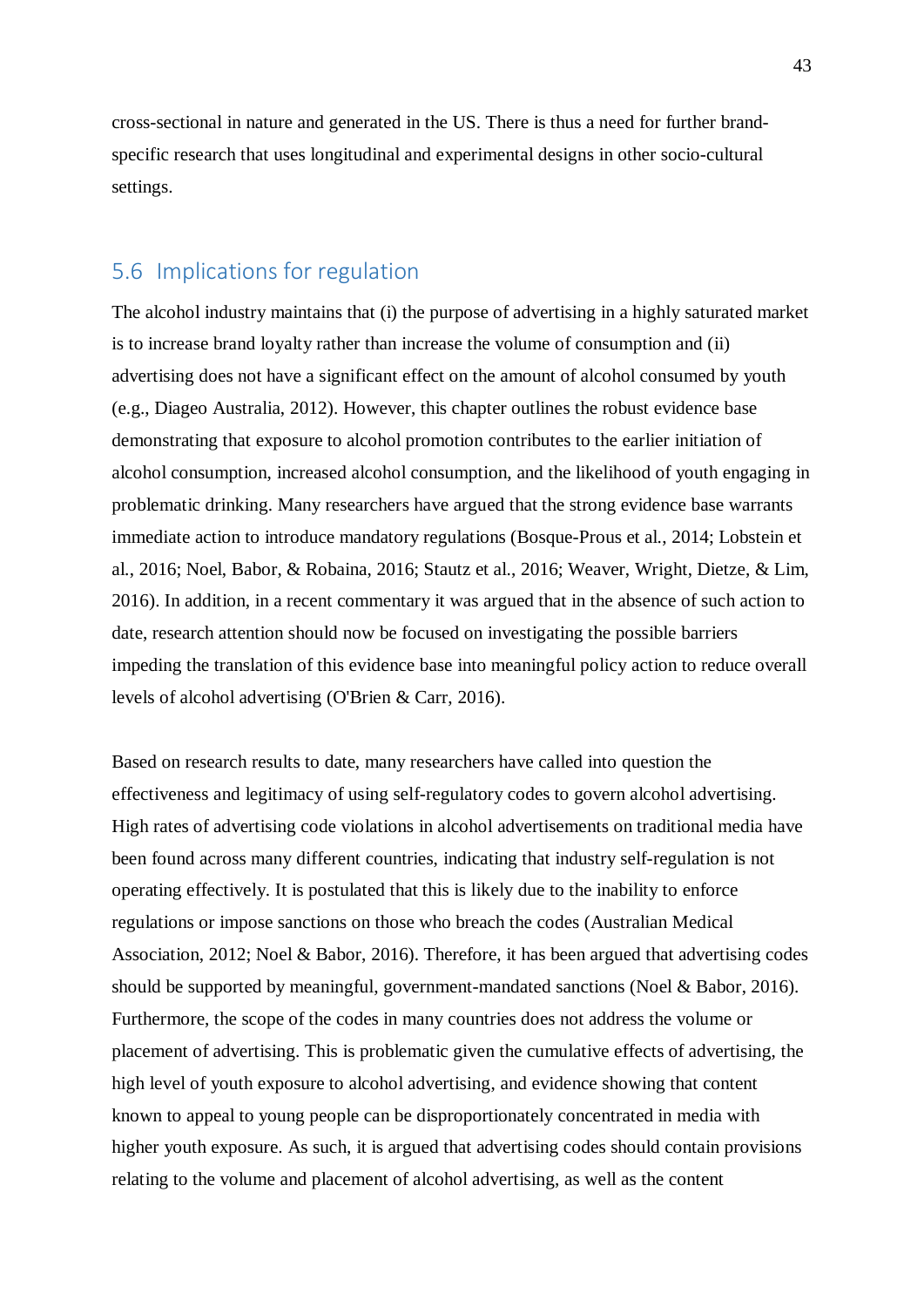(Australian Medical Association, 2012; Australian National Preventive Health Agency, 2014).

It has also been argued that voluntary codes are not only ineffective, but may be antithetical to the goal of harm reduction by constituting a largely tokenistic and ineffective approach to regulation that allows the alcohol industry to deflect scrutiny and responsibility, ultimately inhibiting meaningful action or legislation (Smith et al., 2014). As noted by Hastings and colleagues (2010b), restrictions on certain content may spur greater promotional creativity, resulting in the use of more subtle ways of communicating prohibited themes that defy analysis by regulators and may operate at the implicit level of consciousness. Given the growing evidence base relating to the effectiveness of implicit promotional techniques over and above the effects obtained when delivering explicit messages (Chartrand & Fitzsimons, 2011; Poehlman, Dhar, & Bargh, 2016; N. C. Smith, Goldstein, & Johnson, 2013), this approach may actually be a more powerful method of alcohol promotion. Therefore, it has been suggested that for alcohol advertising codes to be effective and avoid ambiguity, they need to be designed such that they stipulate what can be included in alcohol advertisements, rather than what cannot be included (Gallopel-Morvan et al., 2016).

## 5.7 Chapter summary

Research into alcohol promotion disseminated via traditional media shows that the current state of affairs presents cause for concern. There is a considerable body of evidence indicating that alcohol advertising commonly violates both the spirit and the letter of advertising codes. This conclusion can be drawn from studies showing a high rate of advertising code violation and explicit evidence from internal industry marketing documents demonstrating that alcohol advertisers aim to flout the spirit of advertising codes. Furthermore, studies show that alcohol advertisements that violate industry codes are disproportionately concentrated in media to which youth are frequently exposed, and that youth exposure to alcohol promotion has increased over time. A large body of evidence indicates that exposure to alcohol promotion leads to earlier initiation of alcohol consumption and higher alcohol consumption among young people. Suggestions for change include ensuring that advertising codes are unambiguous, include meaningful sanctions for code violations, and cover not only the content but also the volume and placement of alcohol advertising.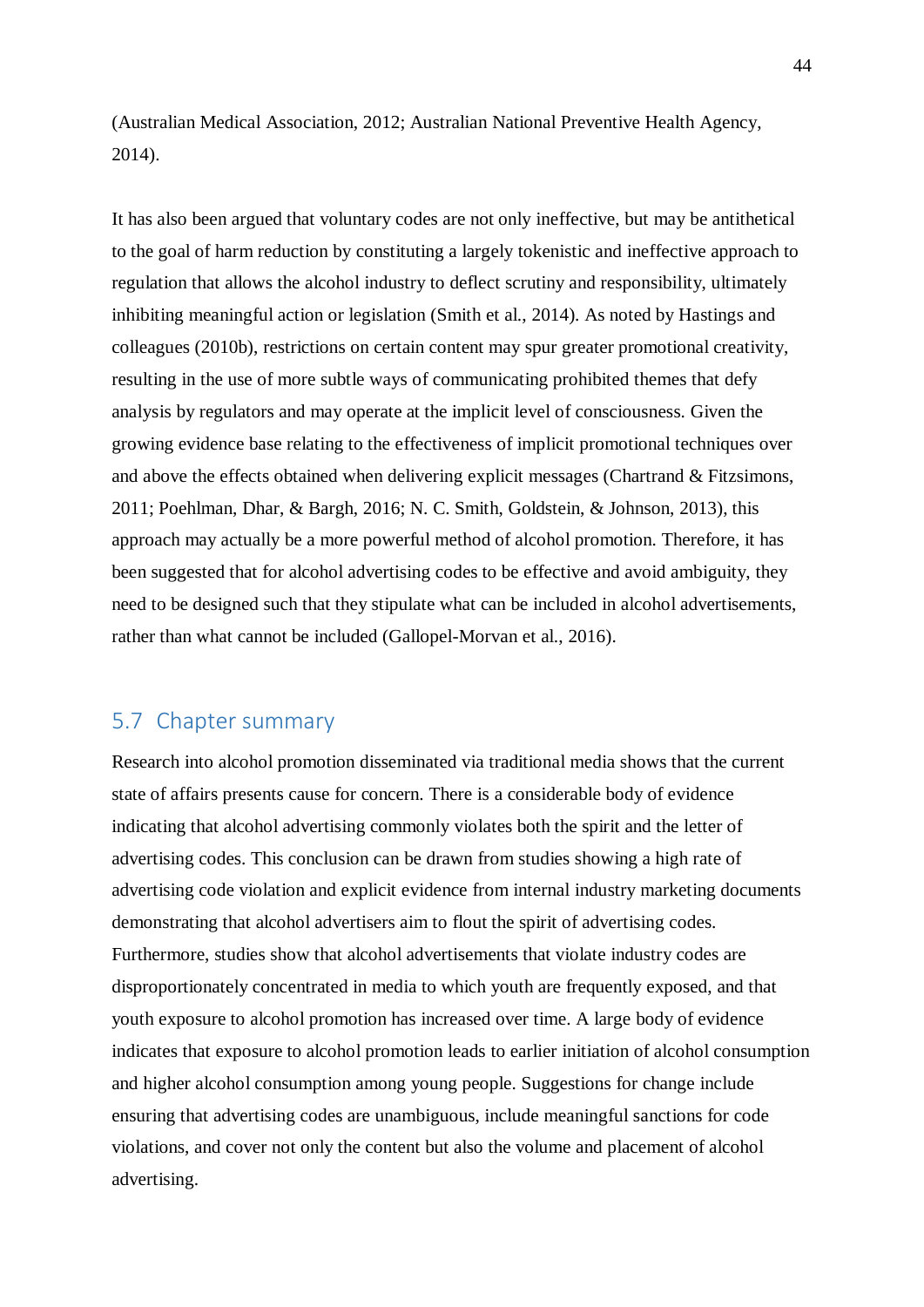Table 1 below provides a summary of the assessed quality of the major findings within traditional media. As is clear from the table, the evidence supporting the major findings in this area tends to be of moderate to high quality, and is based on large and consistent bodies of evidence that have been tested in many different samples.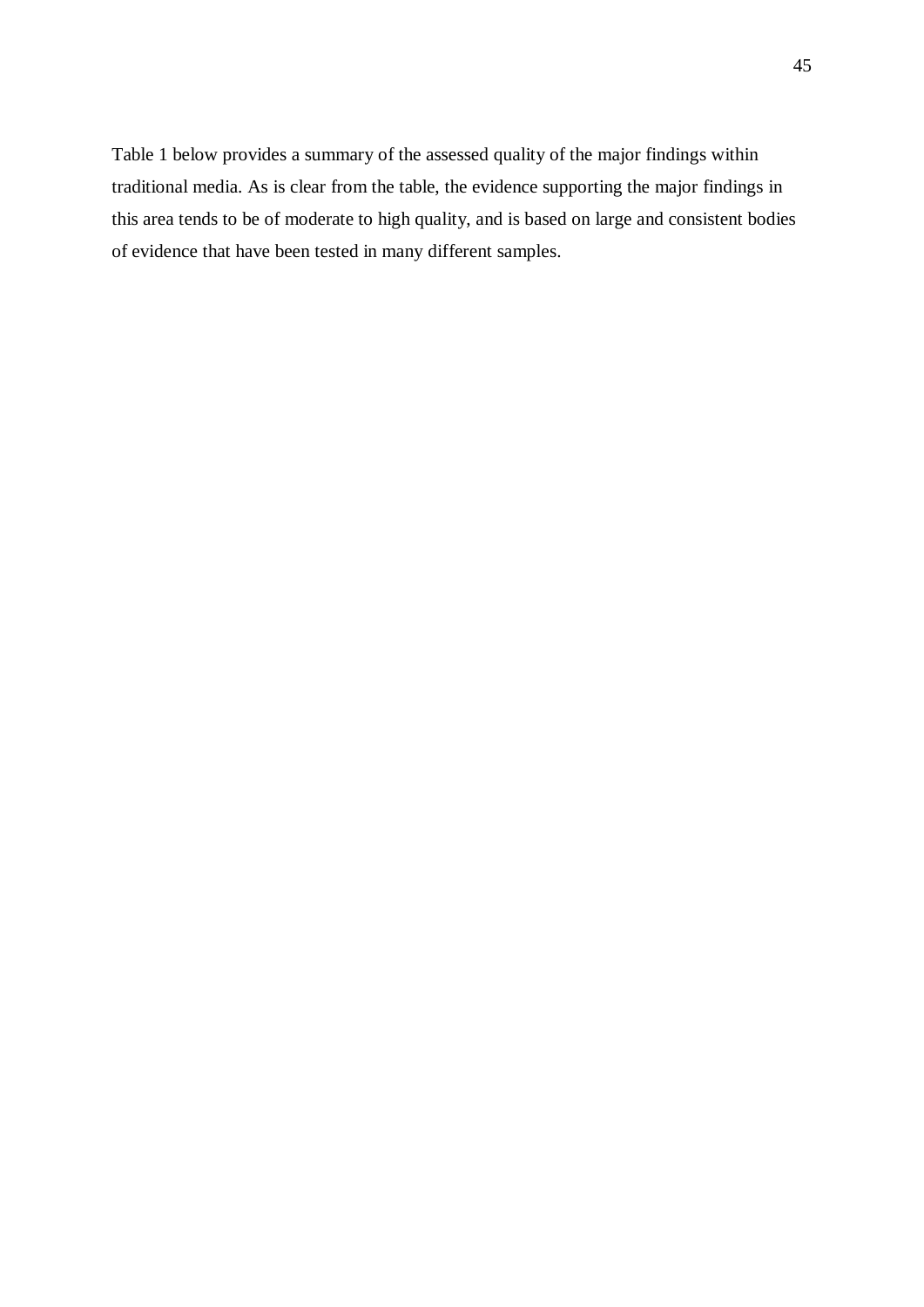|  |  | Table 1. Quality assessment ratings for traditional media research |  |  |  |  |
|--|--|--------------------------------------------------------------------|--|--|--|--|
|--|--|--------------------------------------------------------------------|--|--|--|--|

|                                                                                                                                                                                |                                                        |                      | Size of body of |                  |                                         |                     |             |
|--------------------------------------------------------------------------------------------------------------------------------------------------------------------------------|--------------------------------------------------------|----------------------|-----------------|------------------|-----------------------------------------|---------------------|-------------|
| <b>Finding</b>                                                                                                                                                                 | <b>Method</b>                                          | <b>Strength</b>      | evidence        | <b>Countries</b> | <b>Conducted in</b><br><b>Australia</b> | Sample age<br>range | Consistency |
| 1. Young people have high exposure<br>to, and high awareness of, alcohol<br>advertising on traditional media.                                                                  | - Review ( $n = 1, 57$ )*<br>- Exposure $(n = 1)$      | Moderate<br>Moderate | Large           | Many             | Yes                                     | Many                | Consistent  |
| 2. Alcohol advertising on traditional<br>media has a high rate advertising<br>code violation, including content that<br>appeals to children and adolescents.                   | - Review $(n = 1, 44)$                                 | Moderate             | Large           | Many             | Yes                                     | <b>NA</b>           | Consistent  |
| 3. Alcohol advertising has used<br>similar themes over time such as<br>physical success, relaxation, humour,<br>health, and the inclusion of young,<br>attractive celebrities. | - Review $(n = 1, 44)$                                 | Moderate             | Large           | Many             | Yes                                     | NA                  | Consistent  |
| 4. Alcohol marketers aim to violate<br>the spirit of advertising codes.                                                                                                        | - Qualitative $(n = 1)$                                | Moderate             | Small           | One              | N <sub>o</sub>                          | NA                  | NA          |
| 5. Exposure to alcohol advertising<br>through traditional media leads to<br>higher youth alcohol consumption.                                                                  | - Review ( $n = 3, 25$ )<br>- Quantitative ( $n = 4$ ) | High<br>Moderate     | Large           | Many             | Yes                                     | Many                | Consistent  |
| 6. Brand-specific exposure to alcohol<br>advertising leads to higher<br>consumption of those brands among<br>young people.                                                     | - Quantitative ( $n = 4$ )                             | Moderate             | <b>Small</b>    | One              | N <sub>o</sub>                          | Some                | Consistent  |

\*For review studies, the first number in brackets refers to the number of reviews and the second number refers to the total number of unique studies included in the reviews.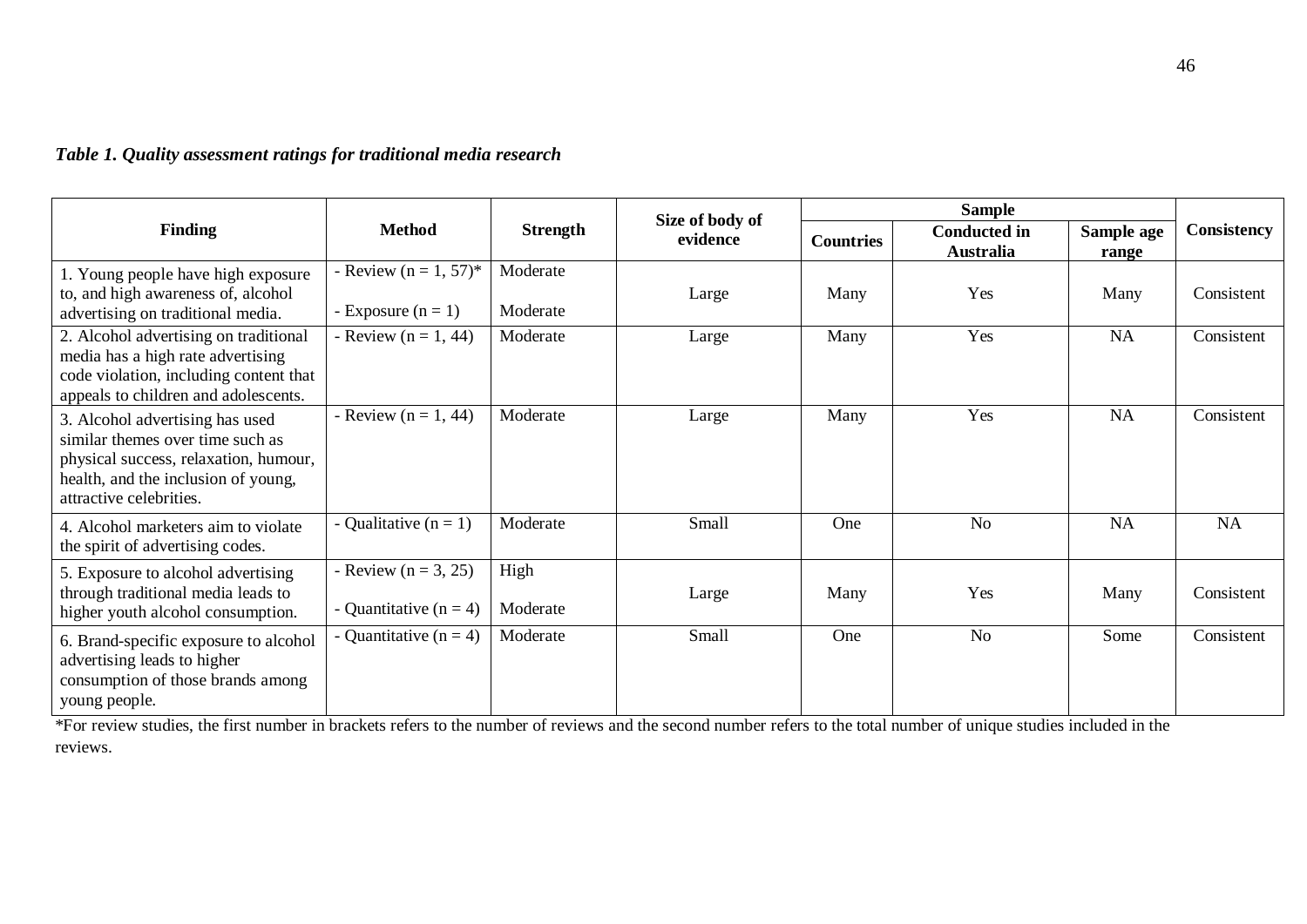# 6 Sports sponsorship and advertising during sports events

#### **Summary of major findings:**

- Promotional activities at live sporting events can create an atmosphere that normalises the association between sport and alcohol consumption.
- Alcohol advertisements aired during broadcasts of live sporting events consistently violate many elements of voluntary international and Australian alcohol advertising codes.
- A loophole in Australian advertising regulations that allows alcohol advertising during daytime sports programming means that children are exposed to a substantial amount of alcohol advertising on television.
- Children and adolescents are exposed to a high number of visual references to alcohol during televised sporting events (53-215 per hour).
- Children and adolescents are able to accurately connect sports teams with relevant sponsors.
- Exposure to alcohol brand appearances during sporting events leads to greater familiarity with the promoted brands and positive implicit associations with the brand as well as alcohol more broadly.
- Alcohol sponsorship is associated with higher levels of problematic drinking among sponsored athletes.
- Sponsorship is perceived by alcohol marketers as an important tool for alcohol promotion because of the ability to harness strong emotions and permeate youth culture.
- Common suggestions for regulation include increasing the scope of advertising codes to include sponsorship and closing the loophole that allows alcohol advertising during sports programming.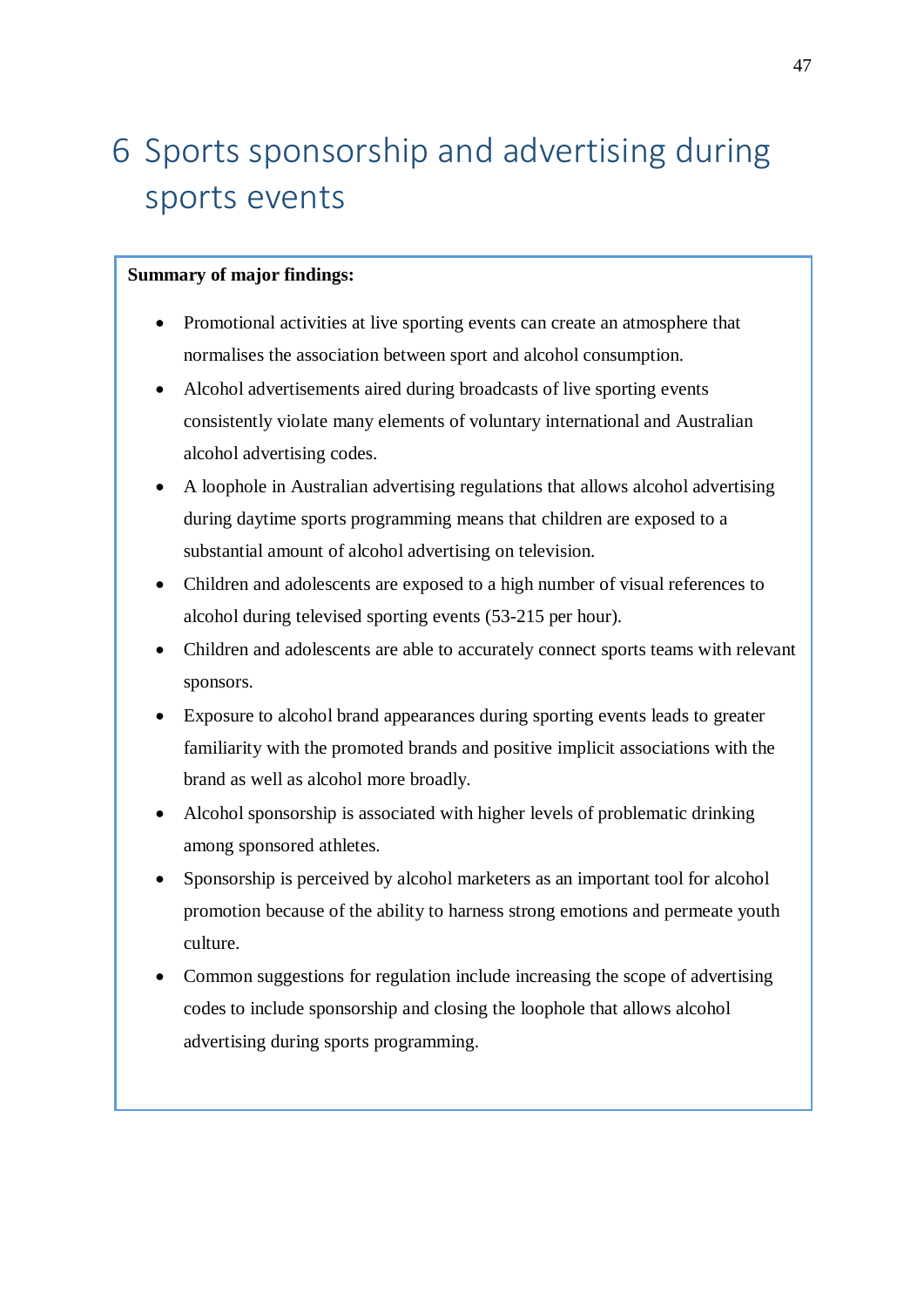### 6.1 Introduction

In Australia and elsewhere it is common for alcohol companies to sponsor sports (Australian Medical Association, 2012; Jones, 2010). This involves alcohol companies buying the rights to link their products with specific sporting events and/or teams (Cornwell & Maignan, 1998). Sponsorship arrangements encompass a range of promotional activities including naming rights of teams and events, commercial break advertisements during live broadcasts of sporting events, 'pourage rights' (i.e., exclusive rights to sell their brands at the events), and the opportunity to promote products through branded uniforms, signage, and merchandise (Cornwell, 1995).

Sponsorship is an influential form of alcohol promotion for multiple reasons. First, it provides brand awareness through exposure, potentially leading to the formation of positive emotional associations between the alcohol brand and an already pleasurable event (Lings & Owen, 2007; Wang & Kaplanidou, 2013). Second, sponsorship allows alcohol companies to position themselves as a socially responsible force in the community through their support of an activity that is viewed as beneficial and healthy (Beus, Matanda, & Michael, 2016; Casswell, 2013). Third, it provides a key avenue for recruiting young drinkers (Jones, 2010) given that sporting events are attended and viewed by large numbers of young people (Australian Bureau of Statistics, 2011; Carr et al., 2016).

Despite being a recognised component of the promotional mix in the marketing literature (Cornwell & Kwak, 2015; Khan, 2014), sponsorship is currently not considered within the purview of alcohol advertising regulatory codes in Australia and many other countries. As well as the clear benefits of sports sponsorship arrangements to alcohol companies, some argue that alcohol sponsorship of sport may be particularly entrenched because many sports organisations hold a strong vested interest in these arrangements (Jones, 2010). Indeed, there is some evidence to suggest that sports organisations are complicit in the process of maintaining the current state of play, with representatives of sports organisations speaking favourably about sponsorship and lobbying for the continuation of unregulated alcohol sponsorship (Jones, 2010).

This chapter provides a review of the growing body of research relating to the nature and prevalence of alcohol sports sponsorship strategies, the extent of youth exposure to alcohol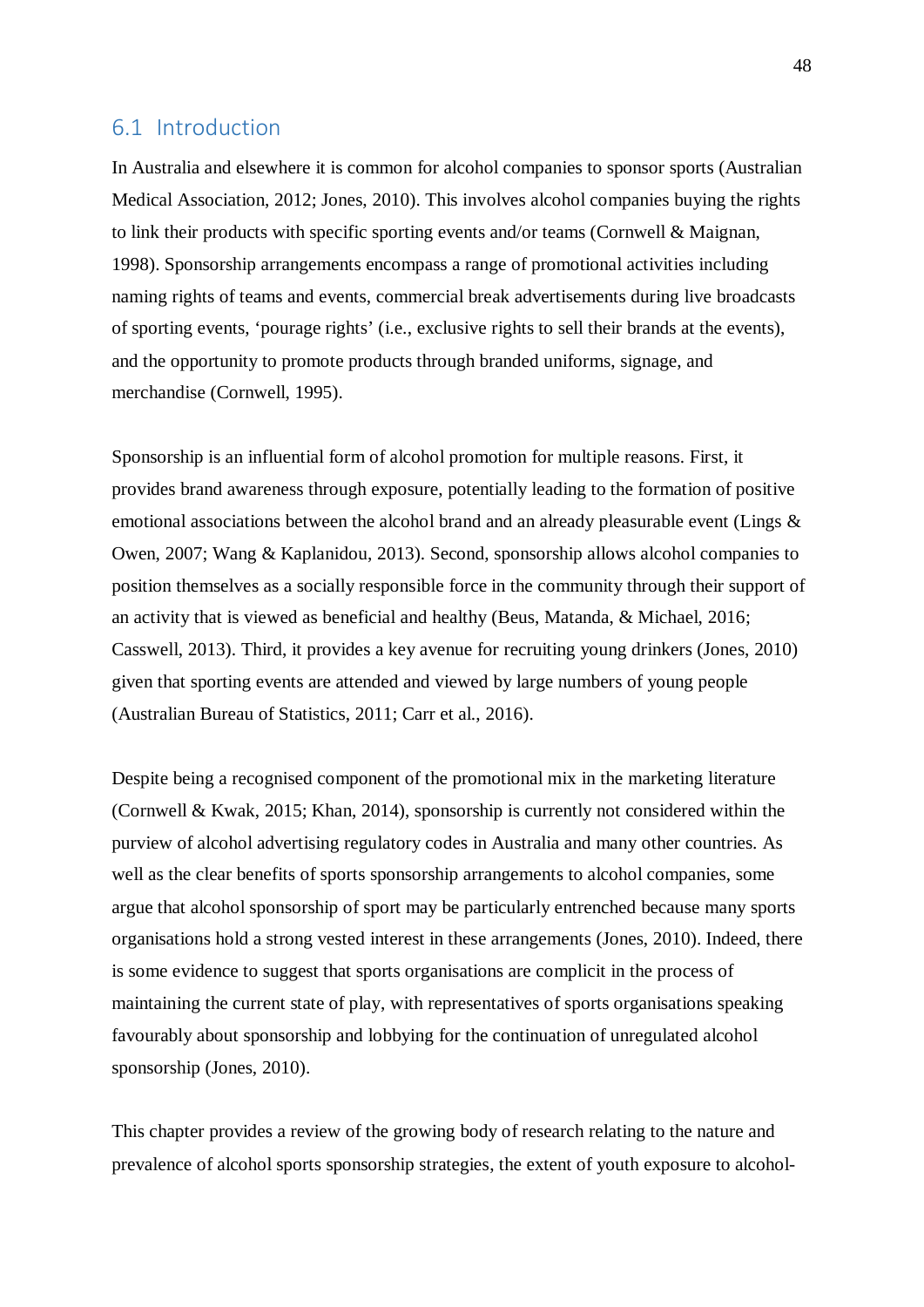related sports sponsorship content, and the impact of sponsorship on alcohol-related beliefs and behaviours.

## 6.2 Research context

While sponsorship is not a new form of promotion, there has been relatively little research in the specific area of the sponsorship of sporting events by alcohol companies (Brown, 2016). The research published since 2011 makes up the majority of the work in this area, and is therefore an accurate reflection of the literature to date. However, it should be noted that there is a much more comprehensive evidence base pertaining to the sponsorship activities of tobacco companies and this evidence base can be used to understand the current state of play regarding alcohol.

Tobacco promotion in most forms, including sponsorship, is now banned in many nations (World Health Organization, 2013). In the 1980s-1990s, considerable research was carried out in this area and served as an important precursor to the strong regulatory approaches now in place. This body of research shows that tobacco marketers used sponsorship to associate their products with images and identities that are desirable to youth and to circumvent regulations applying to other forms of promotion (Crompton, 1993; Dewhirst & Hunter, 2002; Dewhirst & Sparks, 2003; Hastings & MacFadyen, 2000). Furthermore, the results of the removal of tobacco sponsorship in many countries demonstrate that total bans on sponsorship can assist in decreasing tobacco use among the public (World Health Organization, 2013).

## 6.3 Sponsorship strategies

Seven studies published since 2011 were identified that examined alcohol-related sport sponsorship strategies. These studies approached the understanding of sponsorship in quite different ways. In the first two studies, researchers observed and analysed branding practices at live sporting events (Gee, 2013; Gee, Jackson, & Sam, 2016), and one of these studies also examined the general promotional practices associated with alcohol sponsorship (Gee, 2013). A further two studies examined sponsorship practices of alcohol companies at community sports clubs (Pinsky et al., in press; Sawyer et al., 2012), and another two examined the content of sponsorship-linked commercial break advertising during live television broadcasts of sporting events and assessed these advertisements for violations of alcohol advertising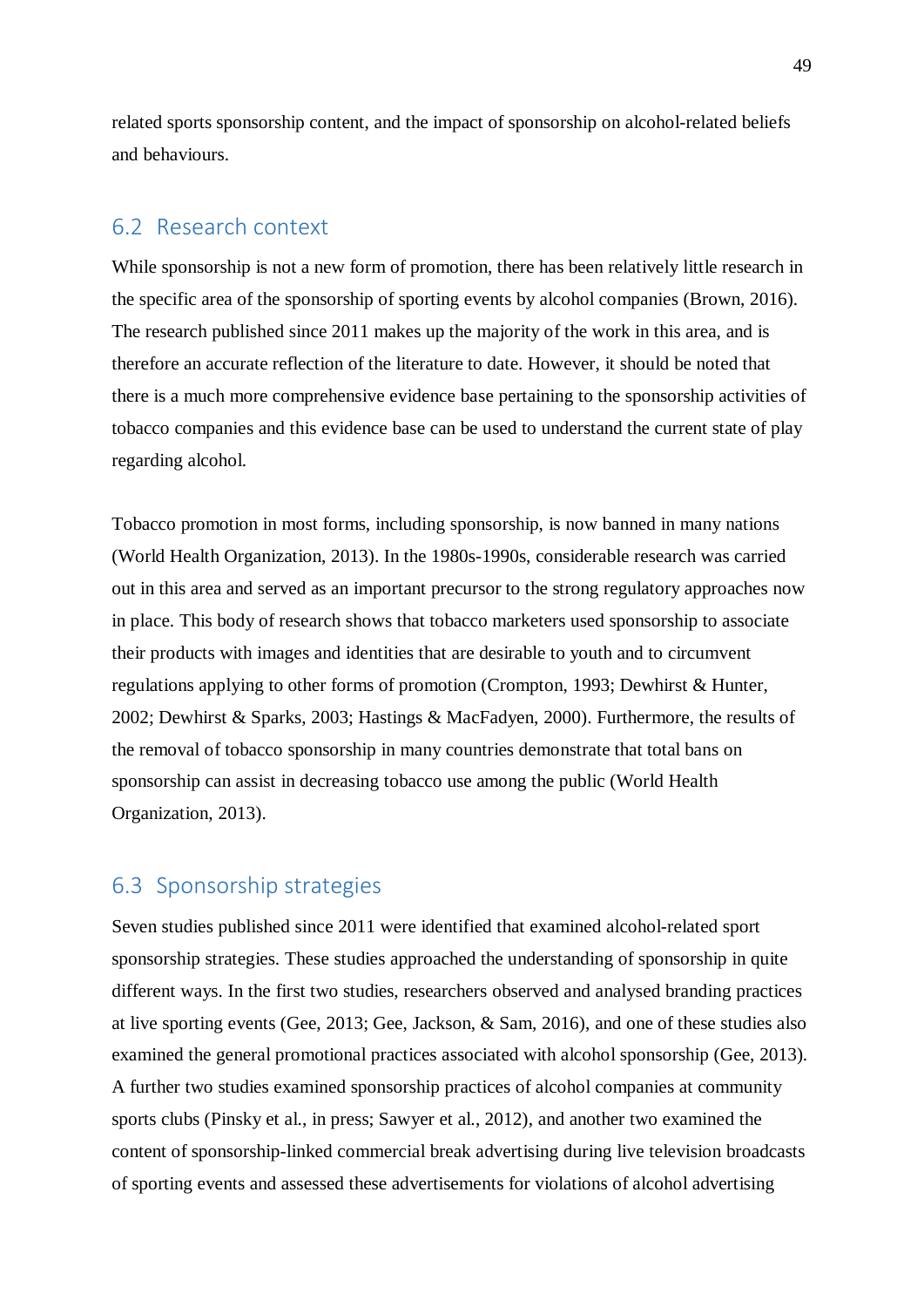codes (Kelly, Ireland, Alpert, & Mangan, 2015; Noel, Babor, Robaina, et al., 2016). The final study, which was also cited in the traditional media chapter, examined internal marketing documents of alcohol companies (Hastings et al., 2010b). All of these studies are described below to provide insights into the sponsorship activities of alcohol companies.

Gee and colleagues observed and critically examined alcohol sponsorship strategies at live sports events in New Zealand (Gee, 2013; Gee et al., 2016). In one study, alcohol branding practices and spectator perceptions of alcohol were explored at a live Rugby Sevens Tournament (Gee et al., 2016). Surveys of 106 attendees showed that people perceived a normalised role of alcohol consumption at the event. Additionally, alcohol was thought to contribute to the positive atmosphere of the event and the majority of the survey respondents reported a perceived link between alcohol consumption and positive social experiences. An analysis of the extent and nature of branding at the event revealed pervasive and sophisticated strategies designed to normalise alcohol use and increase alcohol consumption. There were 43 outlets selling alcohol, an alcohol-branded stage and dancing area, and branded competitions (e.g., rugby balls were shot into the crowd and the catchers received alcoholbranded prizes). The authors argued that such practices help to create a 'carnivalesque' culture that communicates a tacit message to consume large quantities of alcohol.

Similarly, Gee (2013) conducted an qualitative analysis of sports sponsorship at the Rugby World Cup in New Zealand and the associated branding practices that occurred around the country during this time. Results of observational analyses at the live sporting event indicated that alcohol symbols and promotions were ubiquitous and may have served to consolidate the link between alcohol and sport. Furthermore, the author examined promotional activities that occurred outside of the actual sporting event. There were widespread alcohol-related promotional activities in the lead up to the event, including billboard advertising, advertising in the New Zealand national airline's in-flight magazine, and special promotions in supermarkets. The author also observed multiple 'fan-zones' – that is, alcohol-branded spaces located in the entertainment districts of major cities. It was proposed that such spaces were designed to create anticipation for the event within a branded space.

Two studies examined sponsorship strategies of the alcohol industry at the community sport rather than professional sport level (Pinsky et al., in press; Sawyer et al., 2012). The first examined industry sponsorship of 101 sports clubs in New South Wales (Sawyer et al.,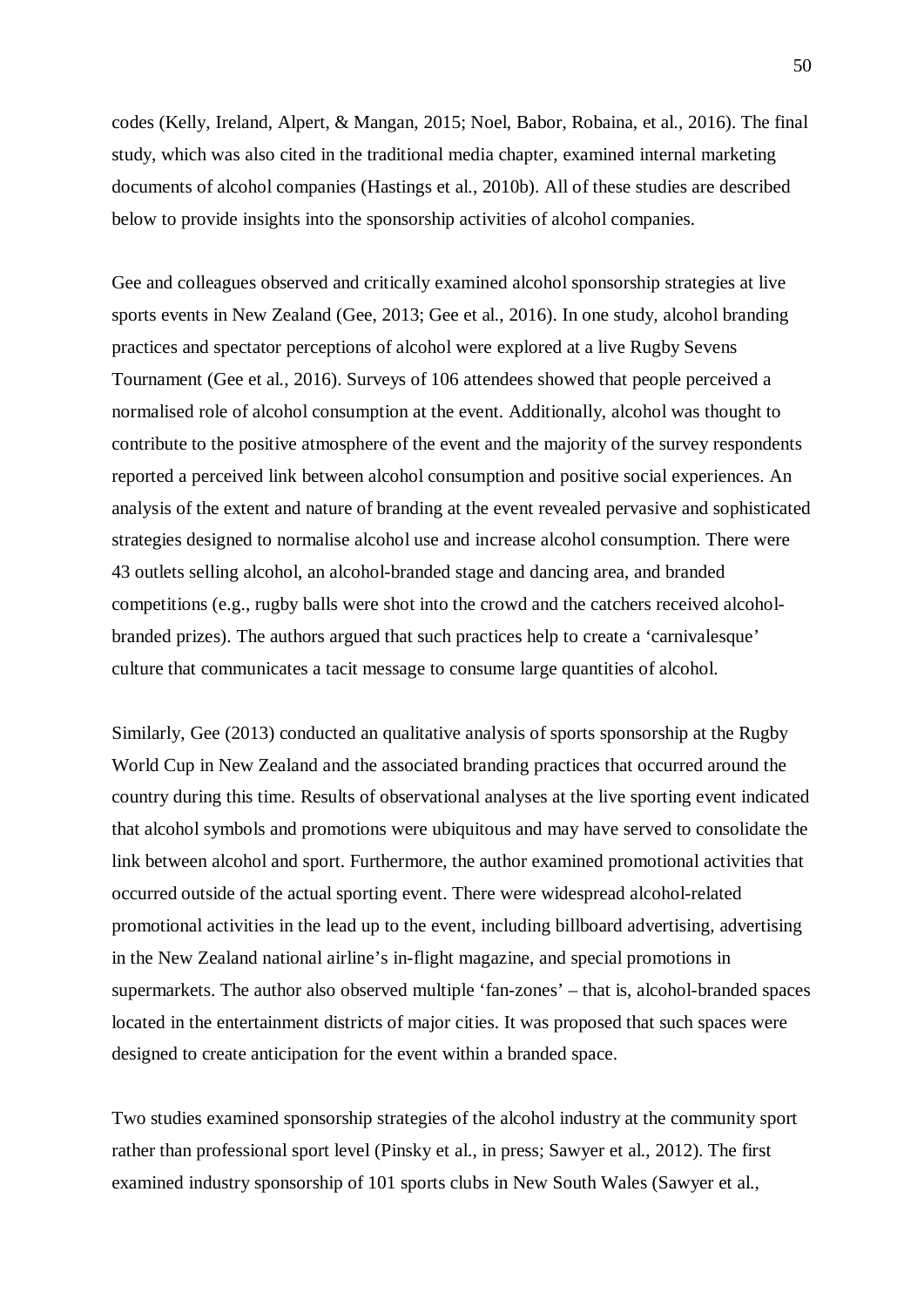2012). There was a substantial presence of alcohol industry sponsorship, with 88% of all surveyed clubs reporting sponsorship arrangements. The majority of clubs (78%) received part of their support in the form of monetary funding, and a smaller proportion (20%) received support through discounted or free alcohol supplied by the alcohol company. Small clubs were more likely to receive free or discounted alcohol compared to large clubs.

The second study explored the practices of alcohol sponsorship at universities in Brazil (Pinsky et al., in press). Semi-structured interviews were conducted with board members of university sports-clubs. Most of those interviewed reported that their club had formalised contracts with alcohol companies. The most frequently cited form of sponsorship arrangement was the provision of free or discounted beer at sports-related social events. The supply of T-shirts, beer freezers, and stereo systems and assistance with promotional activities to support sports-related student parties were also common. These benefits were often in exchange for arrangements whereby only the sponsor's brand of alcohol would be supplied at the event. Interviewees were described as exhibiting an uncritical evaluation of the impact of alcohol sponsorship, with many alluding to the harms associated with alcohol consumption, but none acknowledging the potential influence of sponsorship.

There is also research demonstrating that the advertisements aired in commercial breaks during televised sporting events contain content that violates industry advertising codes. Kelly, Ireland, Alpert, and Mangan (2015) coded the content of sponsorship-linked alcohol advertisements during four major televised sporting events in Australia in 2010 and 2011. The relevant sporting events were the Cricket Final, the National Rugby League Grand Final, the AFL Grand Final, and the Melbourne Cup (horseracing). The advertisements were coded on a range of features that have been found to appeal to young adult audiences. These included young, attractive, and/or celebrity models; humorous or attractive mascots; relevant sub-cultural cues such as pop music; and themes relating to sports, success, and humour. They found that most sponsorship-linked advertisements adopted humour or sports themes, and many portrayed attractive young models and linked the consumption of alcohol to sporting or sexual success.

In a similar vein, Noel, Babor, Robaina and colleagues (2016) analysed alcohol advertisements shown across six nations during the 2014 FIFA World Cup Tournament. The advertisements were assessed for compliance with international advertising guidelines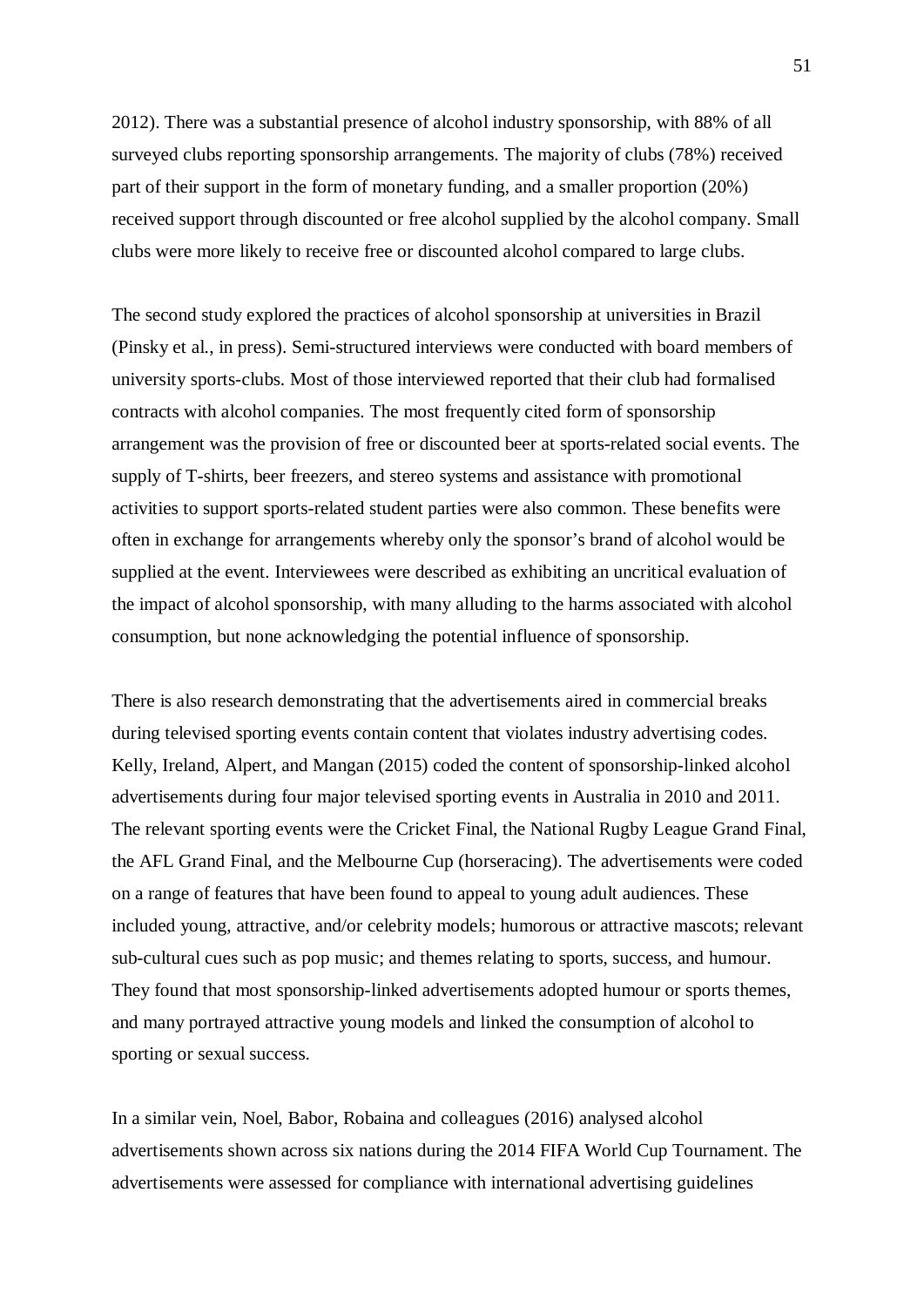proposed by the alcohol industry (International Alliance for Responsible Drinking's Guiding Principles). Across all countries, 86% of the 89 unique alcohol advertisements violated at least one of the guiding principles. The majority of advertisements portrayed alcohol as contributing to social success, sexual attractiveness, and enhanced physical or mental ability and depicted excessive alcohol consumption. The authors argued that as well as explicit code violation during the advertisements, the in-game visual references to alcohol in the form of signage and branded uniforms could be construed as violating codes that prohibit linking alcohol with sporting success (Noel, Babor, Robaina, et al., 2016).

Given that the above study was conducted across different countries, it was possible to examine whether code restrictiveness had an effect on the extent of code violation. Two countries with highly restrictive legislation (Finland and France) were found to have no alcohol advertisements on commercial television stations during broadcasts of 2014 World Cup matches, and were therefore unable to be included in these analyses. For the other countries, no differences were found according to overall code restrictiveness, however when analysed at the level of specific code provisions there were fewer advertisements that violated provisions pertaining to 'minors' and 'responsible marketing communications' in countries with stricter codes. Therefore, it seems the restrictiveness of a given country's policy has some bearing on the rate of specific code violations.

There is evidence to suggest that some alcohol marketers regard sporting events as key arenas to recruit young drinkers. Internal marketing documents from alcohol producers secured as part of the previously mentioned health inquiry by the UK House of Commons give some insight into the benefits alcohol marketers perceive to accrue from sports sponsorship. The documents indicated that sporting events are selected for sponsorship in an attempt to show that the alcohol brands understand and relate to young people (in this case, young men), and to harness the emotions experienced during the game (e.g., "…give LDA-21 [Legal-drinkingage] males a reason to believe in the product whilst building an emotional connection to the 'vivid me' state").

#### 6.3.1 Summary

The studies described above provide important insights into the strategies employed by alcohol companies when engaging in sports sponsorship. First, there is evidence from New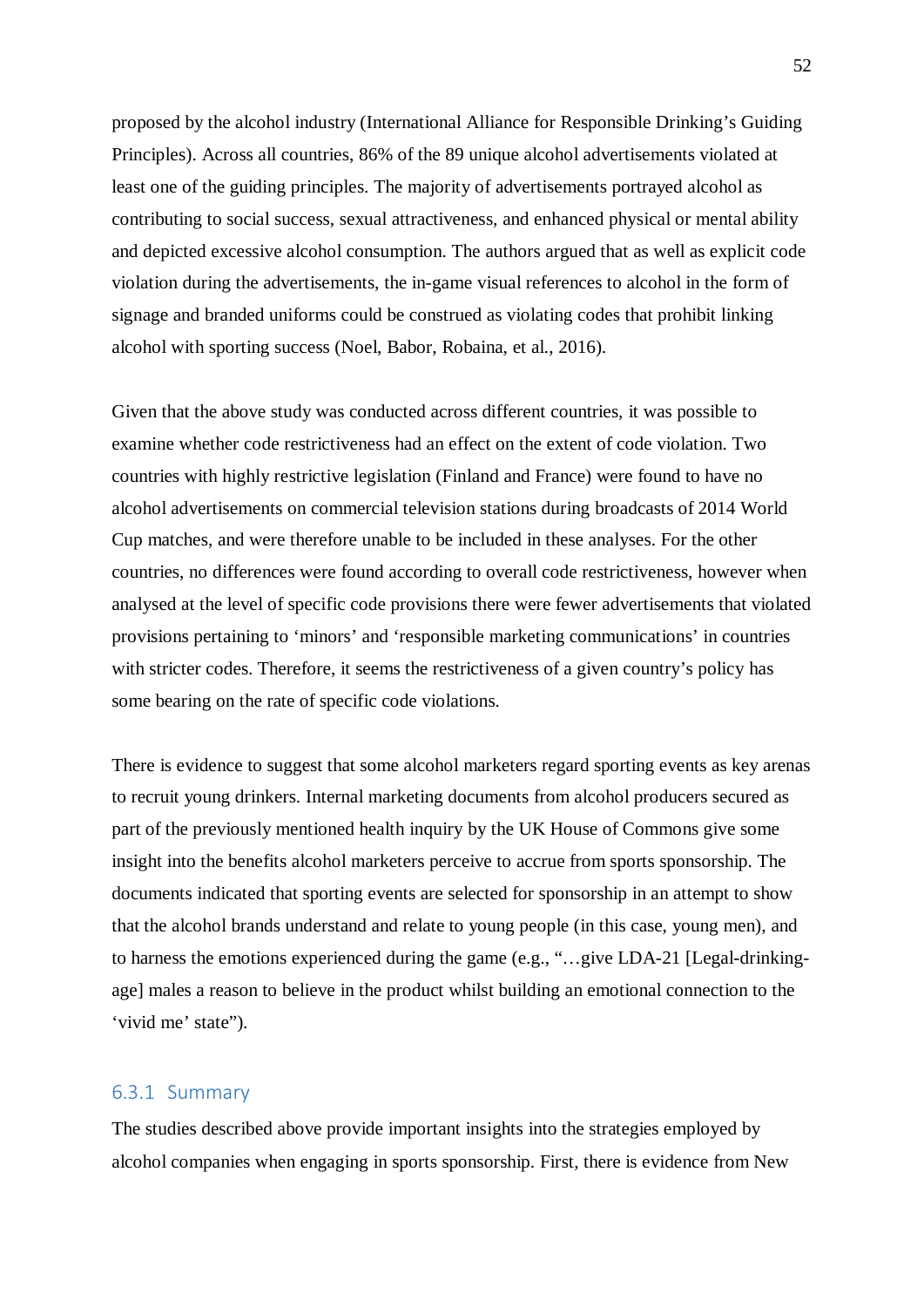Zealand that sponsorship practices at live sporting events by alcohol companies may serve to normalise high alcohol consumption through pervasive alcohol promotion that creates a 'carnivalesque' atmosphere. Research from Australia and Brazil suggests that alcohol sponsorship of university sports clubs may be very common in these countries and includes practices such as the supply of free or discounted drinks and the provision of monetary support. There is also evidence that alcohol advertising in commercial breaks during the televised screening of live sporting events has a high number of advertising code violations, including the presence of content that appeals to youth. Furthermore, there is explicit evidence from internal alcohol marketing documents in the UK that sponsorship of sporting events is used to recruit and build brand capital among young people, especially young men.

# 6.4 Frequency and exposure

#### 6.4.1 Frequency of alcohol-references during sporting events

Five studies were identified that measured the frequency of alcohol references during alcohol-sponsored sporting events. The standard methodology was to record televised sporting events and then code the number and type of references to alcohol. Events were coded based on some or all of the following: visual in-game references (generated from signage, uniforms, etc.), verbal in-game references (usually made during sports commentary), and alcohol advertising during commercial breaks.

Two of the identified studies were conducted in Australia. Davoren and Sinclair (2012) examined the number of visual references to alcohol during the 2008 broadcast of the Bathurst V8 car race. Commercial break advertising and on-screen alcohol references derived from sponsorship (e.g., branding on the track) were recorded. In a one-hour period there were 53 instances of visual alcohol references. Jones, Barrie, Chapman, Corr, and Davoren (2013) examined the number of alcohol-related references during the 2012 Grand Finals for NRL and AFL. Televised broadcasts of the games were downloaded and coded by type and duration of alcohol promotion during both game coverage and commercial breaks. On average, almost one-fifth (18%) of the match screen time featured visual references to alcohol and 5% of all screen time was accounted for by alcohol advertising during the commercial breaks.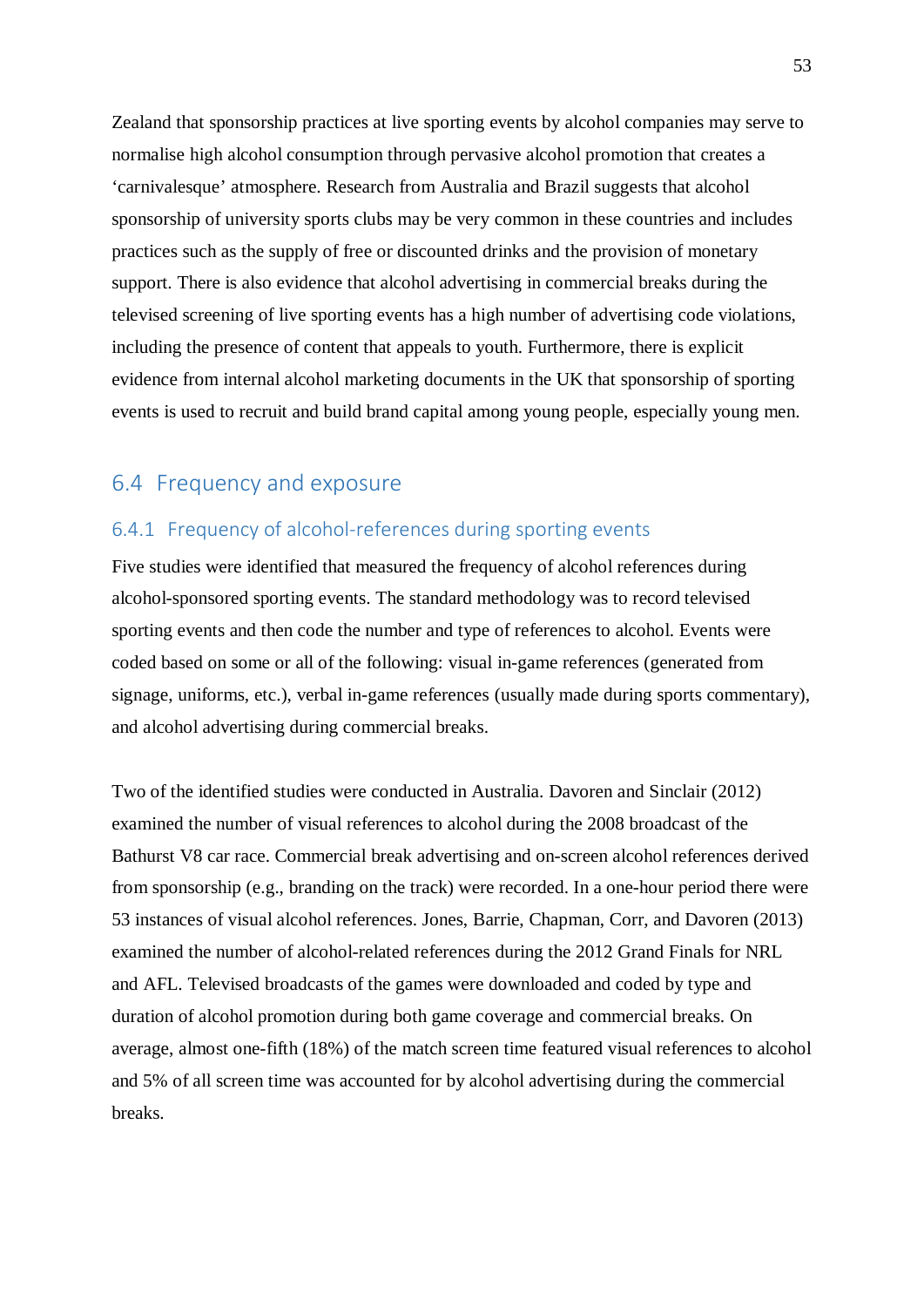The next two studies analysed the frequency of alcohol references during sports events broadcast in the UK (Adams, Coleman, & White, 2014; Graham & Adams, 2014). Graham and Adams (2014) quantified the number of verbal and visual references to alcohol during a televised English Professional Football match in the UK. There was an average of two verbal references to alcohol and approximately 111 visual references to alcohol per hour of broadcast. Appearances of alcohol-related content were primarily in the form of billboards and signage for beer products, whereas verbal references mainly related to the title sponsorship of the games (e.g., Carling Cup, The Budweiser FA Cup). Alcohol advertisements aired during commercial breaks accounted for less than 1% of the total broadcast time. Similarly, Adams, Coleman, and White (2014) examined the frequency of alcohol-related content during the Union of European Football Associations Championship that was broadcast in the UK. Eight matches were randomly selected and coded for all visual references to alcohol. There was an average of 74 visual references to alcohol per hour of broadcast and most of these (73%) occurred during the game rather than the commercial breaks. There were more visual references to alcohol in matches that featured the UK team compared to matches that did not feature this team, indicating that fan targeting was at play.

Finally, one study examined the number of in-game and commercial-break appearances by alcohol brands during five matches of the FIFA World Cup broadcast in four countries (Brazil, Canada, Mexico, and the US). On average, there were 165 in-game and 50 out-ofgame alcohol brand appearances per hour of broadcast (Noel, Babor, Robaina, et al., 2016).

#### 6.4.2 Youth exposure to alcohol advertising during televised sporting events

Given the high frequency of alcohol references during televised sporting events, it is important to determine the demographics of viewers during these events to provide an indication of youth exposure. As noted previously, media authority codes in Australia prohibit alcohol advertising from appearing on television during children's popular viewing times with the exception of during sports programming. This loophole has the potential to result in high youth exposure, resulting in two studies being undertaken to assess the extent of this exposure.

In the first study, Carr and colleagues (2016) examined exposure to alcohol advertising for both children (0-17 years) and young adults (18-29 years) using purchased data for all AFL,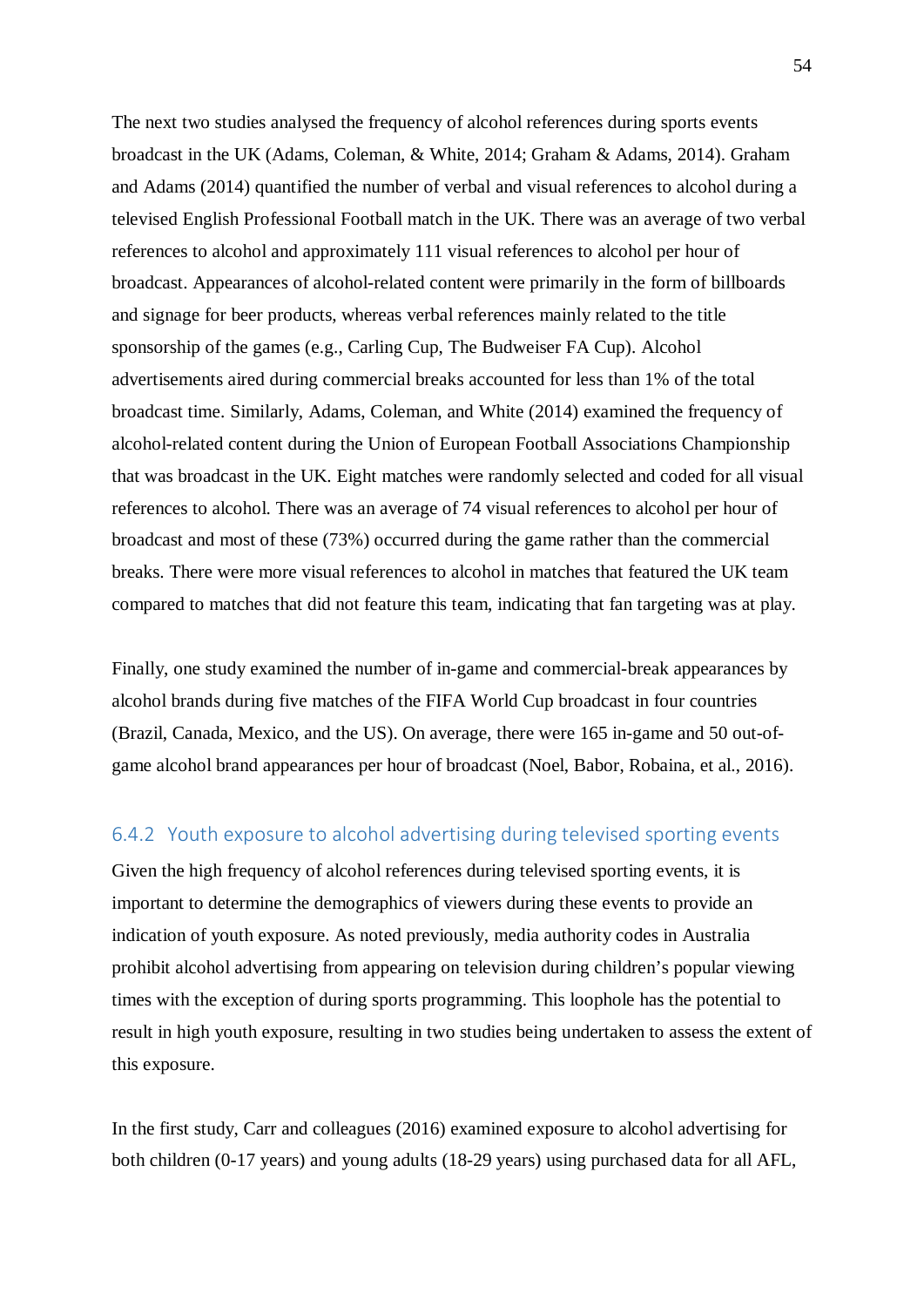cricket, and NRL broadcasts for 2012. The programs had a cumulative audience of 26.9 million children and 32 million young adults. Children were exposed to 51 million instances of alcohol advertising, with almost half (47%) of these exposures taking place during the day (6:00am – 8:29pm). Additionally, children were found to be watching television past the watershed time of 8:30pm. Their exposure to alcohol advertising peaked between 8:30pm and 9:30pm, which was the same as for young adults.

In the second study, O'Brien and colleagues (2015) quantified the number of alcohol advertisements broadcast during all sport and non-sport television programming in daytime and evening periods in Australia during 2012. They also accessed data on the proportions of viewing audiences that were children (0-17 years) or young adults (18-29 years). On average, most daytime alcohol advertising was concentrated during sports events (87%), whereas most evening alcohol advertising was aired during non-sport television (86%). It was also found that there was a similar number of children viewing television in the evening  $(n = 273,989)$ compared with during the day ( $n = 235,233$ ) (O'Brien et al., 2015). Furthermore, it appears that many children are watching television after 8:30pm, indicating that the current Australian 8:30pm watershed may be ineffective in minimising exposure.

#### 6.4.3 Summary

The results of the reviewed studies provide evidence that televised sporting events feature high frequencies of alcohol references that may be viewed by large numbers of young people. In particular, visual references to alcohol during televised sporting events (e.g., signage, billboards, uniform branding, and advertising during commercial breaks) are very frequent, with between 53-215 visual references to alcohol per hour. On the other hand, traditional alcohol advertisements and in-game verbal references to alcohol brands generally accounted for a small proportion of total alcohol references during sporting events. Research also indicates that by permitting alcohol advertising in sports programming during the day, many children are frequently exposed to alcohol advertising. In addition, it appears that the Australian 8:30pm watershed time is ineffective given that large numbers of children view television up until 9:30pm.

There were some limitations to the studies included in this section of the review. First, the studies pertaining to frequency and exposure generally examined a limited subset of sporting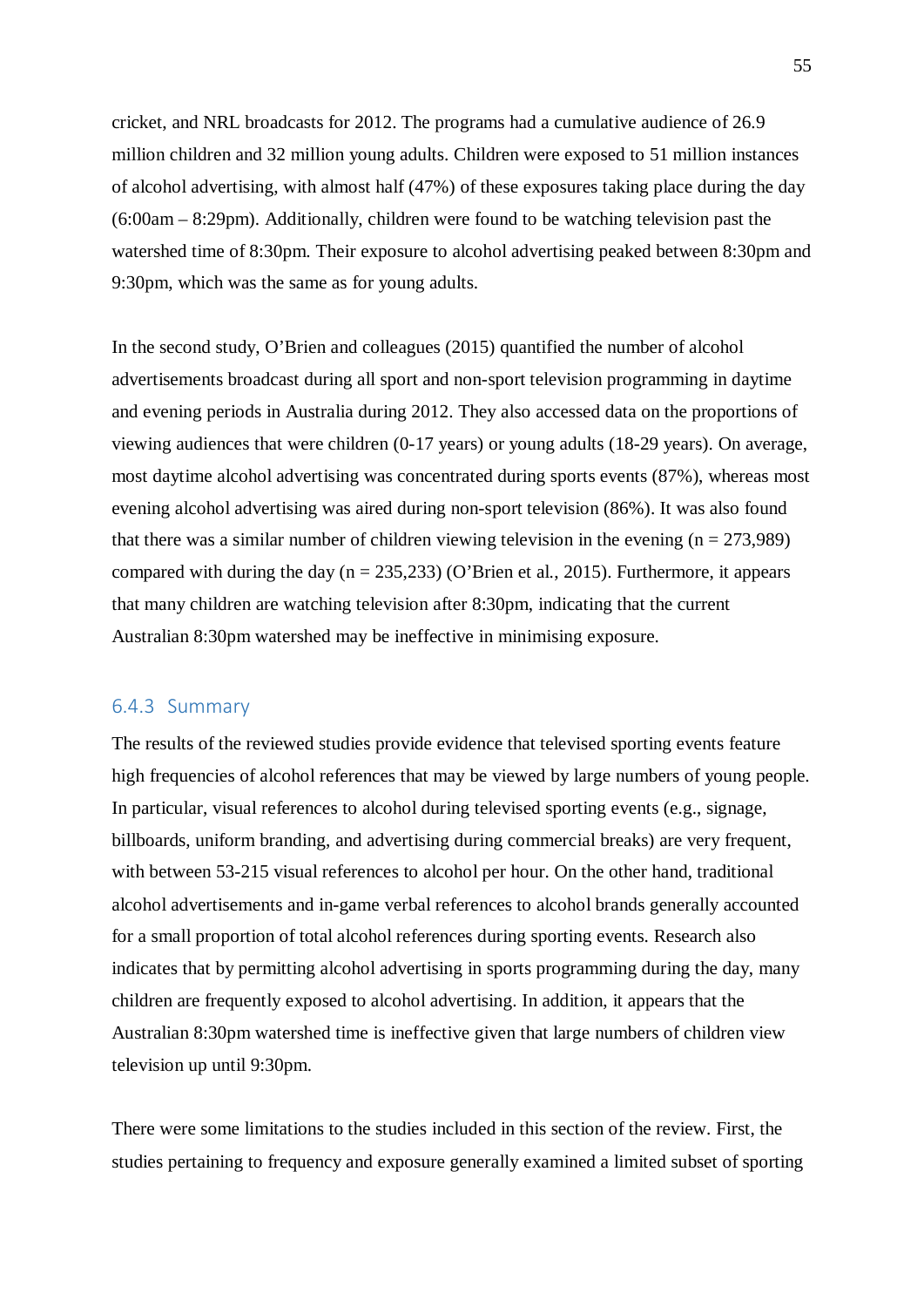events. Therefore, it is unclear whether these findings would generalise to all sporting events. Second, the studies that specifically examined youth exposure to alcohol advertising only measured advertising occurring during commercial breaks and did not measure sponsorship activities during the game. Given the identified high frequency of in-game visual references to alcohol that are largely the result of sponsorship activities, these findings are likely to underestimate the extent of young people's exposure to alcohol-related content.

# 6.5 Link between exposure to sponsorship and alcohol-related beliefs, intentions, and behaviours

The extent of youth exposure to alcohol promotion stemming from industry sponsorship of sporting events makes it essential to investigate any links that may exist between sports sponsorship and youth alcohol consumption. One review and three empirical studies have examined the link between sponsorship and children and young adults' alcohol-related beliefs and behaviours. These studies used a range of different methodologies: two employed a technique designed to capture implicit brand recognition that is described below (Bestman, Thomas, Randle, & Thomas, 2015; Pettigrew, Rosenberg, Ferguson, Houghton, & Wood, 2013), one was an experimental study (Zerhouni, Bègue, Duke, & Flaudias, 2016), and the review summarised cross-sectional and longitudinal studies examining the link between sponsorship and alcohol consumption (Brown, 2016).

Two studies used a novel technique to examine whether children assimilate sponsorship messages (Bestman et al., 2015; Pettigrew, Rosenberg, et al., 2013). Pettigrew, Rosenberg, Ferguson, Houghton, and Wood (2013) conducted a study in Australia to examine whether young people form implicit associations between sporting teams and their sponsors. Children aged 4-15 years were shown a whiteboard with a range of magnets featuring the logos of alcohol, fast food, and gambling brands and a separate whiteboard with magnets featuring the logos of sports teams. Children were told they could place the brand magnets anywhere on the whiteboard with the team logos. Importantly, the children were not given any prompts relating to sponsorship. Seventy-five percent of the children matched at least one brand magnet with a sporting team sponsored by that brand. Using the same methodology, Bestman, Thomas, Randle, and Thomas (2015) examined whether children and adolescents aged 5 to 12 years could correctly match player jerseys with relevant alcohol, fast food, and gambling sponsors. The results were very similar to Pettigrew and colleagues' study. Three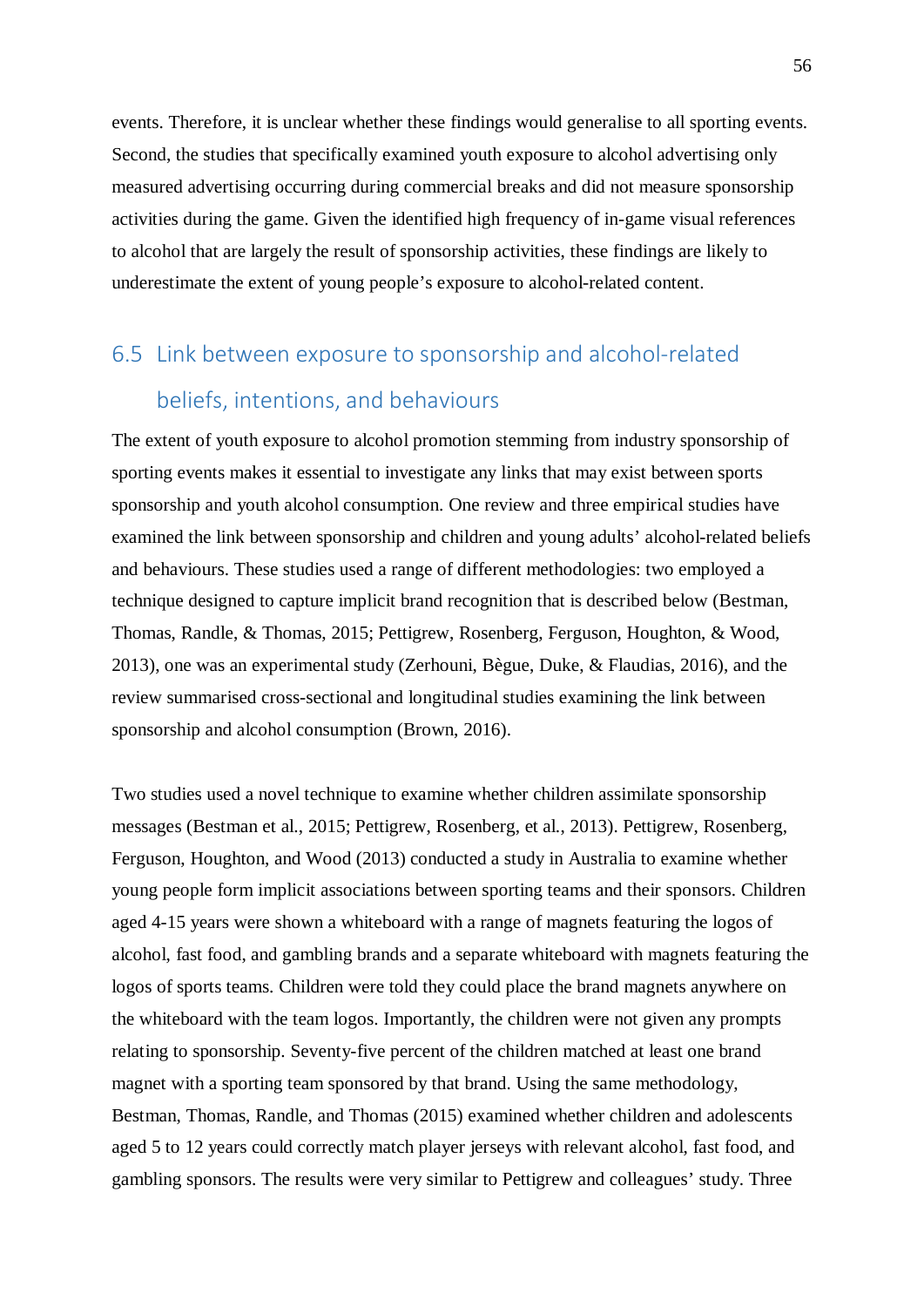quarters (77%) of the children linked at least one sports jersey with the correct sponsor. Therefore, it seems that sponsorship of sports by the alcohol industry may be contributing to brand awareness among children and adolescents.

One experimental study conducted in France demonstrated the link between exposure to alcohol-related sports marketing and positive attitudes towards alcohol among young adults with an average age of 21 years (Zerhouni et al., 2016). Undergraduate university students were randomly assigned to view one of two different video excerpts of sports games. The first video was taken from the Rugby Heineken World Cup and had multiple visual references to alcohol in the form of banners and logos displayed on players' uniforms, referee uniforms, and on the field. The second video was of a rugby game with similar sponsorship references that were unrelated to alcohol. Matches were selected that had a similar amount of action. After viewing the videos, participants completed lexical decision tasks and affective priming tasks, which are commonly used methods in psychological studies designed to tap into implicit attitudes towards a given stimuli. Compared to those in the non-alcohol exposure condition, participants in the alcohol exposure condition had more favourable implicit attitudes towards the specific alcohol brand and alcohol in general and were faster to detect alcohol brand names. The researchers reasoned that the results were likely due to the 'mere exposure' effect, which is the tendency to develop a preference for something merely from repeated exposure (i.e., familiarity breeds liking).

There was one review that examined all English-language articles that have studied the link between sports sponsorship and alcohol-related outcomes (Brown, 2016). Seven relevant studies were included in the review that encompassed 12,760 participants from Australia, the UK, the Netherlands, New Zealand, Germany, Italy, and Poland. Two studies were identified that found awareness of and exposure to sports sponsorship was linked with higher alcohol consumption among schoolchildren (aged 13-15 years). One of these studies was longitudinal, and as such, causality was able to be inferred. Additionally, five studies assessed the relationship between alcohol industry sponsorship of athletes and problematic alcohol consumption. All of these studies found that those receiving alcohol industry sponsorship were more likely to be hazardous drinkers than those who did not receive such sponsorship. The studies included athletes from both university and community sports clubs. There is a limitation of these five studies that should be noted – it cannot be ruled out that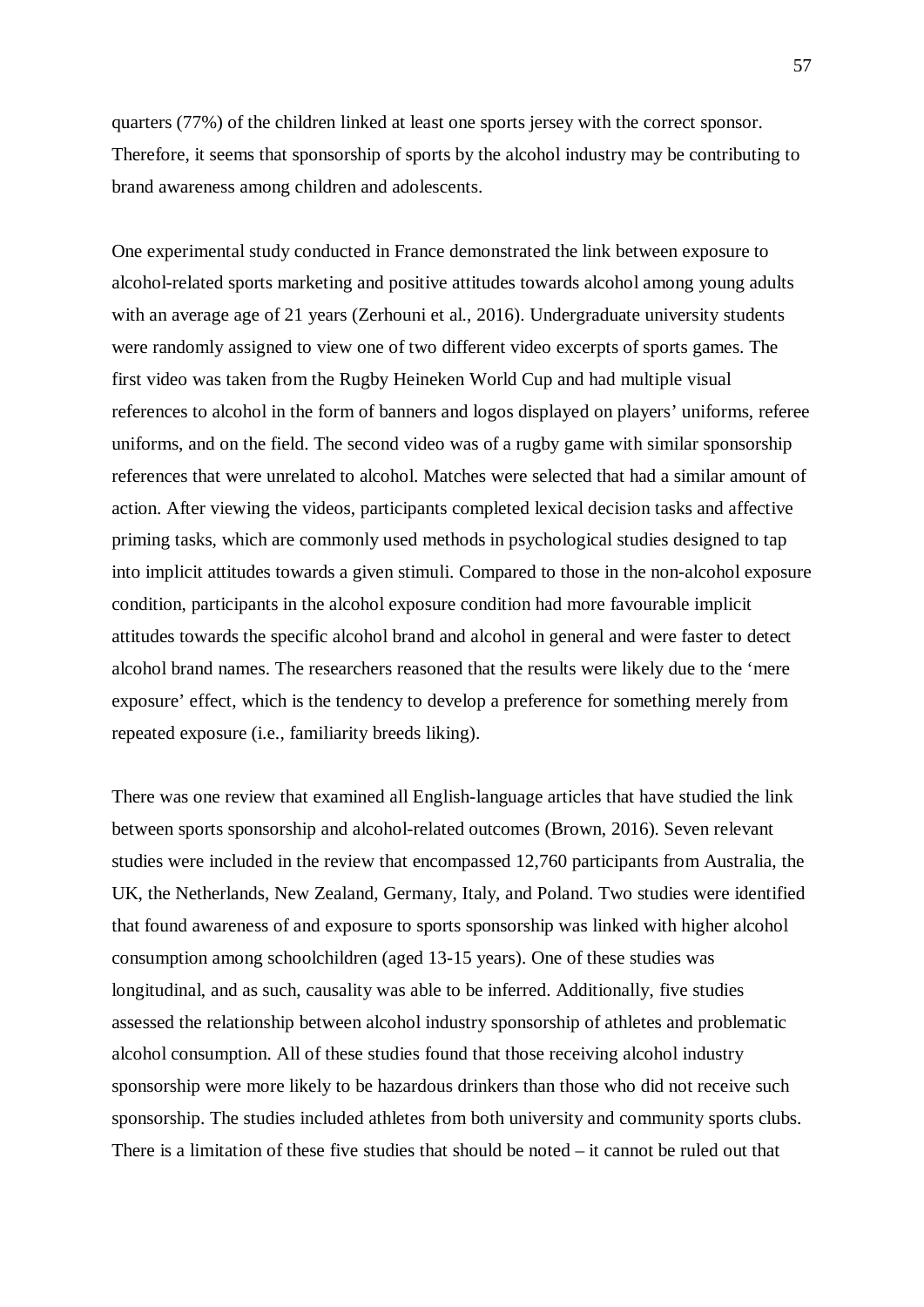problematic drinkers would be more likely to accept alcohol company sponsorship. Therefore, longitudinal studies are required to determine the causal order of this relationship.

#### 6.5.1 Summary

Similar findings emerged from studies using different methodologies to assess the link between alcohol sponsorship and alcohol consumption. The results of experimental work (Zerhouni et al., 2016) and the novel methodology designed by Pettigrew and colleagues (2013) attest to the ability of sponsorship to lead to familiarity with alcohol brands and positive attitudes to alcohol more broadly. Furthermore, the cross-sectional and longitudinal surveys showed that exposure to alcohol sponsorship is associated with increased consumption of alcohol among schoolchildren and that alcohol sponsorship is associated with a greater likelihood of hazardous drinking among athletes. Further research should examine the relationship between sports sponsorship and the extent of alcohol consumption among fans, as well as sportspeople. Additionally, more longitudinal evidence is required to confirm the causal order of such an effect.

# 6.6 Implications for policy

There appear to be fundamental contradictions within the current regulatory framework in Australia. The ABAC stipulates that alcohol promotion should not link alcohol consumption with sporting prowess, yet it does not cover sports sponsorship that allows extensive in-game branding that may lead to the formation of implicit associations between sport and alcohol among children and young adults. Additionally, the media code of practice that restricts alcohol advertising on television during children's popular viewing times is waived for sports programs. That is, during the times that young people are likely to watch television, alcohol advertising is permitted as long as it occurs within the context of sports programming.

Several important avenues for regulation are commonly suggested in the reviewed literature. First, it is argued that sponsorship should be included within the purview of alcohol advertising codes (Australian Medical Association, 2012; Hastings et al., 2010a). Next, it is argued that the Australian loophole allowing alcohol advertising in children's viewing times during sports programs should be closed (Carr et al., 2016; O'Brien et al., 2015). The research reported here also questions the effectiveness of the 8:30pm watershed time given that youth television viewing peaks between 8:30pm and 9:30pm (Carr et al., 2016; O'Brien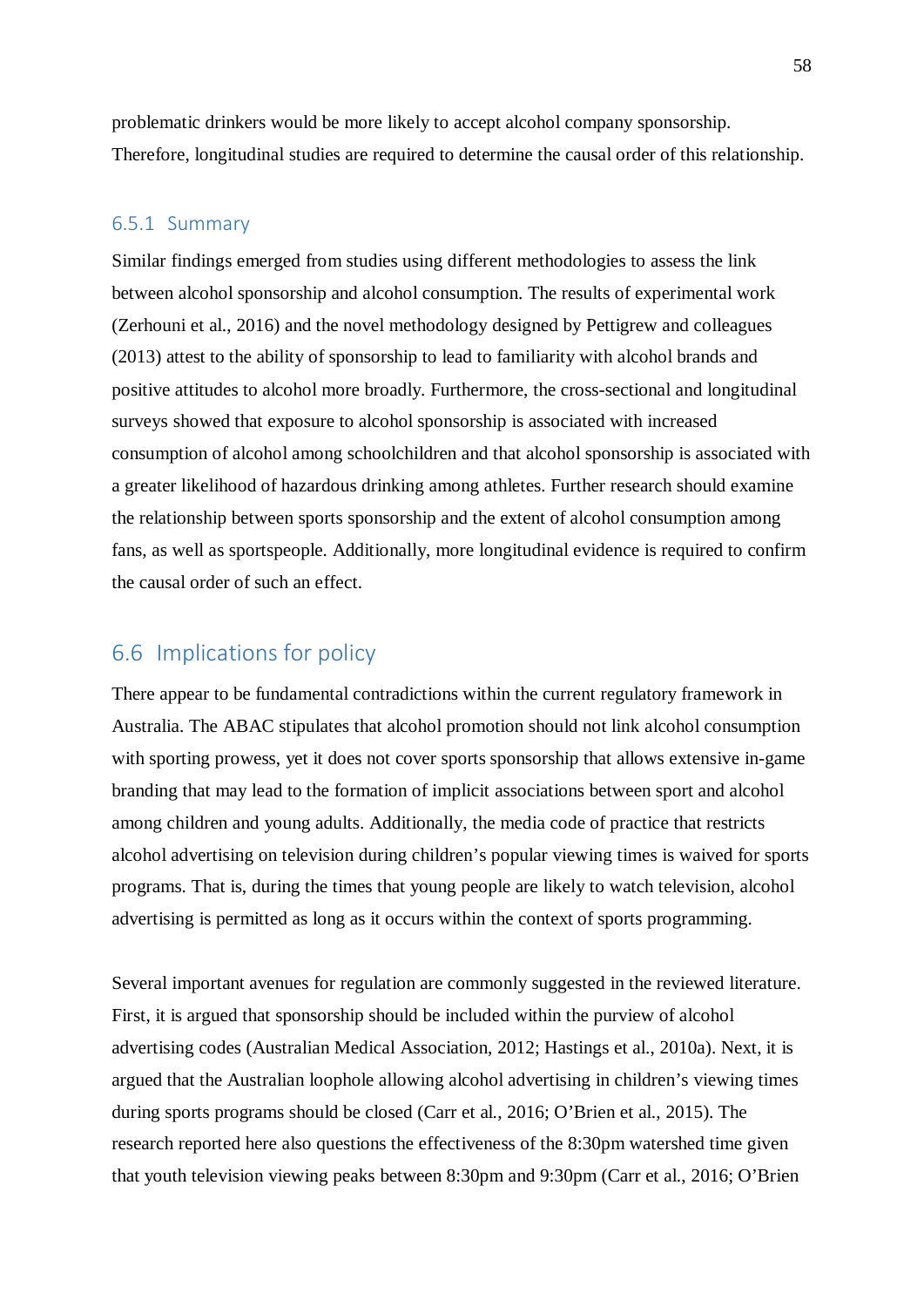et al., 2015). Further, it is often noted that the high frequency of alcohol advertisement code violations during sporting events should be addressed due to the high numbers of children viewing these ads. Many authors argue that given the consistently high rate of code violations, an overhaul of the current self-regulated systems is warranted - preferably to include statutory-enabled and meaningful sanctions (Bosque-Prous et al., 2014; Lobstein et al., 2016; Noel, Babor, & Robaina, 2016; Stautz et al., 2016; Weaver et al., 2016).

While it may be argued that there would be detrimental financial implications of prohibiting alcohol sponsorship of sport, this same argument was put forward when bans on tobacco were first proposed, yet many countries, including Australia, have successfully replaced tobacco with other sponsors (de Bruijn, 2014). Additionally, there is evidence from other cultural contexts that a thriving sports culture and the running of national and international sporting events is still possible. For example, France has a law that restricts all alcohol sponsorship of sports and still has a successful sporting culture (de Bruijn, 2014).

## 6.7 Chapter summary

The research reviewed here indicates that alcohol companies' sponsorship activities result in young people viewing a large volume of alcohol promotion. There is also evidence to suggest that promotional activities at live sporting events can create an atmosphere that normalises the association between sport and alcohol consumption. Further, advertisements aired during broadcasts of live sporting events consistently violate multiple elements of voluntary international advertising codes, including those specifically designed to protect young people. During televised sporting events, children and adolescents are exposed to a large number of visual references to alcohol, primarily in the form of in-game brand appearances via representation on signage and uniforms. These brand appearances may be effective at creating positive associations between sport and alcohol that operate below people's level of awareness. Some research shows that adolescents and children as young as five are able to accurately connect alcohol sponsors with the relevant sport without prompting. Experimental evidence also shows that exposure to alcohol branding in the form of in-game brand appearances leads to greater familiarity with the brand and positive implicit associations with the particular brand and alcohol more generally. That is, familiarity breeds liking. In addition, exposure to alcohol sponsorship leads to increased alcohol consumption among schoolchildren and alcohol sponsorship may result in higher levels of problematic drinking among young athletes at universities. Alcohol marketers appear to be aware of the unique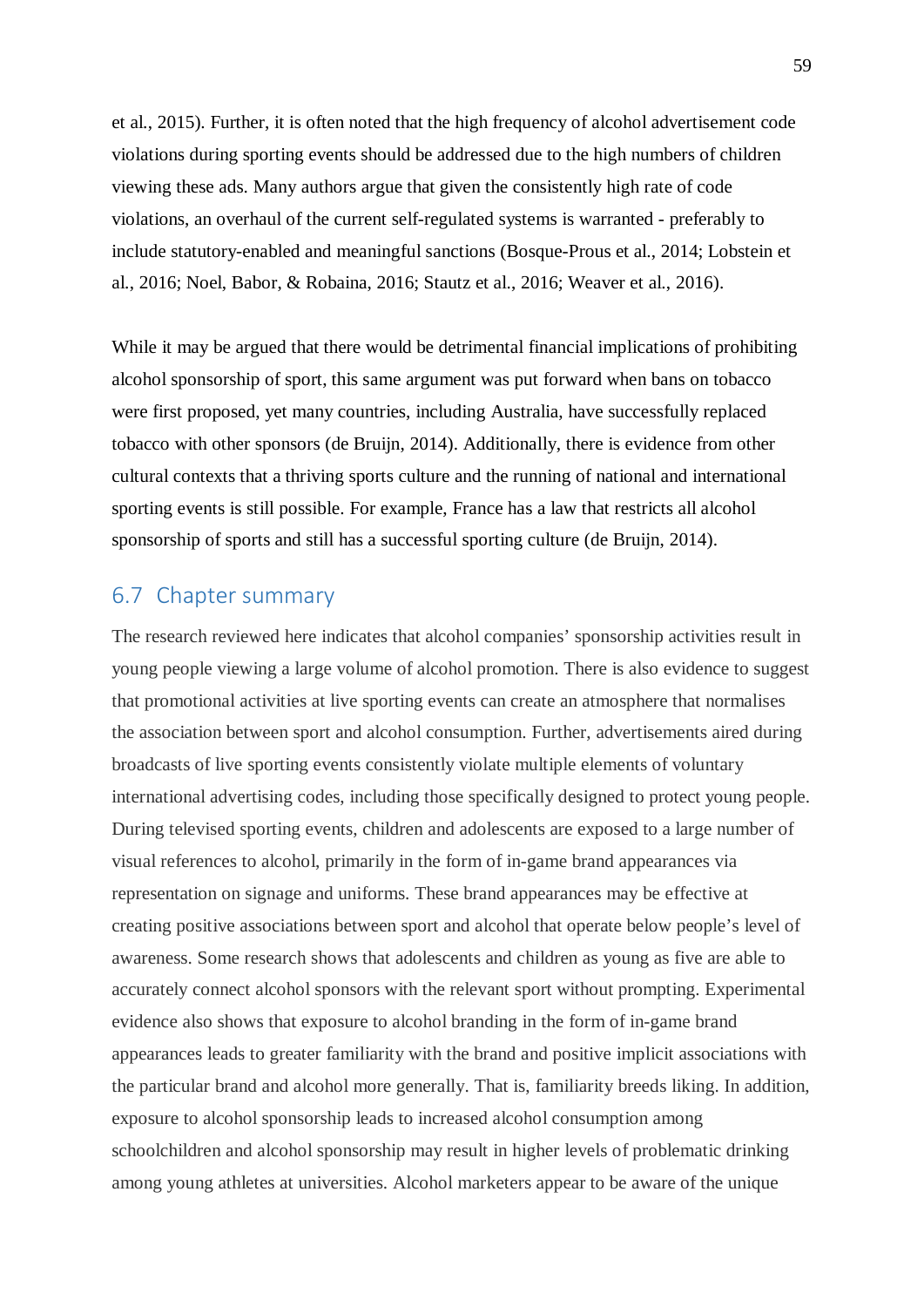benefits of sponsorship, with documentation from alcohol marketing firms showing that sponsorship is viewed as an essential promotional tool because of its ability to harness young people's emotions and permeate youth culture. Common suggestions for change include closing the loophole in Australia that allows alcohol advertisements to be broadcast during children's popular viewing times and increasing the scope of advertising regulations to include sponsorship.

A summary of the quality indicators of all major sports sponsorship findings is displayed in Table 2. This assessment shows that the evidence supporting most of the major findings is of moderate quality and all studies show consistent results. However, the size of the body of evidence across all findings is small. This reflects the relatively new emergence of alcohol sports sponsorship as an area of study compared to traditional media.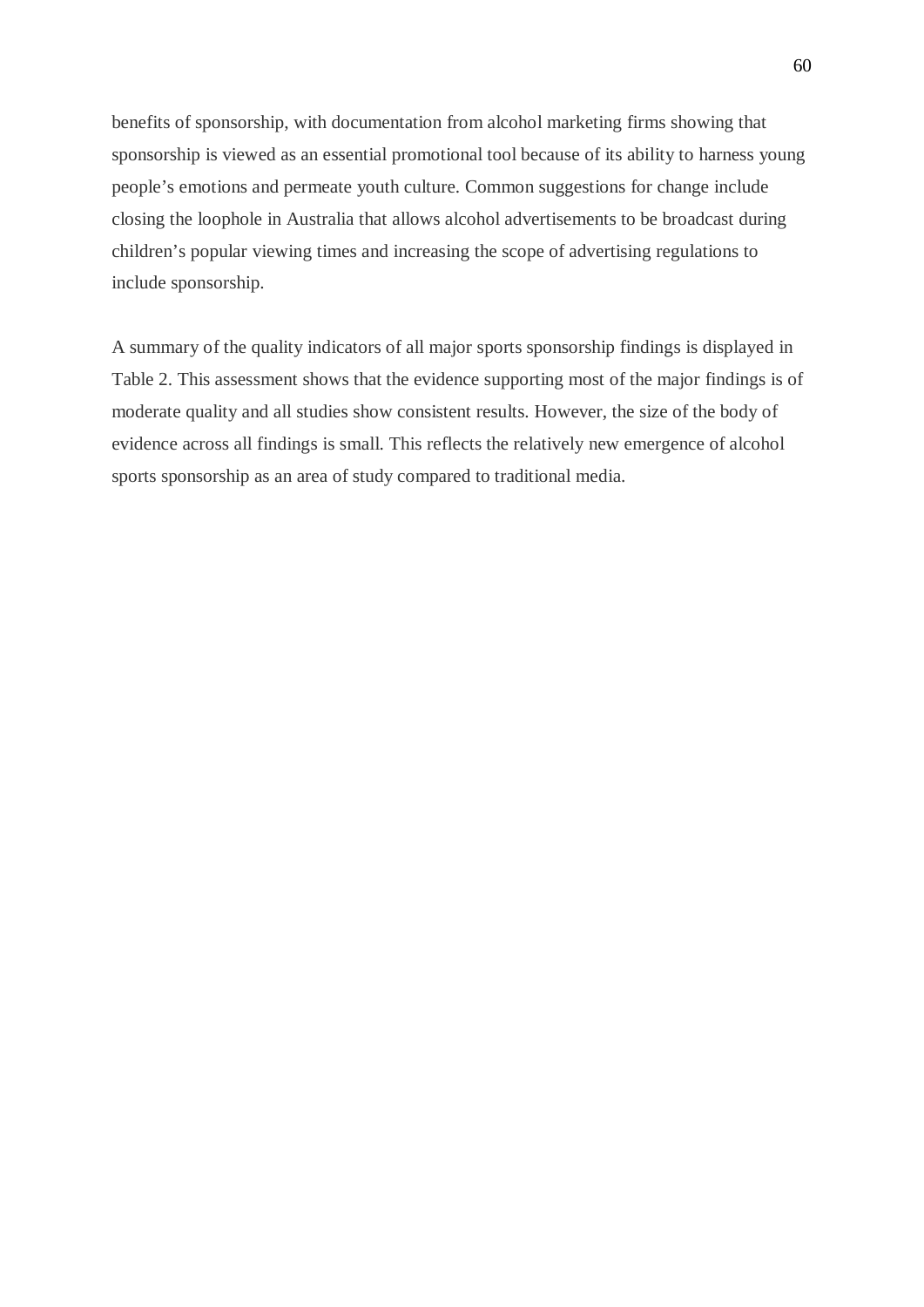| Table 2. Quality assessment rating for major findings relating to sports sponsorship |  |  |  |  |  |  |  |  |  |  |
|--------------------------------------------------------------------------------------|--|--|--|--|--|--|--|--|--|--|
|--------------------------------------------------------------------------------------|--|--|--|--|--|--|--|--|--|--|

|                                                                                                                                                                                                              | <b>Method</b>                                     | <b>Strength</b>      | Size of body of evidence |                  |                            |                     |                    |
|--------------------------------------------------------------------------------------------------------------------------------------------------------------------------------------------------------------|---------------------------------------------------|----------------------|--------------------------|------------------|----------------------------|---------------------|--------------------|
| <b>Finding</b>                                                                                                                                                                                               |                                                   |                      |                          | <b>Countries</b> | <b>Tested in Australia</b> | Sample age<br>range | <b>Consistency</b> |
| 1. Sports sponsorship at the<br>community level common.                                                                                                                                                      | - Qualitative $(n = 1)$<br>- Audit $(n = 1)$      | Moderate<br>Moderate | Small                    | Some             | Yes                        | <b>NA</b>           | Consistent         |
| 2. Branding practices at sports<br>events create an atmosphere<br>where alcohol consumption is<br>normalised.                                                                                                | Qualitative $(n = 1)$<br>- Quantitative $(n = 1)$ | Moderate<br>Low      | Small                    | One              | N <sub>o</sub>             | <b>NA</b>           | Consistent         |
| 3. Alcohol marketers regard<br>sporting events as key arenas to<br>attract youth to brands.                                                                                                                  | - Qualitative $(n = 1)$                           | Moderate             | Small                    | One              | N <sub>o</sub>             | <b>NA</b>           | <b>NA</b>          |
| 4. Advertising during commercial<br>breaks of sports programs has a<br>high rate of advertising code<br>violation.                                                                                           | - Content $(n = 2)$                               | Moderate             | Small                    | Many             | Yes                        | <b>NA</b>           | Consistent         |
| 5. There are many visual<br>references to alcohol during<br>televised sporting events.                                                                                                                       | - Content $(n = 5)$                               | Moderate             | Small                    | Many             | Yes                        | <b>NA</b>           | Consistent         |
| 6. A loophole in advertising<br>restrictions in Australia allowing<br>alcohol advertising during sports<br>programs means children are<br>exposed to a large amount of<br>alcohol advertising on television. | - Exposure $(n = 2)$                              | High                 | Small                    | One              | Yes                        | Some                | Consistent         |
| 7. Children are able to correctly<br>match sports teams with their<br>alcohol sponsors.                                                                                                                      | Quantitative $(n = 2)$                            | Low                  | Small                    | One              | Yes                        | Some                | Consistent         |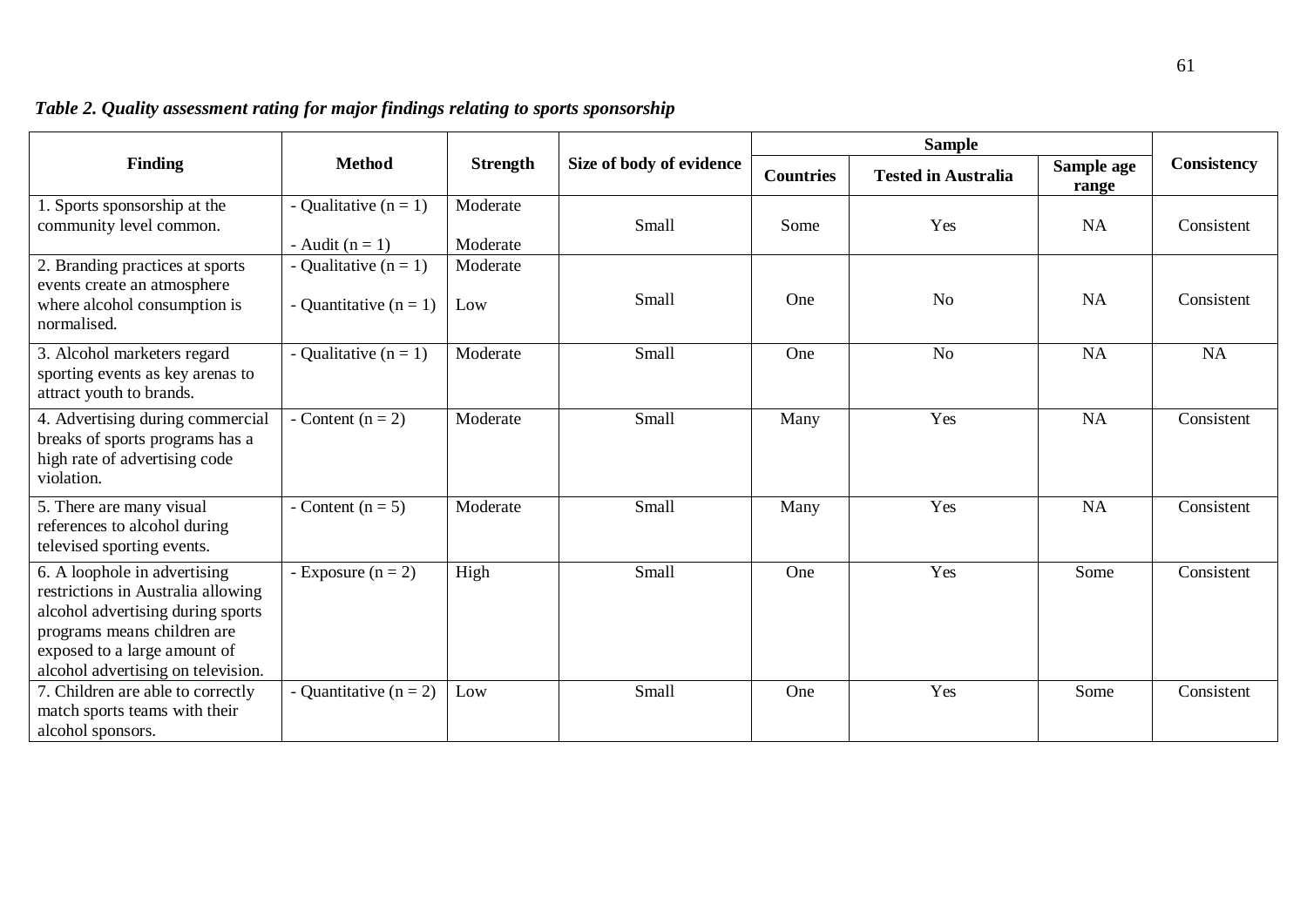| 8. Alcohol sponsorship of         | - Review $(n = 1, 7)$    | Moderate | Medium | Many | Yes            | Many | Consistent |
|-----------------------------------|--------------------------|----------|--------|------|----------------|------|------------|
| community-level sports is         |                          |          |        |      |                |      |            |
| associated with increased alcohol |                          |          |        |      |                |      |            |
| consumption among                 |                          |          |        |      |                |      |            |
| schoolchildren and higher         |                          |          |        |      |                |      |            |
| likelihood of engaging in         |                          |          |        |      |                |      |            |
| hazardous drinking among          |                          |          |        |      |                |      |            |
| sponsored university athletes.    |                          |          |        |      |                |      |            |
| 9. Viewing alcohol branding       | - Quantitative $(n = 1)$ | Moderate | Small  | One  | N <sub>o</sub> | One  | <b>NA</b>  |
| during sports events increases    |                          |          |        |      |                |      |            |
| implicit positive attitudes       |                          |          |        |      |                |      |            |
| towards alcohol.                  |                          |          |        |      |                |      |            |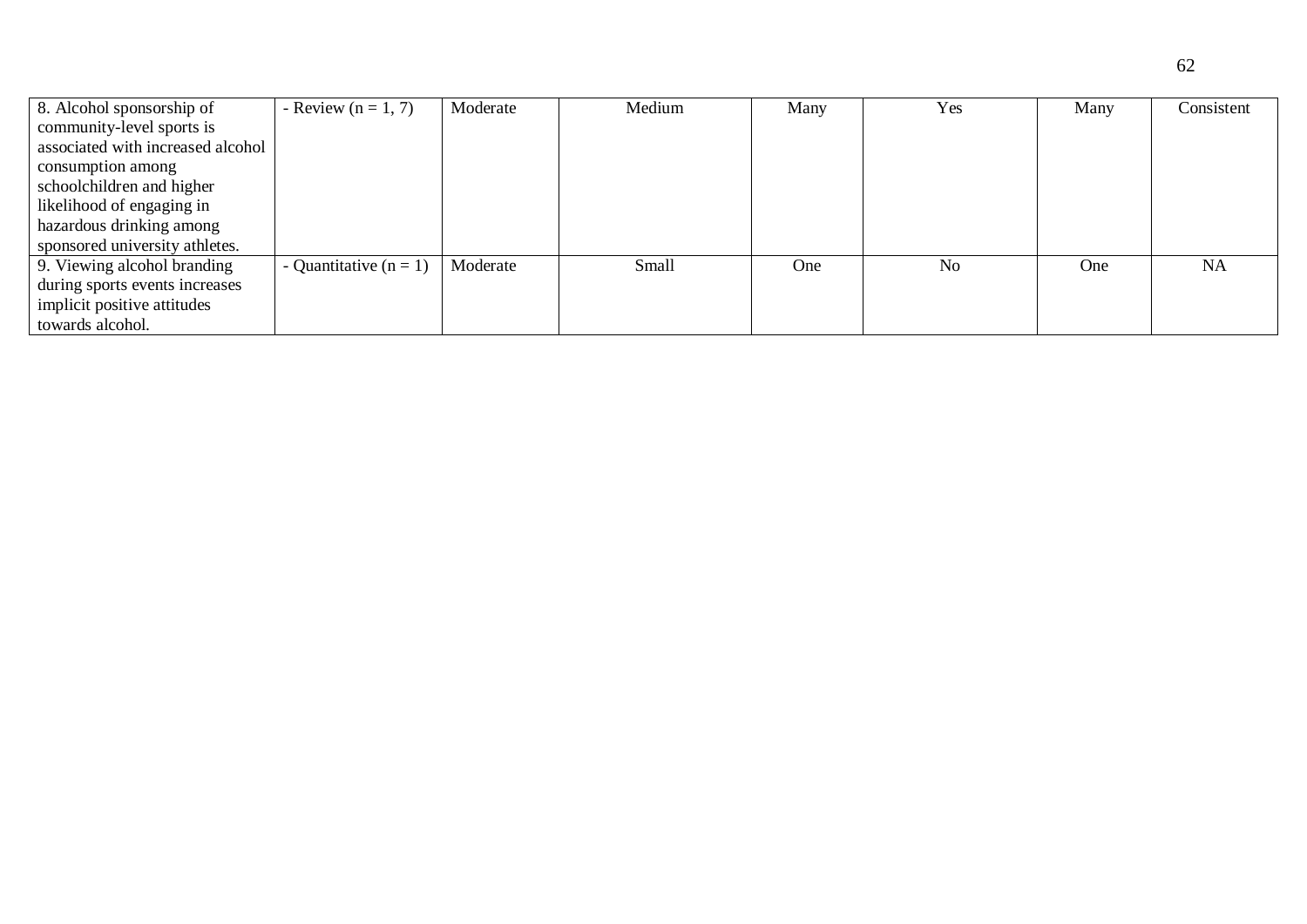# 7 Digital media

#### **Summary of major findings:**

- Alcohol marketers are employing a range of highly sophisticated and novel techniques on social media that serve to normalise alcohol and embed alcohol consumption into young people's social networks and everyday lives.
- Despite evidence to the contrary, young people do not perceive themselves to be influenced by online alcohol promotion.
- Alcohol-related content on social media pages is easily accessed by underage youth.
- There is a link between active engagement with online alcohol promotion and greater consumption of alcohol among young people.
- There is a high rate of alcohol advertising code violation in online advertising.
- Researchers argue that alcohol advertising codes need to be substantially altered to take account of new and sophisticated methods of online alcohol promotion.

# 7.1 Introduction

The rapid proliferation of advertising on the Internet in recent years has fundamentally changed the alcohol promotion landscape. Digital media has become a powerful component of the promotion toolkit for the alcohol industry, providing both a new forum to promote alcohol to youth and an expanded range of advertising tactics. Importantly, the last five years have also seen a significant shift in the digital media landscape from the predominant use of 'dotcom sites', unidirectional websites that facilitate passive viewing of information, to 'Web 2.0', interactive social platforms where users can create and share information (Arora, 2015).

There is evidence to suggest that the alcohol industry has adapted its promotion focus in response to the availability of digital media. A critical review of online alcohol promotion strategies shows that several key players from the alcohol industry have been pioneers in the use of social media for promotional purposes (McCreanor et al., 2013). For example, in 2011 the major alcohol multinational Diageo announced a "multimillion dollar strategic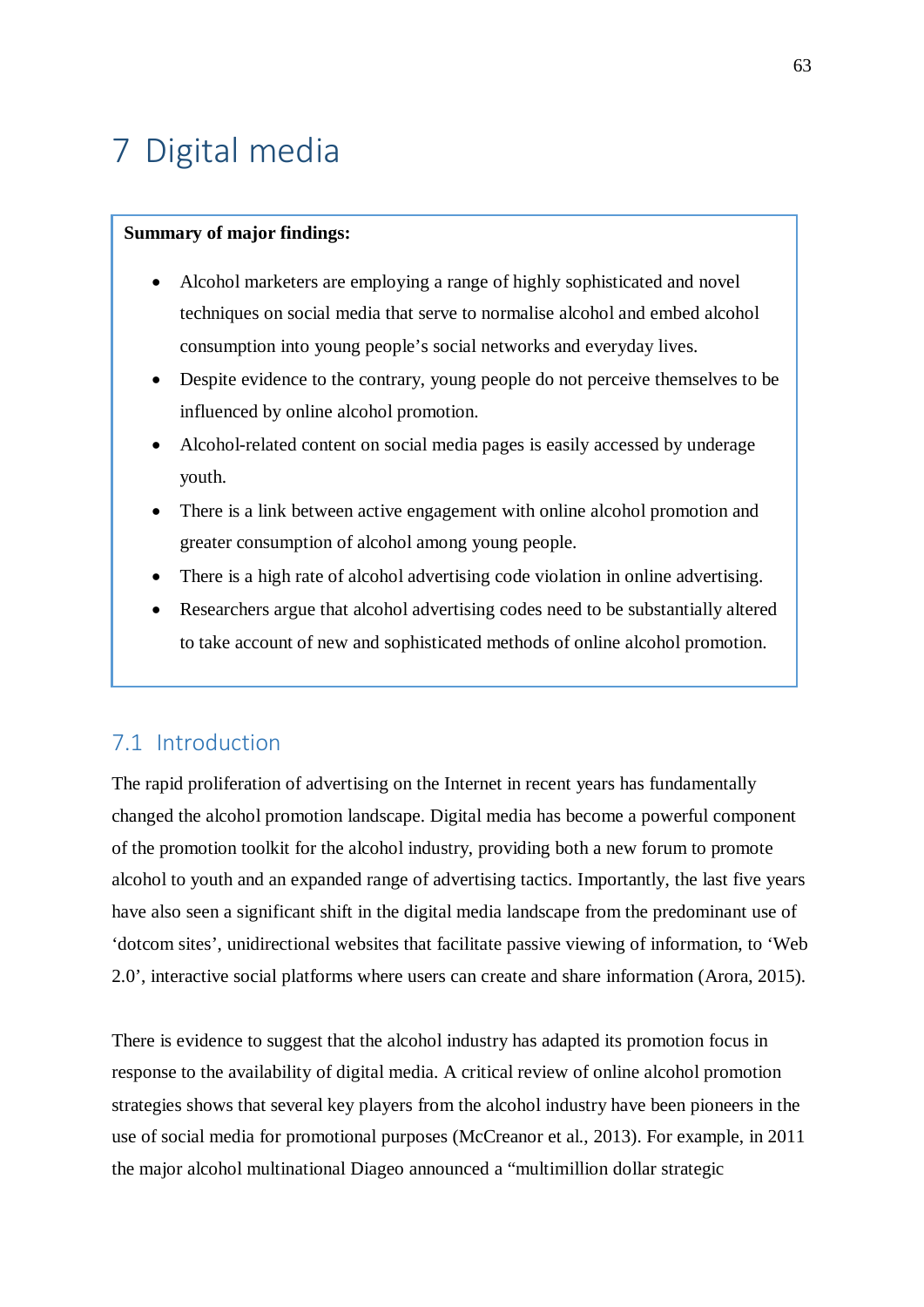partnership" with Facebook designed to "drive unprecedented levels of interaction and joint business planning and experimentation" between the two companies (2011). In the same year, Bacardi declared that traditional brand websites are no longer relevant and announced they would direct 90% of their digital media spending to social networking sites (Shearman, 2011). Recent data show that as of 2016, alcohol-branded pages on Facebook have accumulated millions of followers worldwide (e.g., Heineken - 21.6 million, Jack Daniels - 14.5 million, and Budweiser - 13.7 million followers) (Social Bakers, 2016). Given this documented shift to social media, it is important to examine the nature and extent of the use of Web 2.0 as a marketing tool by the alcohol industry to effectively understand how alcohol is currently being promoted.

The shift in focus has been reflected in the academic literature, with the majority of published studies pertaining to online alcohol promotion in the past five years focussing their attention on Web 2.0 rather than dotcom sites (Gupta, Pettigrew, Lam, & Tait, 2016; Lobstein et al., 2016). Therefore, for the purposes of this review, the studies published since 2011 are regarded as the most relevant for analysis. This section of the review addresses literature pertaining to the major strategies of online alcohol promotion, the extent to which youth are exposed to such promotion, and the link between exposure to online alcohol promotion and youth alcohol consumption.

## 7.2 Promotional strategies

Eleven papers were identified that explored the digital media strategies used by alcohol companies. One study examined the use of more traditional dotcom websites while the other studies spanned smartphone apps (software applications designed to run on mobile devices) and the social media platforms Facebook and Twitter.

#### 7.2.1 Websites

The one study that examined the use of dotcom websites in the promotion of alcohol involved an audit of the websites of the top ten alcohol brands in the UK across four categories of alcohol (lager, spirits, flavoured alcohol beverages, and cider) (Gordon, 2011b). Of the 40 leading alcohol brands, 27 had a website devoted to promoting their brand. Ten of these sites had a sports section, nine had a music section, 15 had interactive games, 11 contained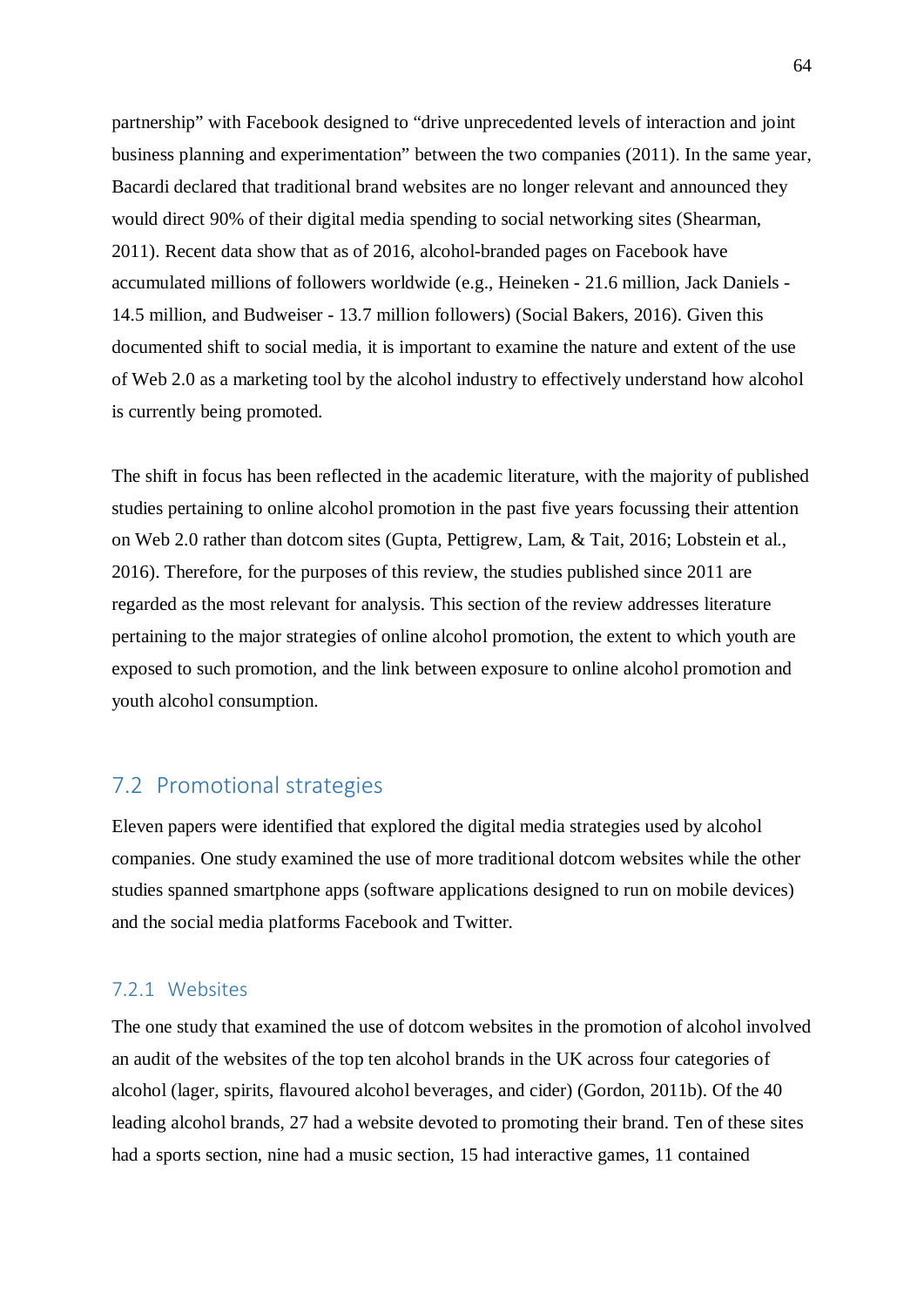downloadable promotional content (e.g., screensavers), three referred to driving or motor racing, and one contained a sexual reference. The author argued that these strategies violated UK self-regulatory codes by linking alcohol with sexual activity, appealing to youth culture, referring to roughness and aggression, and associating alcohol with driving. While this study represents a critical first step in understanding some of the promotional practices employed online by alcohol companies, the subsequent focus in the literature on alcohol promotion conducted on Web 2.0 reflects more recent trends in this area of advertising activity.

### 7.2.2 Apps

Two studies since 2011 have explored the use of smartphone apps for promoting alcohol. Eagle, Dahl, Low, and Mahoney (2014) examined Android and Apple alcohol-related apps and found that the majority of apps were pro-drinking (78%) and variously promoted heavy consumption (e.g., the "Let's get WASTED! Drinking Game" app), appealed to youth culture (e.g., the "campus beer run" app), and advocated questionable dietary practices (e.g., the "Drink Thin" app that promoted an alcohol-only diet). The authors argued that the apps clearly violate the spirit of alcohol advertising codes. Similarly, Weaver, Horyniak, Jenkinson, Dietze, and Lim (2013) identified and downloaded all apps returned from an alcohol-related keyword search in app stores. Again, many apps were pro-alcohol. Fifty percent were classed as entertainment apps that endorsed drinking through drink recipes, drinking games, and bar locaters. Apps designed to test blood alcohol content comprised 39% of the apps (which were found to be highly unreliable at estimating blood alcohol content). Eleven percent of the apps were related to health promotion, half of which provided information about the negative effects of alcohol and half provided motivational methods to reduce or stop drinking.

#### 7.2.3 Social media

In recent years, social networking sites have become an integral and ubiquitous part of young people's social lives (Australian Bureau of Statistics (ABS), 2016). Alcohol brands are exploiting this phenomenon by investing significant resources into their social media presence (Bennet, 2016). Eight studies were identified that examined alcohol promotion tactics on social media. These studies generally employed content analyses to systematically and critically examine the promotional practices evident on alcohol-branded Facebook pages and Twitter accounts. Some of the studies also used focus groups or interviews with young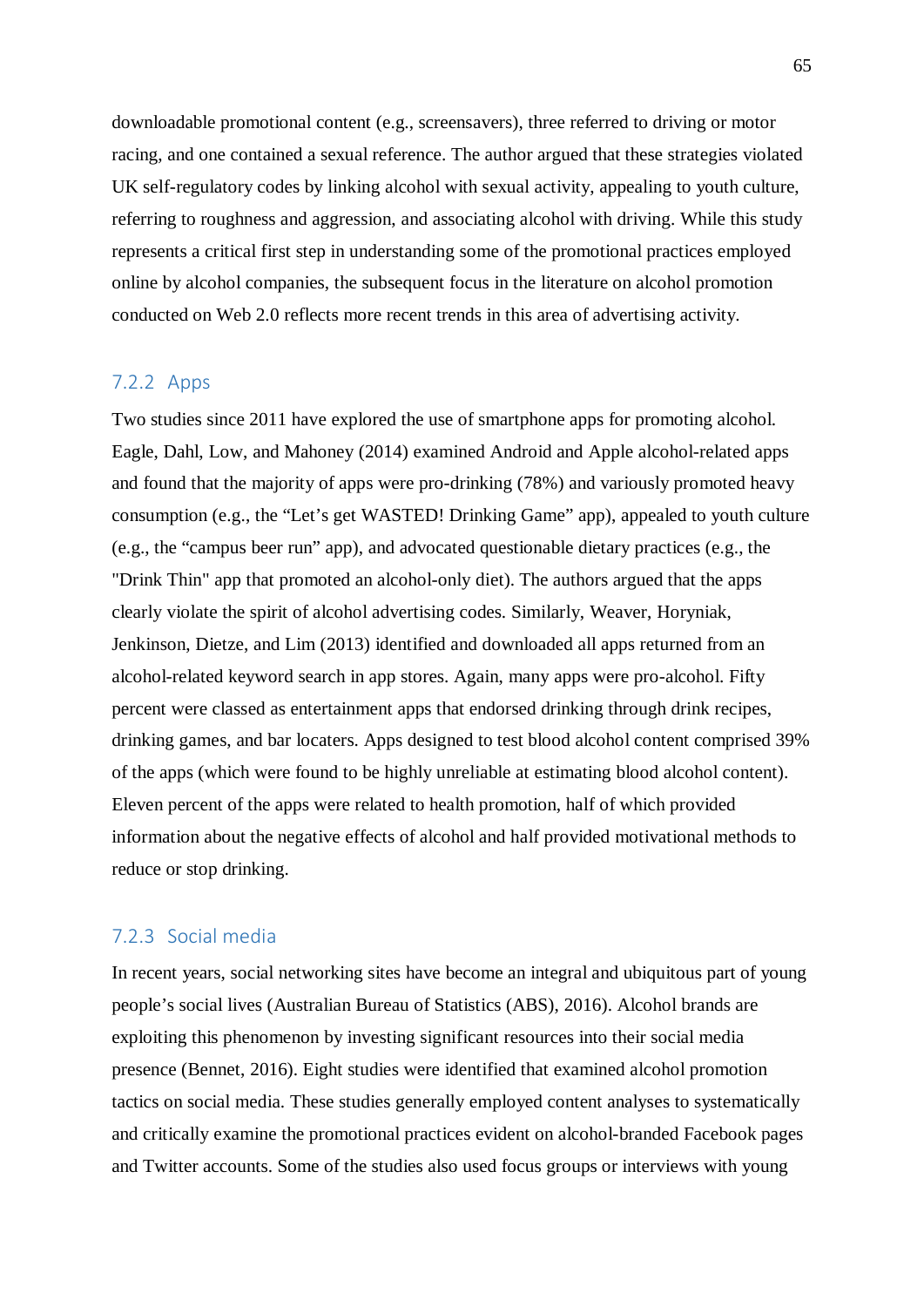social media users to examine their perceptions of their online interactions with alcohol brands. The studies produced similar findings that are synthesised below. For the most part, the evidence indicates that alcohol companies employ various methods of initiating interactions and engagement with users who have followed or 'liked' their brand pages by:

- (i) prompting conversations that link alcohol to time-, date- and day-specific events;
- (ii) creating 'activations' with cultural events; and
- (iii) co-creating youth identities through their brand 'personalities'.

Importantly, social media users become actively involved in creating and sharing branded content across their social networks.

Three studies documented how alcohol brands use social media to engage with users in real time by posting time-, day-, and event-specific posts (Carah, 2014; Lim, Hare, Carrotte, & Dietze, 2016; Nicholls, 2012). Companies were found to strategically time their posts to precede and coincide with common drinking times such as evenings and weekends. Carah (2014) found that the highest number of posts on branded Facebook pages occurred between 3pm and 5pm on Fridays. Alcohol marketers also employed other day-specific tactics such as posting comments on Mondays to elicit memories from weekend drinking, on Wednesdays to lament the middle of the week, and on Thursdays to arouse anticipation for drinking on Friday. Marketers also attempted to normalise the consumption of alcohol on weekdays (e.g. "Mojito Mondays") (Carah, 2014; Nicholls, 2012). Furthermore, brands associated themselves with key public holidays by posting advertising content in the lead up to, during, and after such events (Carah, 2014; Nicholls, 2012). These techniques are argued to integrate alcohol brands into both special occasions and into people's normal, everyday lives (Carah, 2014).

Another common tactic used by alcohol marketers is to leverage real-world branding activities online. Using a combination of quantitative content analysis and qualitative analysis, four studies documented the use of 'activations' – that is, real-world installations with which social media users are encouraged to interact (Atkinson, Ross-Houle, Begley, & Sumnall, 2016; Carah, 2014; Lim et al., 2016; Nicholls, 2012). For example, employing content analysis of Facebook pages, Carah (2014) documented a manifestation of this tactic that involves the creation of elaborate, brand-themed bars, often situated at key youth cultural events such as music festivals or sports events. One such venue was a Jagermeister-themed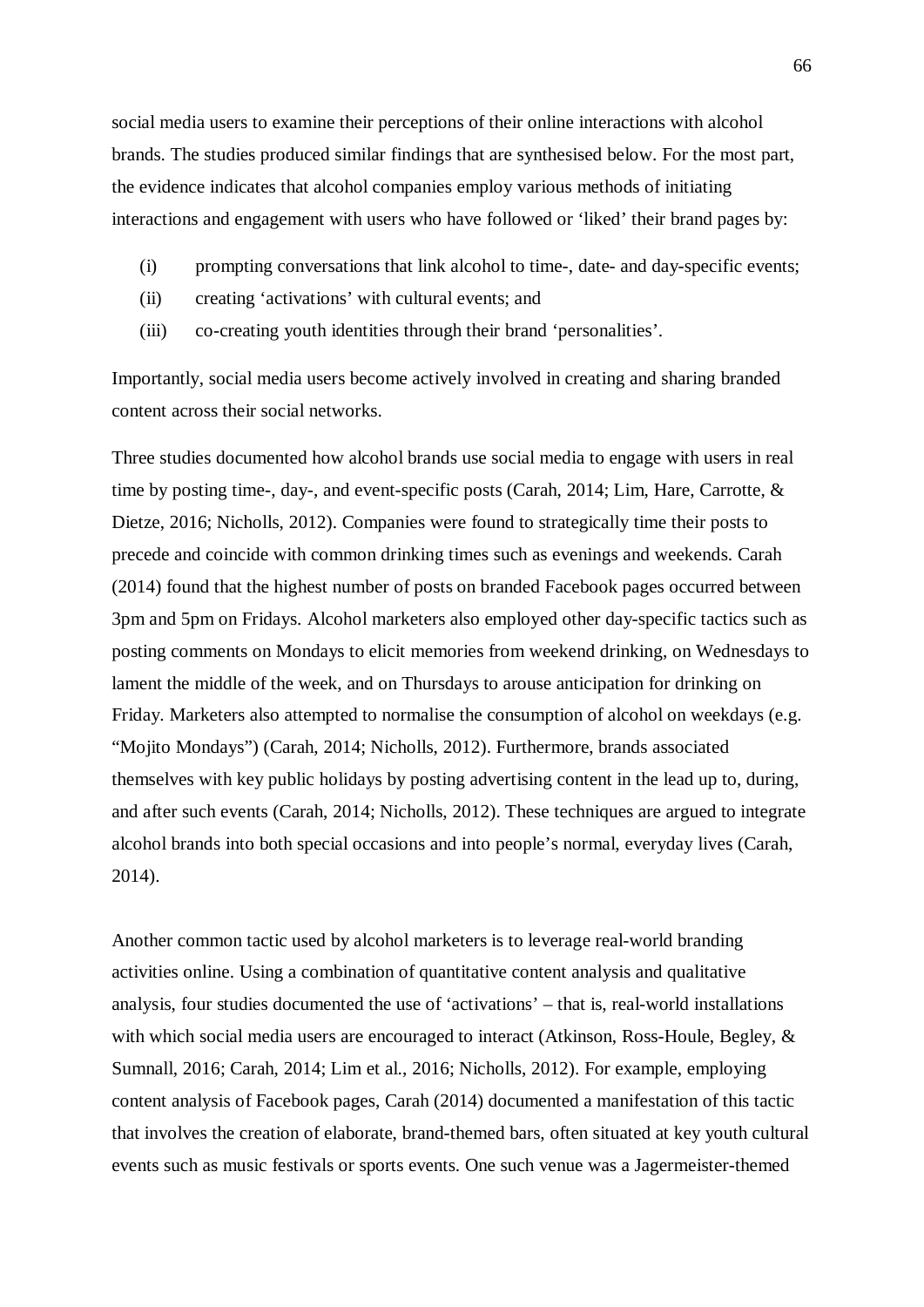bar at a popular winter music festival in Australia. The bar was promoted with a Germanic, hunting-lodge theme and was decked out with moose-heads, fireplaces, and dark-wood furniture. The Facebook photos showed that the bar served new combinations of Jagermeister mixed-drinks and became a place for late-night socialising and partying once the major festival performances were finished (Carah, 2014). At events such as these, alcohol brands employ promotional staff to take photos that are uploaded to social media and encourage attendees to interact with the brand online by using their smartphones to 'check in', post status updates, and upload their own photos. Alcohol-branded posts are then distributed by the users to the news feeds of their peer networks. These practices serve to blur the lines between branded content and user-generated content. This is a critical development in alcohol promotion. Researchers have noted that by prompting online user engagement with the event, the benefits of sponsoring cultural events is compounded because branded images are organically disseminated by the users themselves (Carah, 2014; Lim et al., 2016; Nicholls, 2012). Studies also demonstrate that brand activations can be used to produce media content that circumvents alcohol advertising regulations. For example, a critical analysis of alcoholbranded Facebook activity conducted by Brodmerkel and Carah (2013) suggested that the pictures uploaded by youth at branded installations and events depict people under the age of 25 years consuming alcohol and therefore arguably link alcohol consumption with social success.

Three online content analyses found that alcohol marketers may use social media to produce distinctive brand personalities that are then used to engage with online identity-forming practices of youth (Carah, 2014; Carah, Brodmerkel, & Hernandez, 2014; Purves et al., 2014). Rather than communicate the brand identity directly to consumers through a one-way process as in traditional media, posts are uploaded that encourage users to co-create the brand identity by engaging in prompted discussions. This is often in the form of content appropriated from youth Internet-culture (such as memes, viral videos, images, and jokes) and references to particular cultural pastimes or lifestyles. Brands also prompt discussions around key identity markers such as gender. Using qualitative content analysis of Facebook pages, Carah (2014) documented multiple instances where brands with predominantly male consumers initiated conversations among their fans about male rituals and national identities (e.g., "Besides VB, what's the next essential for a great Australia Day BBQ?"). This example of prompted discussion led to instances of sexist and demeaning comments toward women without the company-generated messages ever explicitly linking the brand to such identities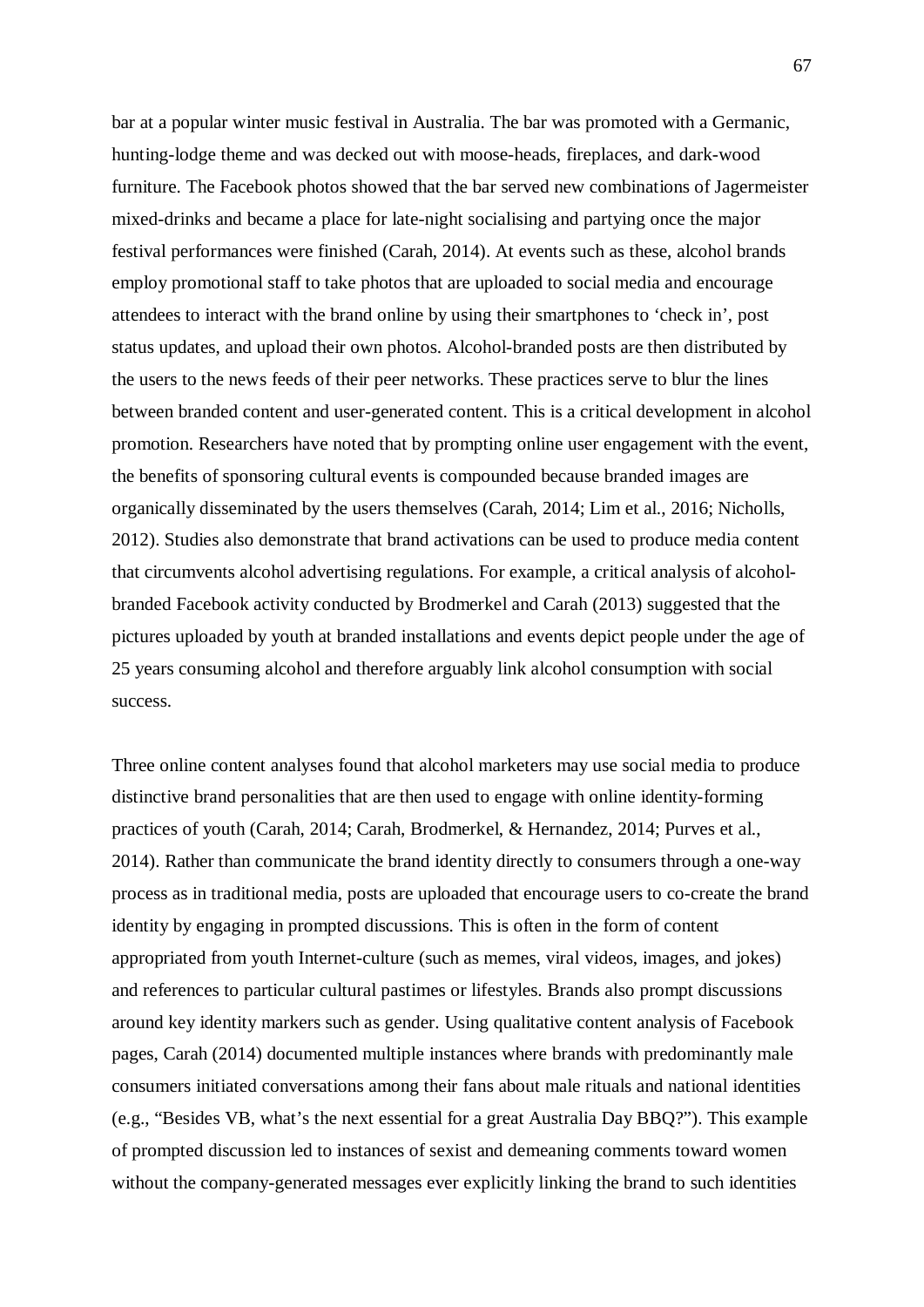or cultural practices. To elicit these responses from users, the author argued that the brands rely on a shared knowledge of masculine norms and a tacit understanding of the brand personality from a history of television advertising, which are then built on and exaggerated by social media users (Carah et al., 2014).

The use of branded identity-making practices online has been further supported in studies of youth perceptions of alcohol promotion on social media. By comparing the results of focus groups with adolescents to a content analysis of alcohol-branded social media content, Purves and colleagues (2014) were able to demonstrate that brands are successfully creating recognisable brand 'personalities'. In the focus groups, underage social media users correctly associated brands with the personalities and values promulgated online by the brands themselves. The adolescents also reported co-opting the brand personalities and values to convey their own personality to gain social status and identity benefits.

Researchers have also examined the extent to which young people are able to recognise the promotional strategies employed by alcohol companies. Two studies involved focus group discussions about social media use and alcohol advertising with adolescents in the UK (Atkinson et al., 2016; Atkinson, Ross, Begley, & Sumnall, 2014). The results showed that many of the participating adolescents were highly knowledgeable about online advertising practices and spoke of interacting often with online promotional content. However, they typically attempted to distance themselves from the idea of being affected by these promotional practices through a discourse of 'maturity'; they expressed the belief that only those younger than themselves (i.e., younger children) are influenced by online advertising.

In a related line of research, two studies systematically compared the use of social media by alcohol companies and health promotion agencies (Burton, Dadich, & Soboleva, 2013; Lim et al., 2016). Lim, Hare, Carrotte, and Dietze (2016) found that while overall the strategies used by alcohol companies and health promotion organisations were quite similar (e.g., posting visually appealing content), the use of time- and day-specific posts was more common on alcohol-related Facebook pages than on health promotion pages. Similarly, Burton, Dadich, and Soboleva (2013) compared the use of Twitter accounts by alcohol companies and health promotion organisations. Alcohol brands also demonstrated a more sophisticated and integrative use of Twitter (such as the use of hashtags), leading to greater interactivity and influence than pro-health Twitter activity. Alcohol-branded pages tended to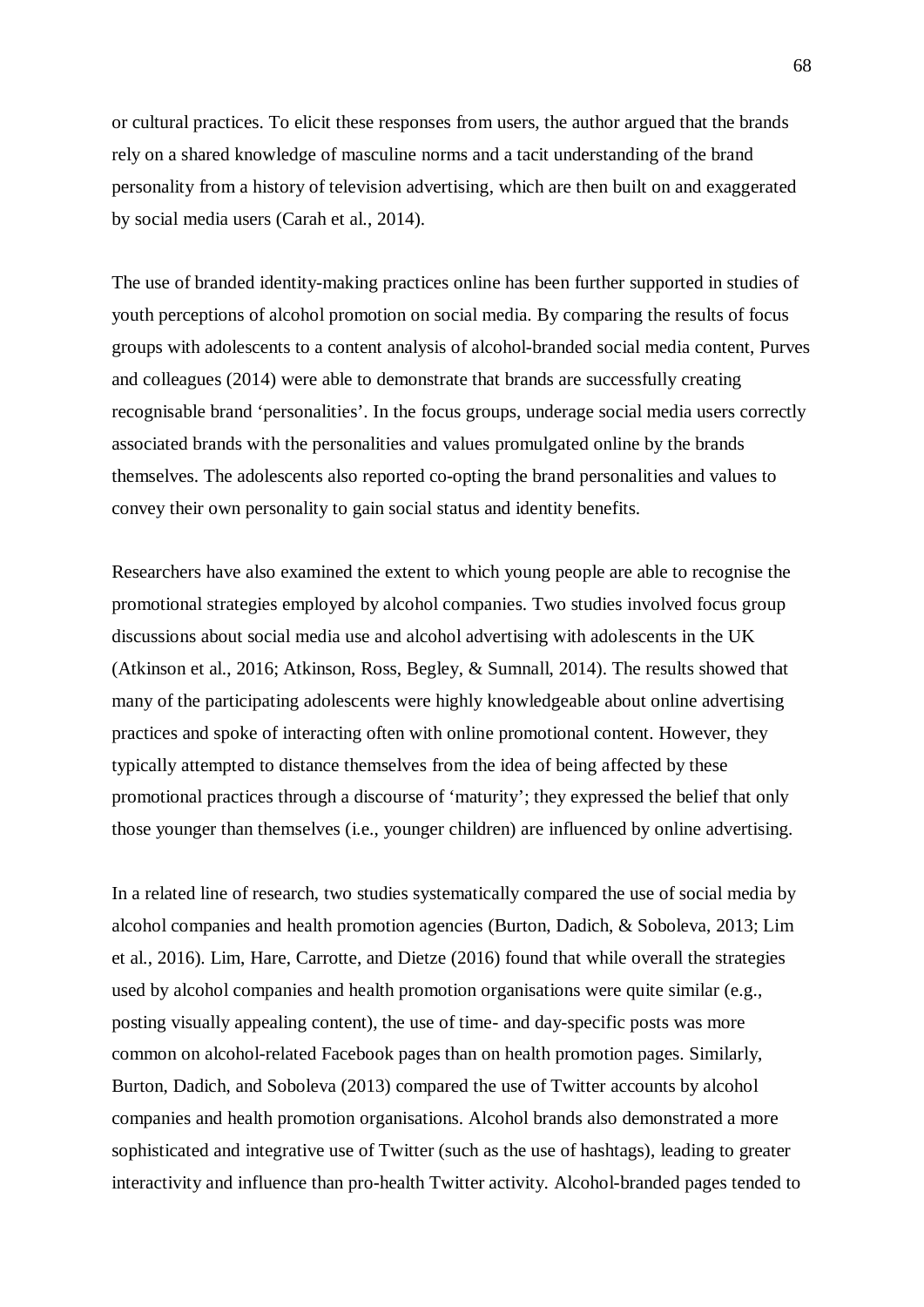be followed by more people than the health promotion pages, and their tweets were more likely to be forwarded to others.

#### 7.2.4 Summary

The majority of the studies outlined above focussed on the tactics employed by alcohol companies on social media to promote alcohol consumption to young people. These tactics go beyond traditional promotion methods by purposively harnessing user-generated content to subtly integrate brands into the milieu of youth. Some of the identified tactics used include (1) embedding brands in key youth events, (2) creating brand 'personalities' that are then reproduced and used by youth as part of their identity construction, and (3) prompting conversations and providing real-time drinking suggestions to represent alcohol consumption as a routine and normal part of everyday life. Importantly, studies of youth perceptions of online promotional practices reveal that some young people do not perceive themselves to be influenced by these tactics. Furthermore, studies that compare the tactics of alcohol companies with the tactics employed by health promotion organisations suggest that alcohol companies are more effective in harnessing the integrative nature of social media.

## 7.3 Volume and exposure

Given the sophisticated use of online promotion by the alcohol industry, it is important to examine the extent to which youth are exposed to this form of marketing activity. A first step is to determine the extent to which youth use the Internet and social media. In Australia, adolescents aged 15-17 years have a near universal rate of Internet use (99%), they most commonly go online for social networking (91% of visits), and they spend the highest mean number of hours per week on the Internet compared to all other age brackets (18 hours) (ABS, 2016). Therefore, the Internet generally, and social media in particular, is heavily trafficked by youth.

While the above data attest to the widespread use of the Internet by adolescents, quantifying youth exposure to online alcohol promotion presents a significant challenge. Given that the Internet is a largely unregulated, dynamic, and international entity, methodologies used in the study of youth exposure to traditional media are not feasible. Previous studies of exposure to traditional media have relied on content delivered via fixed schedules that are publicly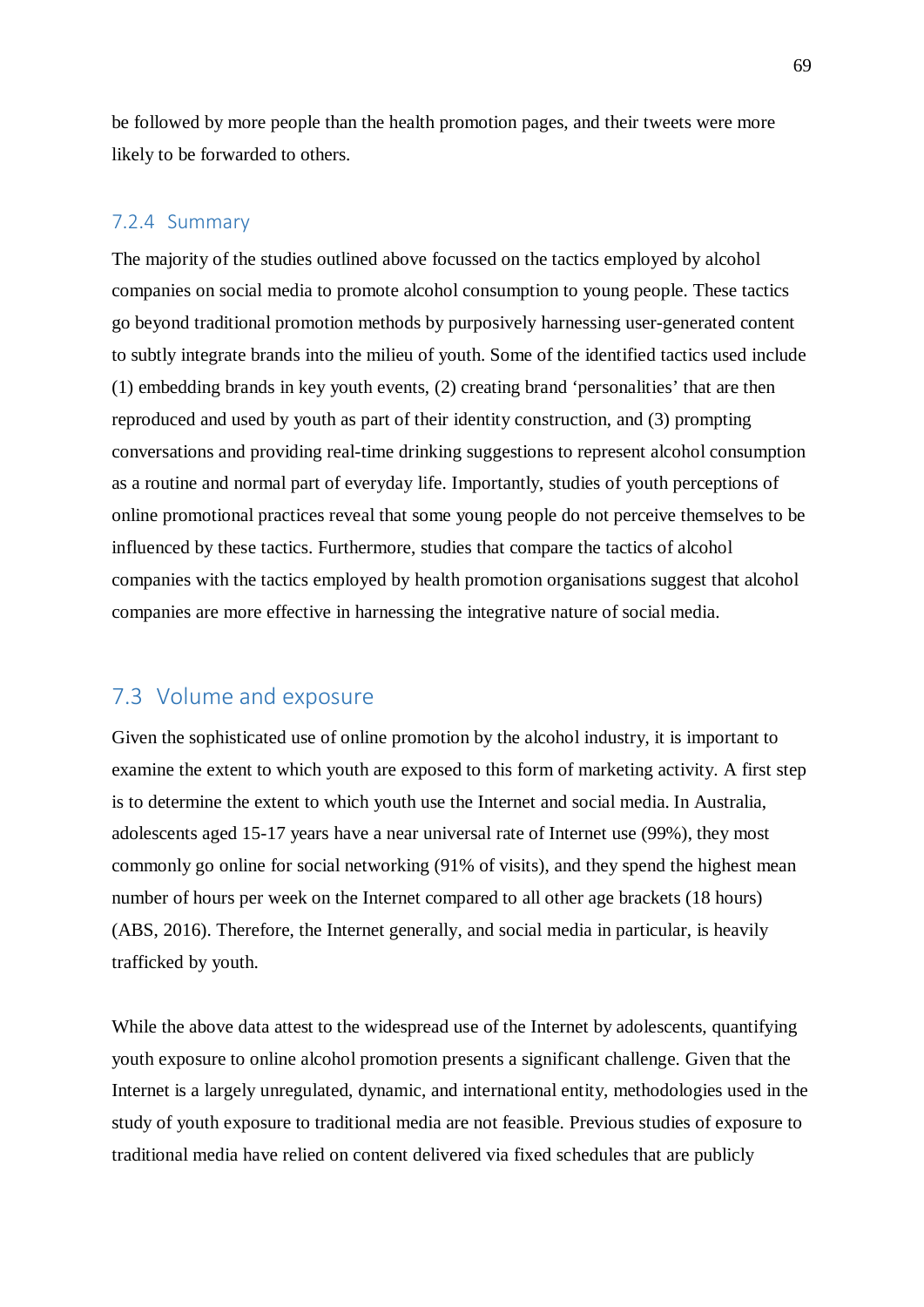available, allowing for accurate estimates of youth exposure to advertising. By comparison, estimates of Internet exposure must take into account the highly targeted and individualised marketing model of Web 2.0. Social media platforms are able to collect extensive data about individuals, such as demographics, location, peer networks, and interests, and then use these data to deliver tailored advertising that is relevant to the individual. Therefore, people can only see the advertising that is targeted to them and are unable to view advertising targeting other demographic groups. Unfortunately, demographic data relating to users' online interaction with alcohol brand pages are owned by social media platforms and alcohol companies and are currently not available for purchase (Jernigan & Rushman, 2014).

Another common method for estimating the extent of youth exposure to alcohol promotion is tracking the amount spent on advertising. However, overall organisational or industry advertising expenditure is an unreliable marker of the extent of digital promotion, which is just one form of advertising. Social media is a much less expensive channel than traditional media, so it can be difficult to meaningfully compare ad-spend in this area to ad-spend in traditional media (Jernigan & Rushman, 2014). Furthermore, brand-generated content is often distributed by users through their social networks, leading to the free promotion of brands (Jernigan & Rushman, 2014).

For these reasons, measuring volume of and exposure to online alcohol advertising is a challenging area of investigation. Below, the limited available literature on youth exposure to online alcohol promotion is reviewed. Reflecting the acknowledged measurement difficulties, most of this work focuses on a necessary precursor to exposure - access. Five studies evaluated the use of age-gating by websites and social media platforms to determine whether these controls are effective in preventing youth from accessing alcohol-related content. Two studies examined the number of alcohol-branded social media sites and the amount of user interaction with these sites. Unfortunately, no studies were able to ascertain the proportion of youth interacting with alcohol-related content online. This therefore constitutes an important focus for future alcohol advertising exposure research.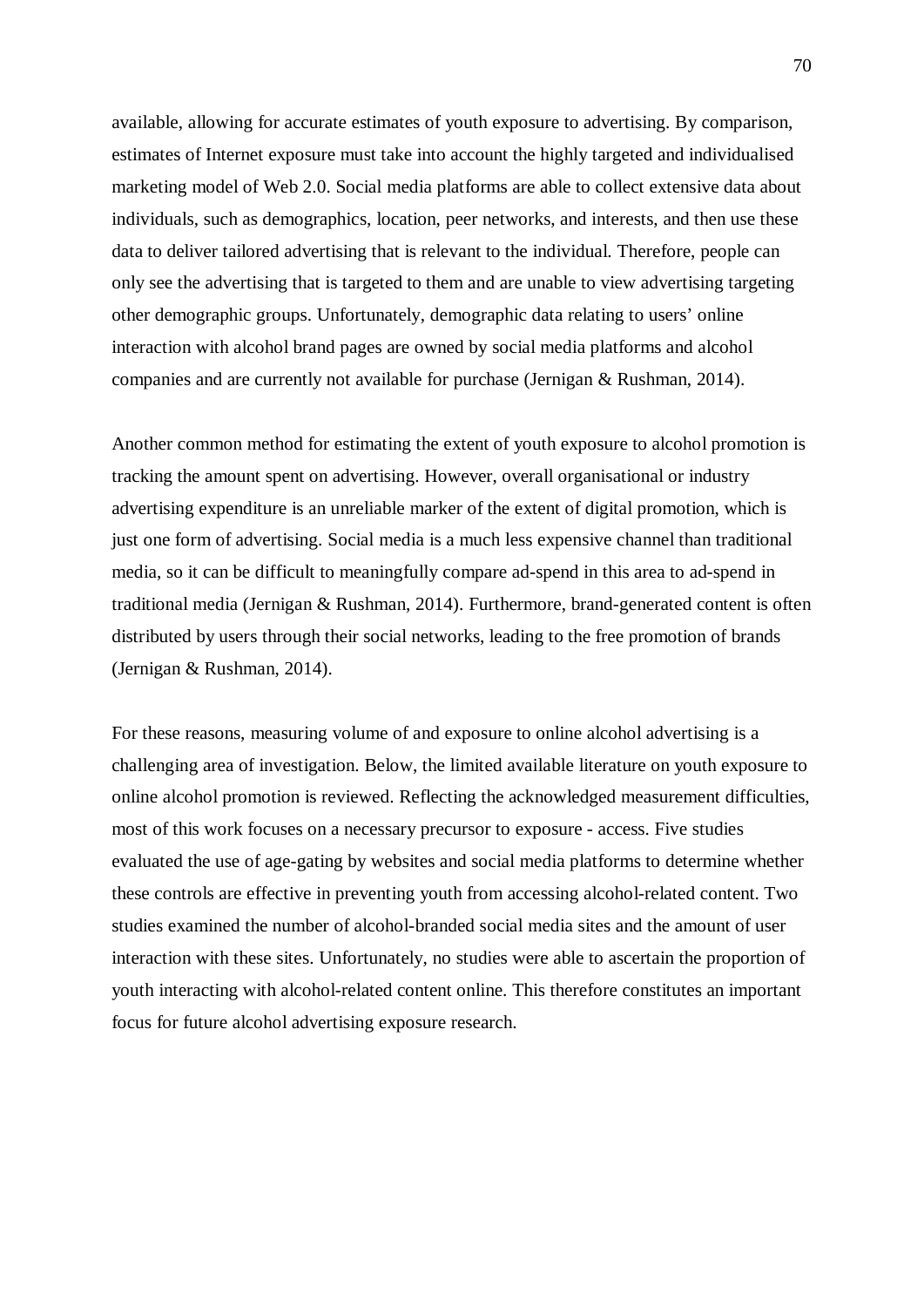#### 7.3.1 Access

#### 7.3.1.1 Websites

One study was identified that examined whether youth are able to access alcohol-branded websites. Jones, Thom, Davoren, and Barrie (2014) assessed the effectiveness of alcohol marketers' age-gating practices for preventing underage youth from accessing their websites. They sampled a range of alcohol sites of brands popular among Australian youth. Half of the sites had age-filters, but these were found to be 'tokenistic' because children could easily circumvent questions asking about their age by entering false information. In addition, on all sites with an age-filter it was possible for individuals to 'try again' with a different age once access had been initially denied.

#### 7.3.1.2 Social media

In this section, the results of a review of age restriction policies for three of the most commonly used social media sites are summarised. These policies are important because they show the extent to which youth are able to access alcohol-related content online. Three studies are then described that explicitly tested whether youth are able to access alcoholrelated content on smartphone apps and the social media sites YouTube, Twitter, and Instagram.

Jernigan and Rushman (2014) provided a useful summary of the age-restriction policies of social media giants Facebook, YouTube, and Twitter. They found that Facebook requested a date of birth when individuals created an account. In order to interact with an official alcohol brand page on Facebook, the user's Facebook age had to be above the legal drinking age of the given country. Furthermore, users above the legal drinking age were unable to share agerestricted Facebook content with underage users. However, there was nothing to stop users signing up to Facebook with false information. Indeed, there is evidence indicating that there may be millions of users who sign up to Facebook using false ages, including many children under the age of 13 (which is the minimum age required to create a Facebook account) (*That Facebook Friend Might Be 10 Years Old*, 2011). Twitter did not require age verification during account creation. Rather, age-restricted profiles, such as alcohol-branded profiles, used an age-verification process that involved asking users to enter their birthdate when they wanted to follow and interact with brands. This process did not use an external validation procedure, meaning that youth would be able to gain access if they provide a false age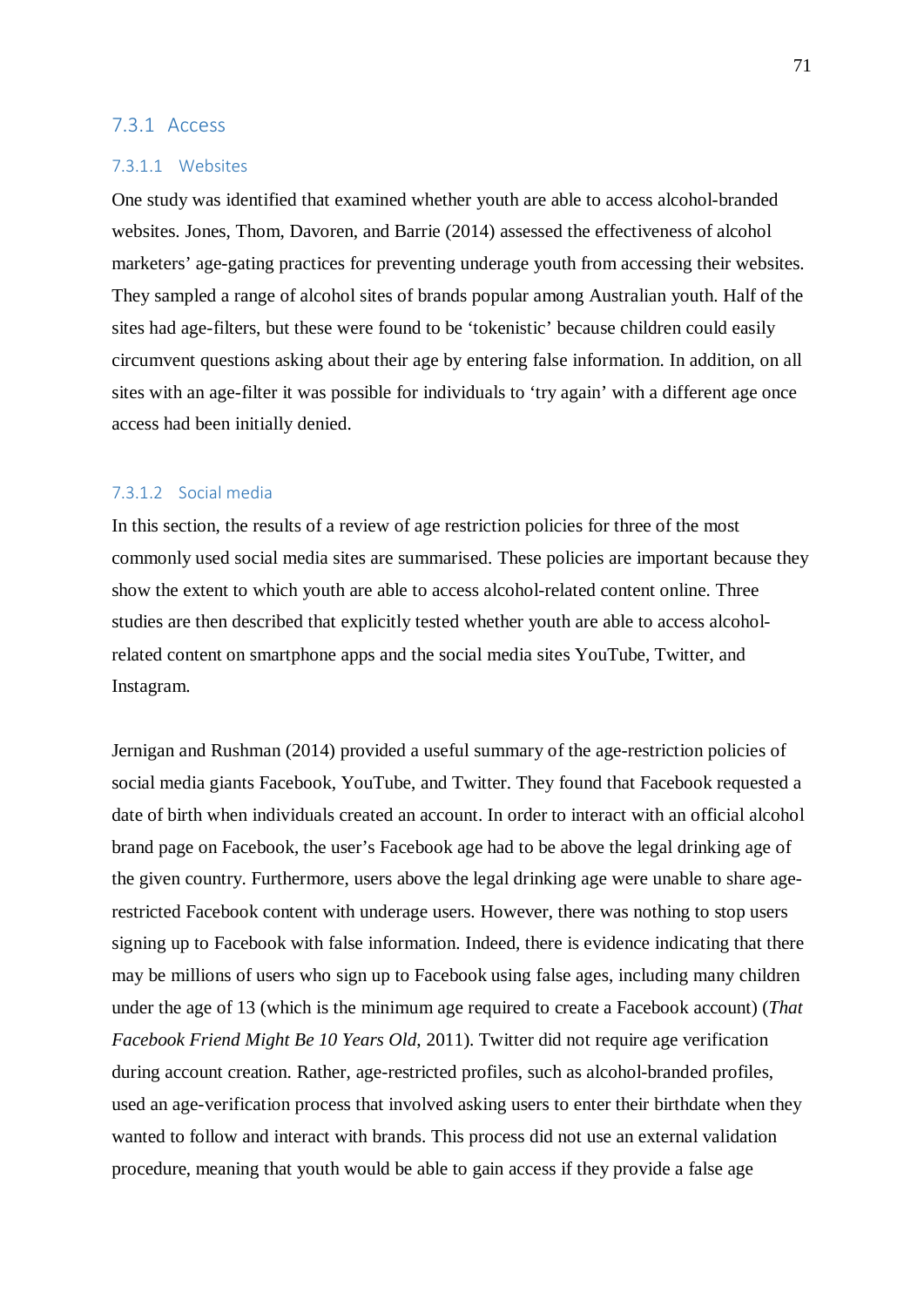(Jernigan & Rushman, 2014). Furthermore, if users did not choose to explicitly 'follow' the brand, all content was accessible by simply visiting the brand's Twitter page. YouTube required individuals to enter their birthdate when they created an account. For those who subscribed to alcohol-branded accounts (also known as 'channels'), alcohol-branded content was restricted for people who reported their age as under the legal drinking age. However, similar to Twitter, if the user was not signed into an account, alcohol-branded videos were easily accessible. Therefore, the evidence suggests that, with varying degrees of effort, online alcohol promotional content is accessible to adolescents and children via social media (Jernigan & Rushman, 2014).

Three studies involved experimental testing of whether underage users can access alcoholrelated content on social networking sites and apps. Barry and colleagues (2015) investigated whether alcohol companies are implementing self-imposed regulations to prevent youth exposure to online advertising in the US. YouTube profiles were created, assigned the ages of 14, 17, and 19 years, and then used to attempt access to alcohol-sponsored accounts of 16 alcohol brands with the highest prevalence of past 30 day underage alcohol use. Every underage profile was able to successfully subscribe to all 16 channels, and the videos on twothirds of these channels were able to be viewed. In a similar vein, Barry and colleagues (2016) created fictitious underage profiles on Twitter and Instagram (ages 13, 15, 17, 19, and 21 years) to examine whether underage youth could interact with advertising content, follow alcohol brands, or directly receive promotional updates generated by alcohol brands. The use of age-gates on Twitter appeared to be effective. The underage profiles were prevented from following alcohol brand pages and therefore did not receive updates and promotions. In contrast, Instagram appeared to be entirely unregulated. All underage profiles were able to follow all alcohol brand pages. Remarkably, the authors also found that administrators on Instagram would actually directly interact with and respond to posts made by underage profiles. Finally, Eagle and colleagues (2014) examined access to alcohol-related apps accessible to Android and iPhone users in Australia. There were no age restrictions on any of the 221 pro-alcohol apps identified.

#### 7.3.2 Interactivity

There is very little work that quantifies youth exposure to online alcohol advertising practices. Two studies were identified that measured the number of alcohol-branded pages on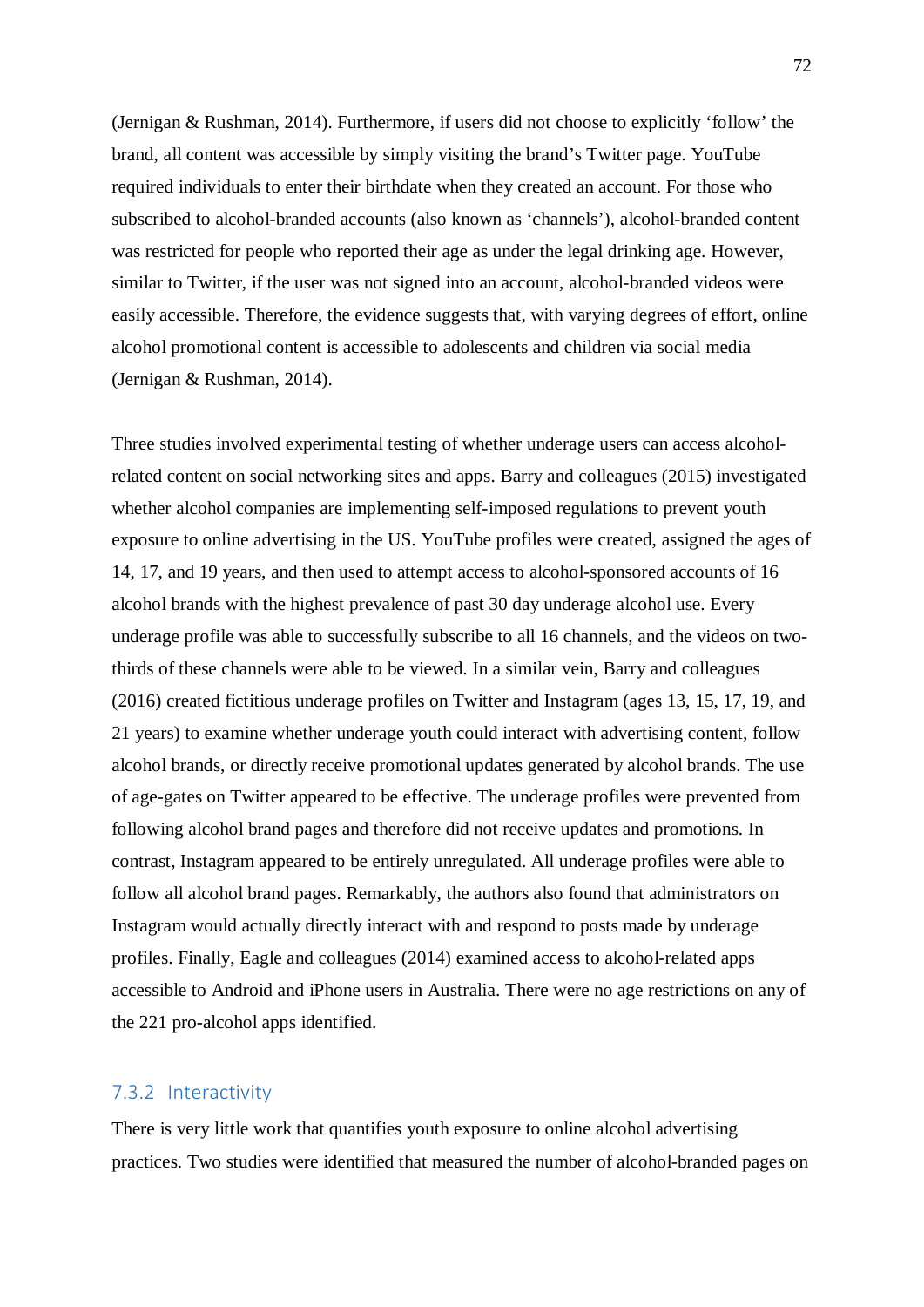Facebook and the extent of user interaction with these pages. Unfortunately, both studies were unable to access data relating to the percentage of youth exposed to the Facebook pages. Nhean and colleagues (2014) conducted a systematic Internet search to identify the number of alcohol-brand Facebook pages in the US. In total, 1017 company-sponsored alcohol-brand pages were identified, of which beer brands had the greatest number (230), followed by wine (211), and then vodka (204). Individual brands with the most pages were Smirnoff (52), Johnnie Walker (48), Absolut (36), and New Belgium (27). Brands subsumed under the company Diageo had the highest number of brand pages. Given that this study was conducted in 2012, the number of alcohol Facebook pages is likely to have increased.

Jernigan and Rushman (2014) analysed the extent of user engagement with alcohol advertising on Facebook pages for 15 alcohol brands with the highest consumption rates among youth in the US. First manually, and then using a program called "CrowdTangle Discovery App" to provide an automated measurement, the researchers tracked alcohol-brand Facebook activity from 2009 to 2013. As of January 2012, the alcohol-branded pages had accumulated 15 million fans and generated 172 million impressions (e.g., "likes", "shares", "comments") on Facebook. User engagement with brands started to rapidly increase in 2011, with this rate of increase continuing until the end date of the study.

#### 7.3.3 Summary

Alcohol promotion online is widely accessible to underage youth. All social networking sites and apps investigated by various research groups were able to be accessed by underage youth with varying levels of ease. Facebook restricts alcohol content to underage youth but it is possible to create an account on Facebook using a false age. YouTube and Twitter restrict alcohol content to underage users when signed into their accounts, however alcohol advertising content is able to be accessed by underage youth when not signed into accounts. Instagram appears to be the least restrictive social networking platform of those studied, with alcohol pages able to be readily accessed and followed by underage youth. Furthermore, all pro-alcohol apps available to users in Australia could be accessed by underage youth.

Overall, there is little available evidence relating to youth exposure to online alcohol advertising. Two studies took some first steps in measuring potential exposure. One study systematically tracked the number of alcohol brand Facebook pages and found that alcohol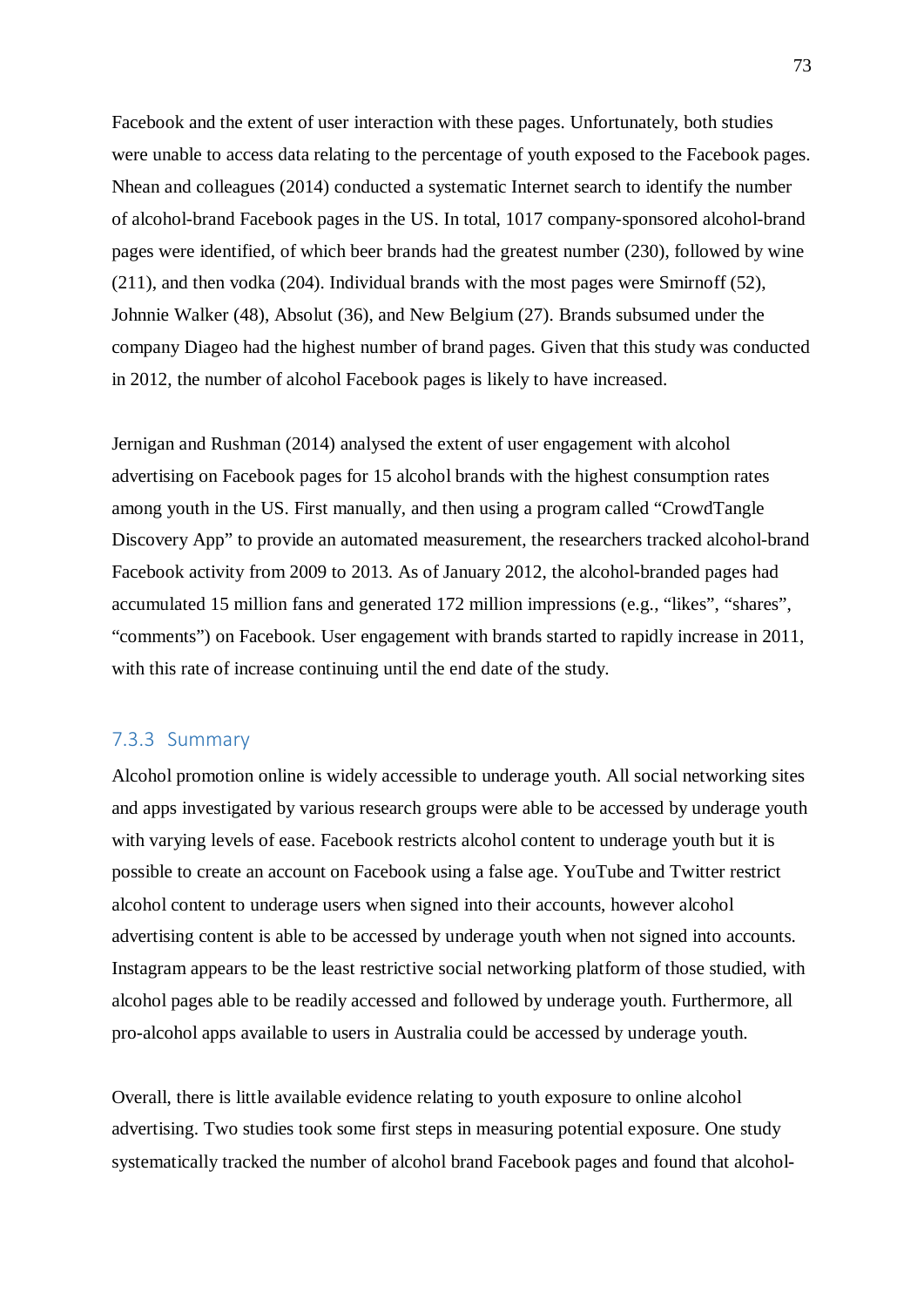related Facebook pages have large numbers of followers. The second study measured user interaction with alcohol-branded pages on Facebook, with the results suggesting a high and rising level of interactivity, although it is impossible to determine the proportion of youth accessing these pages. Unfortunately, there is currently no reliable method of measuring the demographics of traffic on alcohol-related social media pages. Therefore, while youth exposure to alcohol advertising online is likely to be very high, further research is required to determine the extent of this exposure.

## 7.4 Link between exposure and consumption

It is also important to investigate the extent to which exposure to online promotion influences alcohol consumption among youth. Six studies were identified that examined the link between exposure to online alcohol promotion and alcohol-related beliefs and behaviours. These consisted of five cross-sectional studies and one longitudinal study, each of which is described below.

The cross-sectional studies typically distinguished between *passive exposure* to online alcohol promotion, such as viewing an alcohol advertisement online, and *active engagement*, such as liking or commenting on alcohol-branded social media pages. Hoffman, Pinkleton, Weintraub Austin, and Reyes-Velázquez (2014) found that while the use of social media per se among US university students (average age 21 years) was not associated with alcohol consumption, those who actively engaged with alcohol-related content on social media had higher rates of alcohol consumption and were more likely to engage in risky alcohol behaviours. Similarly, Jones and colleagues (2016) conducted a survey of 283 Australians aged 16-24 years to examine the relationship between Facebook use and the extent of alcohol consumption and problematic alcohol use. Active engagement with but not passive exposure to alcohol promotion on Facebook was associated with greater alcohol consumption. Carrotte and colleagues (2016) surveyed a convenience sample of 1,001 Australians aged 15-29 years to examine the link between liking or following an alcohol social media page and increased alcohol consumption. They found that engaging with alcohol promotion on social media was associated with a greater likelihood of engaging in high-risk patterns of alcohol consumption.

Critchlow and colleagues (2015) examined whether awareness of and engagement with alcohol digital promotion influenced the likelihood of heavy episodic drinking. An online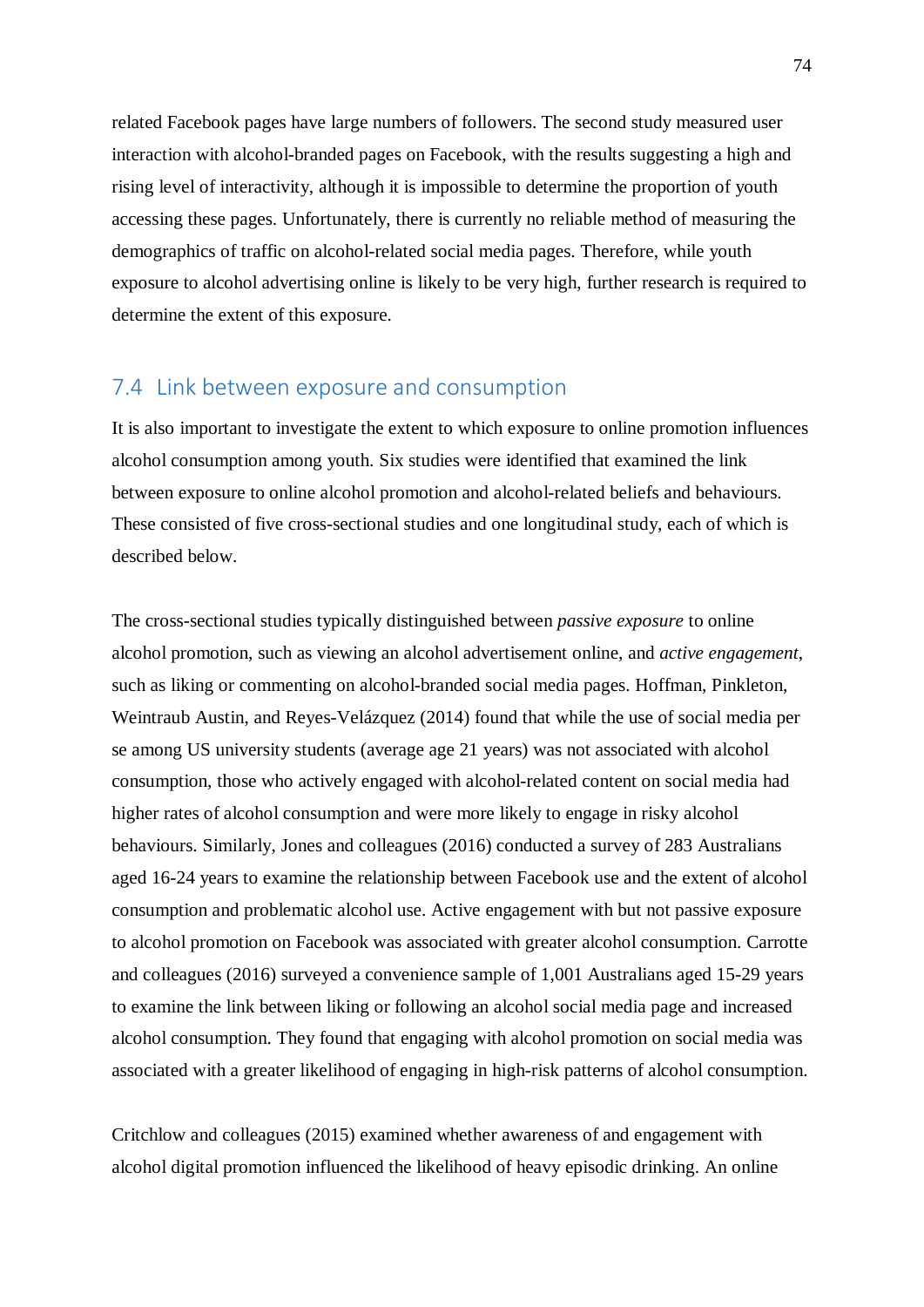survey of 405 young adults aged 18-25 years demonstrated that on average young people were aware of six digital alcohol-promotion channels and engaged with an average of two channels. Greater awareness of and engagement with online alcohol advertising was associated with increased prevalence of heavy episodic drinking. Finally, de Bruijn and colleagues (2016) conducted a survey of 9,038 European students from Germany, Italy, the Netherlands, and Poland, with an average age of 14 years. Across all four countries, exposure to online alcohol promotion was associated with drinking initiation and binge drinking in the past 30 days. Once again, active engagement with online promotion showed a stronger relationship with the assessed drinking outcomes compared to passive exposure to online advertising.

In the one identified longitudinal study, McClure and colleagues (2016) examined associations between self-reported youth engagement with online alcohol promotion and alcohol use in the US. A sample of 1734 youth aged 15-20 years reported their baseline alcohol advertising receptivity (a cumulative measure including number of positive responses to seeing alcohol advertising on the Internet, visiting alcohol brand websites, being a fan of an alcohol-branded page, and cued recall of alcohol brand website images) and whether they had ever drunk or engaged in binge drinking at one year follow up. Higher levels of online alcohol promotion receptivity were associated with subsequent binge drinking. This study was conducted in 2011, which was around the time when online social media marketing began to grow rapidly. As such, further longitudinal studies are required to identify more recent trends.

#### 7.4.1 Summary

The existing evidence converges to demonstrate that active engagement with alcohol brands online, rather than social media use in general or passive exposure to online promotion, is associated with higher alcohol use and problematic drinking behaviours among adolescents and young adults. Most available data in this space are cross-sectional in nature and are therefore limited to describing the link between exposure and consumption rather than the influence of exposure on consumption. While only a small body of evidence was identified, these studies are congruent with an extensive body of work relating to traditional advertising that consistently finds a significant association between exposure to alcohol promotion and alcohol consumption among young people.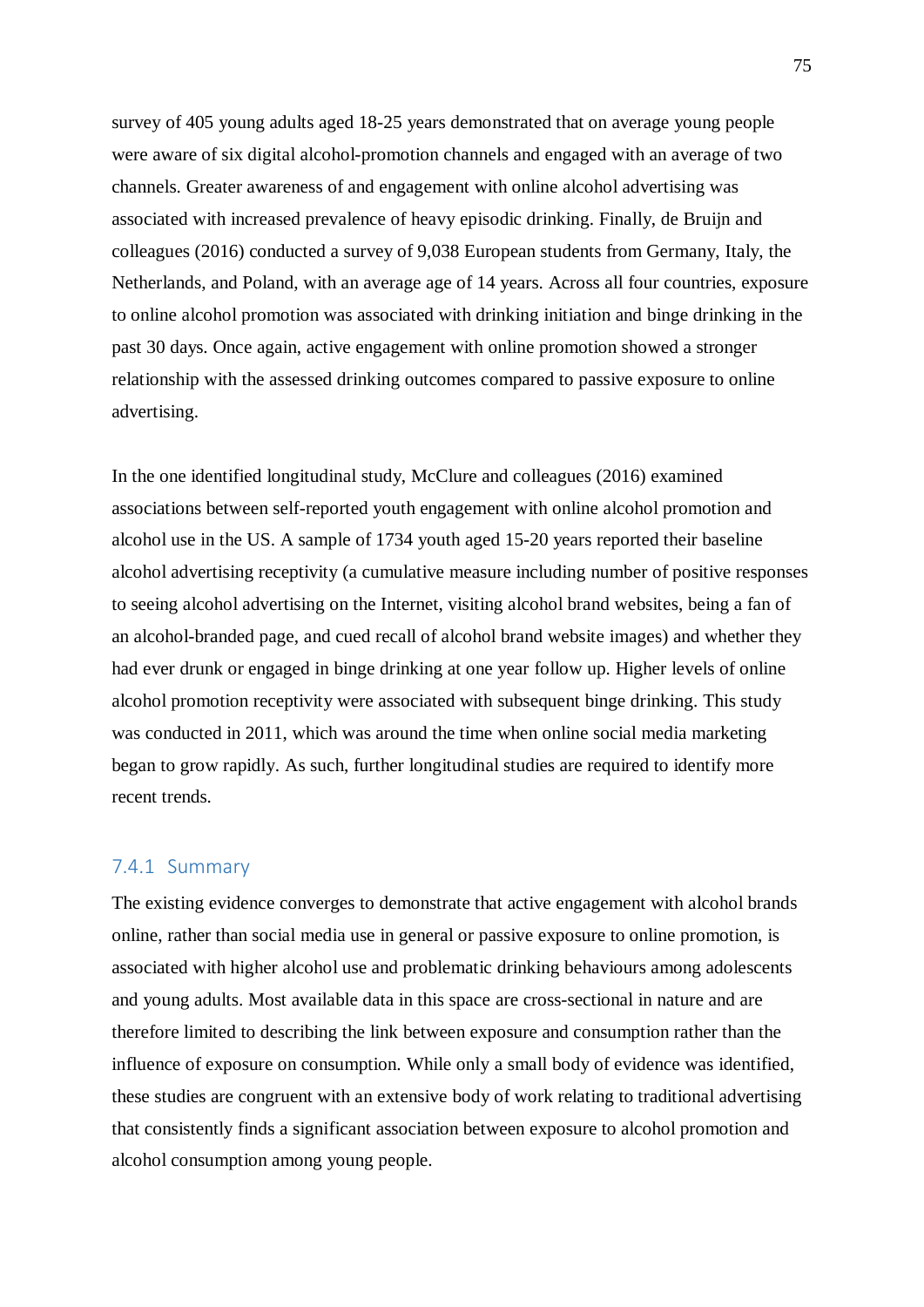#### 7.5 Code violations

Two studies were identified that explicitly asked people to report their perceptions of whether online alcohol advertising violates Australian advertising codes. In a cross-sectional study, Weaver, Wright, Dietze, and Lim (2016) surveyed groups of young Australians aged 16-29 years to investigate the perceived themes in online alcohol advertisements in the form of banner or pop-up advertising (rather than branded social media pages). Responses to openended questions revealed that the most common themes identified in advertising were related to social success. When asked to rate the advertisements in reference to the ABAC code, participants perceived the advertisements to be suggesting that alcohol leads to relaxation (67%), improved mood (65%), social success (57%), and confidence (49%), all of which are in violation of the ABAC code. Jones, Robinson, Barrie, and Davroen (2013) examined the content of the Facebook pages of 12 alcohol brands to assess whether they were in violation of the ABAC code. All pages were found to be in breach of at least one aspect of the code. The most common breaches related to the following code provisions: "1(a) mature, balanced and responsible approach to consumption of alcohol; 1(b) appeal to children or adolescents; and 1(c) suggest consumption or presence of alcohol beverages as a cause of or contributing to a significant change in mood or environment" (p.2). Therefore, the results of these studies suggest both researchers and young people perceive themes in online alcohol advertising to be in violation of industry codes.

### 7.6 Implications for regulation

Digital media presents significant challenges for the effective regulation of alcohol promotion. Researchers have argued that the current codes for regulating alcohol use are insufficient for the regulation of digital media (Brodmerkel & Carah, 2013; Purves et al., 2014). There have, however, been some efforts to incorporate digital media into the current regulatory codes. In September 2012, a ruling was made by the Australian Advertising Standards Bureau (ASB) stating that "(i) a brand's Facebook page is a marketing communication tool, and (ii) all contents on the page fall under the industry's self-regulatory code of ethics, including consumer-created content such as user-generated comments and photos". However, the ASB Board of Directors includes members of the advertising industry and rulings by this body are not enforceable by law. Similar changes have also been made to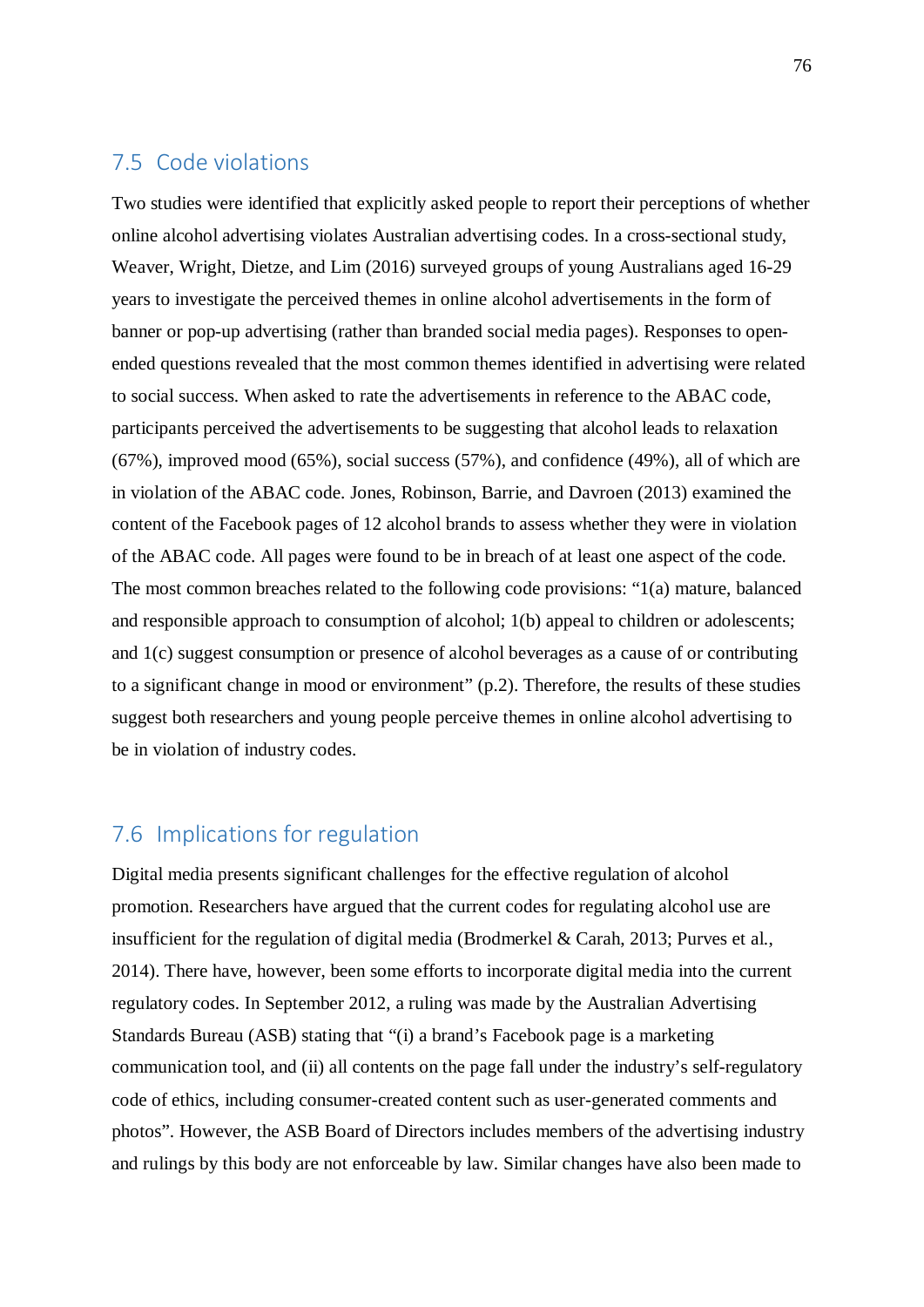voluntary regulatory codes in other Western nations. Brodmerkl and Carah (2013) argue that simply extending existing guidelines to encompass digital media overlooks the unique regulatory challenges presented by online alcohol promotion. This is because current codes focus on the 'content' of advertising, which fails to address the sheer volume of online promotion, the context of the advertising (primarily within young people's social networks), and tactics that integrate alcohol branding into young people's everyday lives and identities. Meanwhile, some sections of the alcohol industry argue that such practices occur organically, are not within their control, and have no commercial intent (Brodmerkel & Carah, 2013). In any case, given that studies have consistently demonstrated that self-regulated codes pertaining to traditional media are ineffective (Noel & Babor, 2016), the capacity for these same codes to be effective in the digital realm is doubtful. Therefore, a significant overhaul of the current system may be required to take account of the embedded nature of online promotion tactics.

The current model of regulation in which the onus is on consumers to report problematic content to regulatory bodies is also undermined by digital media practices. The dynamic, transitory, and individualised nature of digital promotion means that the ability for consumers to identify and report problematic content within a useful timeframe is limited (Brodmerkel & Carah, 2013). By the time the content is reported to the relevant regulatory body, it has likely already spread through social networks and may no longer exist. Furthermore, given that online alcohol promotion is cleverly integrated into cultural practices and social spaces, consumers may not even recognise it to be advertising and therefore fail to report it (Australian Medical Association, 2012; Brodmerkel & Carah, 2013).

As noted above, another area that is in need of regulation is the sheer volume of alcoholrelated content to which young people are likely exposed online. Unfortunately, methods for determining the extent of youth exposure are currently inadequate. It can only be inferred that youth are disproportionately exposed to alcohol promotion online because they are heavy users of social media. This is in contrast to the highly detailed data that can be amassed by Facebook and alcohol brands to track the extent of youth exposure and interaction with alcohol brands online (Jernigan & Rushman, 2014). Unfortunately, such data are proprietary and are therefore not disclosed to the public. Gaining accurate estimates of youth exposure is further thwarted by the many users who sign up using a false age. Therefore, regulatory options may be informed by improved measures of the extent of youth exposure. Some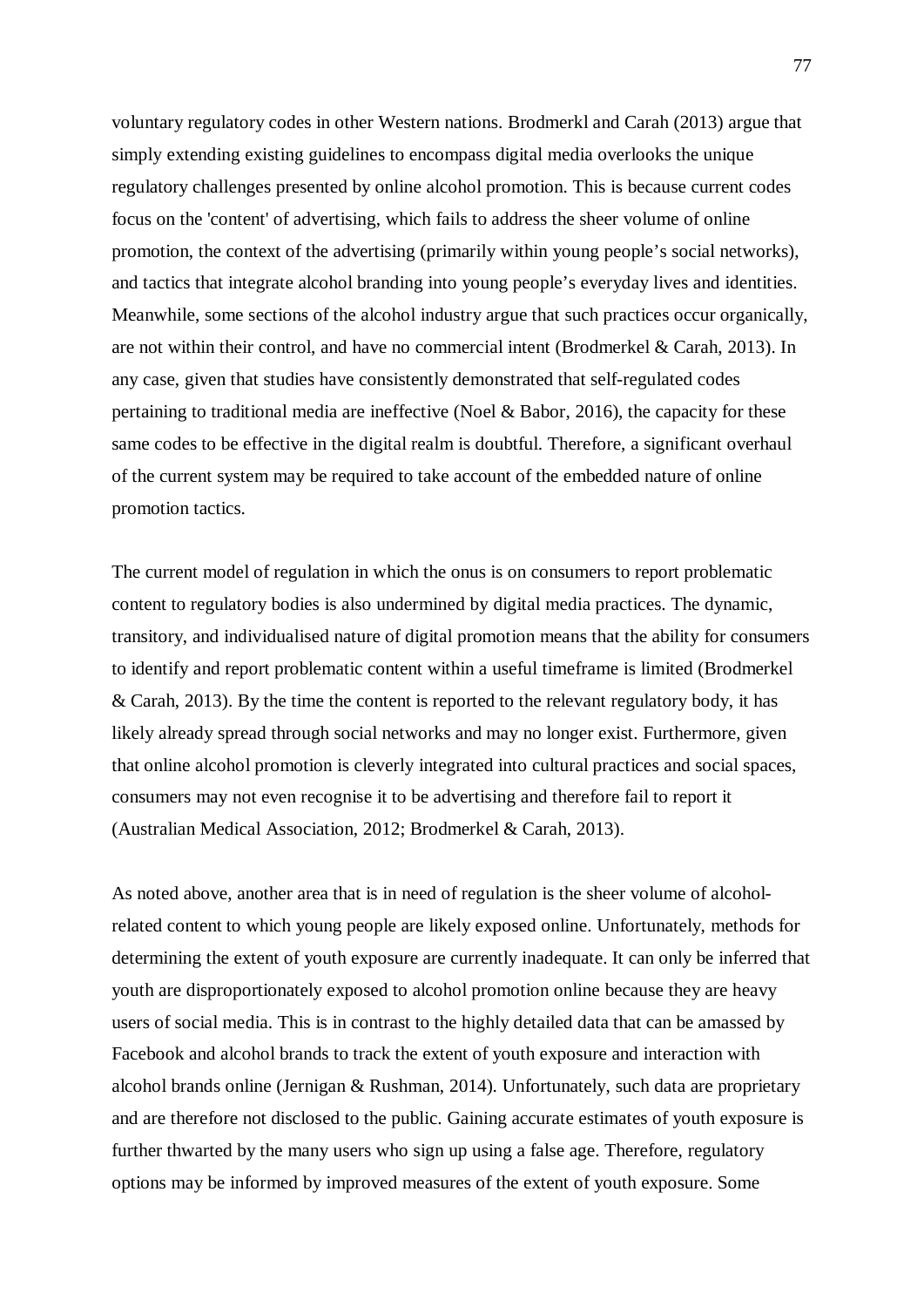suggest that future legislation should enforce full disclosure from alcohol marketers and/or social media platforms on the extent of youth engagement with alcohol-branded social media pages (Brodmerkel & Carah, 2013; Lobstein et al., 2016).

The ability of youth to actively access alcohol promotion online is also problematic. Studies repeatedly show that age-gating is either unenforced or non-existent. It is still an open question whether the responsibility lies on the part of social media organisations or the individual user. It has been suggested that it may be possible to draw on publicly available databases to determine the age of a person trying to access the content, however such an avenue raises significant privacy issues (Jernigan & Rushman, 2014). Another perspective is that if age-gates are ineffective, then it may be inappropriate for alcohol to be promoted online at all (Hastings & Sheron, 2013).

#### 7.7 Chapter summary

Alcohol promotion on digital media is "simultaneously more powerful and less controlled" than traditional media (Hastings & Sheron, 2013, p. 2). Not only does the Internet increase the extent of exposure by providing a novel channel that is frequented by young people, it allows for highly sophisticated methods to promote alcohol consumption. Alcohol companies are employing promotional techniques that capitalise on the increasingly interactive and mobile nature of social media to normalise alcohol and embed alcohol into the everyday lives and identities of young people. Research further shows that alcohol-related content on social media pages is easily accessed by underage youth. Finally, there is a link between active engagement with online alcohol promotion and heavier consumption of alcohol among young people. Researchers have argued that regulations need to be substantially altered to take account of the sophisticated techniques employed online by alcohol marketers.

The quality assessment of digital media studies is shown in Table 3. On the whole, the quality of evidence in this area was rated as being of moderate quality and was based on a relatively small number of studies. However, all major findings were rated as consistent across studies, and they are aligned with the outcomes of studies reported in previous chapters.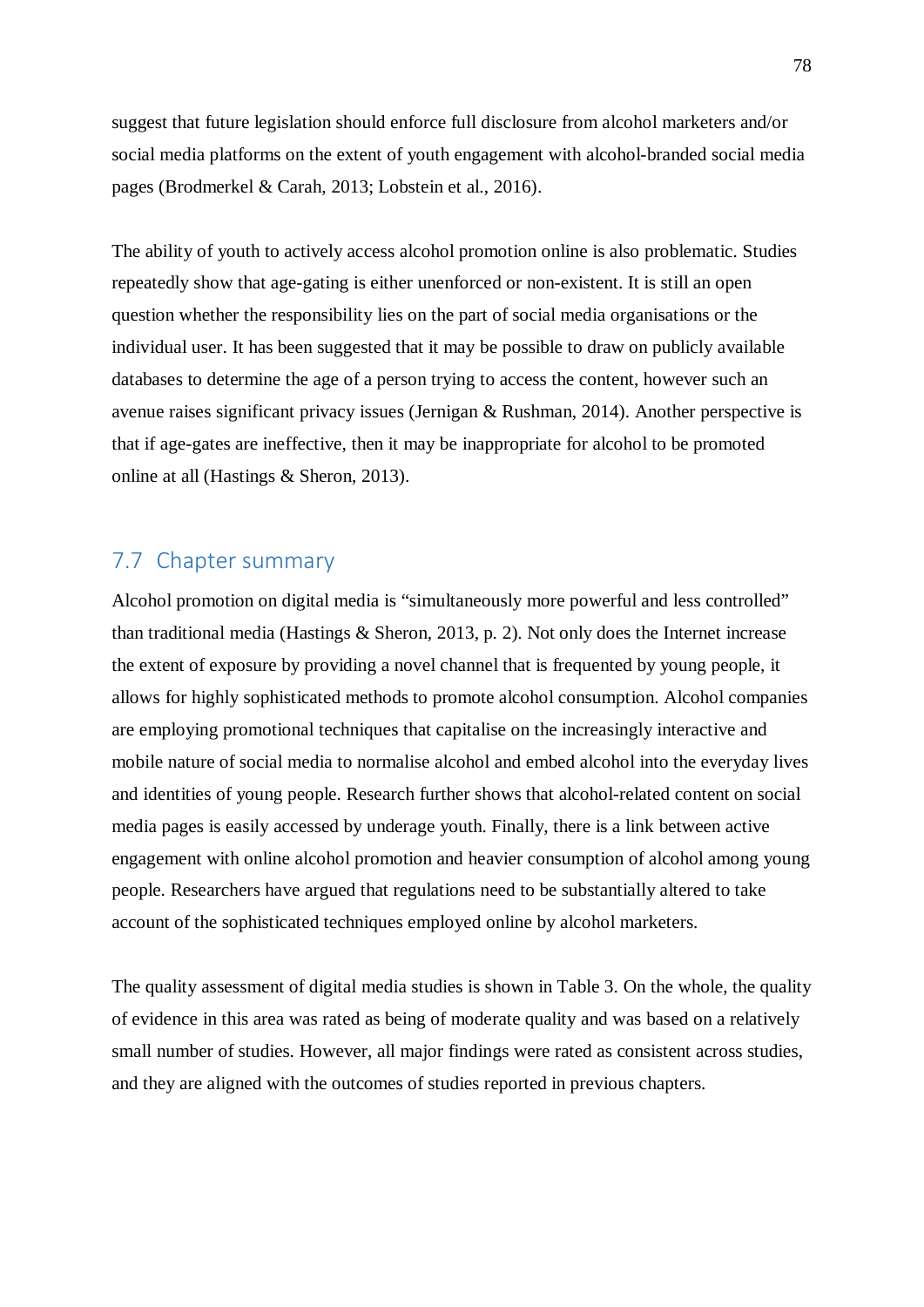|  |  |  |  |  | Table 3. Quality assessment rating for digital media studies |
|--|--|--|--|--|--------------------------------------------------------------|
|--|--|--|--|--|--------------------------------------------------------------|

|                                                                                                                      | <b>Method</b>                                         | <b>Strength</b> | Size of body of |                  |                                         |                     |             |
|----------------------------------------------------------------------------------------------------------------------|-------------------------------------------------------|-----------------|-----------------|------------------|-----------------------------------------|---------------------|-------------|
| <b>Finding</b>                                                                                                       |                                                       |                 | evidence        | <b>Countries</b> | <b>Conducted in</b><br><b>Australia</b> | Sample age<br>range | Consistency |
| 1. Alcohol promotion online<br>harnesses novel features of                                                           | - Qualitative $(n = 4)$                               | Moderate        |                 |                  |                                         |                     |             |
| social media to integrate brands<br>into spaces and practices of<br>youth.                                           | - Content $(n = 2)$                                   | Moderate        | Medium          | Some             | Yes                                     | <b>NA</b>           | Consistent  |
| 2. Young people do not<br>perceive themselves to be<br>influenced by online<br>promotion.                            | - Qualitative $(n = 2)$                               | Moderate        | Small           | One              | No                                      | Some                | Consistent  |
| 2. Limited controls are in place<br>to prevent youth from accessing<br>online alcohol promotion.                     | - Access $(n = 4)$<br>- Critical review ( $n =$<br>1) | Moderate<br>Low | Small           | Some             | Yes                                     | <b>NA</b>           | Consistent  |
| 3. There is high and rising<br>interactivity with alcohol<br>brands on Facebook.                                     | - Audit ( $n = 2$ )                                   | Low-Moderate    | Small           | One              | N <sub>o</sub>                          | <b>NA</b>           | Consistent  |
| 4. Active engagement with<br>online alcohol promotion leads<br>to greater alcohol consumption<br>among young people. | - Quantitative ( $n = 6$ )                            | Low-Moderate    | Medium          | Many             | Yes                                     | Some                | Consistent  |
| 5. There is a high rate of<br>alcohol advertising code<br>violation in online advertising.                           | - Content $(n = 2)$                                   | Moderate        | Small           | One              | Yes                                     | <b>NA</b>           | Consistent  |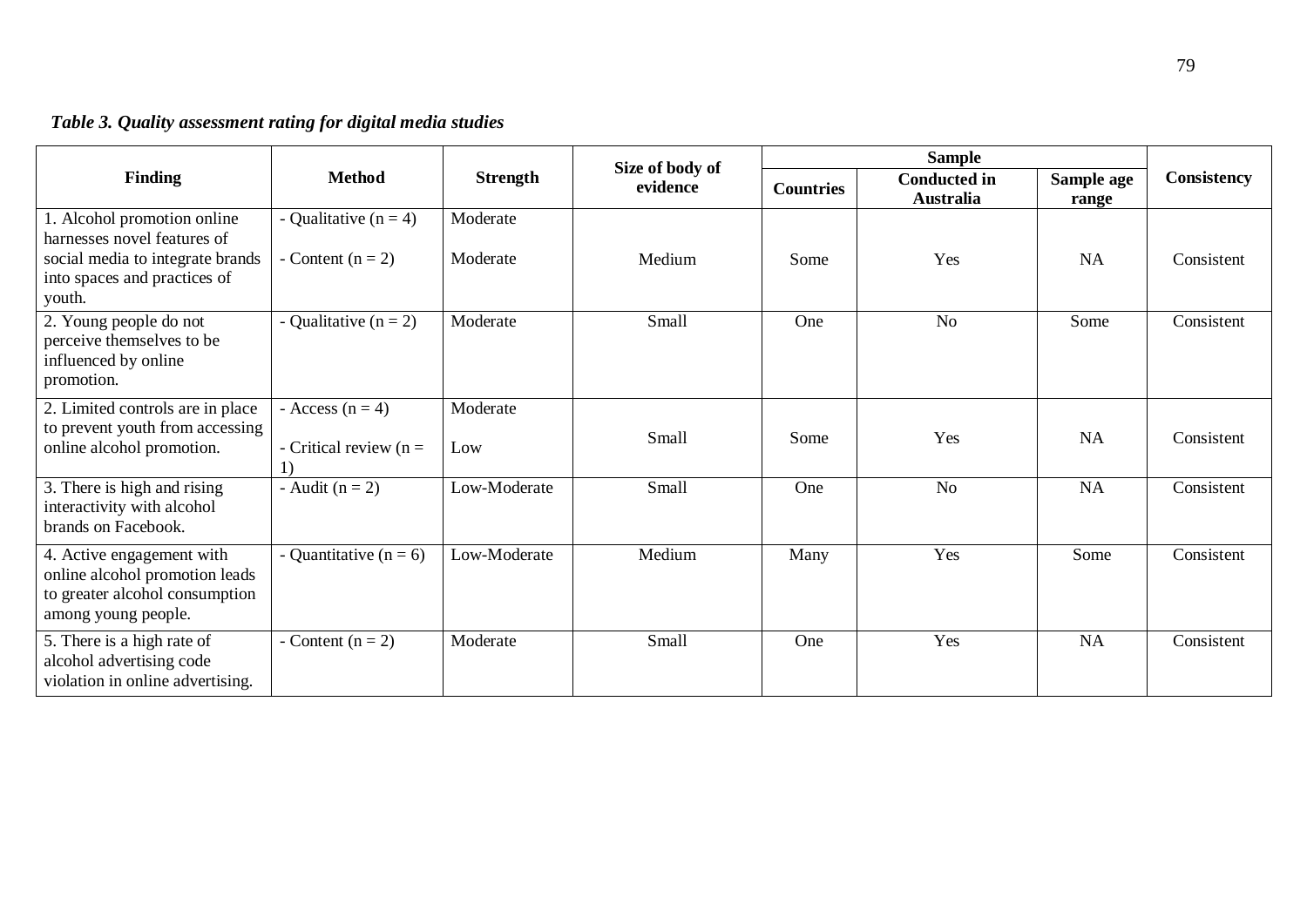# 8 Other types of promotion

#### **Summary of major findings:**

- Ownership of alcohol-branded merchandise by young people has a strong relationship with heavier alcohol consumption and is associated with earlier initiation of drinking.
- There is some evidence that Australian parents may not have considered the potential impacts of alcohol-branded merchandise on children, but can be concerned once made aware.
- Point-of-sale promotions are common in Australia and lead young adults to purchase larger quantities of alcohol.
- Responsible drinking campaigns designed by the alcohol industry are ambiguous and may reinforce social norms around binge drinking.
- Corporate social responsibility practices by the alcohol industry appear to have marketing benefits.

#### 8.1 Introduction

Several common methods of alcohol promotion are not captured by the forms of media covered above. These include alcohol-branded merchandise, point-of-sale promotions, and corporate social responsibility activities. Research pertaining to these methods of alcohol promotion is reviewed below. A summary of the quality assessment ratings for these areas of research is displayed in Table 4.

#### 8.2 Alcohol-branded merchandise

Alcohol-branded merchandise is a form of promotion whereby products such as clothing, gadgets, food, and novelty items are labelled with the logo of an alcohol brand. Rather than necessarily leading to immediate sales, branded merchandise is seen as a way to build brand allegiance with current and future consumers (Jones, 2016). Because people can carry, use, or wear the merchandise, it has the potential to be used by owners to signal aspects of their identity or group membership (Jones, 2016). Furthermore, the products often have a long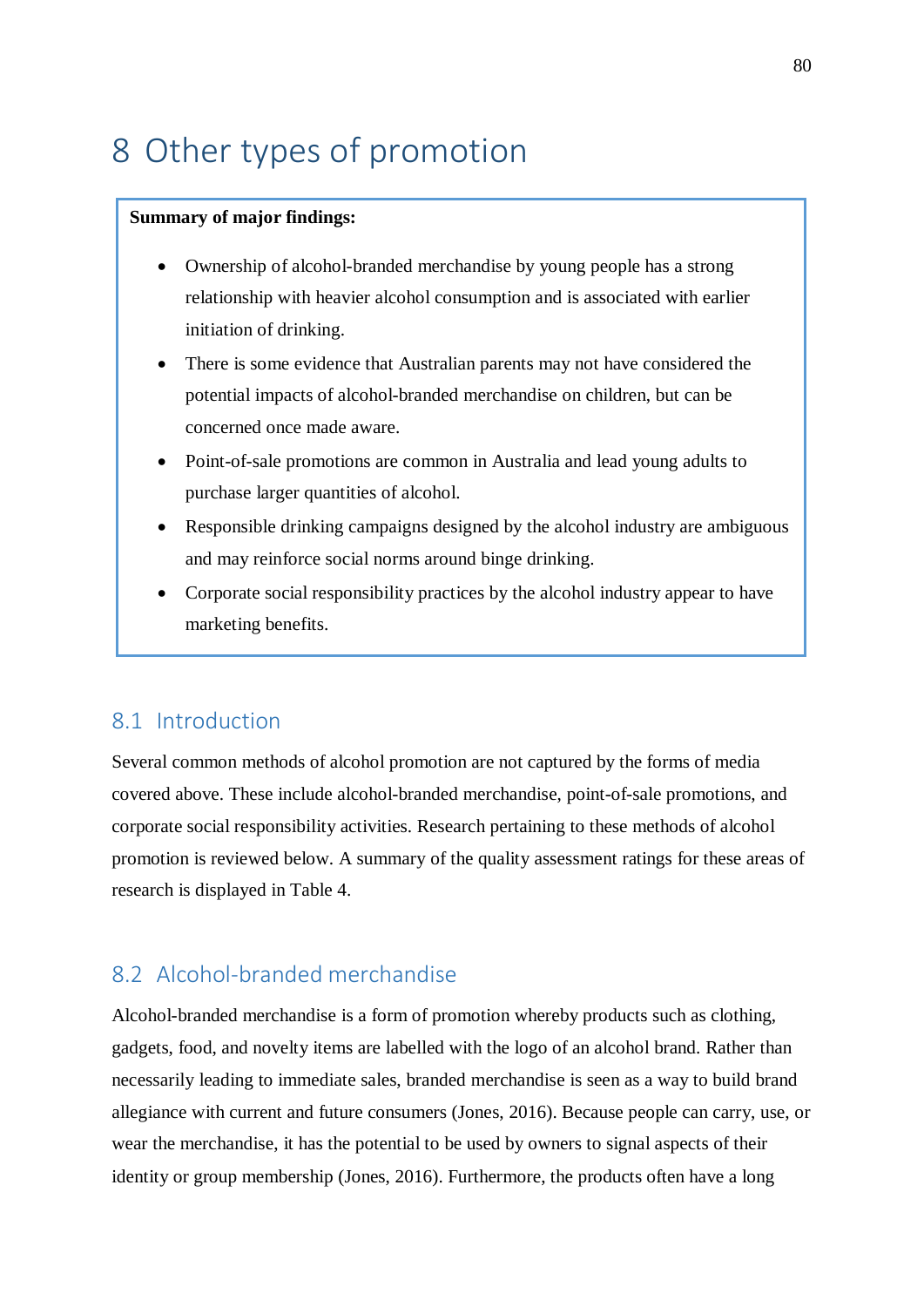shelf-life, which facilitates frequent and ongoing exposure (Casswell, 2004; Lin, Caswell, You, & Huckle, 2012).

A recent major systematic review has summarised research published in English-language journals relating to the link between ownership of alcohol-branded merchandise and alcohol consumption among children, adolescents, and young adults (Jones, 2016). In this review, nine cross-sectional and four longitudinal studies were identified that were published from 2003 to 2016. Across the studies, the prevalence of alcohol-branded merchandise ownership ranged from 11-59%, with males typically owning more merchandise than females. All nine cross-sectional studies found a positive association between ownership of alcohol-branded merchandise and higher alcohol consumption (odds ratios ranging from 1.5 to 3.3). Similarly, all four longitudinal studies reported a positive association between ownership of alcoholbranded merchandise at baseline and drinking initiation at follow up (odds ratios ranging from 1.4 and 1.8). Furthermore, the longitudinal studies that simultaneously examined other types of promotion found that alcohol-branded merchandise demonstrated much stronger effects on alcohol consumption than the other types of promotion that included advertisements with a sports theme and magazine and radio advertising. Given that alcoholbranded merchandise is currently an unregulated form of promotion in Australia, it has been suggested that measures should be taken to restrict both where alcohol-branded merchandise can be distributed and the forms in which it can appear (i.e., restrict forms with evident appeal to children, such as toys) (Jones, 2016).

Taking a different approach, one study used focus groups to explore Australian parents' perceptions of alcohol-branded merchandise (Jones, Andrews, & Caputi, 2014). Most of the parents were aware of alcohol-branded merchandise, but many had not considered the potential influence of the merchandise on their children's alcohol-related beliefs and behaviours. Upon reflection, many of the parents started to acknowledge that the merchandise is a form of advertising that may influence their children. Given that prior to the study these parents were largely disengaged or unaware of the impacts of alcohol-branded merchandise, the authors argued that steps should be taken to raise awareness among parents.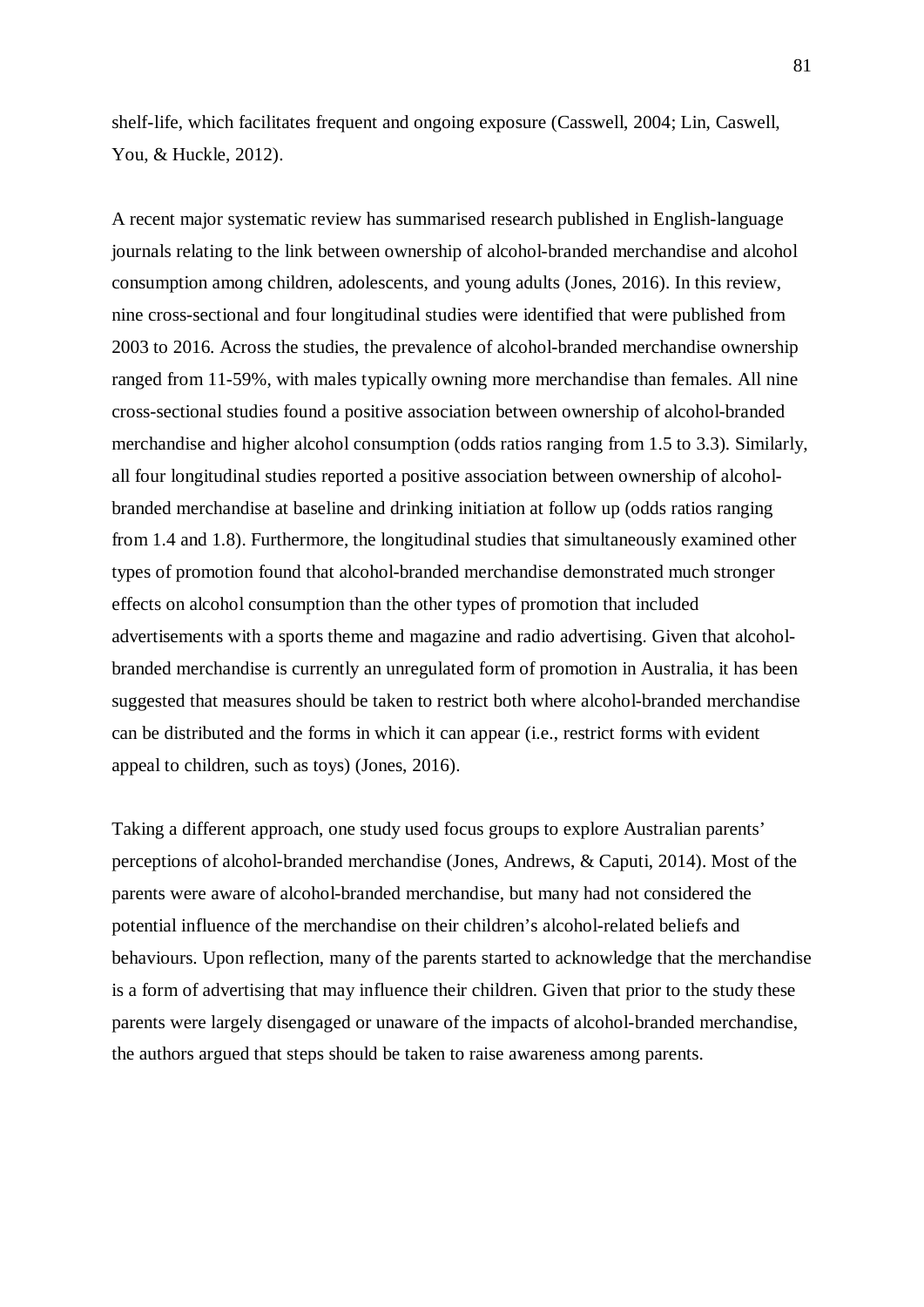### 8.3 Point-of-sale promotions

Point-of-sale promotion refers to advertising and other forms of sales strategies that occur at the place where the purchase will be made, such as bottle-shops or pubs (Jones & Smith, 2011). Point-of-sale promotions can include price promotions, such as 'buy one get one free', or non-price promotions, such as the chance to enter a competition.

One study involved an audit of point-of-sale alcohol promotions in 24 alcohol outlets in Sydney and Perth (Jones, Barrie, Robinson, Allsop, & Chikritzhs, 2012). There was an average of 33 promotions per outlet, with over half of these being non-price promotions (such as competitions and giveaways) that required a large quantity of alcohol to be purchased. The average number of standard drinks required to participate in a given promotion was just under 19. Supermarket chain outlets had the most promotions overall, more price-based promotions, and required purchase of a greater quantity of alcohol compared to other types of outlets.

Three studies since 2011 were identified that examined whether young adults recall and are influenced by point-of-sale promotions when purchasing alcohol at bottle-shops (Jones, Barrie, Gregory, Allsop, & Chikritzhs, 2015; Jones & Smith, 2011; Pettigrew et al., 2015). The first study involved focus groups of young people aged 16-25 years to explore their perceptions of point-of-sale promotions involving price or volume discounts (Jones & Smith, 2011). Most of the participants clearly remembered point-of-sale promotions and reported having bought more alcohol on a purchase occasion because of promotions. In a similar study, Pettigrew and colleagues (2015) used a combination of interviews, focus groups, and emailed narratives to explore how in-store shopping experiences and sales promotions are relevant to the alcohol choices of 18-21 year old drinkers. They found that in-store promotions can impact the type and quantity of alcohol purchased by young people and that sales staff at the stores often encouraged young people to take advantage of these promotions. Finally, in a study conducted by Jones, Barrie, Gregory, Allsop, and Chikritzhs (2015), 509 young adults were interviewed outside bottle-shops in Sydney after having purchased alcohol. Of those interviewed, 26% indicated that a promotion had influenced their purchase. Those who participated in point-of-sale promotions purchased a significantly greater quantity of alcohol compared to those who did not participate (Jones et al., 2015). In sum, from the available evidence it seems that young people both recall and are influenced by point-of-sale promotions, leading them to purchase larger amounts of alcohol.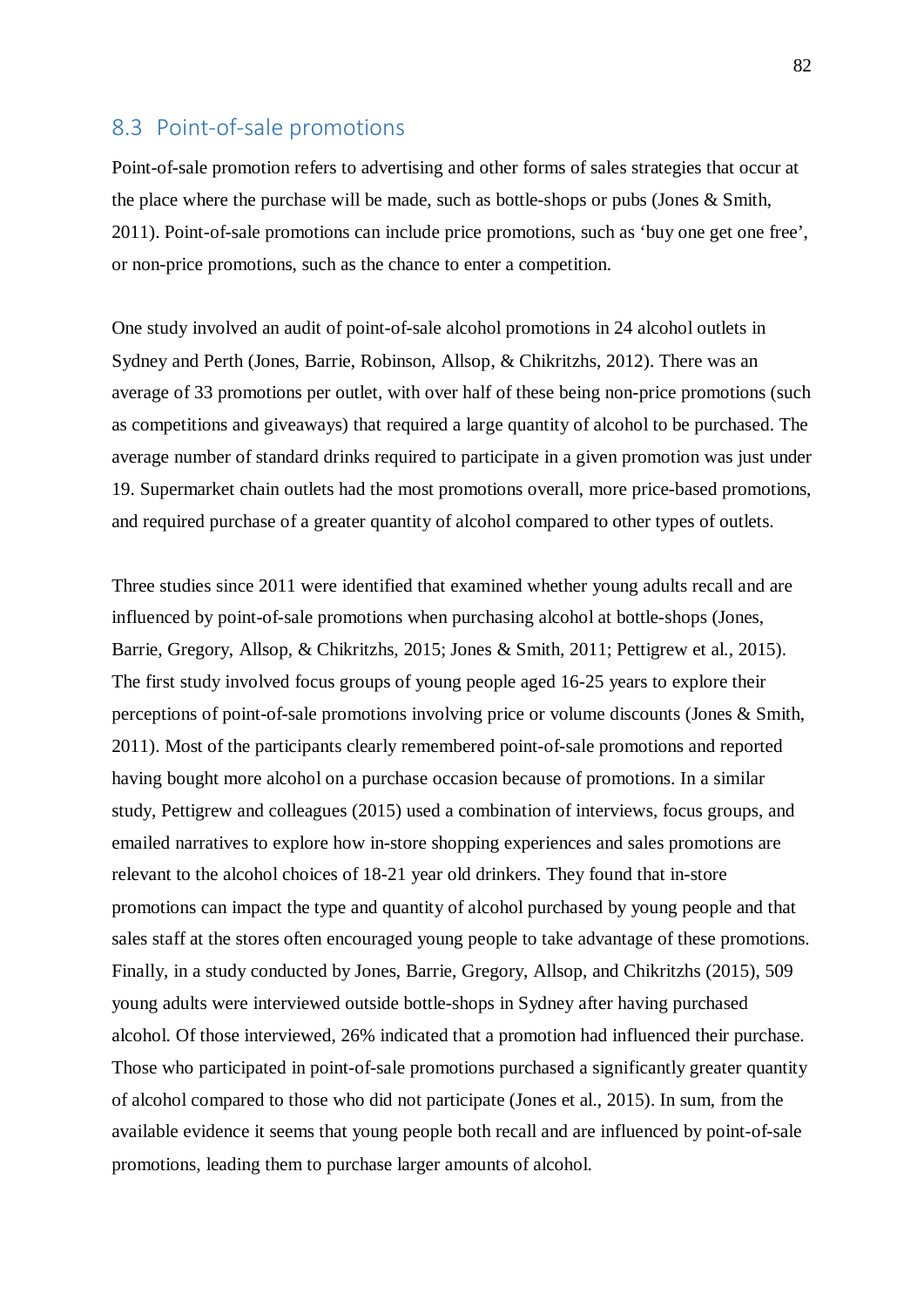#### 8.4 Corporate social responsibility

Corporate social responsibility (CSR) refers to activities undertaken by companies that are ostensibly designed to promote public good and minimise any harms caused by their products (Clapp & Rowlands, 2014). However, CSR is a well-known marketing strategy and is designed to maintain or increase sales in the long-term by managing stakeholder perceptions of the company (Fooks, Gilmore, Collin, Holden, & Lee, 2013). CSR activities have long been employed by the alcohol industry, and there is evidence to suggest that such practices have become more common in the past five years, particularly among transnational brands (Pantani et al., 2016). These practices may serve the interests of the alcohol industry by promoting alcohol brands and improving public perceptions of the alcohol industry, while simultaneously working to deflect responsibility for alcohol-related harms away from the industry. Below is a review of recent research into the marketing potential of corporate social responsibility practices.

One major corporate social responsibility practice often implemented by alcohol companies is the establishment of alcohol-industry funded social aspects and public relations organisations (SAPROs) that have the stated aim of reducing alcohol-related harms in the community (Miller, de Groot, McKenzie, & Droste, 2011). For example, in Australia the DrinkWise organisation was established in Australia in 2005 with the stated purpose to "maximise any benefits and minimise the harm from alcohol consumption" (DrinkWise, 2006). This organisation is now among more than 40 alcohol-related SAPROs that operate in over 27 countries (Babor & Robaina, 2013). A common practice of these organisations is to lobby against population-wide harm-reduction measures, such as taxation, and to instead recommend and deploy educational advertising campaigns that encourage 'responsible drinking', particularly among young people (Jones, Wyatt, & Daube, 2016; Miller et al., 2011).

One recent campaign produced by DrinkWise called "How to Drink Properly" drew considerable controversy and criticism upon its release and has been the subject of recent analyses and discussion (Jones, Wyatt, et al., 2016; Pettigrew, Biagioni, Daube, et al., 2016). Briefly, the advertisement depicted an animated, debonair, James Bond-type character who speaks directly to the camera about the line between acceptable and unacceptable forms of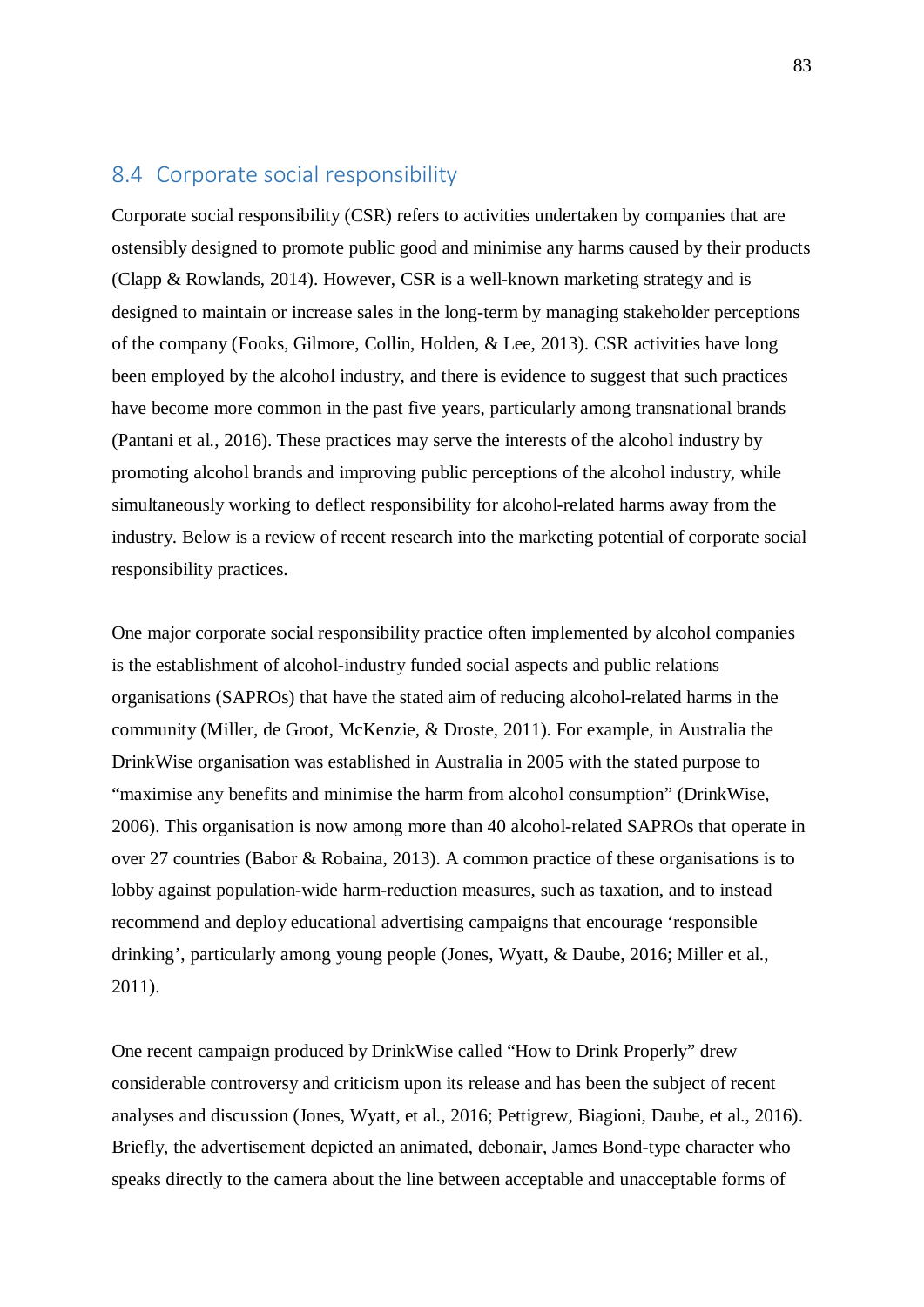drinking. Holding a martini glass, and then after that a beer bottle, he states that at first alcohol can make you feel "*very, very attractive, for a time. This is what we call the realm of drinking excellence"*, but then some people can descend into the less desirable stage of drinking where they become "*shitfaced"* and are described as "*amateurs"*. Researchers have argued that, consistent with past research on responsible drinking campaigns (Barry & Goodson, 2010; S. Smith, Atkin, & Roznowski, 2006), the "How to Drink Properly" campaign paints drinking as something sophisticated and glamorous and is ambiguous on the topic of how much alcohol is too much – leaving this judgement to the discretion of the viewer (Jones, Wyatt, et al., 2016; Pettigrew, Biagioni, Daube, et al., 2016). In a critical review of industry activity in this area, Jones, Wyatt and colleagues (2016) noted that by depicting characters who vomit and fall over as "*amateurs"*, it seems that the advertisement is discouraging being unable to hold one's drink, rather than drinking as such. This interpretation was supported by a recent qualitative study by Pettigrew and colleagues (2016) in which 48 drinkers aged 18-21 years shared their interpretations of the "How to Drink Properly" campaign. Most of the participants did not personally identify with the characters exhibiting negative forms of drinking, despite being high-risk drinkers themselves. Very few of the study participants perceived that they needed to alter their own drinking behaviours. Instead, many reported liking the advertisement because it was entertaining and believed that it confirmed existing social norms around heavy drinking.

Another major CSR tactic involves alcohol companies partnering with charities to raise funds for social causes. This is typically achieved by donating a proportion of profits from a given alcohol product to the partner charity. Researchers have argued that this practice may be a cause for concern given evidence that alcohol companies support health-related causes where alcohol actually contributes to the health condition being addressed (Jones, Wyatt, et al., 2016). For example, Mart and Giesbrecht (2015) documented the considerable number of alcohol products tied to breast cancer charities, which is at odds with the increasing evidence that alcohol is a risk factor for the development of breast cancer. While such campaigns may lead to a considerable amount of money being donated to the cause at hand, this comes at the cost of potential harm among those consuming the product. Furthermore, this form of CSR activity may serve to down-play the link between alcohol and various health conditions (Jones, Wyatt, et al., 2016).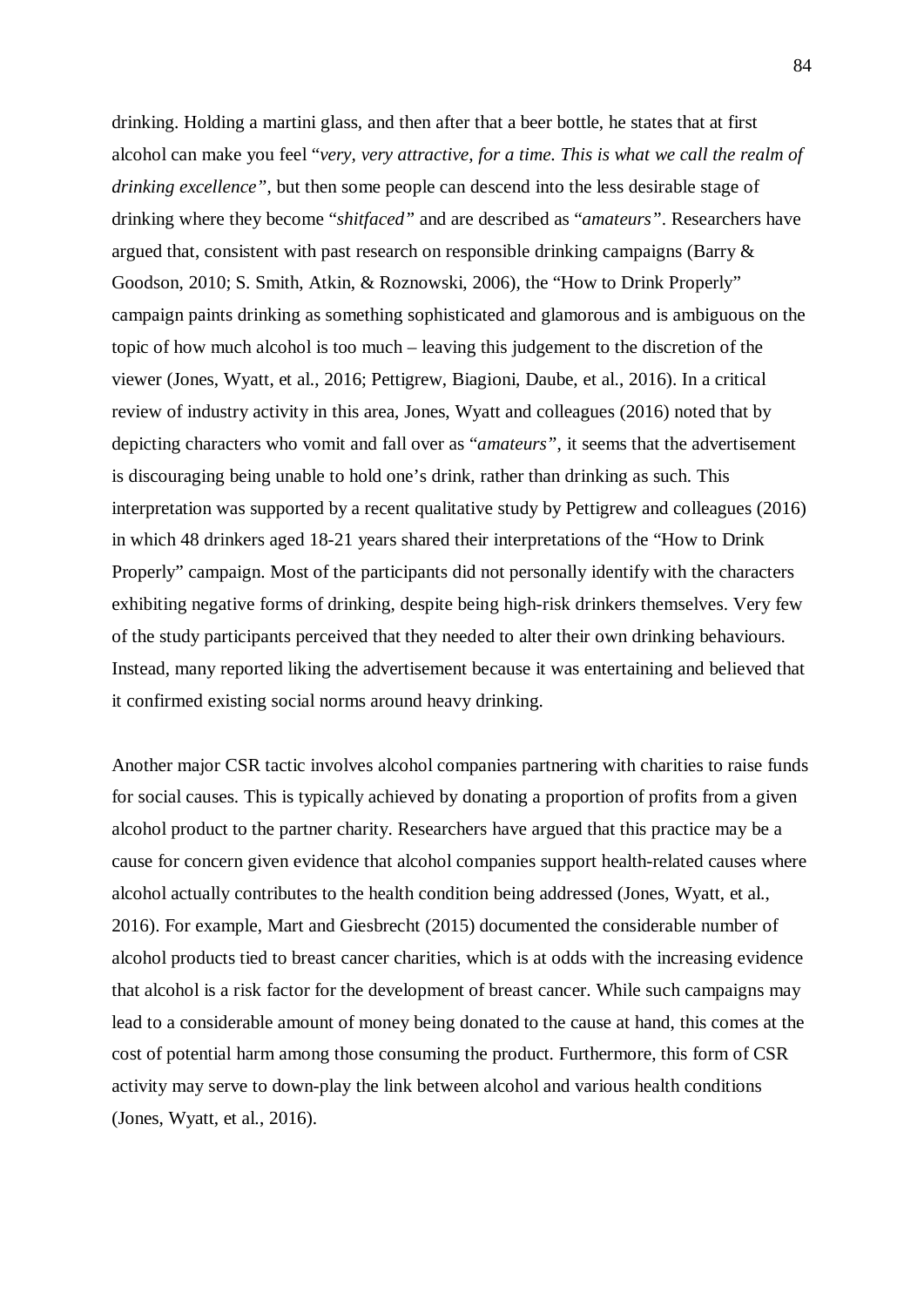One study systematically examined CSR practices in Latin America and the Caribbean (Pantani et al., 2016). Public health researchers rated 218 CSR activities according to whether they have marketing potential, which was defined as the existence of direct evidence that they are being used to promote alcohol brands and products (e.g., the addition of a brand logo to materials distributed to encourage responsible drinking), rather than indirect evidence (e.g., attempting to improve reputation by funding of school-based education programs). The researchers found that over half of the assessed CSR activities were deemed to have marketing potential, and those practices with marketing potential were more likely to reach a large audience compared to activities deemed to be without marketing potential (Pantani et al., 2016).

In sum, growing evidence suggests that CSR practices may be a form of promotion that serves to protect the interests of the alcohol industry. Two major CSR promotional practices were identified. The first is responsible drinking campaigns developed by the alcohol industry, which have been found to present ambiguous messages about how much is an appropriate amount to drink and to bolster existing norms around heavy drinking. The second CSR approach is to link alcohol products with socially responsible causes to promote a positive image to the public while promoting products that may be linked to these health problems. Finally, one study systematically analysed a range of CSR practices in South America and found that over half of the practices could be viewed as having the potential to sell products and brands. Given the evidence reported here, many researchers suggest that CSR promotional activities should be called into question by governments and potentially regulated (Babor & Robaina, 2013; Jones, Wyatt, et al., 2016; Pantani et al., 2016; Pettigrew, Biagioni, Daube, et al., 2016).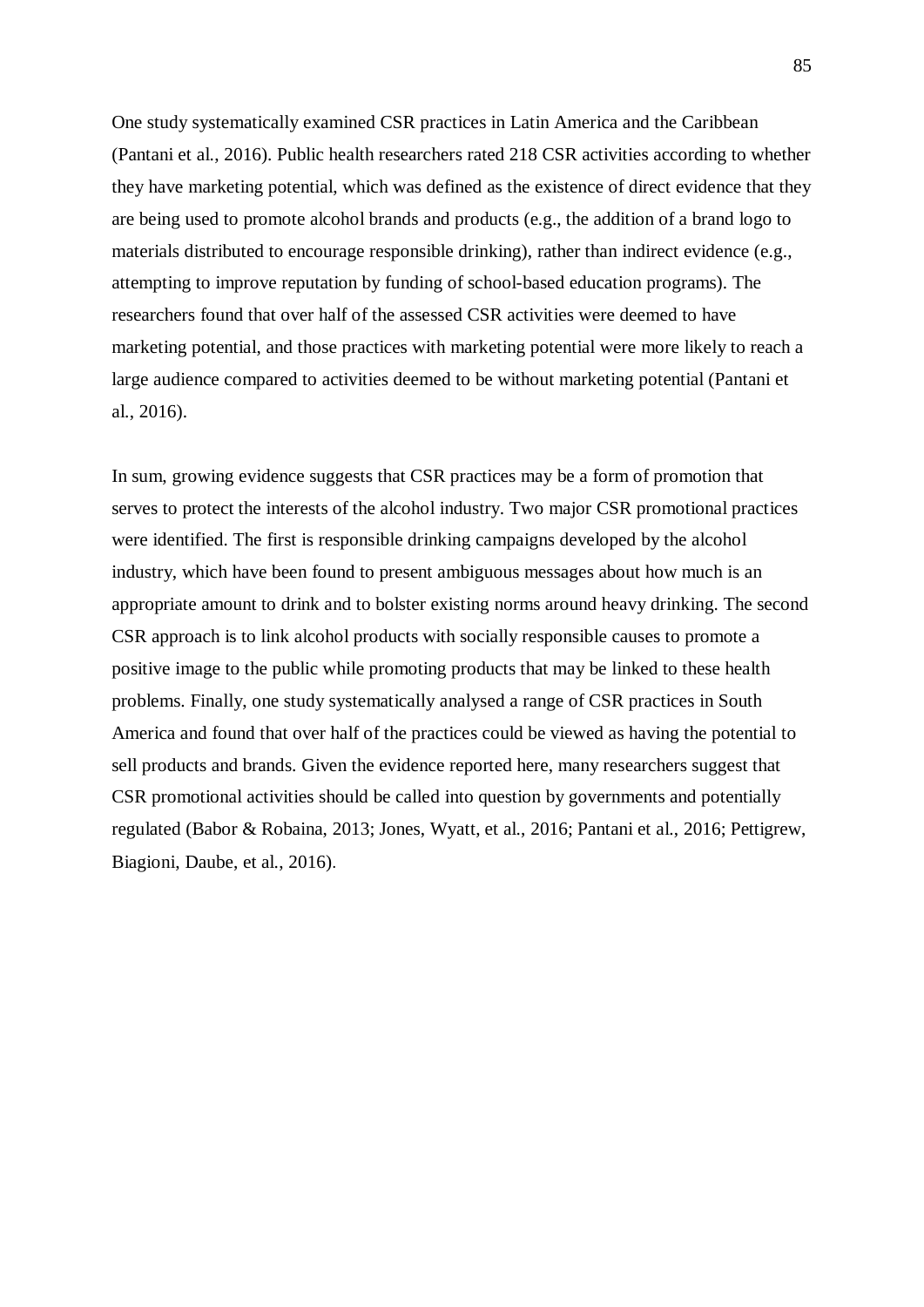|  | Table 4. Quality assessment rating for other media |  |  |
|--|----------------------------------------------------|--|--|
|  |                                                    |  |  |

|                                                  | Finding                                                                                                                                                                                                                                            | <b>Method</b>                                         |                 | Size of body of<br>evidence | <b>Sample</b>    |                                      |                            |                    |
|--------------------------------------------------|----------------------------------------------------------------------------------------------------------------------------------------------------------------------------------------------------------------------------------------------------|-------------------------------------------------------|-----------------|-----------------------------|------------------|--------------------------------------|----------------------------|--------------------|
|                                                  |                                                                                                                                                                                                                                                    |                                                       | Quality         |                             | <b>Countries</b> | <b>Tested in</b><br><b>Australia</b> | <b>Sample</b><br>age range | <b>Consistency</b> |
| <b>Alcohol-Branded</b><br><b>Merchandise</b>     | $\overline{\overline{\mathsf{I}}\cdot\overline{\mathsf{O}}}$ wnership of alcohol-<br>branded merchandise by<br>youth has a strong<br>relationship with higher<br>alcohol consumption, and is<br>associated with earlier<br>initiation of drinking. | - Review $(n = 1, 13)$                                | Moderate        | Large                       | Some             | Yes                                  | Many                       | Consistent         |
|                                                  | 2. Parents may not<br>spontaneously consider the<br>potential impacts of<br>alcohol-branded<br>merchandise, but can be<br>concerned once made<br>aware.                                                                                            | - Qualitative $(n = 1)$                               | Low             | Small                       | One              | Yes                                  | One                        | <b>NA</b>          |
| <b>Point-of-Sale</b><br><b>Promotions</b>        | 1. Point-of-sale promotions<br>are common in Australia.                                                                                                                                                                                            | - Audit $(n = 1)$                                     | Low             | Small                       | One              | Yes                                  | NA                         | <b>NA</b>          |
|                                                  | 2. Point-of-sale promotions<br>lead young adults to<br>purchase higher quantities<br>of alcohol.                                                                                                                                                   | - Quantitative $(n = 1)$<br>- Qualitative ( $n = 2$ ) | Low<br>Moderate | Small                       | One              | Yes                                  | One                        | Consistent         |
| <b>Corporate Social</b><br><b>Responsibility</b> | 1. Responsible drinking<br>campaigns designed by the<br>alcohol industry are<br>ambiguous and may bolster<br>social norms around binge-<br>drinking.                                                                                               | - Qualitative $(n = 1)$                               | Moderate        | Small                       | One              | Yes                                  | One                        | <b>NA</b>          |
|                                                  | 2. Corporate social<br>responsibility practices have<br>explicit marketing benefits.                                                                                                                                                               | - Content $(n = 1)$                                   | Moderate        | Small                       | One              | N <sub>o</sub>                       | <b>NA</b>                  | <b>NA</b>          |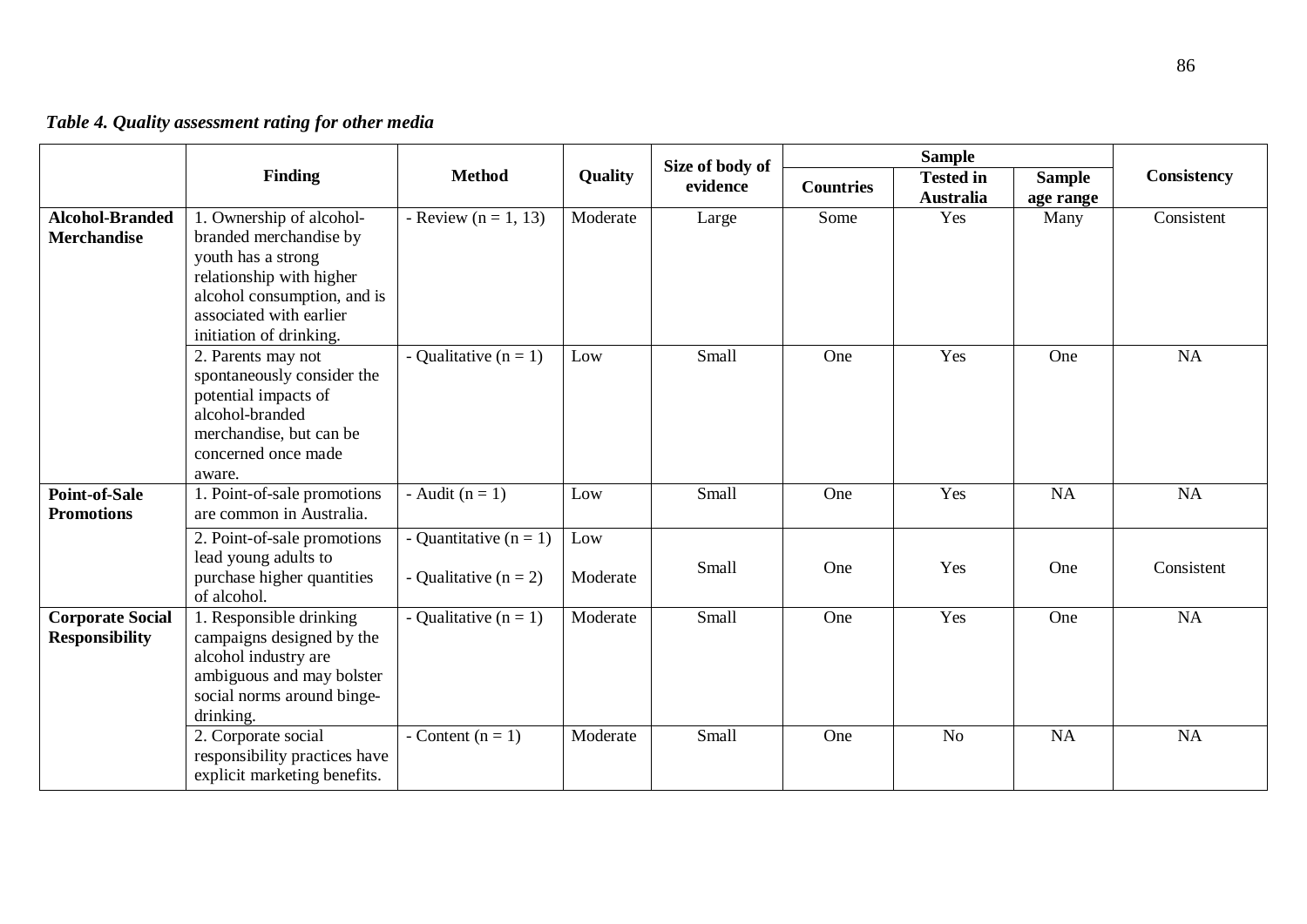# 9 Discussion

#### 9.1 Overview of findings and recommendations in the literature

The research reviewed in this report provides a comprehensive and current assessment of the nature, extent, and impact of alcohol promotion activities in Australia and worldwide. The findings demonstrate that alcohol marketers are employing a range of sophisticated techniques across many different channels to promote their products. Research findings show that young people are exposed to a large variety and high volume of alcohol promotion. This exposure is associated with a greater likelihood of initiating alcohol consumption at an earlier age and drinking more. In particular, there is a strong and consistent evidence base showing that advertising on traditional media leads to earlier initiation, greater alcohol consumption, and a higher likelihood of engaging in problematic drinking among young people. These findings are now being replicated in other areas of alcohol promotion such as sports sponsorship, digital media, alcohol-branded merchandise, point-of-sale promotions, and corporate social responsibility. These areas of research are newer and, as such, the research base is not as large and established as for traditional media. However, research in these newer areas of investigation still consistently demonstrates a link between exposure to alcohol promotion and greater alcohol consumption.

In light of the above findings, many researchers have argued that immediate action should be taken to reduce youth exposure to all types of alcohol promotion. This literature review has presented considerable evidence showing that the industry-driven regulatory processes that apply to alcohol advertising in much of the developed world, including Australia, are largely ineffective. This has been demonstrated through multiple studies showing violation of both the spirit and letter of alcohol advertising codes (Noel & Babor, 2016; Noel, Babor, & Robaina, 2016). Many reasons have been cited in the literature for this apparent lack of efficacy, and there seems to be some consensus on the major issues contributing to the current state of affairs. Common criticisms and suggestions for change are listed below.

**(1) Conflicts of interest are inherent in self-regulatory systems.** Self-regulatory systems by their very nature are organised and funded by the alcohol and advertising industries, and regulatory boards tend to consist primarily of industry members. Researchers suggest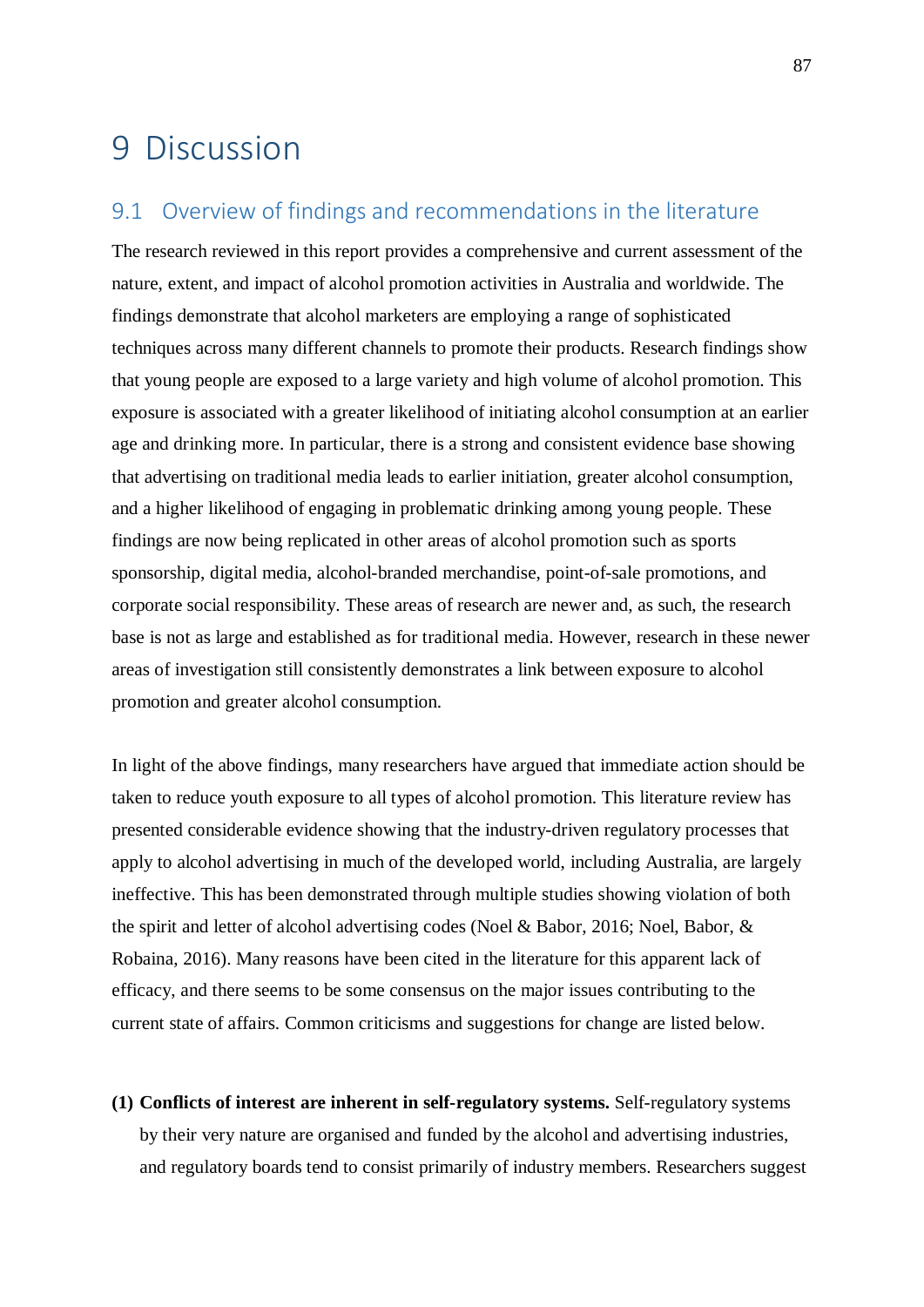that this presents an unavoidable conflict of interest because board members may risk losing substantial revenue if a given complaint is upheld (Noel & Babor, 2016). Indeed, research shows that ABAC rulings that find no violation of the code have been contradicted when evaluated by independent reviewers (Australian Medical Association, 2012). It has therefore been suggested that codes and processes should be designed and developed by experts independent of the alcohol and advertising industries and that regulatory bodies should be comprised of independent board members to ensure rulings are balanced and just (Australian Medical Association, 2012; Hastings et al., 2010a; Noel & Babor, 2016; Noel, Babor, & Robaina, 2016; Searle et al., 2014; Vendrame et al., 2015). It has also been suggested that representatives from vulnerable populations, such as young people, should be involved in the complaints process (Hastings et al., 2010a; Noel, Babor, & Robaina, 2016; Searle et al., 2014).

**(2) Complaints-based regulatory systems have significant limitations.** Complaints-based regulatory systems rely on the community to report cases of advertising that may violate advertising codes. However, low community awareness of advertising codes reduces the number of complaints made. Indeed, in Australia only around 3% of the public are aware of the existence of the ABAC, so complaints lodged are highly unlikely to accurately reflect community concern (Australian Medical Association, 2012). Second, increasingly integrated, sophisticated, and targeted alcohol promotion practices, such as those on social media, mean that target audiences may not even recognise advertising and are therefore unlikely to submit a complaint (Brodmerkel & Carah, 2013). Third, there is often a significant time-lag in complaints processing, which means that the offending advertisement may be broadcast or disseminated long after the complaint is filed (Australian Medical Association, 2012; Noel & Babor, 2016). This is particularly problematic in the case of digital media where the fast-paced nature of this kind of promotion means that by the time it is recognised and submitted as a complaint it may have already been distributed through social networks (Brodmerkel & Carah, 2013). Many researchers suggest that instead of a complaint-based system, a pre-vetting system to examine whether advertising is in violation of codes before it is widely disseminated would be more useful and appropriate (Australian Medical Association, 2012; Hastings et al., 2010a; Noel & Babor, 2016).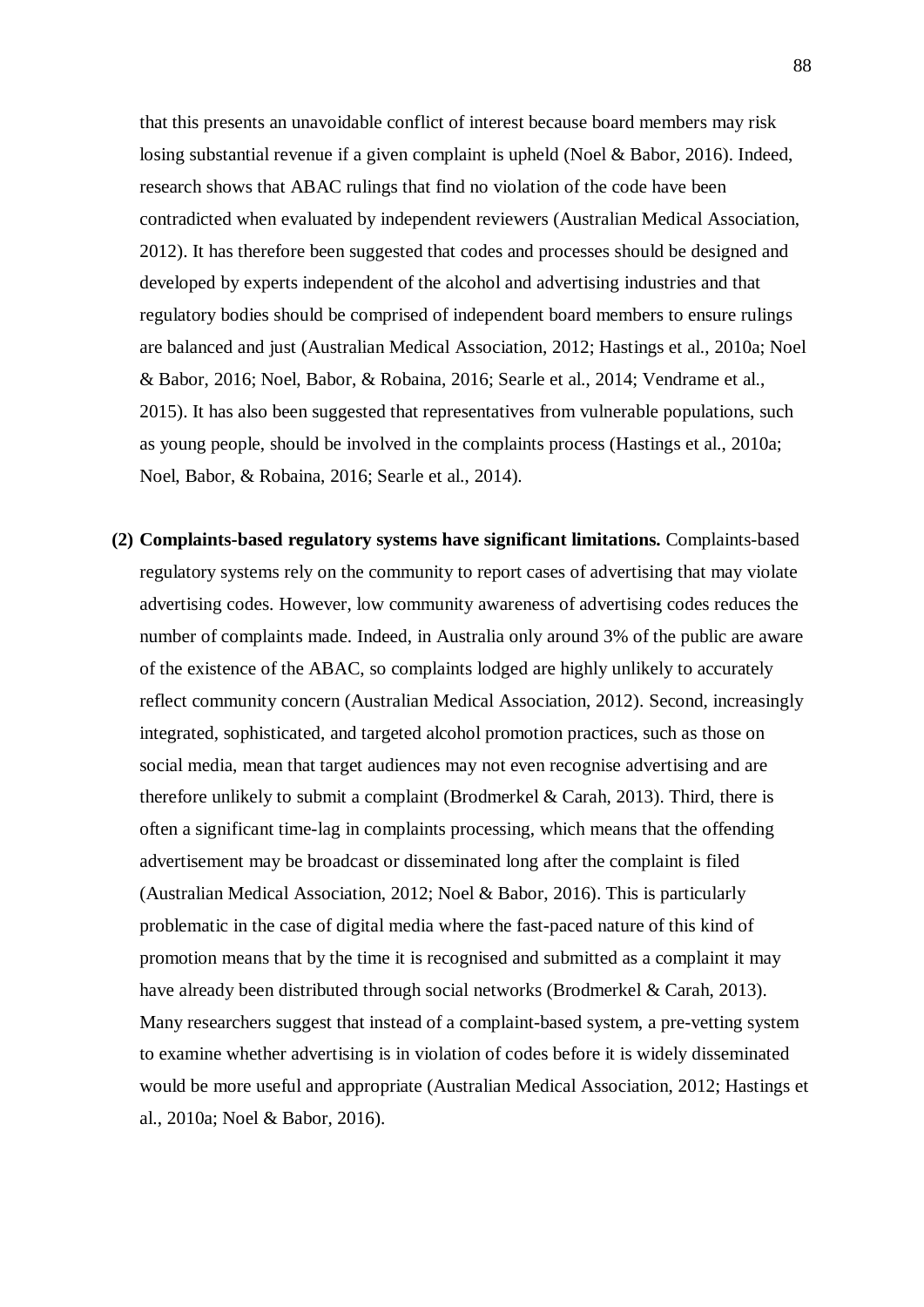- **(3) Self-regulatory codes are often written in a way that is vague, ambiguous, and includes loopholes.** These characteristics have been proposed to lead to both the spirit and the letter of codes being violated (Noel, Lazzarini, Robaina, & Vendrame, 2016). Research showing that alcohol marketers attempt to push the boundaries of advertising codes by finding skilful ways of incorporating prohibited themes attests to the limitations of how advertising codes are often phrased (Hastings et al., 2010a). In response to this problem, there is support for changes to the wording of codes so they delineate what can be included in alcohol promotion rather than what cannot be included to avoid ambiguity (Noel, Babor, & Robaina, 2016).
- **(4) There are no meaningful sanctions for violation of the codes**. High rates of code violation in countries with self-regulation are considered evidence of a lack of meaningful sanctions (Noel & Babor, 2016). Many researchers suggest that the regulatory codes should be supported by meaningful statutory-enabled sanctions (Australian Medical Association, 2012; Hastings et al., 2010a; Hastings & Sheron, 2013; Noel, Babor, & Robaina, 2016).
- **(5) The scope of many self-regulatory codes is too limited**. This criticism has a number of different facets as summarised below.
	- a) Currently, the ABAC does not cover several types of alcohol promotion to which youth are exposed and that have an effect on alcohol consumption, such as alcohol-branded merchandise and sports sponsorship (Australian Medical Association, 2012; Australian National Preventive Health Agency, 2014; Belt et al., 2014; Faulkner et al., 2016; Graham & Adams, 2014). Given that these are recognised components of the marketing mix and are associated with greater alcohol consumption among young people, there does not appear to be a justifiable reason for their omission from advertising codes. Furthermore, some argue that codes should be written with sufficient flexibility to incorporate future, as yet unknown, forms of promotion (Australian Medical Association, 2012).
	- b) Many argue that given the known cumulative effects of advertising on alcohol consumption, alcohol advertising codes should cover not only the content of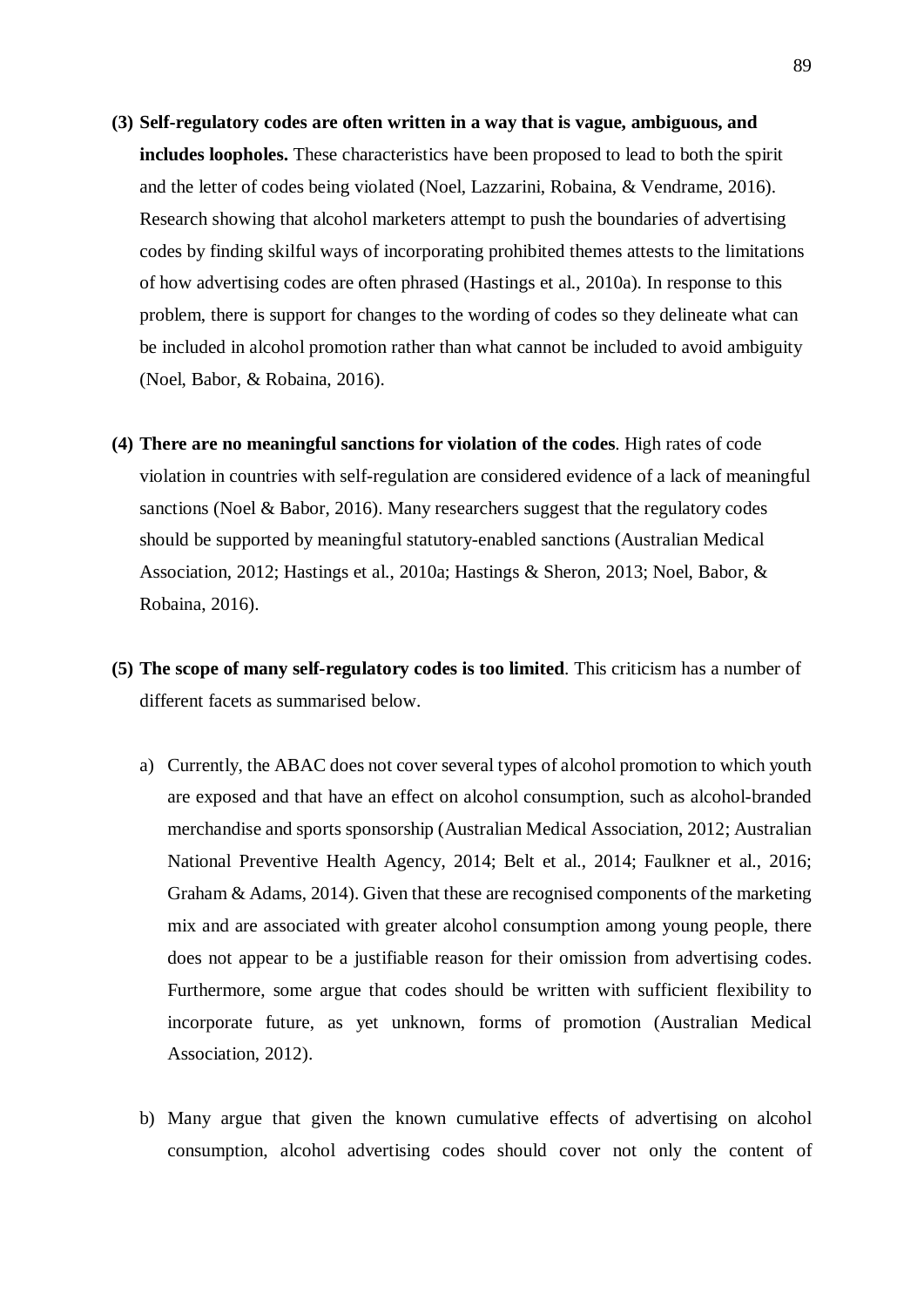advertising, but also the volume (Adams et al., 2014; Australian Medical Association, 2012; Carah, 2014; de Bruijn, Tanghe, et al., 2016).

- c) Some researchers have argued that codes designed to regulate the content of advertising fail to take account of novel promotional tactics that are being employed on digital media. The embedded and pervasive nature of these tactics allows alcohol to be integrated into the everyday lives of young people, resulting in calls for more comprehensive regulation (Brodmerkel & Carah, 2013; Carah, 2014; Purves et al., 2014). Researchers also suggest that there should be a system in place to track the exact extent of youth exposure to alcohol promotional activities online, which would ideally involve full disclosure from alcohol companies and social media sites (Brodmerkel & Carah, 2013; Jernigan & Rushman, 2014).
- d) Many suggest that advertising codes should also be stricter about placement. One common argument in Australia relates to the need to close the loophole that allows alcohol advertising during children's popular viewing times on television if broadcast during sports programs (Australian National Preventive Health Agency, 2014; Carr et al., 2016; O'Brien et al., 2015). Another suggestion is for the watershed time for television alcohol advertising to be moved substantially later in light of research showing that young people's television viewing peaks between 8:30pm and 9:30pm (Carr et al., 2016; O'Brien et al., 2015). There is some debate over this suggestion because modelling shows that by moving the watershed to a later time, young children may be protected but advertising is then concentrated in times when adolescents and young adults are more likely to watch television (Ross, de Bruijn, & Jernigan, 2013). Therefore, changes to watersheds should be closely monitored if implemented. More broadly, many have suggested that placement regulations should significantly limit or even ban advertising on media platforms that are predominantly used by young people, such as certain social media platforms (Brodmerkel & Carah, 2013).

In light of these apparent shortcomings of the largely self-regulated systems that apply to alcohol advertising in Australia and much of the developed world, many researchers have advocated the adoption of strong statutory regulations (Bosque-Prous et al., 2014; Lobstein et al., 2016; Noel, Babor, & Robaina, 2016; Stautz et al., 2016; Weaver et al., 2016). Importantly, it has been argued that a comprehensive approach should be taken whereby all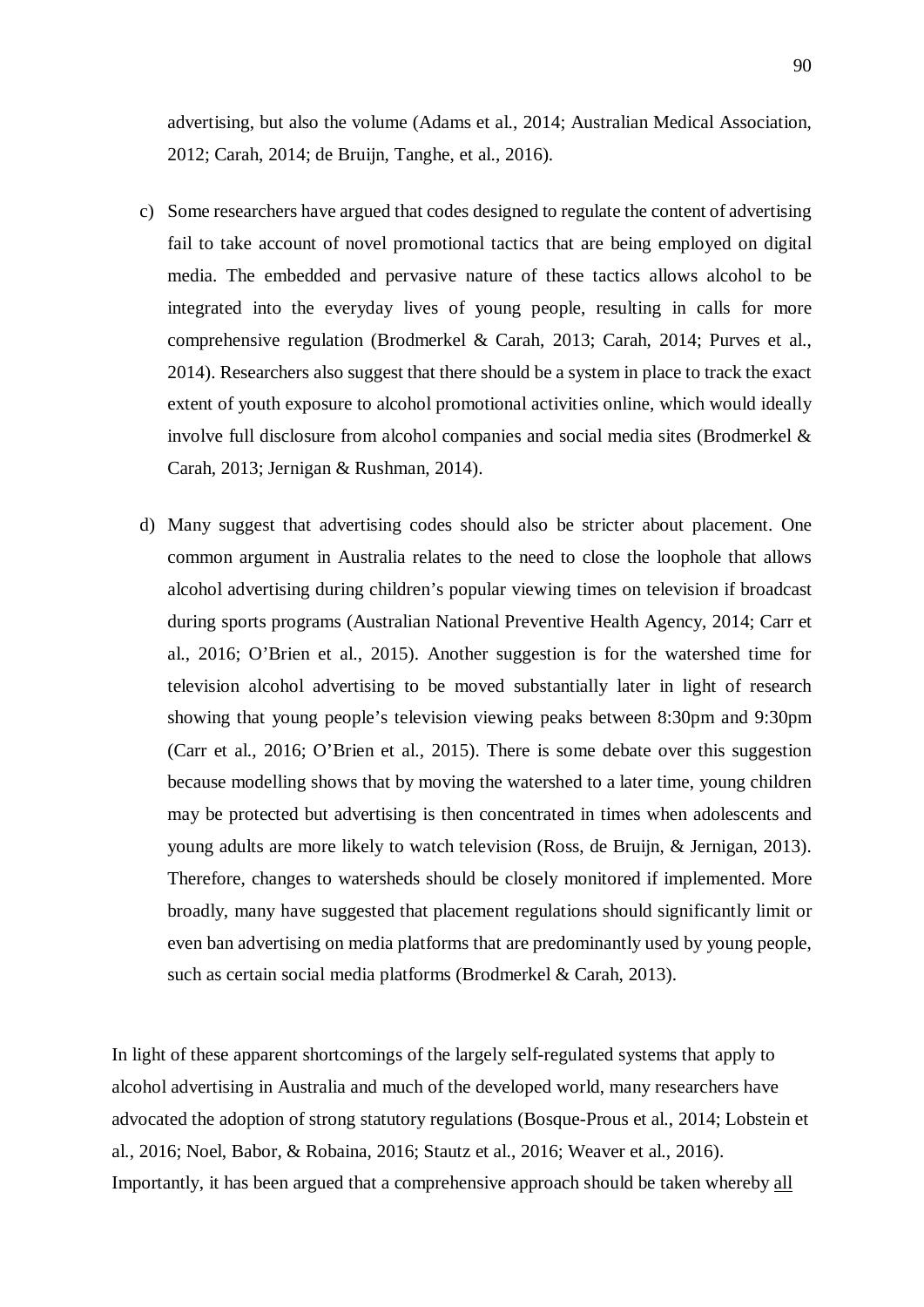areas of promotion are systematically regulated because of the likelihood that alcohol adspend will simply be diverted to unregulated areas, as demonstrably occurred during the regulation of tobacco advertising (World Health Organization, 2013).

The French model of alcohol advertising legislation, the Loi Évin, has frequently been proposed as a useful model of statutory regulation (Noel & Babor, 2016; Noel, Lazzarini, et al., 2016). There are some important features that make this legislation effective. First, the law states what content is permitted and which channels can be used, rather than stating what is not permitted. This removes ambiguity when judgements are being made about whether promotional practices fall within guidelines. Second, legislated monetary sanctions mean that there are meaningful disincentives to discourage code violation. However, a recent analysis of the effectiveness of the Loi Évin in France shows that the law has been weakened over time through lobbying by the alcohol industry, resulting in many young people being exposed to multiple forms of alcohol promotion that were initially not permitted by law. For example, alcohol advertising was not permitted on billboards, yet this has now been reintroduced as a permitted channel. Furthermore, the law was amended to state that alcohol promotion is permitted online, despite the potential for high youth exposure on this medium (Gallopel-Morvan et al., 2016). As a consequence, researchers argue that other countries aiming to implement similar laws should use the 1991 version of the legislation as a model (Gallopel-Morvan et al., 2016). Ultimately, many suggest that a longer-term goal would be for such policy to be supported by concerted international efforts, with the Framework Convention for Tobacco Control proposed as a useful example (Australian Medical Association, 2012; Casswell, 2012; Landon et al., 2016; Moodie et al., 2013; Morgenstern et al., 2014).

#### 9.2 Conclusion

Alcohol promotion in Australia and worldwide is highly sophisticated, widespread, and leads to increased alcohol consumption among young people. Current regulatory approaches, predominantly led by the alcohol industry, are largely ineffective at protecting young people from the negative effects of alcohol promotion. Many argue that independent, comprehensive, and statutory regulations are required and should be implemented immediately.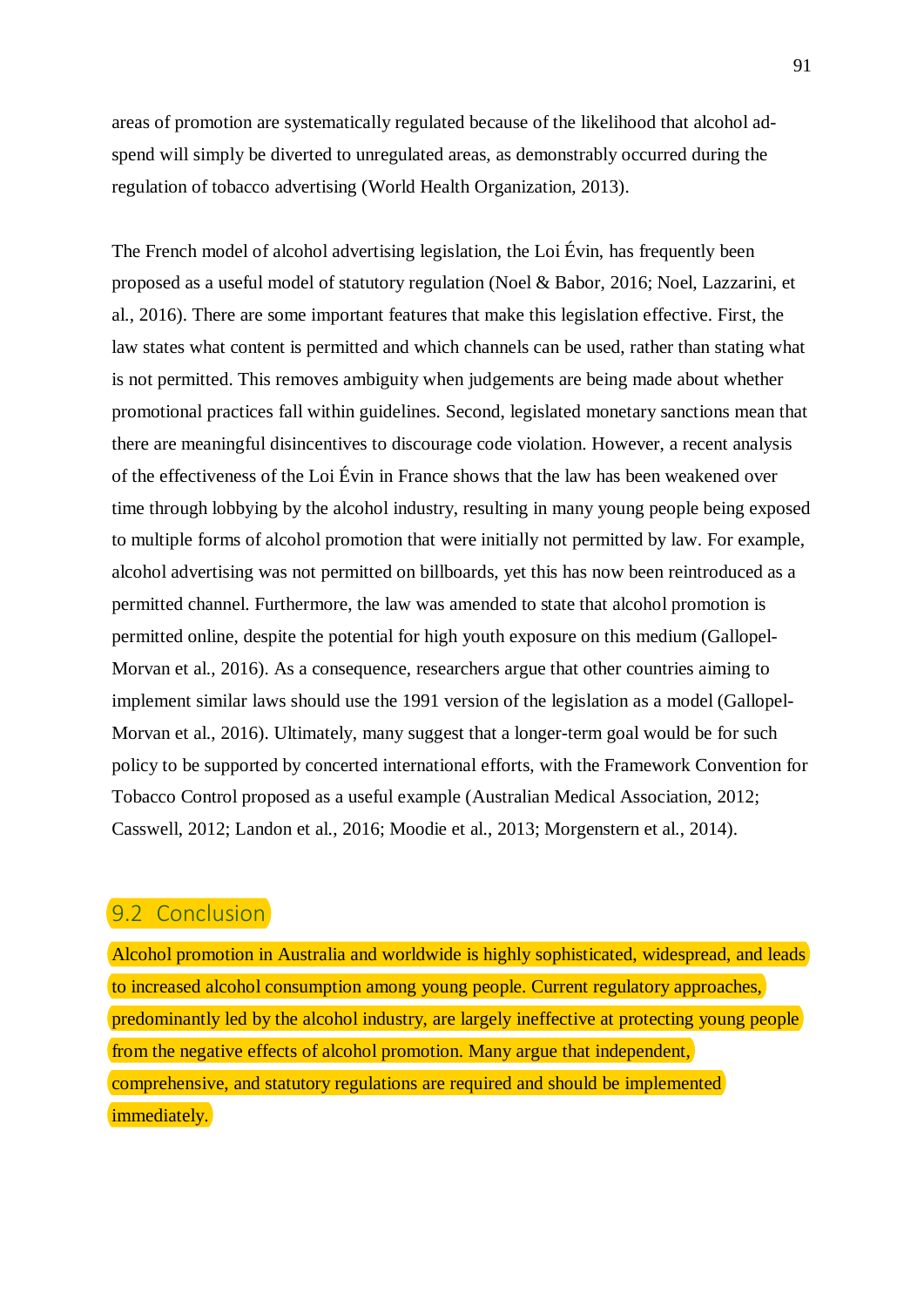# 10 References

- ACMA. (2009). Children's television standards. Retrieved from http://www.acma.gov.au/Citizen/TV-Radio/Television/Kids-and-TV/childrenstelevision-standards-kids-tv-and-advertising-i-acma
- Adams, J., Coleman, J., & White, M. (2014). Alcohol marketing in televised international football: Frequency analysis. *BMC Public Health, 14*(1), 473.
- Alcohol Reports. (2011). Diageo takes multi-million dollar global partnership with Facebook to the next level [Press release]
- Anderson, P., de Bruijn, A., Angus, K., Gordon, R., & Hastings, G. (2009). Impact of alcohol advertising and media exposure on adolescent alcohol use: A systematic review of longitudinal studies. *Alcohol and Alcoholism, 44*(3), 229-243.
- Aquilani, B., Laureti, T., Poponi, S., & Secondi, L. (2015). Beer choice and consumption determinants when craft beers are tasted: An exploratory study of consumer preferences. *Food quality and preference, 41*, 214-224.
- Arora, P. (2015). Web 2.0–and Beyond *The International Encyclopedia of Digital Communication and Society* (pp. 1-3).
- Arsel, Z., & Thompson, C. J. (2011). Demythologizing consumption practices: How consumers protect their field-dependent identity investments from devaluing marketplace myths. *Journal of Consumer Research, 37*(5), 791-806.
- Atkinson, A., Ross-Houle, K. M., Begley, E., & Sumnall, H. (2016). An exploration of alcohol advertising on social networking sites: An analysis of content, interactions and young people's perspectives. *Addiction Research and Theory, 25*(2), 91-102.
- Atkinson, A., Ross, K., Begley, E., & Sumnall, H. (2014). *Constructing alcohol identities: The role of social network sites (SNS) in young peoples' drinking cultures*. Liverpool, UK: Centre for Public Health. Retrieved from http://alcoholresearchuk.org/downloads/insights/AlcoholInsight\_0119.pdf.
- Australian Bureau of Statistics. (2011). *A profile of spectators at selected sporting events 2009-2010. Who will you be sitting next to?* Canberra, Australia. Retrieved from http://www.abs.gov.au/ausstats/abs@.nsf/Previousproducts/4156.0.55.001Main%20F eatures4June%202011?opendocument&tabname=Summary&prodno=4156.0.55.001 &issue=June%202011&num=&view=.
- Australian Bureau of Statistics. (2015). *National Health Survey: First Results, 2014-15*. Canberra, Australia. Retrieved from
	- http://www.abs.gov.au/ausstats/abs@.nsf/mf/4364.0.55.001.
- Australian Government. (2013). *Best Practice Regulation Handbook: Glossary*. Canberra.

Australian Institute of Health and Welfare. (2014). *National Drug Strategy Household Survey detailed report 2013*. Canberra, Australia. Retrieved from http://www.aihw.gov.au/WorkArea/DownloadAsset.aspx?id=60129549848.

Australian Institute of Health and Welfare. (2016). *Australian Burden of Disease Study: Impact and causes of illness and death in Australia 2011.* Canberra, Australia. Retrieved from

http://www.aihw.gov.au/WorkArea/DownloadAsset.aspx?id=60129555476.

Australian Medical Association. (2012). *Alcohol marketing and young people: Time for a new policy agenda*. Kingston, ACT. Retrieved from https://ama.com.au/system/tdf/documents/Alcohol%20Marketing%20%26%20Young %20People%20%28FINAL%20for%20printing%29.pdf?file=1&type=node&id=3586 5.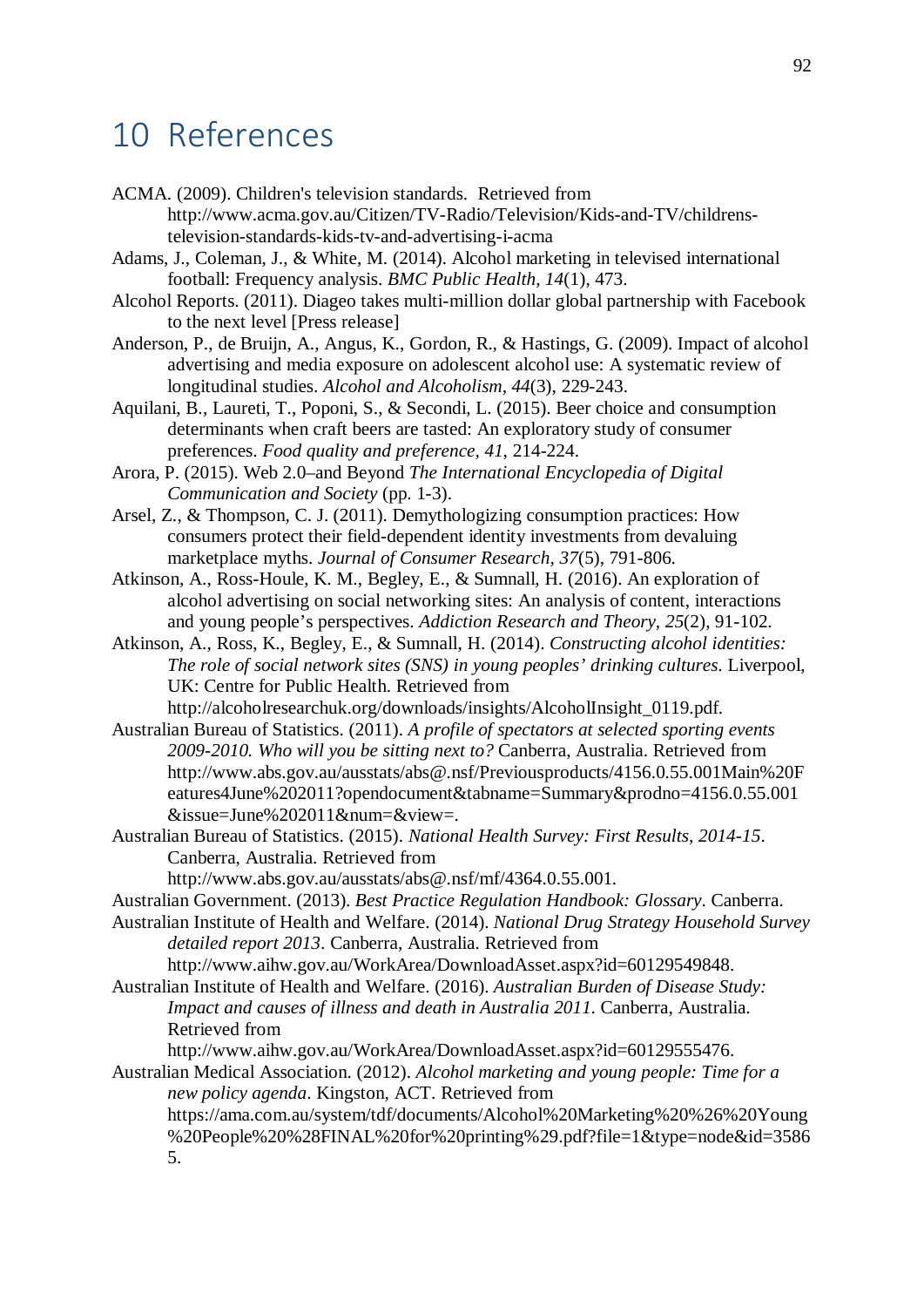- Australian National Preventive Health Agency. (2014). *Alcohol advertising: The effectiveness of current regulatory codes in addressing community concern*. Retrieved from http://www.alcohol.gov.au/internet/alcohol/publishing.nsf/Content/alcoholadvertising
- Australian Subscription Television and Radio Association. (2013). Codes of Practice. Retrieved from https://www.astra.org.au/advocacy/codes-of-practice
- Babor, T. (2010). *Alcohol: No ordinary commodity*. Oxford and London: Oxford University Press.
- Babor, T. (2016). Editor's Corner: The role of public health surveillance in protecting young people from alcohol marketing. *Journal of Studies on Alcohol and Drugs, 77*(1), 5-6.
- Babor, T., & Robaina, K. (2013). Public health, academic medicine, and the alcohol industry's corporate social responsibility activities. *American Journal of Public Health, 103*(2), 206-214.
- Barry, A. E., Bates, A. M., Olusanya, O., Vinal, C. E., Martin, E., Peoples, J. E., . . . Montano, J. R. (2016). Alcohol marketing on Twitter and Instagram: Evidence of directly advertising to youth/adolescents. *Alcohol and Alcoholism, 51*(4), 487-492.
- Barry, A. E., & Goodson, P. (2010). Use (and misuse) of the responsible drinking message in public health and alcohol advertising: A review. *Health Education and Behavior, 37*(2), 288-303.
- Barry, A. E., Johnson, E., Rabre, A., Darville, G., Donovan, K. M., & Efunbumi, O. (2015). Underage access to online alcohol marketing content: A YouTube case study. *Alcohol and Alcoholism, 50*(1), 89-94.
- Belt, O., Stamatakos, K., Ayers, A. J., Fryer, V. A., Jernigan, D. H., & Siegel, M. (2014). Vested interests in addiction research and policy. Alcohol brand sponsorship of events, organizations and causes in the United States, 2010-2013. *Addiction, 109*(12), 1977-1985.
- Bennet, L. (2016). The changing face of alcohol advertising. *AdNews*. Retrieved from http://www.adnews.com.au/news/the-changing-face-of-alcohol-advertising
- Berends, L., Jones, S., & Andrews, K. (2016). Adolescent drinking, social identity, and parenting for safety: Perspectives from Australian adolescents and parents. *Health and Place, 38*, 22-29.
- Berger, A. A. (2016). Marketing to Millennials. *Marketing and American consumer culture* (pp. 101-110). San Francisco, California: Springer International Publishing.
- Bestman, A., Thomas, S. L., Randle, M., & Thomas, S. D. (2015). Children's implicit recall of junk food, alcohol and gambling sponsorship in Australian sport. *BMC Public Health, 15*(1), 1022.
- Beus, S., Matanda, M. J., & Michael, T. (2016). Turning brand undesirables in brand heroes: Capitalising on corporate social responsibility in sport sponsorship alliances. In M. Groza & C. Ragland (Eds.), *Marketing Challenges in a Turbulent Business Environment.* (pp. 233-238): Springer.
- Bloomfield, K., Hope, A., & Kraus, L. (2013). Alcohol survey measures for Europe: A literature review. *Drugs: Education, Prevention and Policy, 20*(5), 348-360.
- Borden, N. H. (1964). The concept of the marketing mix. *Journal of Advertising Research, 4*(2), 2-7.
- Borland, K. W. (2001). Qualitative and quantitative research: A complementary balance. *New Directions for Institutional Research, 2001*(112), 5-13.
- Bosque-Prous, M., Espelt, A., Guitart, A. M., Bartroli, M., Villalbi, J. R., & Brugal, M. T. (2014). Association between stricter alcohol advertising regulations and lower hazardous drinking across European countries. *Addiction, 109*(10), 1634-1643.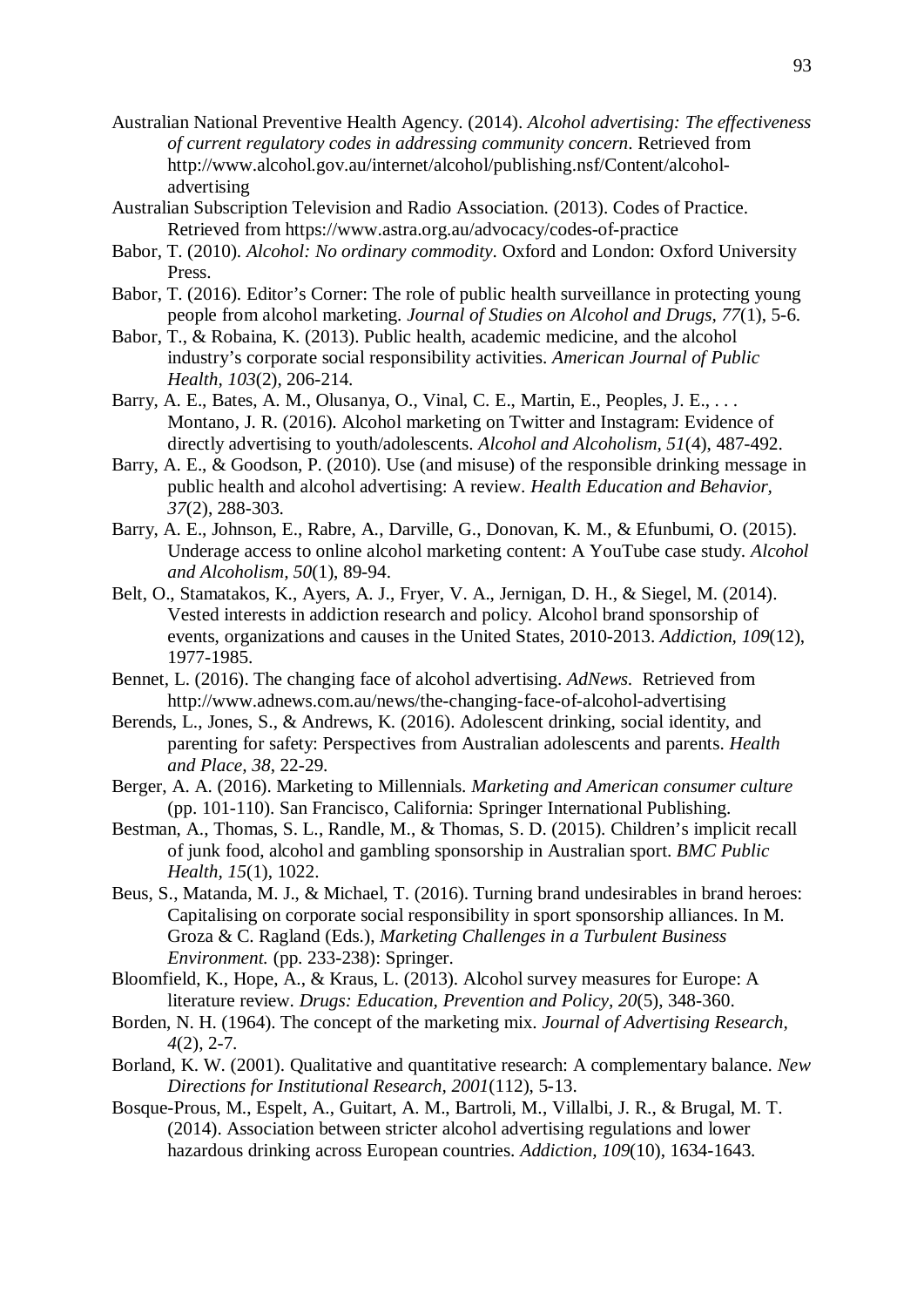- Bourdieu, P. (1986). The forms of capital. In J. Richardson (Ed.), *Handbook of theory and research for the sociology of education.* New York, NY: Macmillan.
- Bradley, E. H., Curry, L. A., & Devers, K. J. (2007). Qualitative data analysis for health services research: developing taxonomy, themes, and theory. *Health services research, 42*(4), 1758-1772.
- Brodmerkel, S., & Carah, N. (2013). Alcohol brands on Facebook: The challenges of regulating brands on social media. *Journal of Public Affairs, 13*(3), 272-281.
- Brown, K. (2016). Association between alcohol sports sponsorship and consumption: A systematic review. *Alcohol and Alcoholism, 51*(6), 747-755.
- Bucic, T., Harris, J., & Arli, D. (2012). Ethical consumers among the millennials: A crossnational study. *Journal of Business Ethics, 110*(1), 113-131.
- Burton, S., Dadich, A., & Soboleva, A. (2013). Competing voices: Marketing and countermarketing alcohol on Twitter. *Journal of Nonprofit and Public Sector Marketing, 25*(2), 186-209.
- Carah, N. (2014). *Like, comment, share: Alcohol brand activity on Facebook*. University of Queensland: Foundation for Alcohol Research and Education. Retrieved from http://fare.org.au/wp-content/uploads/research/Facebook-and-alcohol-advertisingreport.pdf.
- Carah, N., Brodmerkel, S., & Hernandez, L. (2014). Brands and sociality: Alcohol branding, drinking culture and Facebook. *Convergence: The International Journal of Research into New Media Technologies, 20*(3), 259-275.
- Carr, S., O'Brien, K. S., Ferris, J., Room, R., Livingston, M., Vandenberg, B., . . . Lynott, D. (2016). Child and adolescent exposure to alcohol advertising in Australia's major televised sports. *Drug and Alcohol Review, 35*(4), 406-411.
- Carrotte, E. R., Dietze, P. M., Wright, C. J., & Lim, M. S. (2016). Who 'likes' alcohol? Young Australians' engagement with alcohol marketing via social media and related alcohol consumption patterns. *Australian and New Zealand Journal of Public Health, 40*(5), 474-479.
- Casswell, S. (2004). Alcohol brands in young people's everyday lives: New developments in marketing. *Alcohol and Alcoholism, 39*(6), 471-476.
- Casswell, S. (2012). Current status of alcohol marketing policy—an urgent challenge for global governance. *Addiction, 107*(3), 478-485.
- Casswell, S. (2013). Vested interests in addiction research and policy. Why do we not see the corporate interests of the alcohol industry as clearly as we see those of the tobacco industry? *Addiction, 108*(4), 680-685.
- Chartrand, T. L., & Fitzsimons, G. J. (2011). Nonconscious consumer psychology. *Journal of Consumer Psychology, 21*(1), 1-3.
- Clapp, J., & Rowlands, I. H. (2014). Corporate social responsibility. In J.-F. Morin & A. Orsini (Eds.), *Essential Concepts of Global Environmental Governance*. New York, NY: Routledge.
- Collin, J., Hill, S. E., & Smith, K. E. (2015). Merging alcohol giants threaten global health. *The BMJ, 351*, 6087.
- Collins, R. L., Martino, S. C., Kovalchik, S. A., Becker, K. M., Shadel, W. G., & D'Amico, E. J. (2016). Alcohol advertising exposure among middle school–age youth: An assessment across all media and venues. *Journal of Studies on Alcohol and Drugs, 77*(3), 384-392.
- Cornwell, T. B. (1995). Sponsorship-linked marketing development. *Sport Marketing Quarterly, 4*, 13-24.
- Cornwell, T. B., & Kwak, D. H. (2015). Sponsorship-linked marketing: Introduction to topics. *Journal of Sport Management, 29*(2), 133-136.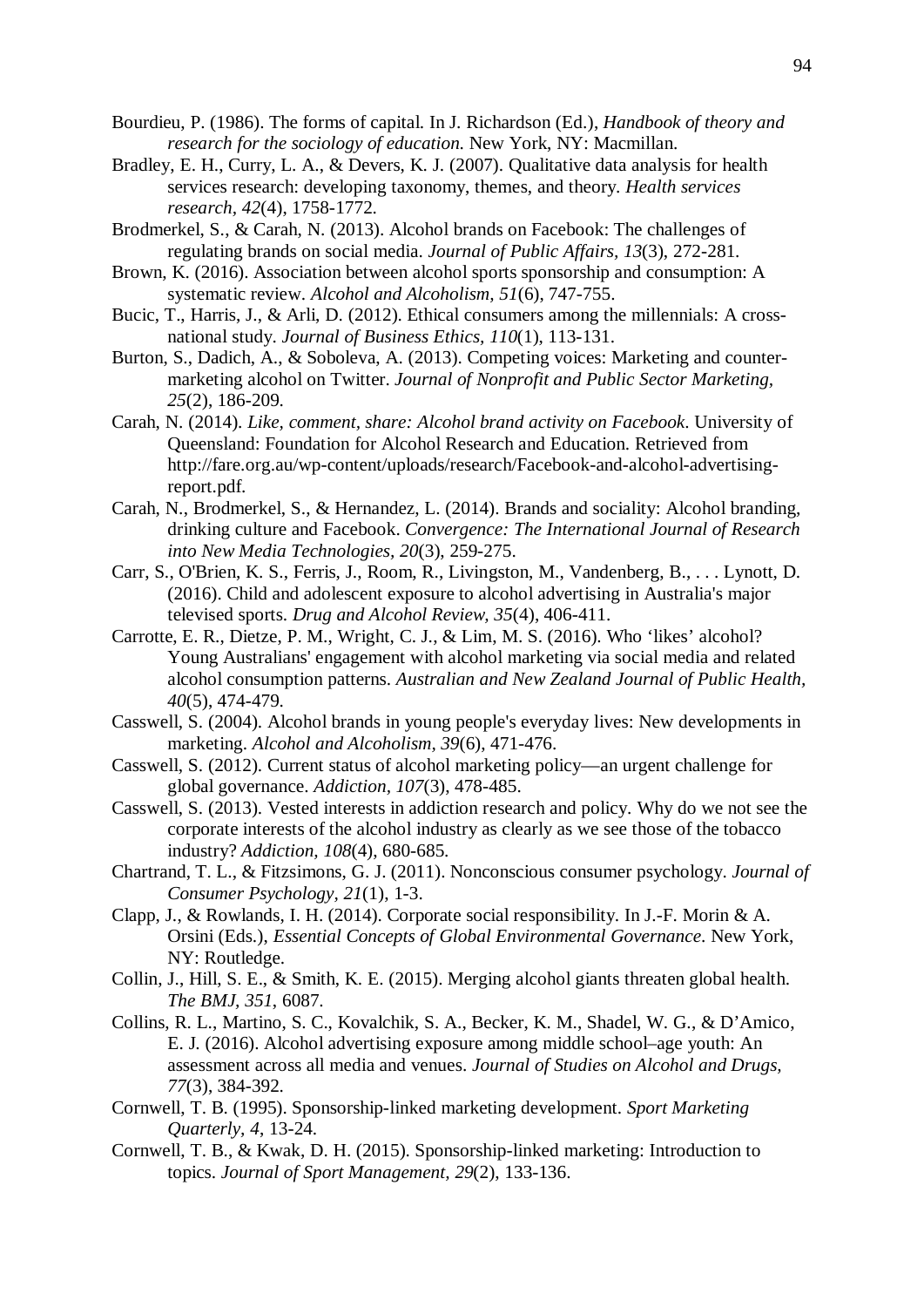- Cornwell, T. B., & Maignan, I. (1998). An international review of sponsorship research. *Journal of Advertising, 27*(1), 1-21.
- Critchlow, N., Moodie, C., Bauld, L., Bonner, A., & Hastings, G. (2015). Awareness of, and participation with, digital alcohol marketing, and the association with frequency of high episodic drinking among young adults. *Drugs: Education, Prevention and Policy, 23*(4), 328-336.
- Crompton, J. L. (1993). Sponsorship of sport by tobacco and alcohol companies: A review of the issues. *Journal of Sport and Social Issues, 17*(2), 148-167.
- Cronin, J. M., McCarthy, M. B., & Collins, A. M. (2014). Covert distinction: How hipsters practice food-based resistance strategies in the production of identity. *Consumption Markets and Culture, 17*(1), 2-28.
- Crouch, R., Ewer, M., Quester, P., & Proksch, M. (2016). Talking with you—not at you: How brand ambassadors can spark consumer brand attachment. In M. Groza & C. Ragland (Eds.), *Marketing Challenges in a Turbulent Business Environment.* (pp. 189-194): Springer.
- Davis, C. G., Thake, J., & Vilhena, N. (2010). Social desirability biases in self-reported alcohol consumption and harms. *Addictive Behaviors, 35*(4), 302-311.
- Davoren, S. L., & Sinclair, C. A. (2012). Children and adolescent exposure to alcohol advertising during Bathurst 1000. *Australian and New Zealand Journal of Public Health, 36*(1), 90-91.
- Daykin, N., Irwin, R., Kimberlee, R., Orme, J., Plant, M., McCarron, L., & Rahbari, M. (2009). Alcohol, young people and the media: A study of radio output in six radio stations in England. *Journal of Public Health, 31*(1), 105-112.
- de Bruijn, A. (2014). Commentary on O'Brien et al.(2014): Refuting arguments against a ban on alcohol sport sponsorship. *Addiction, 109*(10), 1655-1656.
- de Bruijn, A., Engels, R., Anderson, P., Bujalski, M., Gosselt, J., Schreckenberg, D., . . . de Leeuw, R. (2016). Exposure to online alcohol marketing and adolescents' drinking: A cross-sectional study in four European countries. *Alcohol and Alcoholism*. doi:10.1093/alcalc/agw020.
- de Bruijn, A., Tanghe, J., de Leeuw, R., Engels, R., Anderson, P., Beccaria, F., . . . van Dalen, W. (2016). European longitudinal study on the relationship between adolescents' alcohol marketing exposure and alcohol use. *Addiction*. doi:10.1111/add.13455
- Dewhirst, T., & Hunter, A. (2002). Tobacco sponsorship of Formula One and CART auto racing: tobacco brand exposure and enhanced symbolic imagery through co-sponsors' third party advertising. *Tobacco Control, 11*(2), 146.
- Dewhirst, T., & Sparks, R. (2003). Intertextuality, tobacco sponsorship of sports, and adolescent male smoking culture: A selective review of tobacco industry documents. *Journal of Sport and Social Issues, 27*(4), 372-398.
- Diageo Australia. (2012). Diageo Australia's response to the Australian Preventative Health Agency's issue paper - Alcohol advertising: The effectiveness of current regulatory codes in addressing community concerns. Retrieved from http://www.quitnow.gov.au/internet/anpha/publishing.nsf/Content/A42D5F3F3BB82 947CA257C69007F148C/\$File/Submission%2012%20- %20Diageo%20Australia%20(D13-15685).pdf

DrinkWise. (2006). Drinkwise Australia. Retrieved from https://drinkwise.org.au/

Eagle, L., Dahl, S., Low, D. R., & Mahoney, T. (2014). *Alcohol promotion via mobile phone apps: gaps in impact evaluation and regulatory coverage.* Paper presented at the Australian and New Zealand Marketing Academy Conference, Brisbane, Queensland.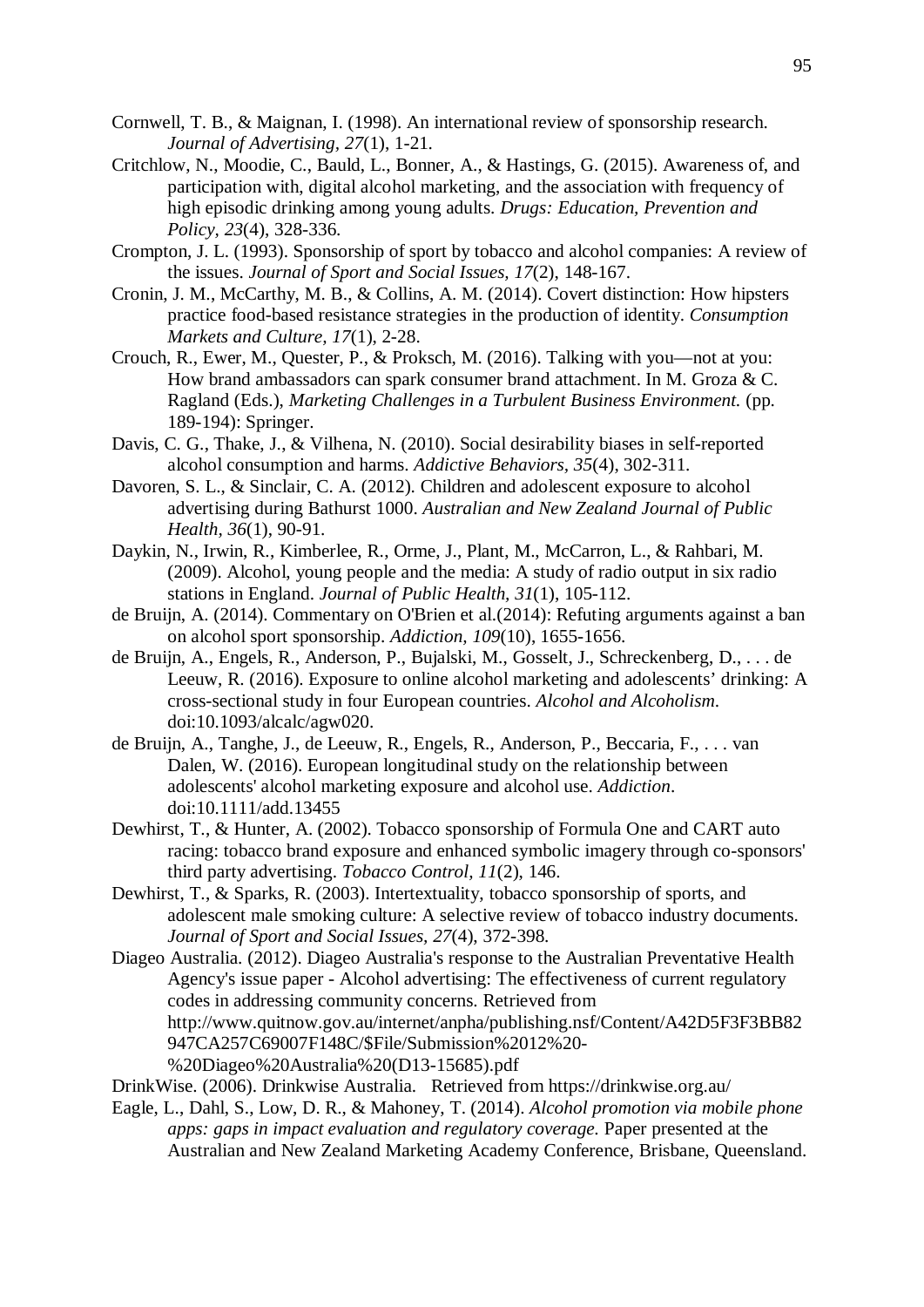- Eastman, J. K., Iyer, R., Liao-Troth, S., Williams, D. F., & Griffin, M. (2014). The Role of involvement on millennials' mobile technology behaviors: The moderating impact of status consumption, innovation, and opinion leadership. *Journal of Marketing Theory and Practice, 22*(4), 455-470.
- Faulkner, A., Azar, D., & White, V. (2016). 'Unintended' audiences of alcohol advertising: exposure and drinking behaviors among Australian adolescents. *Journal of Substance Use*, 1-5. doi:10.3109/14659891.2016.1143047
- Fooks, G., Gilmore, A., Collin, J., Holden, C., & Lee, K. (2013). The limits of corporate social responsibility: Techniques of neutralization, stakeholder management and political CSR. *Journal of Business Ethics, 112*(2), 283-299.
- Fromm, J., & Garton, C. (2013). *Marketing to millennials: reach the largest and most influential generation of consumers ever*. New York, NY: AMACOM: A Division of American Management Association.
- Gallet, C. A. (2007). The demand for alcohol: A meta‐analysis of elasticities. *Australian Journal of Agricultural and Resource Economics, 51*(2), 121-135.
- Gallopel-Morvan, K., Spilka, S., Mutatayi, C., Rigaud, A., & Lecas, F. (2016). France's Évin Law on the control of alcohol advertising: content, effectiveness and limitations. *Addiction*. doi:10.1111/add.13431
- Gao, C., Ogeil, R., & Lloyd, B. (2014). *Alcohol's burden of disease in Australia*. Canberra, Australia: Foundation for Alcohol Research and Education and Victorian Health Promotion Foundation. Retrieved from https://www.vichealth.vic.gov.au/media-andresources/publications/alcohols-burden-of-disease-in-australia.
- Gee, S. (2013). The culture of alcohol sponsorship during the 2011 Rugby World Cup: An (auto) ethnographic and (con) textual analysis. *Sport in Society, 16*(7), 912-930.
- Gee, S., Jackson, S. J., & Sam, M. (2016). Carnivalesque culture and alcohol promotion and consumption at an annual international sports event in New Zealand. *International Review for the Sociology of Sport, 51*(3), 265-283.
- Gordon, R. (2011a). Alcohol marketing and youth drinking: A rejoinder to the alcohol industry. *Alcohol and Alcoholism, 46*(4), 369-370.
- Gordon, R. (2011b). An audit of alcohol brand websites. *Drug and Alcohol Review, 30*(6), 638-644.
- Gorman, P., Nelson, T., & Glassman, A. (2004). The millennial generation: A strategic opportunity. *Organizational Analysis, 12*(3), 255-270.
- Government of Western Australia. (2014). *Australian School Students Alcohol and Drug Survey Alcohol Bulletin*. Perth, Western Australia. Retrieved from http://www.dao.health.wa.gov.au/Informationandresources/Publicationsandresources/ Researchandstatistics/Statistics/AustralianSchoolStudentsAlcoholandDrugsurvey.aspx
- Graham, A., & Adams, J. (2014). Alcohol marketing in televised English professional football: A frequency analysis. *Alcohol and Alcoholism, 49*(3), 343-348.
- Gundlach, G. T., & Wilkie, W. L. (2009). The American Marketing Association's new definition of marketing: Perspective and commentary on the 2007 revision. *Journal of Public Policy and Marketing, 28*(2), 259-264.
- Gupta, H., Pettigrew, S., Lam, T., & Tait, R. J. (2016). A systematic review of the impact of exposure to internet-based alcohol-related content on young people's alcohol use behaviours. *Alcohol and Alcoholism*. doi:10.1093/alcalc/agw050
- Hastings, G., Anderson, S., Cooke, E., & Gordon, R. (2005). Alcohol marketing and young people's drinking: A review of the research. *Journal of Public Health Policy, 26*(3), 296-311.
- Hastings, G., Brooks, O., Stead, M., Angus, K., Anker, T., & Farrell, T. (2010a). Failure of self regulation of UK alcohol advertising. *The BMJ, 340*(5650).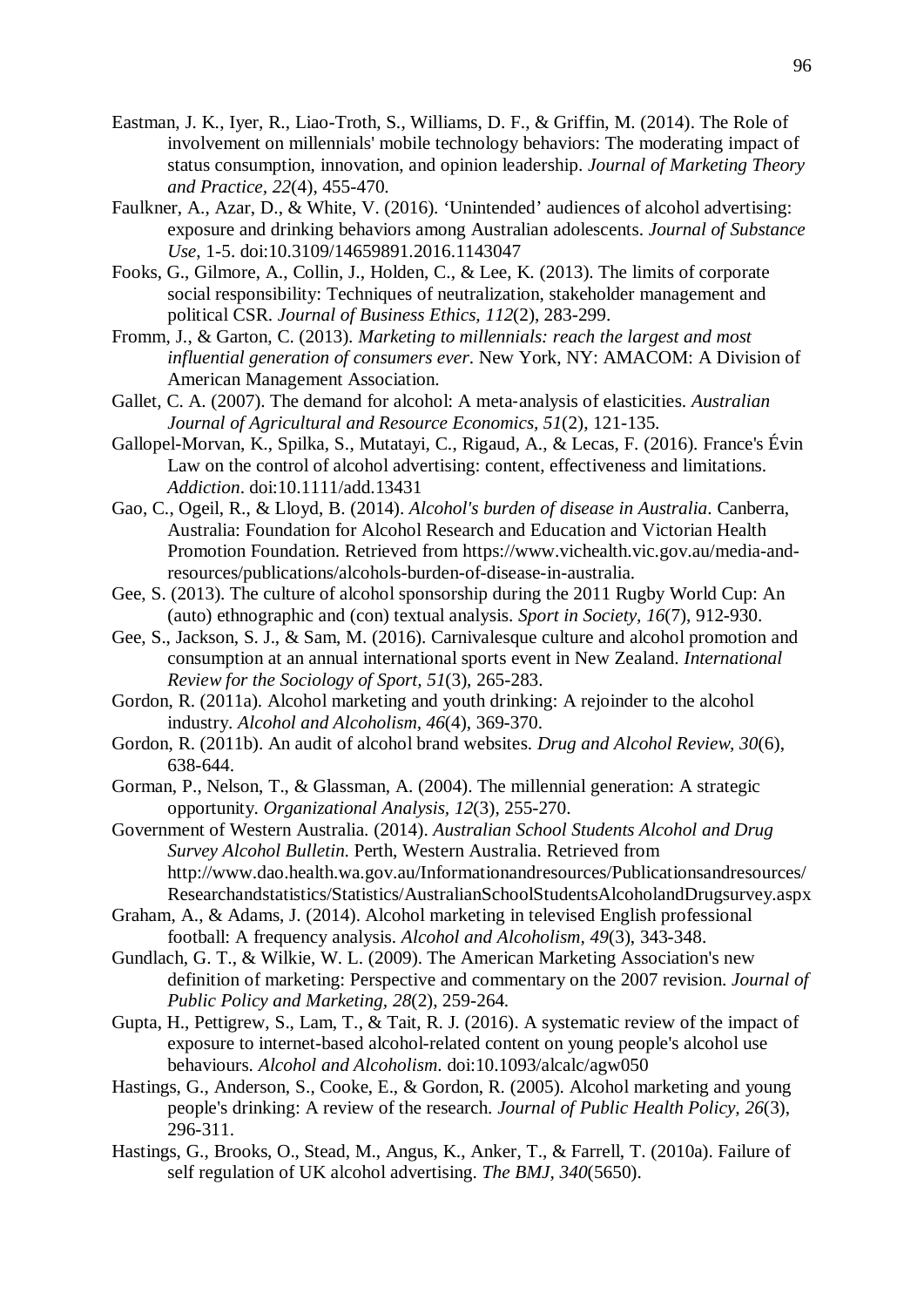- Hastings, G., Brooks, O., Stead, M., Angus, K., Anker, T., & Farrell, T. (2010b). *"They'll drink bucket loads of the stuff": An analysis of internal alcohol industry advertising documents*. The Alcohol Education and Research Council. Retrieved from http://oro.open.ac.uk/22913/.
- Hastings, G., & MacFadyen, L. (2000). A day in the life of an advertising man: review of internal documents from the UK tobacco industry's principal advertising agencies. *The BMJ, 321*(7257), 366.
- Hastings, G., & Sheron, N. (2011). Alcohol marketing to children. *The BMJ, 342*.
- Hastings, G., & Sheron, N. (2013). Alcohol marketing: grooming the next generation (Editorial). *The BMJ, 346*(1227).
- Hingson, R., Heeren, T., & Winter, M. R. (2006). Age at drinking onset and alcohol dependence: age at onset, duration, and severity. *Archives of Pediatrics and Adolescent Medicine, 160*(7), 739-746.
- Hingson, R., & White, A. (2014). New research findings since the 2007 surgeon general's call to action to prevent and reduce underage drinking: A review. *Journal of Studies on Alcohol and Drugs, 75*(1), 158-169.
- Hoffman, E. W., Pinkleton, B. E., Weintraub Austin, E., & Reyes-Velázquez, W. (2014). Exploring college students' use of general and alcohol-related social media and their associations with alcohol-related behaviors. *Journal of American College Health, 62*(5), 328-335.
- Hsieh, H.-F., & Shannon, S. E. (2005). Three approaches to qualitative content analysis. *Qualitative health research, 15*(9), 1277-1288.
- Huckle, T., Sweetsur, P., Moyes, S., & Casswell, S. (2008). Ready to drinks are associated with heavier drinking patterns among young females. *Drug and Alcohol Review, 27*(4), 398-403.
- Jefferis, B., Power, C., & Manor, O. (2005). Adolescent drinking level and adult binge drinking in a national birth cohort. *Addiction, 100*(4), 543-549.
- Jernigan, D. H. (2009). The global alcohol industry: An overview. *Addiction, 104*(1), 6-12.
- Jernigan, D. H., Noel, J., Landon, J., Thornton, N., & Lobstein, T. (2016). Alcohol marketing and youth alcohol consumption: A systematic review of longitudinal studies published since 2008. *Addiction*.
- Jernigan, D. H., & Rushman, A. E. (2014). Measuring youth exposure to alcohol marketing on social networking sites: Challenges and prospects. *Journal of Public Health Policy, 35*(1), 91-104.
- Jones, S. (2010). When does alcohol sponsorship of sport become sports sponsorship of alcohol? A case study of developments in sport in Australia. *International Journal of Sports Marketing and Sponsorship, 11*(3), 67-78.
- Jones, S. (2016). Alcohol-branded merchandise ownership and drinking. *Pediatrics*. doi:10.1542/peds.2015-3970
- Jones, S., Andrews, K., & Caputi, P. (2014). Alcohol-branded merchandise: Association with Australian adolescents' drinking and parent attitudes. *Health Promotion International, 31*(2), 314-324.
- Jones, S., Barrie, L., Chapman, M., Corr, N. J., & Davoren, S. (2013). *Alcohol advertising during televised Australian Football finals.* Paper presented at the ANZMAC, Auckland, New Zealand.
- Jones, S., Barrie, L., Gregory, P., Allsop, S., & Chikritzhs, T. (2015). The influence of price‐ related point‐of‐sale promotions on bottle shop purchases of young adults. *Drug and Alcohol Review, 34*(2), 170-176.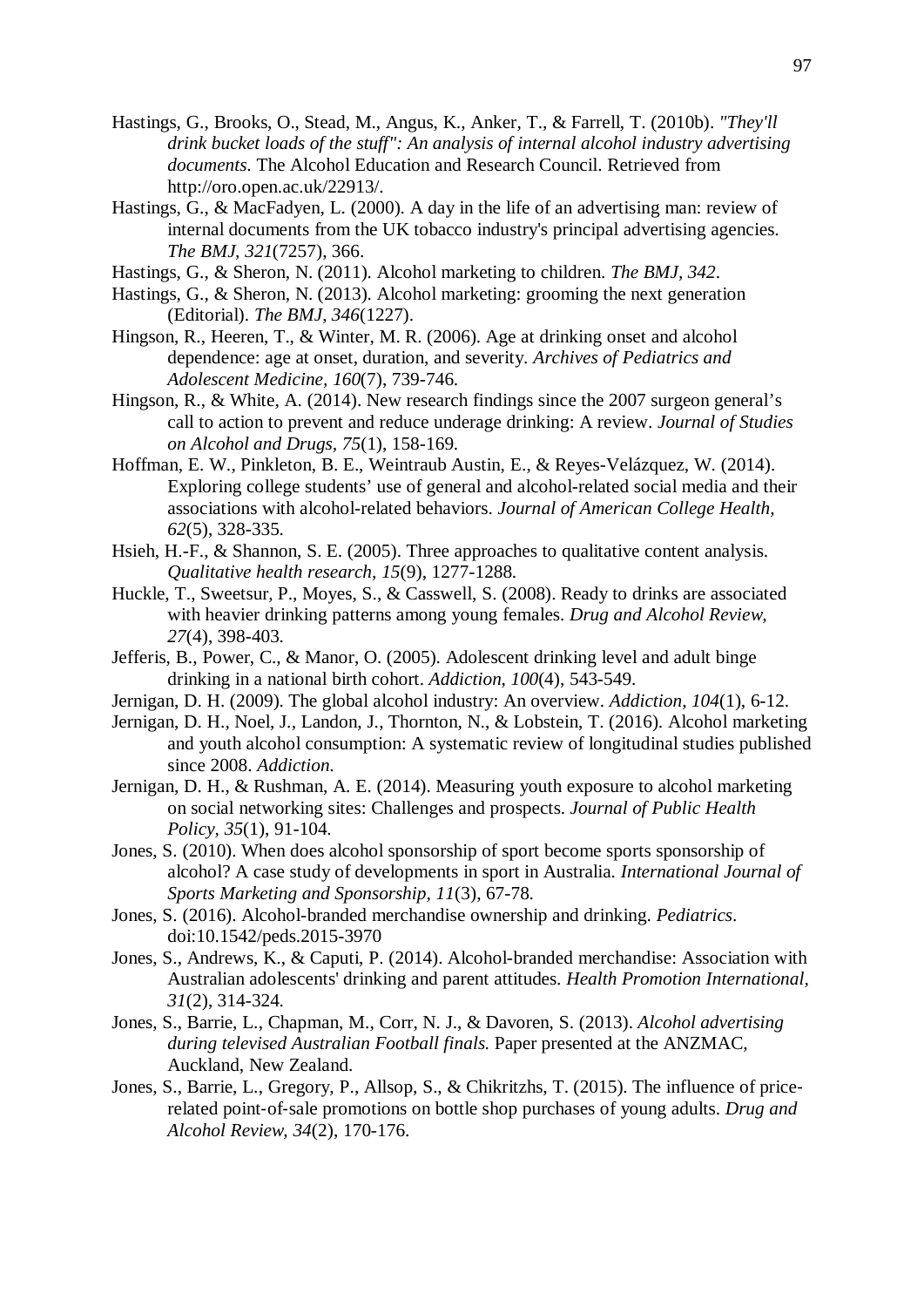- Jones, S., Barrie, L., Robinson, L., Allsop, S., & Chikritzhs, T. (2012). Point‐of‐sale alcohol promotions in the Perth and Sydney metropolitan areas. *Drug and Alcohol Review, 31*(6), 803-808.
- Jones, S., & Magee, C. A. (2011). Exposure to alcohol advertising and alcohol consumption among Australian adolescents. *Alcohol and Alcoholism, 46*(5), 630-637.
- Jones, S., Robinson, L., Barrie, L., & Davroen, S. (2013). *My friends Bundy, cruiser and VB: alcohol marketing on Facebook.* Paper presented at the Australasian Professional Society on Alcohol and other Drugs Conference, Brisbane, Australia.
- Jones, S., Robinson, L., Barrie, L., Francis, K., & Lee, J. K. (2016). Association between young Australian's drinking behaviours and their interactions with alcohol brands on Facebook: Results of an online survey. *Alcohol and Alcoholism, 51*(4), 474-480.
- Jones, S., & Smith, K. M. (2011). The effect of point of sale promotions on the alcohol purchasing behaviour of young people in metropolitan, regional and rural Australia. *Journal of Youth Studies, 14*(8), 885-900.
- Jones, S., Thom, J. A., Davoren, S., & Barrie, L. (2014). Internet filters and entry pages do not protect children from online alcohol marketing. *Journal of Public Health Policy, 35*(1), 75-90.
- Jones, S., Wyatt, A., & Daube, M. (2016). Smokescreens and beer goggles: How alcohol industry CSM protects the industry. *Social Marketing Quarterly, 22*(4), 264-279. doi:10.1177/1524500415621558
- Kelly, S. J., Ireland, M., Alpert, F., & Mangan, J. (2015). Young consumers' exposure to alcohol sponsorship in sport. *International Journal of Sports Marketing and Sponsorship, 16*(2), 2-21.
- Khan, M. T. (2014). The concept of 'marketing mix' and its elements (a conceptual review paper). *International Journal of Information, Business and Management, 6*(2), 95- 107.
- Lahne, J., & Trubek, A. B. (2014). "A little information excites us." Consumer sensory experience of Vermont artisan cheese as active practice. *Appetite, 78*, 129-138.
- Landon, J., Lobstein, T., Godfrey, F., Johns, P., Brookes, C., & Jernigan, D. (2016). International codes and agreements to restrict the promotion of harmful products can hold lessons for the control of alcohol marketing. *Addiction*. doi:10.1111/add.13545
- Liang, W., & Chikritzhs, T. (2012). The association between age at first use of alcohol and alcohol consumption levels among adult general drinking population. *Journal of Public Health, 20*(6), 615-620.
- Lim, M. S., Hare, J. D., Carrotte, E. R., & Dietze, P. M. (2016). An investigation of strategies used in alcohol brand marketing and alcohol-related health promotion on Facebook. *Digital Health*. doi:10.1177/2055207616647305
- Lin, E.-Y., Caswell, S., You, R. Q., & Huckle, T. (2012). Engagement with alcohol marketing and early brand allegiance in relation to early years of drinking. *Addiction Research and Theory, 20*(4), 329-338.
- Lings, I. N., & Owen, K. M. (2007). Buying a sponsor's brand: The role of affective commitment to the sponsored team. *Journal of Marketing Management, 23*(5-6), 483- 496.
- Liu, S., Jiang, C., Lin, Z., Ding, Y., Duan, R., & Xu, Z. (2015). Identifying effective influencers based on trust for electronic word-of-mouth marketing: A domain-aware approach. *Information Sciences, 306*, 34-52.
- Lloyd, B., Matthews, S., Livingston, M., Jayasekara, H., & Smith, K. (2013). Alcohol intoxication in the context of major public holidays, sporting and social events: A time–series analysis in Melbourne, Australia, 2000–2009. *Addiction, 108*(4), 701-709.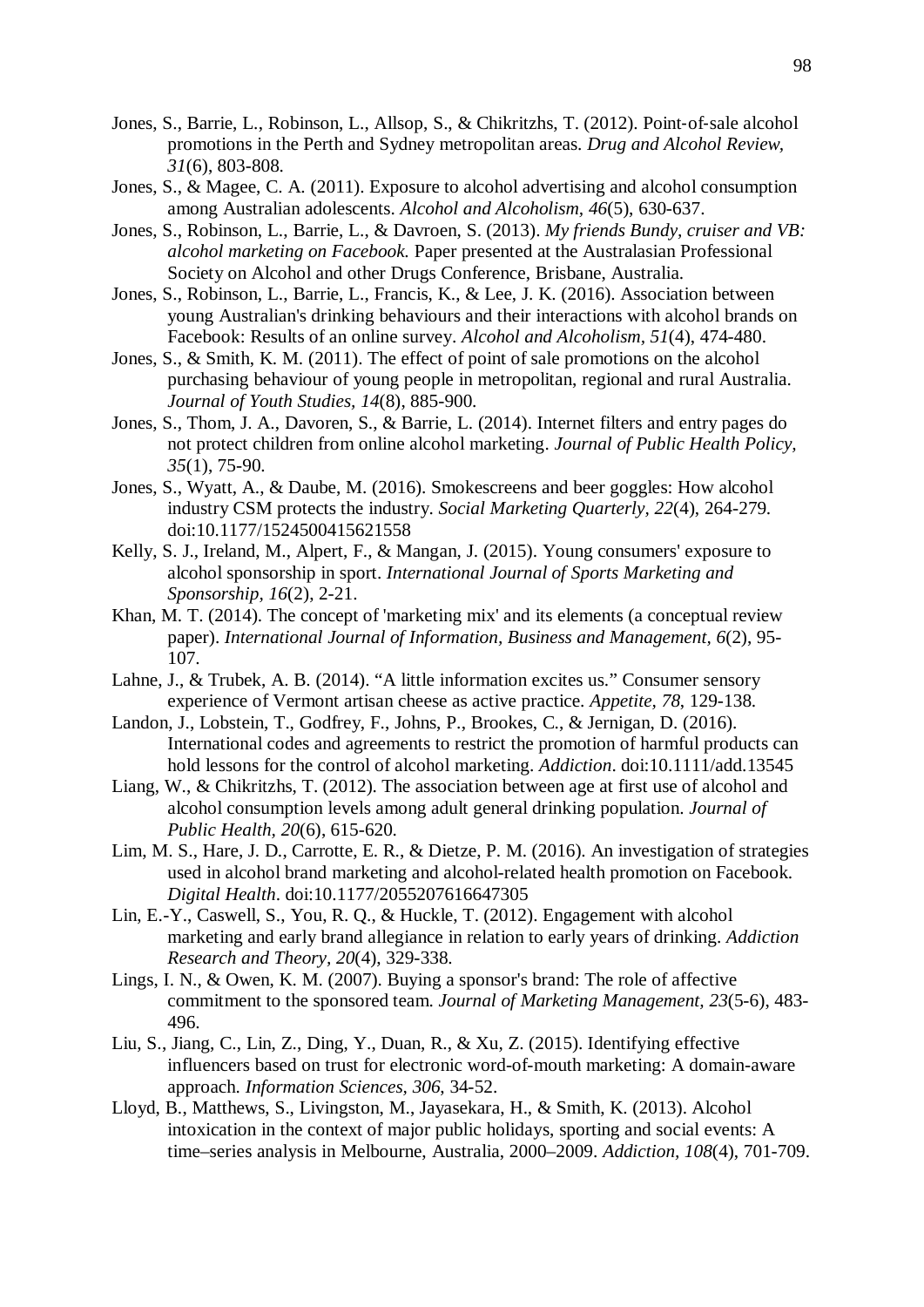- Lobstein, T., Landon, J., Thornton, N., & Jernigan, D. (2016). The commercial use of digital media to market alcohol products: A narrative review. *Addiction*. doi:10.1111/add.13493
- Mart, S., & Giesbrecht, N. (2015). Red flags on pinkwashed drinks: Contradictions and dangers in marketing alcohol to prevent cancer. *Addiction, 110*(10), 1541-1548.
- Martino, S. C., Kovalchik, S. A., Collins, R. L., Becker, K. M., Shadel, W. G., & D'Amico, E. J. (2016). Ecological momentary assessment of the association between exposure to alcohol advertising and early adolescents' beliefs about alcohol. *Journal of Adolescent Health, 58*(1), 85-91.
- McCarthy, E. J. (1960). *Basic marketing: A managerial approach*: RD Irwin.
- McClure, A. C., Stoolmiller, M., Tanski, S. E., Engels, R. C., & Sargent, J. D. (2013). Alcohol marketing receptivity, marketing-specific cognitions, and underage binge drinking. *Alcoholism: Clinical and Experimental Research, 37*(1), 404-413.
- McClure, A. C., Tanski, S. E., Li, Z., Jackson, K., Morgenstern, M., Li, Z., & Sargent, J. D. (2016). Internet alcohol marketing and underage alcohol use. *Pediatrics*. doi:10.1542/peds.2015-2149
- McCreanor, T., Lyons, A., Griffin, C., Goodwin, I., Moewaka Barnes, H., & Hutton, F. (2013). Youth drinking cultures, social networking and alcohol marketing: Implications for public health. *Critical Public Health, 23*(1), 110-120.
- Michael, J. (2015). It's really not hip to be a hipster: Negotiating trends and authenticity in the cultural field. *Journal of Consumer Culture, 15*(2), 163-182.
- Miller, P. G., de Groot, F., McKenzie, S., & Droste, N. (2011). Vested interests in addiction research and policy. Alcohol industry use of social aspect public relations organizations against preventative health measures. *Addiction, 106*(9), 1560-1567.
- Moodie, A., Stuckler, D., Monteiro, C., Sheron, N., Neal, B., Thamarangsi, T., . . . Group, L. N. A. (2013). Profits and pandemics: Prevention of harmful effects of tobacco, alcohol, and ultra-processed food and drink industries. *The Lancet, 381*(9867), 670- 679.
- Morgenstern, M., Li, Z., Li, Z., & Sargent, J. D. (2016). The party effect: Prediction of future alcohol use based on exposure to specific alcohol advertising content. *Addiction*. doi:10.1111/add.13509
- Morgenstern, M., Sargent, J. D., Sweeting, H., Faggiano, F., Mathis, F., & Hanewinkel, R. (2014). Favourite alcohol advertisements and binge drinking among adolescents: A cross‐cultural cohort study. *Addiction, 109*(12), 2005-2015.
- Morgenstern, M., Schoeppe, F., Campbell, J., Braam, M. W., Stoolmiller, M., & Sargent, J. D. (2015). Content themes of alcohol advertising in U.S. television - latent class analysis. *Alcoholism: Clinical and Experimental Research, 39*(9), 1766-1774.
- Mundel, J., Huddleston, P., & Vodermeier, M. (2017). An exploratory study of consumers' perceptions: What are affordable luxuries? *Journal of Retailing and Consumer Services, 35*, 68-75.
- National Preventative Health Taskforce. (2009). *Australia: The Healthiest Country by 2020 - National Preventative Health Strategy – the roadmap for action*. Canberra, Australia: Australian Government. Retrieved from http://www.health.gov.au/internet/preventativehealth/publishing.nsf/Content/CCD732
	- 3311E358BECA2575FD000859E1/\$File/nphs-roadmap.pdf.
- Nelson, J. P. (2010). Alcohol advertising bans, consumption and control policies in seventeen OECD countries, 1975–2000. *Applied Economics, 42*(7), 803-823.
- Nhean, S., Nyborn, J., Hinchey, D., Valerio, H., Kinzel, K., Siegel, M., & Jernigan, D. H. (2014). The frequency of company-sponsored alcohol brand-related sites on Facebook-2012. *Substance Use and Misuse, 49*(7), 779-782.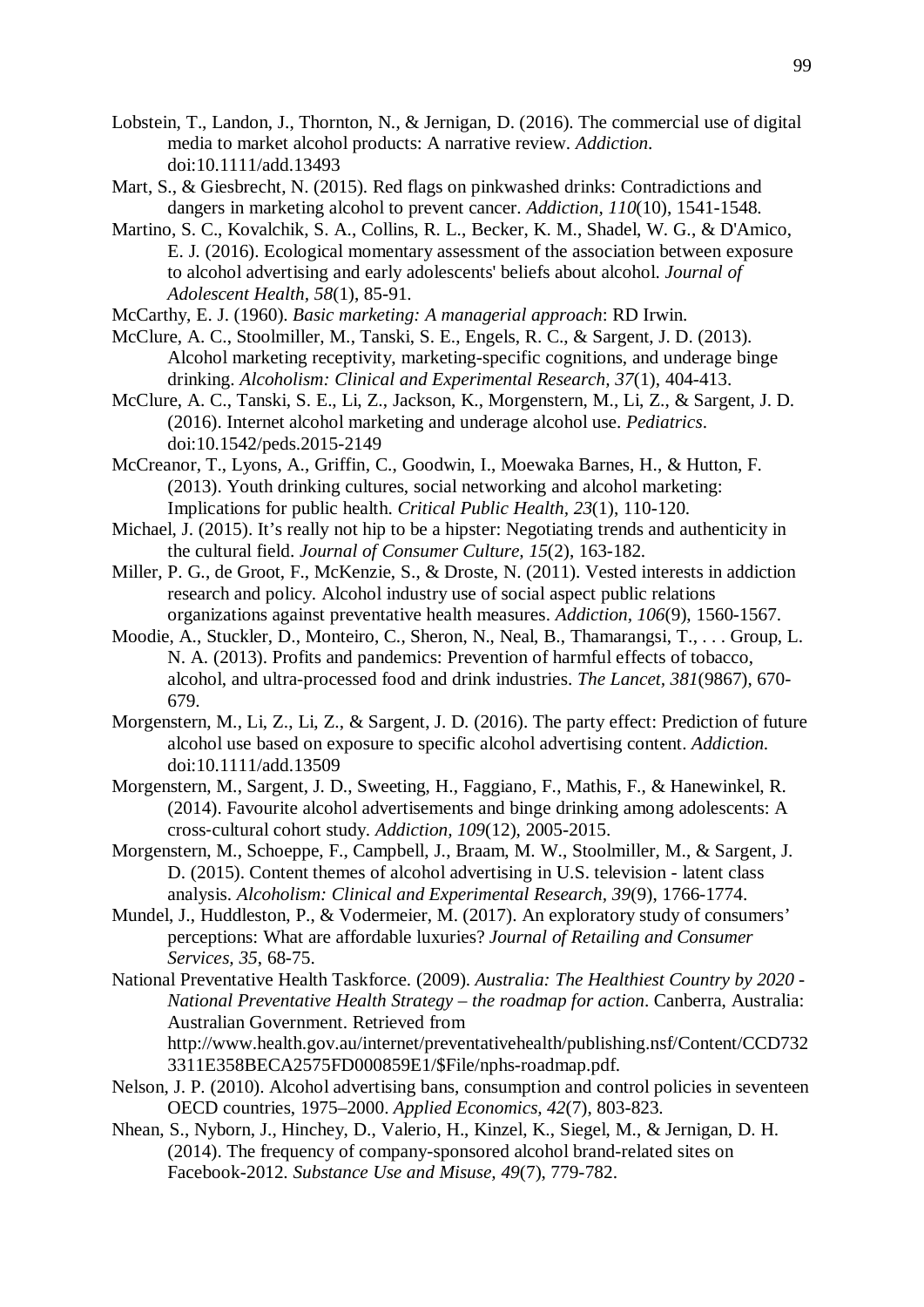NHMRC. (2009). *Australian guidelines to reduce health risks from drinking alcohol*. Canberra, Australia. Retrieved from

- https://www.nhmrc.gov.au/\_files\_nhmrc/publications/attachments/ds10-alcohol.pdf.
- Nicholls, J. (2012). Everyday, everywhere: Alcohol marketing and social media current trends. *Alcohol and Alcoholism, 47*(4), 486-493.
- Noel, J., & Babor, T. (2016). Does industry self-regulation protect young persons from exposure to alcohol marketing? A review of compliance and complaint studies. *Addiction*. doi:10.1111/add.13432
- Noel, J., Babor, T., & Robaina, K. (2016). Industry self-regulation of alcohol marketing: A systematic review of content and exposure research. *Addiction*. doi:10.1111/add.13410
- Noel, J., Babor, T., Robaina, K., Feulner, M., Vendrame, A., & Monteiro, M. (2016). Alcohol marketing in the Americas and Spain during the 2014 FIFA World Cup Tournament. *Addiction*. doi:10.1111/add.13487
- Noel, J., Lazzarini, Z., Robaina, K., & Vendrame, A. (2016). Alcohol industry self‐ regulation: Who is it really protecting? *Addiction*. doi:10.1111/add.13433
- O'Brien, K. S., & Carr, S. M. (2016). Commentary on de Bruijn et al.(2016): Effective alcohol marketing policymaking requires more than evidence on alcohol marketing effects—research on vested interest effects is needed. *Addiction, 111*(10), 1784-1785.
- O'Brien, K. S., Carr, S., Ferris, J., Room, R., Miller, P., Livingston, M., . . . Lynott, D. (2015). Alcohol advertising in sport and non-sport TV in Australia, during children's viewing times. *PLOS ONE, 10*(8).
- Pantani, D., Peltzer, R., Cremonte, M., Robaina, K., Babor, T., & Pinsky, I. (2016). The marketing potential of corporate social responsibility activities: The case of the alcohol industry in Latin America and the Caribbean. *Addiction*. doi:10.1111/add.13616
- Pendergast, D., & Bahr, N. (2007). The MilGen and society. *The Millennial Adolescent* (pp. 23-40). Camberwell, Victoria: ACER Press.
- Pettigrew, S., Biagioni, N., Daube, M., Stafford, J., Jones, S., & Chikritzhs, T. (2016). Reverse engineering a 'responsible drinking'campaign to assess strategic intent. *Addiction, 111*(6), 1107-1113.
- Pettigrew, S., Biagioni, N., Jones, S., Daube, M., Kirby, G., Stafford, J., & Chikritzhs, T. (2015). Sales promotion strategies and youth drinking in Australia. *Social Science and Medicine, 141*, 115-122.
- Pettigrew, S., Biagioni, N., & Jongenelis, M. I. (2016). Anticipating and addressing eventspecific alcohol consumption among adolescents. *BMC Public Health, 16*(1), 661.
- Pettigrew, S., Johnson, R., & Daube, M. (2013). Introducing and applying a new Australian alcohol advertising code. *Journal of Public Affairs, 13*(1), 72-83.
- Pettigrew, S., Roberts, M., Pescud, M., Chapman, K., Quester, P., & Miller, C. (2012). The extent and nature of alcohol advertising on Australian television. *Drug and Alcohol Review, 31*(6), 797-802.
- Pettigrew, S., Rosenberg, M., Ferguson, R., Houghton, S., & Wood, L. (2013). Game on: Do children absorb sports sponsorship messages? *Public Health Nutrition, 16*(12), 2197- 2204.
- Pinsky, I., Regina, A., Carolina Botéquio de Moraes, M., Lucas dos Santos, E., Sparks, R., & O'Brien, K. (in press). Alcohol industry sponsorship of university student sports clubs in Brazil. *Journal of Studies on Alcohol and Drugs*.
- Poehlman, T. A., Dhar, R., & Bargh, J. A. (2016). Sophisticated by design: The nonconscious influence of primed concepts and atmospheric variables on consumer preferences. *Customer Needs and Solutions, 3*(1), 48-61.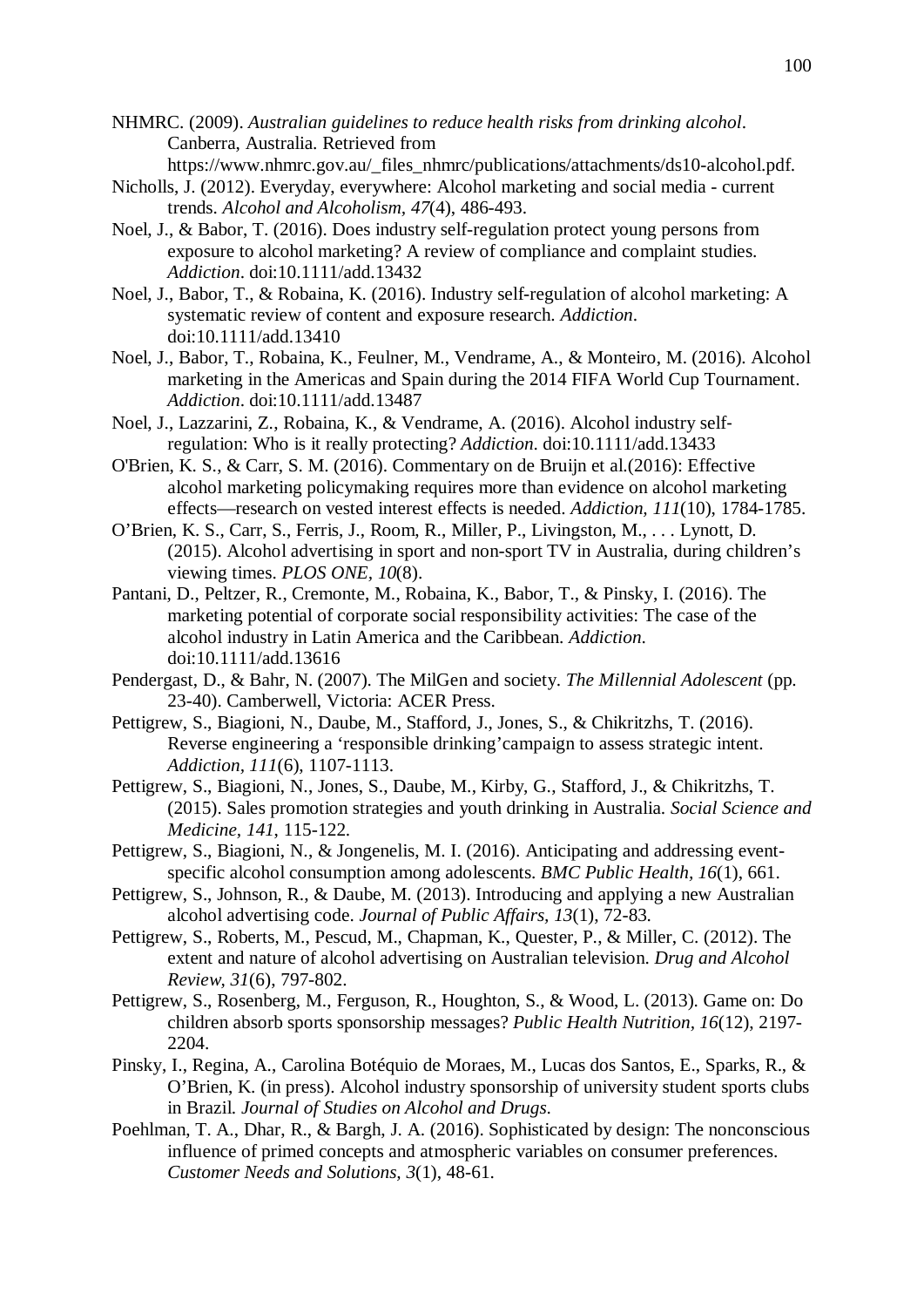- Purves, R., Stead, M., & Eadie, D. (2014). *"What are you meant to do when you see it everywhere?": Young people, alcohol packaging and digital media*. London, UK: Alcohol Research UK. Retrieved from http://alcoholresearchuk.org/news/what-areyou-meant-to-do-when-you-see-it-everywhere-young-people-alcohol-packaging-anddigital-media/.
- Rainer, T. S., & Rainer, J. W. (2011). *The millennials: connecting to America's largest generation*: B&H Publishing Group.
- Rhoades, E., & Jernigan, D. H. (2013). Risky messages in alcohol advertising, 2003–2007: Results from content analysis. *Journal of Adolescent Health, 52*(1), 116-121.
- Richardson, D. (2012). *The Liquor Industry*. Canberra, Australia: Australia Institute Retrieved from http://www.fare.org.au/wp-content/uploads/research/Australia-Institute-Report-The-Liquor-Industry.pdf.
- Ristino, L. A. (2013). Back to the new: Millennials and the sustainable food movement. *Vermont Journal of Environmental Law, 15*, 1.
- Ritchie, C. (2007). Beyond drinking: the role of wine in the life of the UK consumer. *International Journal of Consumer Studies, 31*(5), 534-540.
- Ritchie, J., Lewis, J., Nicholls, C. M., & Ormston, R. (2013). *Qualitative research practice: A guide for social science students and researchers*. London, UK: Sage.
- Roberts, S. P., Siegel, M. B., DeJong, W., Ross, C. S., Naimi, T., Albers, A., . . . Jernigan, D. H. (2016). Brands matter: Major findings from the Alcohol Brand Research Among Underage Drinkers (ABRAND) project. *Addiction Research and Theory, 24*(1), 32- 39.
- Roche, A. M., Bywood, P., T, F., Pidd, K., Borlagdan, J., & Trifonoff, A. (2009). *The social context of alcohol use in Australia*. Adelaide, Australia: National Centre for Education and Training on Addiction.
- Ross, C. S., de Bruijn, A., & Jernigan, D. (2013). Do time restrictions on alcohol advertising reduce youth exposure? *Journal of Public Affairs, 13*(1), 123-129.
- Ross, C. S., Maple, E., Siegel, M., DeJong, W., Naimi, T. S., Ostroff, J., . . . Jernigan, D. H. (2014). The relationship between brand‐specific alcohol advertising on television and brand‐specific consumption among underage youth. *Alcoholism: Clinical and Experimental Research, 38*(8), 2234-2242.
- Ross, C. S., Maple, E., Siegel, M., DeJong, W., Naimi, T. S., Padon, A. A., . . . Jernigan, D. H. (2015). The relationship between population-level exposure to alcohol advertising on television and brand-specific consumption among underage youth in the US. *Alcohol and Alcoholism, 50*(3), 358-364.
- Ross, C. S., Ostroff, J., Siegel, M. B., DeJong, W., Naimi, T. S., & Jernigan, D. H. (2014). Youth alcohol brand consumption and exposure to brand advertising in magazines. *Journal of Studies on Alcohol and Drugs, 75*(4), 615.
- Saffer, H., & Dave, D. (2006). Alcohol advertising and alcohol consumption by adolescents. *Health Economics, 15*(6), 617-637.
- Savell, E., Fooks, G., & Gilmore, A. B. (2016). How does the alcohol industry attempt to influence marketing regulations? A systematic review. *Addiction, 111*(1), 18-32.
- Sawyer, A. L., Wolfenden, L., Kennedy, V. J., Young, K. G., Tindall, J., Rowland, B. C., ... Colbran, R. W. (2012). Alcohol sponsorship of community football clubs: The current situation. *Health Promotion Journal of Australia, 23*(1), 70 - 72.
- Schiermer, B. (2014). Late-modern hipsters: New tendencies in popular culture. *Acta Sociologica, 57*(2), 167-181.
- Searle, R., Alston, D., & French, D. P. (2014). Do UK television alcohol advertisements abide by the code of broadcast advertising rules regarding the portrayal of alcohol? *Alcohol and Alcoholism, 49*(4), 472-478.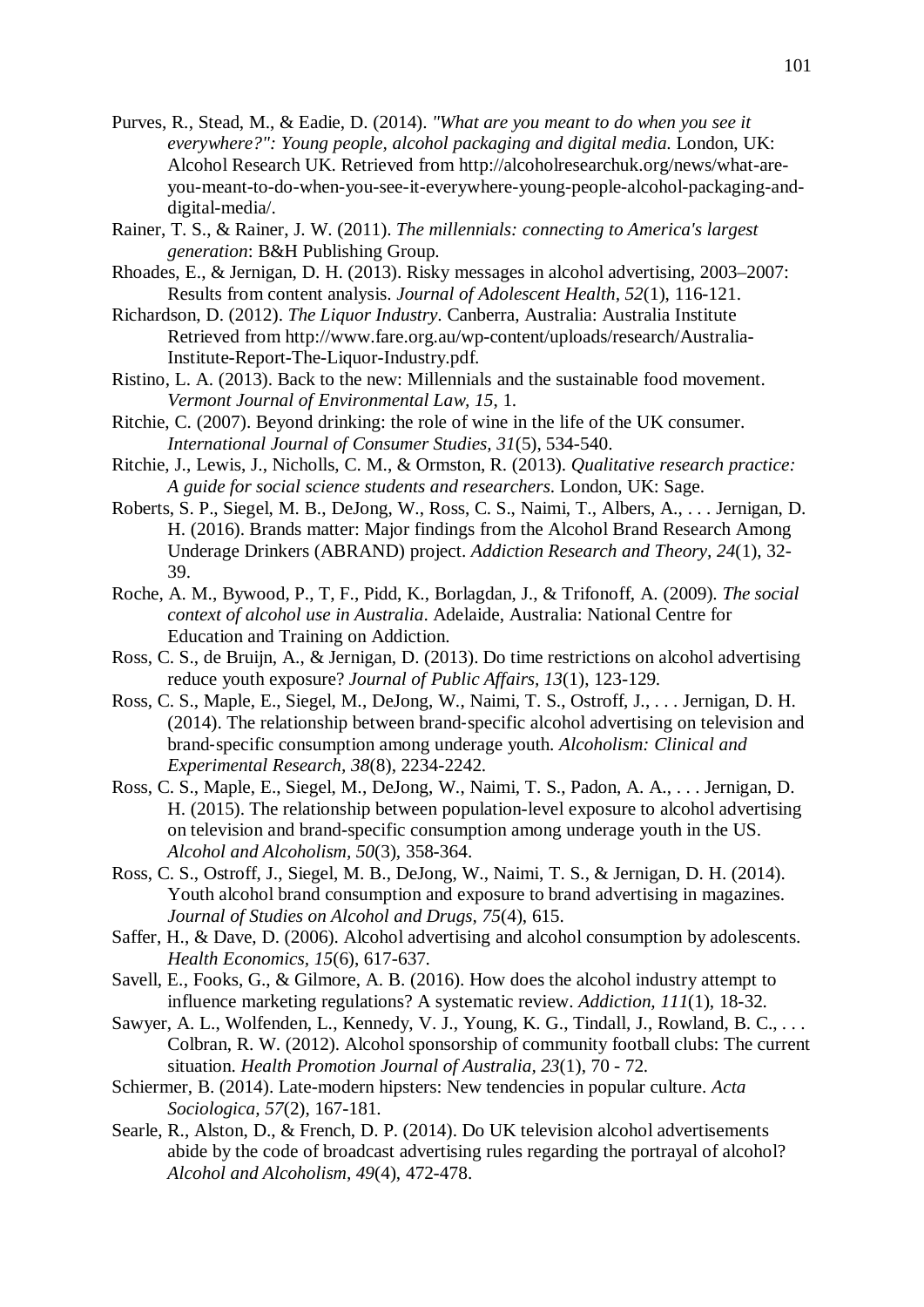- Shearman, S. (2011). Bacardi rethinks brand's online strategy. *Campaign.* Retrieved from http://www.campaignlive.co.uk/article/1051058/bacardi-rethinks-drinks-brandsonline-strategy
- Siegel, M., DeJong, W., Cioffi, D., Leon-Chi, L., Naimi, T. S., Padon, A. A., . . . Xuan, Z. (2016). Do alcohol advertisements for brands popular among underage drinkers have greater appeal among youth and young adults? *Substance Abuse, 37*(1), 222-229.
- Siegel, M., Ross, C. S., Albers, A. B., DeJong, W., King, C., 3rd, Naimi, T. S., & Jernigan, D. H. (2016). The relationship between exposure to brand-specific alcohol advertising and brand-specific consumption among underage drinkers - United States, 2011-2012. *The American Journal of Drug and Alcohol Abuse, 42*(1), 4-14.
- Slade, T., Chapman, C., Swift, W., Keyes, K., Tonks, Z., & Teesson, M. (2016). Birth cohort trends in the global epidemiology of alcohol use and alcohol-related harms in men and women: Systematic review and metaregression. *BMJ Open, 6*(10).
- Smith, K. C., Cukier, S., & Jernigan, D. H. (2014). Regulating alcohol advertising: Content analysis of the adequacy of federal and self-regulation of magazine advertisements, 2008–2010. *American Journal of Public Health, 104*(10), 1901-1911.
- Smith, L., & Foxcroft, D. R. (2009). The effect of alcohol advertising, marketing and portrayal on drinking behaviour in young people: Systematic review of prospective cohort studies. *BMC Public Health, 9*(1), 51.
- Smith, N. C., Goldstein, D. G., & Johnson, E. J. (2013). Choice without awareness: Ethical and policy implications of defaults. *Journal of Public Policy and Marketing, 32*(2), 159-172.
- Smith, S., Atkin, C. K., & Roznowski, J. (2006). Are "drink responsibly" alcohol campaigns strategically ambiguous? *Health Communication, 20*(1), 1-11.
- Social Bakers. (2016). Facebook Brand Stats: Alcohol. Retrieved from https://www.socialbakers.com/statistics/facebook/pages/total/brands/alcohol/
- Spiggle, S. (1994). Analysis and interpretation of qualitative data in consumer research. *Journal of Consumer Research, 21*(3), 491-503.
- Stautz, K., Brown, K. G., King, S. E., Shemilt, I., & Marteau, T. M. (2016). Immediate effects of alcohol marketing communications and media portrayals on consumption and cognition: A systematic review and meta-analysis of experimental studies. *BMC Public Health, 16*(1), 1.
- Stein, J. (2013). Millennials: The me me me generation. *Time Magazine, 20*.
- Teddlie, C., & Tashakkori, A. (2009). *Foundations of mixed methods research: Integrating quantitative and qualitative approaches in the social and behavioral sciences*. California, USA: Sage Publications Inc.
- Tellis, G. J. (2006). Modelling marketing mix. In R. Grover & M. Vriens (Eds.), *Hanbook of marketing research* (Vol. 20, pp. 1-8): Sage.
- *That Facebook Friend Might Be 10 Years Old*. (2011). Retrieved from http://www.consumerreports.org/cro/magazine-archive/2011/june/electronicscomputers/state-of-the-net/facebook-concerns/index.htm.
- Vendrame, A., Silva, R., Xuan, Z., Sparks, R., Noel, J., & Pinsky, I. (2015). Self-regulation of beer advertising: A comparative analysis of perceived violations by adolescents and experts. *Alcohol and Alcoholism, 50*(5), 602-607.
- Wang, R. T., & Kaplanidou, K. (2013). I want to buy more because I feel good: The effect of sport-induced emotion on sponsorship. *International Journal of Sports Marketing and Sponsorship, 15*(1), 52-66.
- Weaver, E., Horyniak, D. R., Jenkinson, R., Dietze, P., & Lim, M. S. (2013). "Let's get wasted!" and other apps: Characteristics, acceptability, and use of alcohol-related smartphone applications. *JMIR mHealth and uHealth, 1*(1).